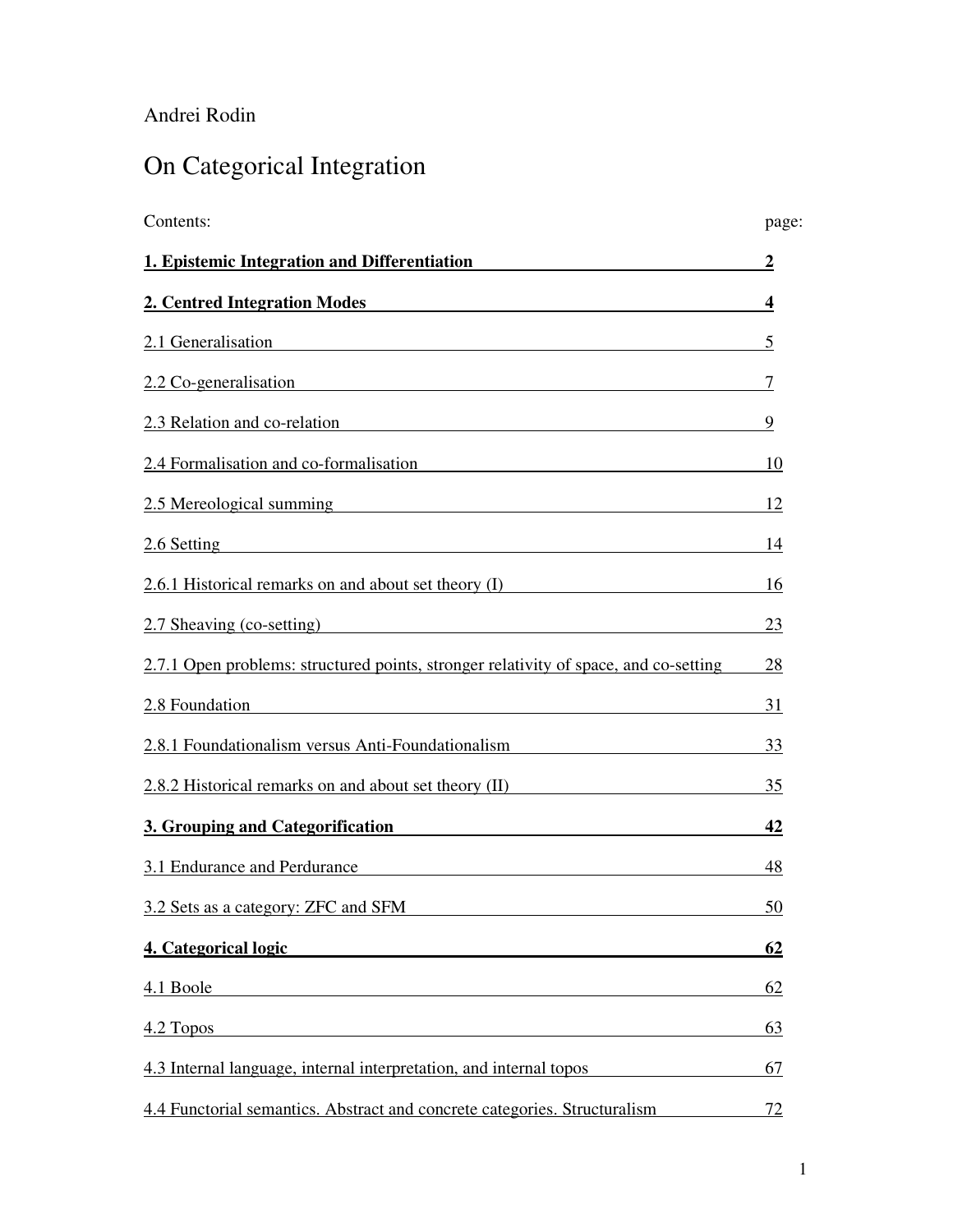| 4.5 Extension and intension                                                          | 80         |
|--------------------------------------------------------------------------------------|------------|
| 5. Categorical geometry                                                              | 83         |
| 5.1 Sheaves and Grothendieck topos                                                   | 84         |
| 5.2 Differentiable manifolds and categorical integration of non-Euclidean geometries | 89         |
| 5.2.1 Bolyai and Lobachevsky                                                         | 89         |
| 5.2.2 Gauss and Riemann                                                              | 94         |
| 5.2.3 Integrating power of interpretation                                            | 98         |
| 6. Categorification against centred integration modes                                | <b>101</b> |
| 6.1 Categorification versus generalisation and setting: localisation                 | 101        |
| 6.2 Categorification versus co-generalisation and sheaving: decentralisation         | 103        |
| 6.3 Categorification versus relation and co-relation: relativisation                 | 104        |
| 6.4 Categorification versus formalisation: irreversibility                           | 106        |
| 6.5 Categorification versus co-formalisation and mereological summing: intuition     | 110        |
| 6.6 Categorification versus foundation: axiomatic method                             | 113        |
| 7. Conclusion: hermeneutic mathematisation versus logical formalisation              | <b>118</b> |
| Literature                                                                           | 123        |

# **1. Epistemic Integration and Differentiation**

Even most basic epistemic acts like memorising involve an operation of "bringing together" (events, memories, perceptions, etc.), which I shall call (epistemic) *integration*. Integration can be achieved through putting integrated elements into certain relation (for example, the relation of causality) or in some other way. Different ways of epistemic integration I shall call *integration modes*. In what follows I will describe several integration modes. The principle aim of this paper is to introduce and explicate one such mode associated with the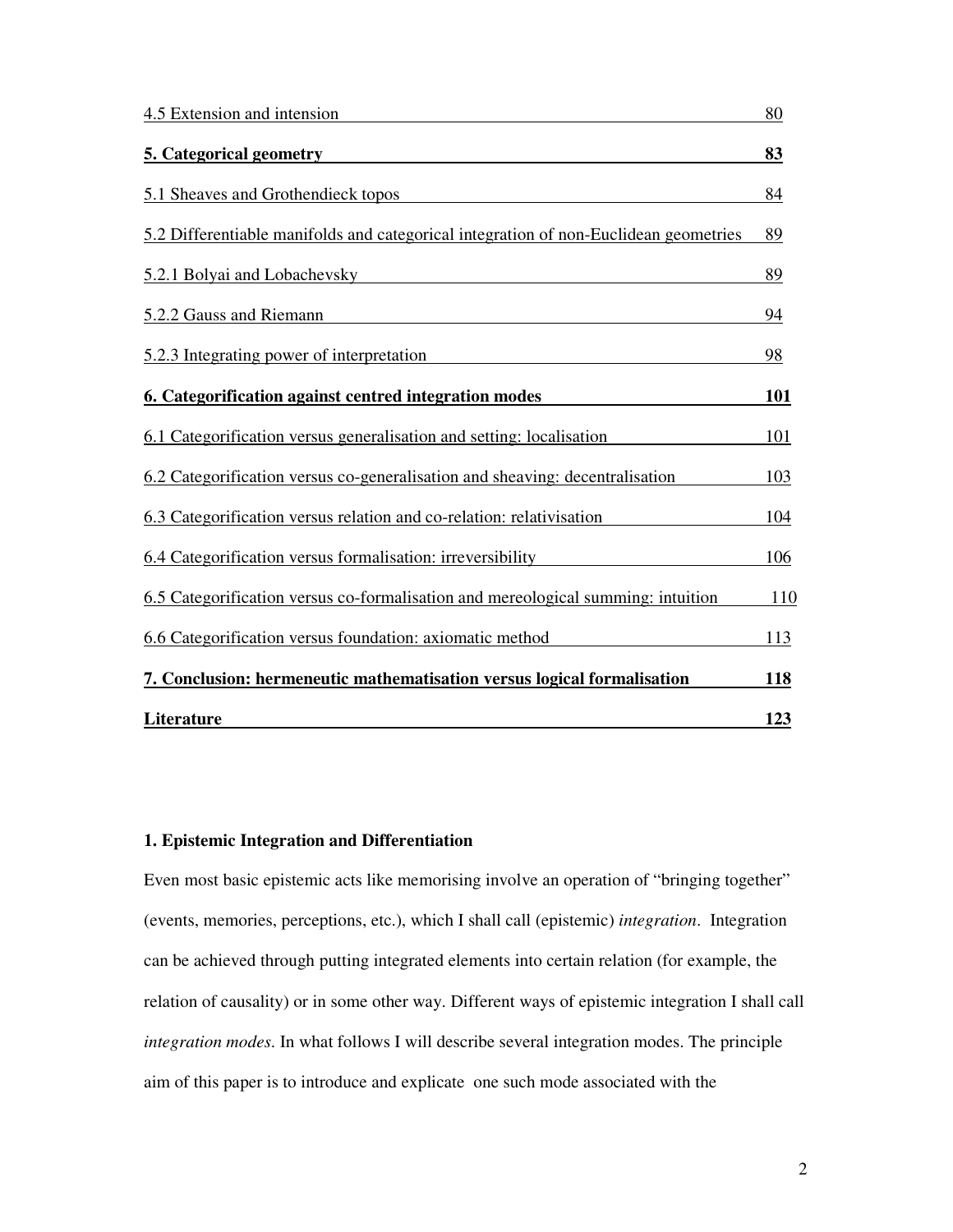mathematical category theory. In what follows I shall compare the categorical integration with more convenient epistemic integration modes. The present introductory generalities play an auxiliary role in this paper, so I shall say only few things about the general notion of epistemic integration.

Like its mathematical counterpart the epistemic integration is associated with the differentiation. By the epistemic differentiation I mean any operation of distinction. In many cases epistemic integration and differentiation are so tightly associated with each other that they cannot be distinguished but abstractly, not as separately performed acts. This observation makes me stay apart from popular questions of priority concerning integration and differentiation. Given a part-whole relation, for example, I will not ask whether the whole or rather its parts are "given first", or whether one should think about part/whole relation in terms of differentiation of the whole into parts or rather in terms of integration of the parts into the whole<sup>1</sup>. Although in what follows I shall talk mostly about integration modes I assume that much of what I'm going to say can be equally spelled out in terms of differentiation<sup>2</sup>.

-

 $2$  The reader might notice that what I call here epistemological differentiation and integration correspond to what is traditionally called analysis and synthesis. I'm agree in principle but of course to make the correspodence precise one would need to specify some particular account of analysis and synthesis for such accounts are many. A change of terminology helps me to refresh this old issue.

<sup>&</sup>lt;sup>1</sup> Such priority questions have been discussed throughout the history of philosophy from Parmenid and Plato who insisted on the ultimate priority of the identity over the difference (and hence of integration over differentiation) to recent writers trying to reverse this relation to the opposite. What is reason to expect this pair of basic concepts to be ordered?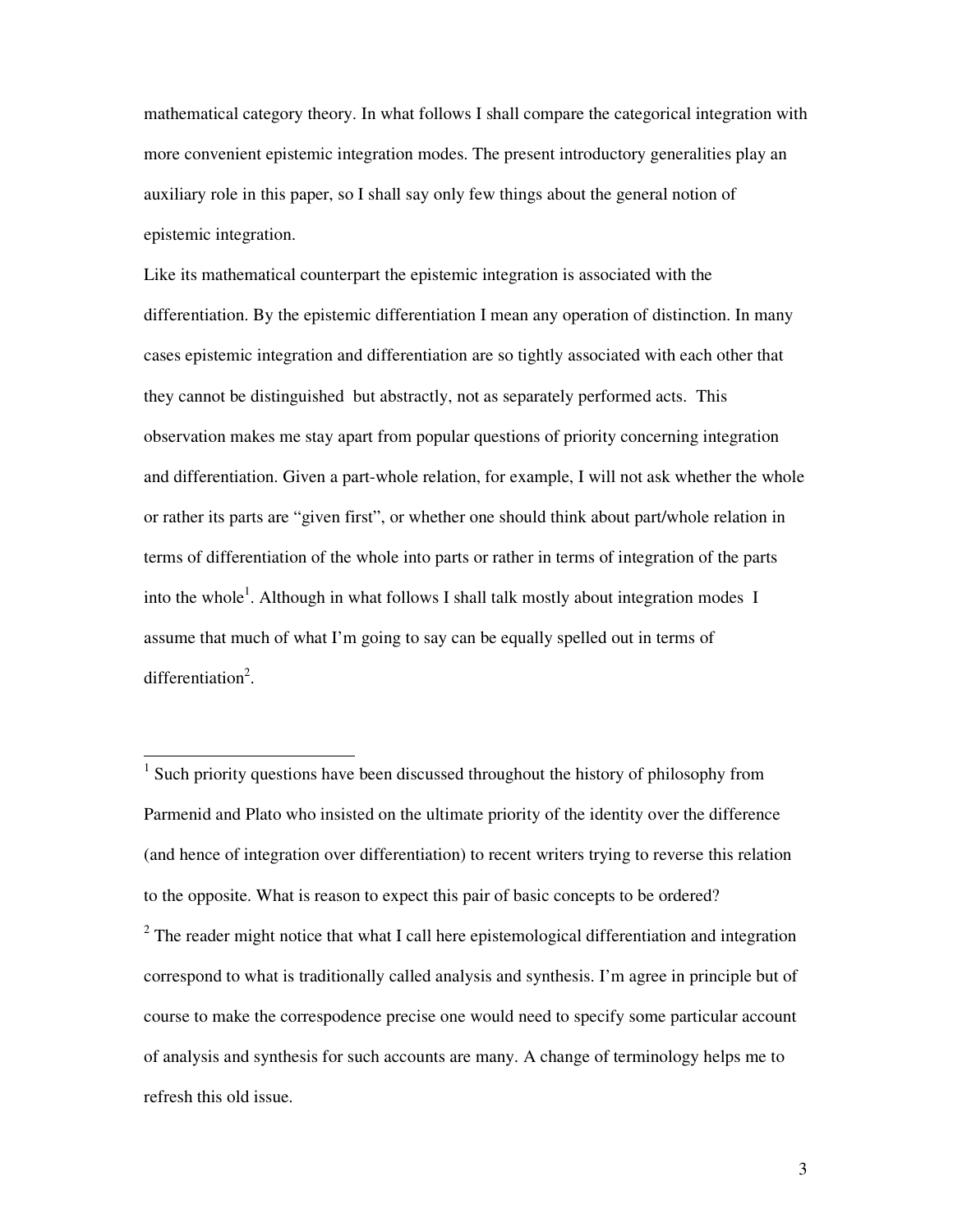A special question about epistemic integration is this: whether or not the integration should be pushed up to the last limit in order to achieve an ultimate unification of all human knowledge? The usual scepticism about theories of everything and universal laws applicable indiscriminately across disciplinary barriers is, in my opinion, quite justified because theories, laws and similar integrating devices, which work well at relatively large scales of epistemic integration like that of scientific discipline, fail to do so at larger scales, and so one can hardly expect a theory of everything to be a good theory. However this healthy scepticism hardly allows one to avoid easily the issue of ultimate epistemic integration for in some form it suggests itself anyway. People link even distant branches of knowledge through a folk metaphysics assuming the realms of physical and mental, organic and non-organic, historical and natural, etc. So a real question, in my view, is not about the choice between ultimate integration and no ultimate integration but between integrating strategies. One strategy is to delimit the reach of science by certain scale of integration , and allow things to integrate themselves at upper scales spontaneously (perhaps leaving a hope to replace this spontaneous integration by scientific one in the indefinite future). Another option is to try scientific integration strategies at the higher scales of epistemic organisation already now. Strategically I choose the second option. Tactically I prefer not to talk about ultimate integration anymore: how far any given integrating strategy reaches is a matter of test but not of prior decision. True, any integration strategy has its limits of applicability, which should be determined and respected. However this doesn't mean that at certain point one should give up science and replace it by folk metaphysics, religious dogmas or anything else.

# **2. Centred Integration Modes**

The following list of integration modes and the informal treatments of these modes I'm giving below are no way supposed to be exhaustive. The purpose of this section is to place the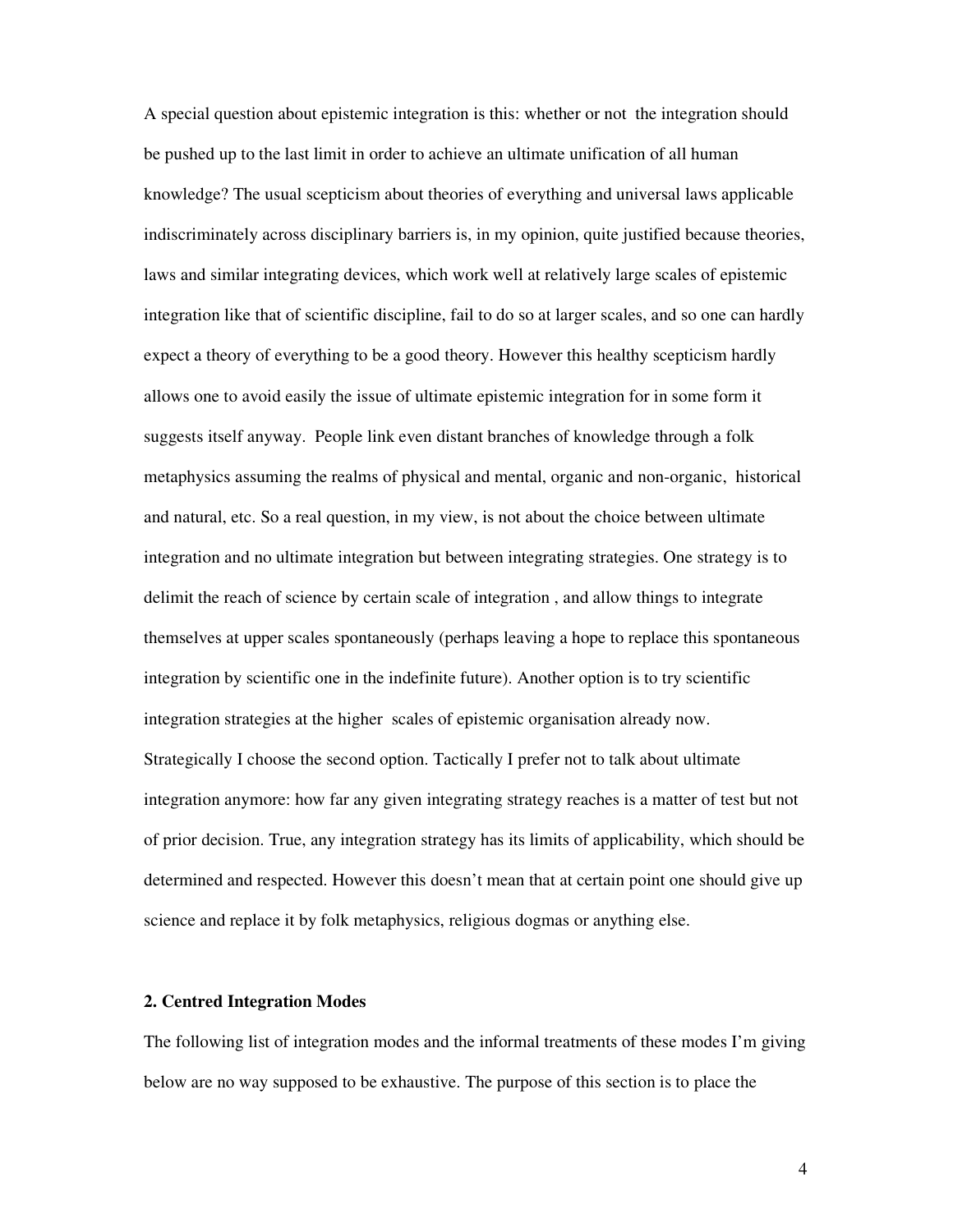categorical integration among and contrast it against other integration modes, rather than study all the integration modes systematically. I call these modes "centred" because all of them achieve the integrating effect through attachment of certain elements ("integranda") to some kind of centre, or "whole", albeit in very different ways. In the section **3** I shall show that categorification doesn't work like this but attaches the integrada to each other directly.

# 2.1 Generalisation

-

Generalisation is involved in any situation when one has a "general case" (think about proposition *animals are mortal*) and a number of corresponding "special cases" and "examples"(think about propositions *humans are mortal*, *Socrates is mortal*, etc.) So the generalisation works as a centred integration mode: it attaches all the special cases and examples to the general case.

Noticeably Socrates is an individual human but not a special case of human. Nevertheless the generalisation treats special and individual cases similarly: the general concept *human* "brings together" Socrates, Plato, you reader and all other people like it does it with *man* and *woman*. Thus as an integration mode the generalisation is associated with two different differentiation modes: *specification* and *individuation* (exemplification).

A logical mechanism of generalisation is *predication*: the property of being human shared by all people is truly predicated (that is, "truly said about" any human individual)<sup>3</sup>. So it is this common property H which plays the role of integrating centre here. Notice that in order to achieve its integrating effect one and the same H should be in a way present "in" or "at" or

 $3$  There is a difference between Aristotle's and modern understanding of predication: in Aristotle's view "is animal" predicates on "human" while in modern view this is not the case (but "is animal" and "is human" both predicate on Socrat). I assume the modern view but the difference is apparently not important for my argument.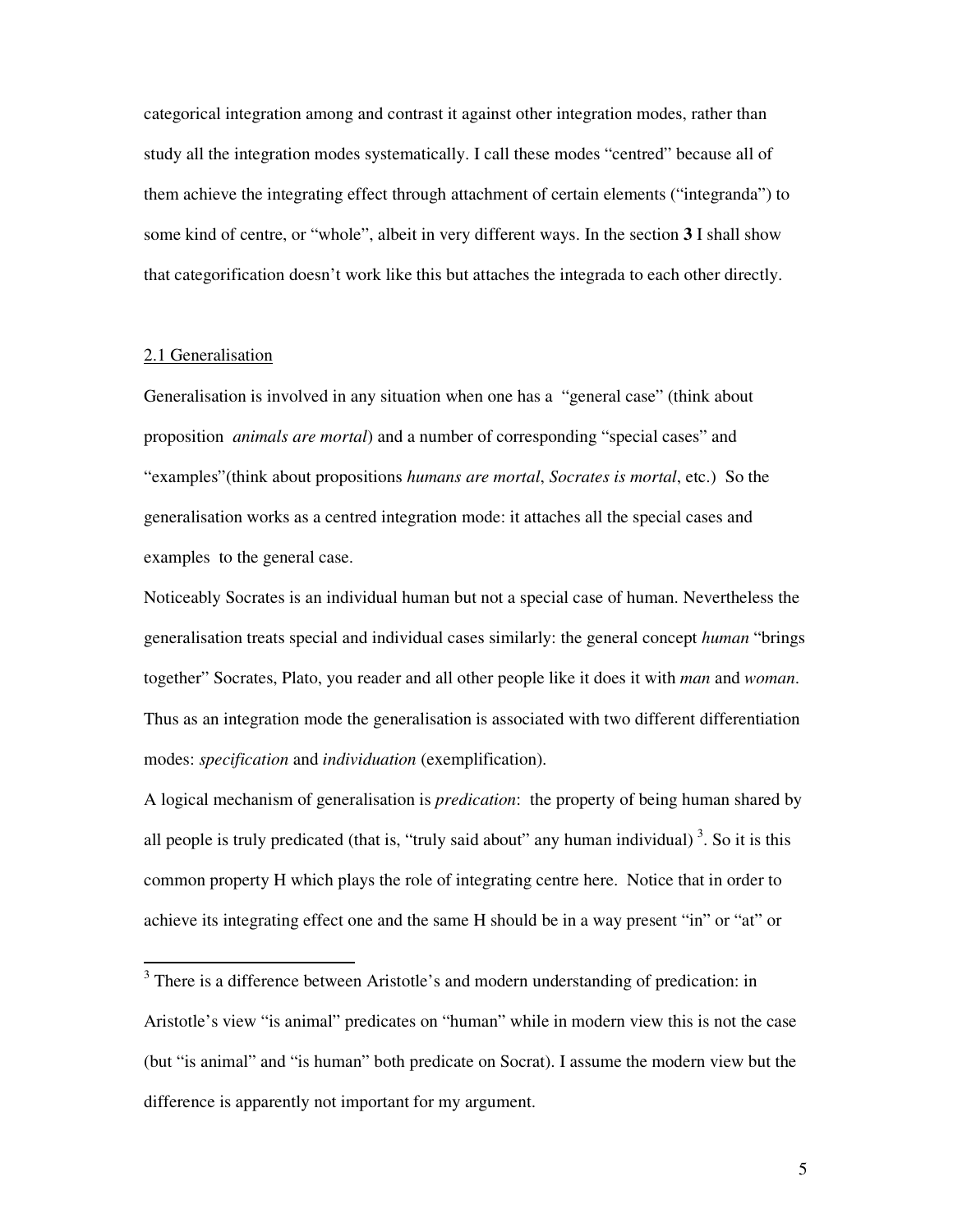"over" every human being at any time, and so "hook" all these people together. Whether or not to think realistically about this sheaf HS of hooked people is an ontological matter. Plato, for example, famously stipulated for this end the Ideal Human (the idea of human, or ideal humanness) in which all the individual humans "partakes". The following simplification suggests itself: why not think of these people as forming a *class*, namely class HC of all human beings? Whatever might be an ontic decision about properties the commonsensical notion of class (or set or collection) has obviously a stronger intuitive appeal.

However sheaf HS doesn't reduce to class HC or at least not straightforwardly. Talking about all human beings I simple-mindedly (as any practical person would do) mean all *living* humans. So class HC is variable: people die and are born. But HS hooks more people than HC contains in any given time since HS reaches all the past and future generations of humans too. One might try to repair this by making all the past, present, and future people into one big class, of course. But this is certainly not what one usually means by "all human beings". Let me recall some traditional logical terminology needed for what follows. Class HC is called *extension* of predicate H. The "meaning" of predicate H ("humanness") is called its *intension*. In 4.5 I consider the old issue of intension and extension from a new categorical perspective. Notice that the notion of class (set, collection) may be thought of independently of generalisation and predication: given few things we can make a class out of them even if they don't share common properties. So we can consider *setting* as an independent integration mode which might be associated or be not associated with generalisation: I consider it in 2.6 and recall often after this. The same is true about *sheaving* which I consider in 2.7. We shall see that setting and sheaving both allow for non-trivial mathematical treatment. Generalisation is built in very deeply in natural languages (through predication) and theoretical thinking of all kinds. Think about the pair "general notion – example" ubiquitous

in mathematics (at least since Euclid's times), natural sciences, and philosophy. The obvious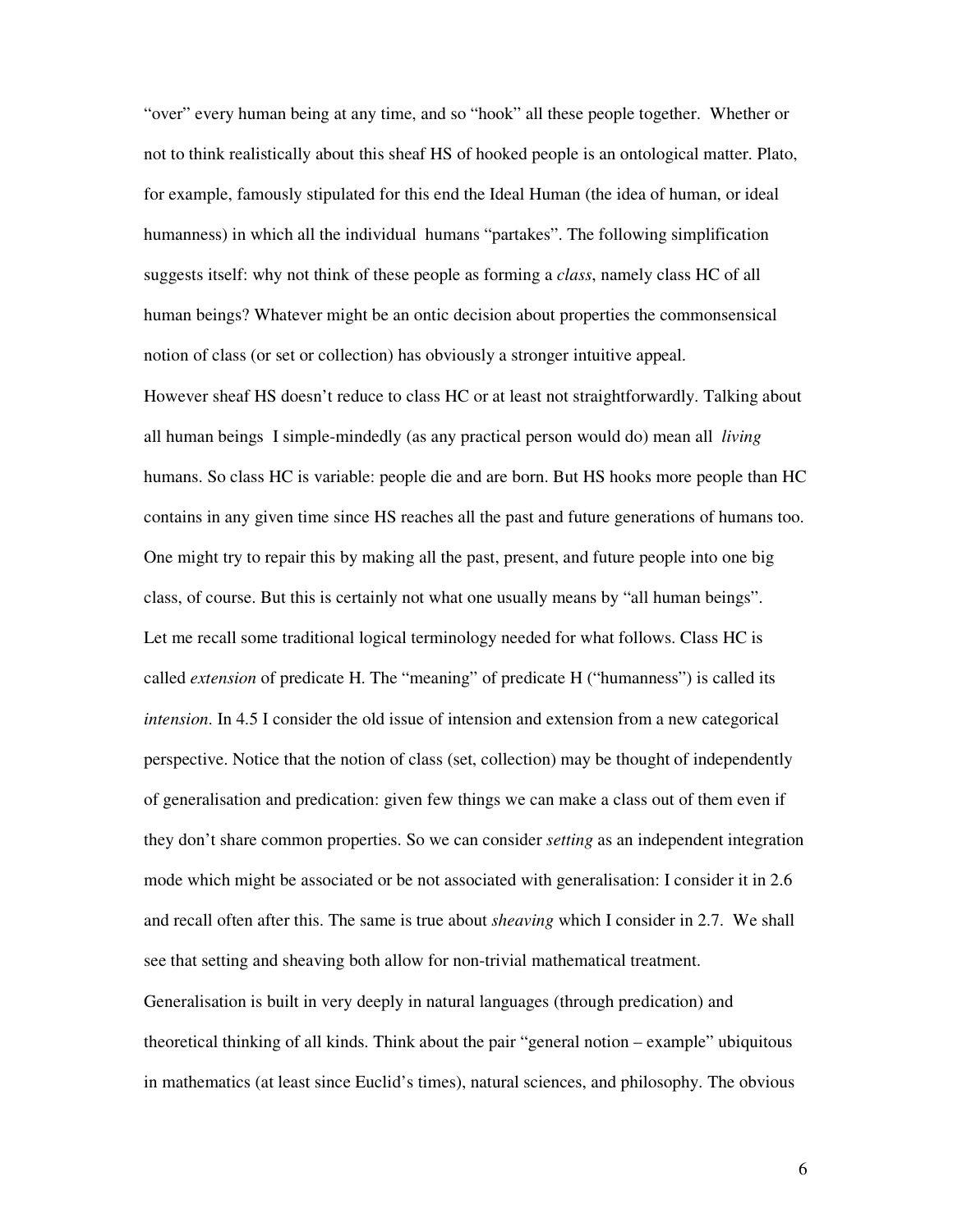and perhaps even trivial character of this observation makes it only more important to analyse the role of generalisation in mathematics and sciences critically. We shall see that the categorification gives reason to re-assess the epistemic role of generalisation profoundly (see 6.1)

#### 2.2 Co-generalisation

By co-generalisation I mean not a differentiation mode associated with generalisation but another integration mode. Just like a common property brings together individuals which happen to have this property an individual brings together properties which it happens to have. This integration mode is quite traditional in spite of the new name. The cogeneralisation can be illustrated with Aristotle's notion of substance which is a thing with multiple and variable properties like an individual human (noticeably it allows for integration of incompatible properties).

Although the co-generalisation seems to be just as basic as the generalisation for some reason the latter is usually regarded more respectfully in science: scientists tend to generalise, that is, to subsume more specific and individual cases under least possible number of generalities rather than to attach more generalities to least possible number of individuals. Apparently this trend is grounded on a common assumption according to which it is up to the scientist to bring about and to cancel generalities but not to bring about and to cancel individuals, so the scientist finds himself in a position to adjust generalities to individuals but not in a position to adjust individuals to generalities. A writer of literature fiction usually finds himself in the opposite position: he has a unlimited freedom to play with (fictious) individuals but unlike scientist usually takes generalities for granted (or he can play with both). That is why writers of fiction use more co-generalisation than generalisation: fictious stories usually involve a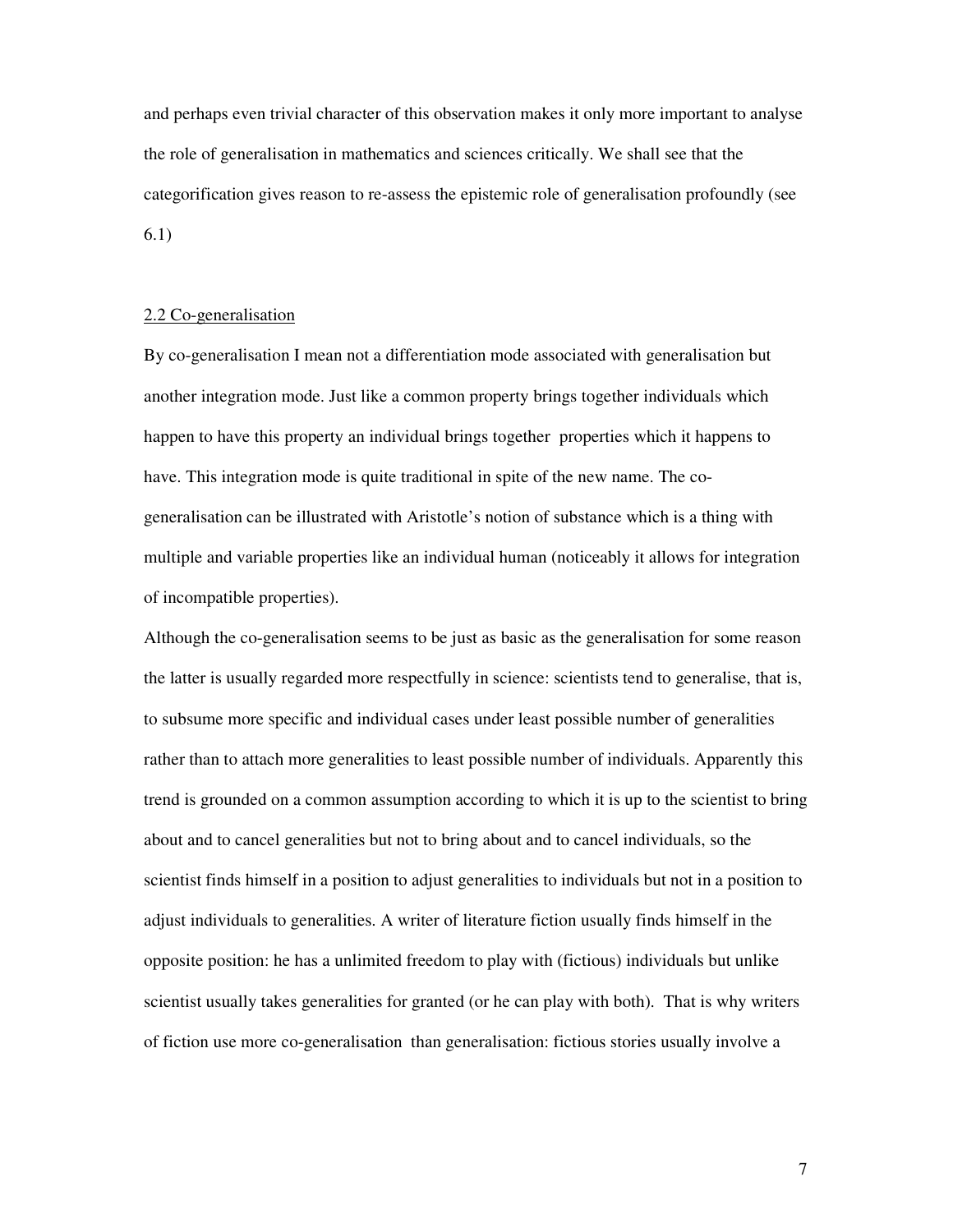relatively small number of characters but a lot of circumstances. Just think how boring would be a novel where the same story is repeated many times and only characters exchange! The domain of application of co-generalisation is not limited by fiction: think about history (as a discipline). The history of France, roughly speaking, comprises everything one can truly say about the past of this country. France is a real but not fictional country although it is humanly construed, in particular through the work of its historians. But this no way turns the history into fiction.

Perhaps we should also rethink the role of co-generalisation in sciences. I can see no reason why science should improve only on its generalisations always taking pre-scientific individuations (like "this body", "this organism" etc.) for granted. The idea that to bring about and to cancel individuals is rather divine than human work is certainly wrong as far as we are talking about the modern experimental science. The problem of individuation becomes explicit in the particle physics (French  $\&$  Crause 2004), and in my view this case calls for changing the prevailing old-fashioned attitude to the issue of individuation in science.

Co-generalisation already plays an important role in disciplines like geosciences often regarded as theoretically inferior with respect to fundamental biology and physics. Like in history in geosciences we have a unique fixed object of study (the Earth), and possibilities of generalisation are limited. To see a potential theoretic importance of co-generalisation think also about cosmology (which became a science only quite recently): do we need indeed to stipulate parallel universes to give a sound scientific account of ours?

Like generalisation the co-generalisation may be associated either with setting or with sheaving, however to think of co-generalisation in terms of sheaving seems to be more convenient, particularly when among integrated properties there are incompatible ones.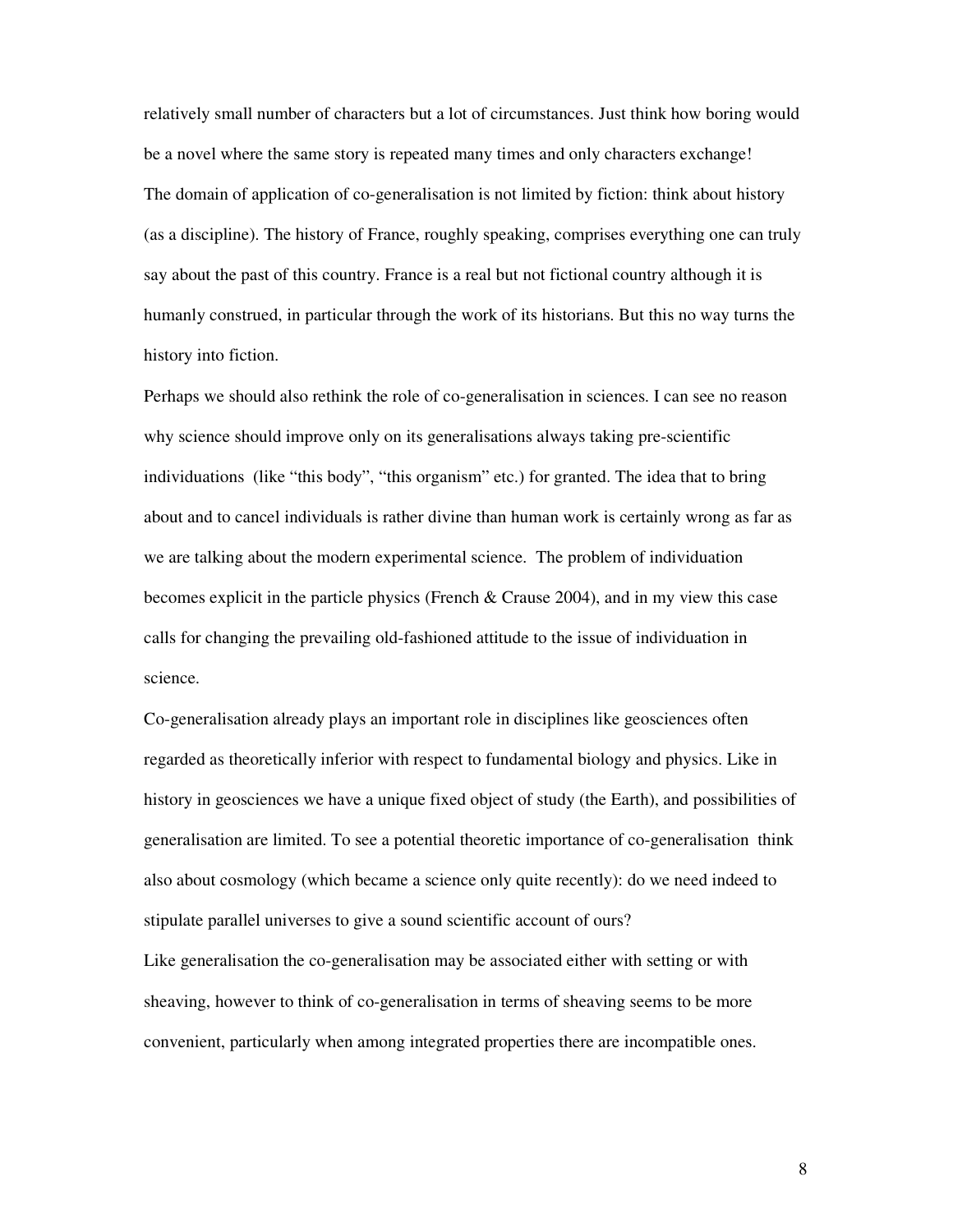## 2.3 Relation and co-relation

Russell is responsible to the view according to which relations should be thought of on equal footing with properties: formally properties are one-place predicates and relations are manyplace predicates. There is however a sense in which properties play a special role in Russellian account too (like in Aristotelian): n-placed predicate (relation) is equivalent (in a sense which can be made precise) to one-place predicate (property) ranging over (ordered) ntuples of individuals. If we accept Russell's analysis or relation we should distinguish the following two steps through which relation works as an integration mode: first it makes individuals into n-tuples (ordered pairs, triples, etc.) and second it brings together n-tuples of individuals standing in given relation. The discussion on predication in 2.1 applies to the second step. The discussion on setting in 2.6 applies to the first step (but doesn't cover the issue of ordering).

However there is an intuition about relations left aside by this analysis. Think about *John loves Mary*. It is natural to think of John's love to Mary as a particular thing, and in the older philosophical language it would be appropriate to qualify this thing as relation. (Example *John is taller than Mary* apparently doesn't support such intuition. But even in such case one might save the intuition by arguing in the instrumentalist vein, that to be compared John and Mary need either to be brought into direct physical contact, or to be measured by the same measurement rod, etc.) The Russellian analysis of relations is not incompatible with stipulation of John's love to Mary as a particular but it doesn't imply anything like this. So the problem is partly terminological: we might use indeed the term "relation" as Russell suggests and find a different term for "relations as particulars". We shall see that the category theory suggests terms "morphism" and "functor" for it. I shall follow this convention until 6.3 where I give it up (for the reason which I shall explain).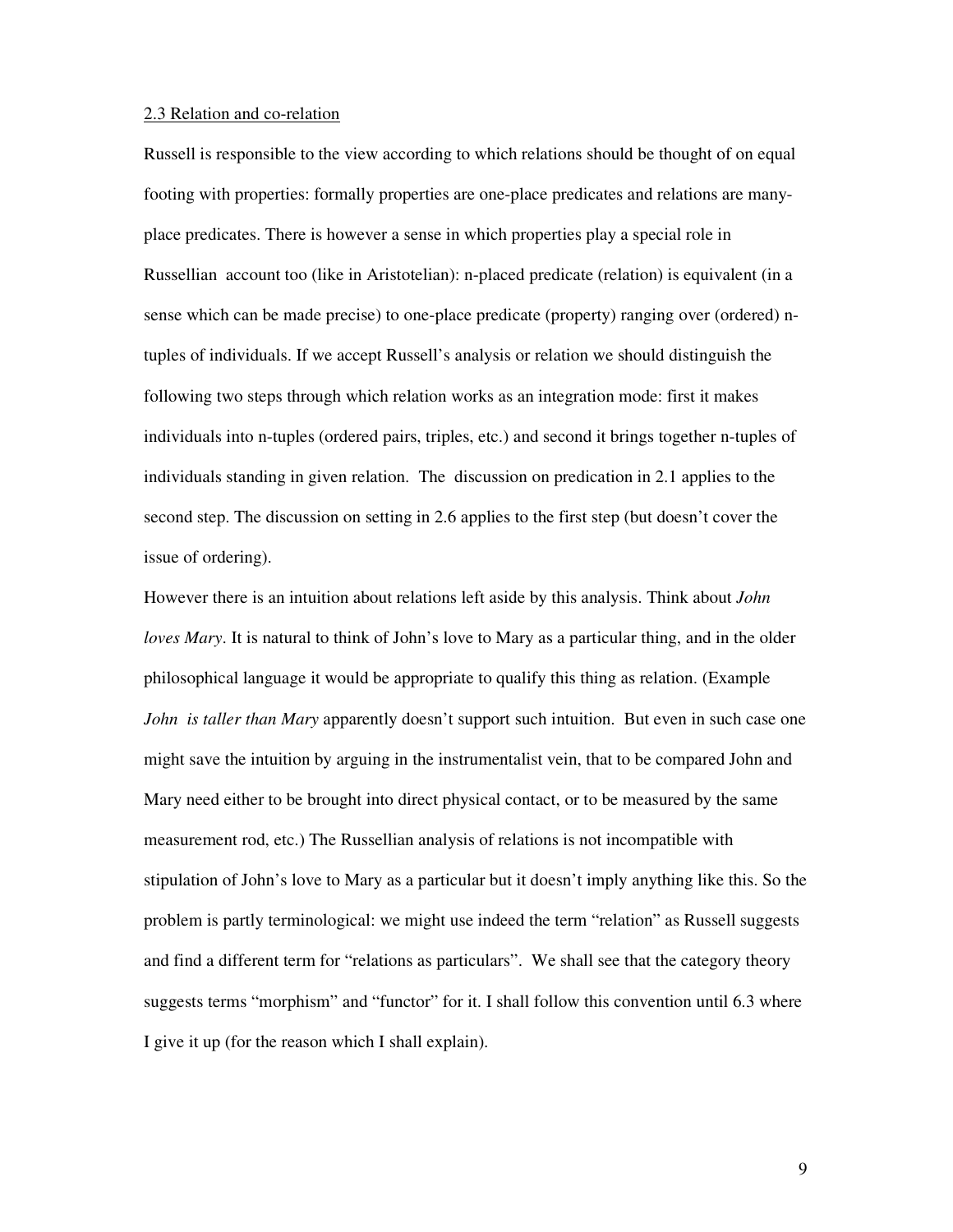By co-relation I mean an integration mode linking different relations through common relata. What has been said above about co-generalisation in the literature fiction, history and science applies to co-relation: a normal novel has more than just one character, and relations between the characters is often what the whole story is about, etc.

I qualify relation and co-relation as centred integration modes meaning the Russellian analysis of relations as predicates reducing them to generalisation and setting (plus ordering). With the co-notions it works similarly. Remark however the idea of "particular relation" hints to a noncentred integration: John's love attaches him to Mary directly without any assistance of the couple 〈John, Mary〉. (The couple is brought about through the love but not exists in advance and at certain point brings the love about.) We shall see in **3** how this works with categories, and in 6.3 I shall return to relations.

# 2.4 Formalisation and co-formalisation

It is not clear for me whether formalisation should be considered as separate integration mode or as a symbolic device used for relation and generalisation (as integration modes) but anyway it is worth attention in the present context. Consider formula  $P: X+Y=Y+X$  with the convention according to which  $X, Y$  stand for natural numbers, and  $+$  and  $=$  have their usual meanings. Substituting for X,Y different natural numbers we get equalities  $1+1=1+1$ , 1+2=2+1, etc. So the integration works: an infinite number of equalities are "compressed" in P (given the convention). A further compression can be achieved through making P range over

various two-placed predicates (binary relation) and rewriting the above formula as  $P(X, Y)$ . So we get into the second level of formalisation and now  $P(X, Y)$  may stand not only for X+Y=Y+X but also for X+Y=XY.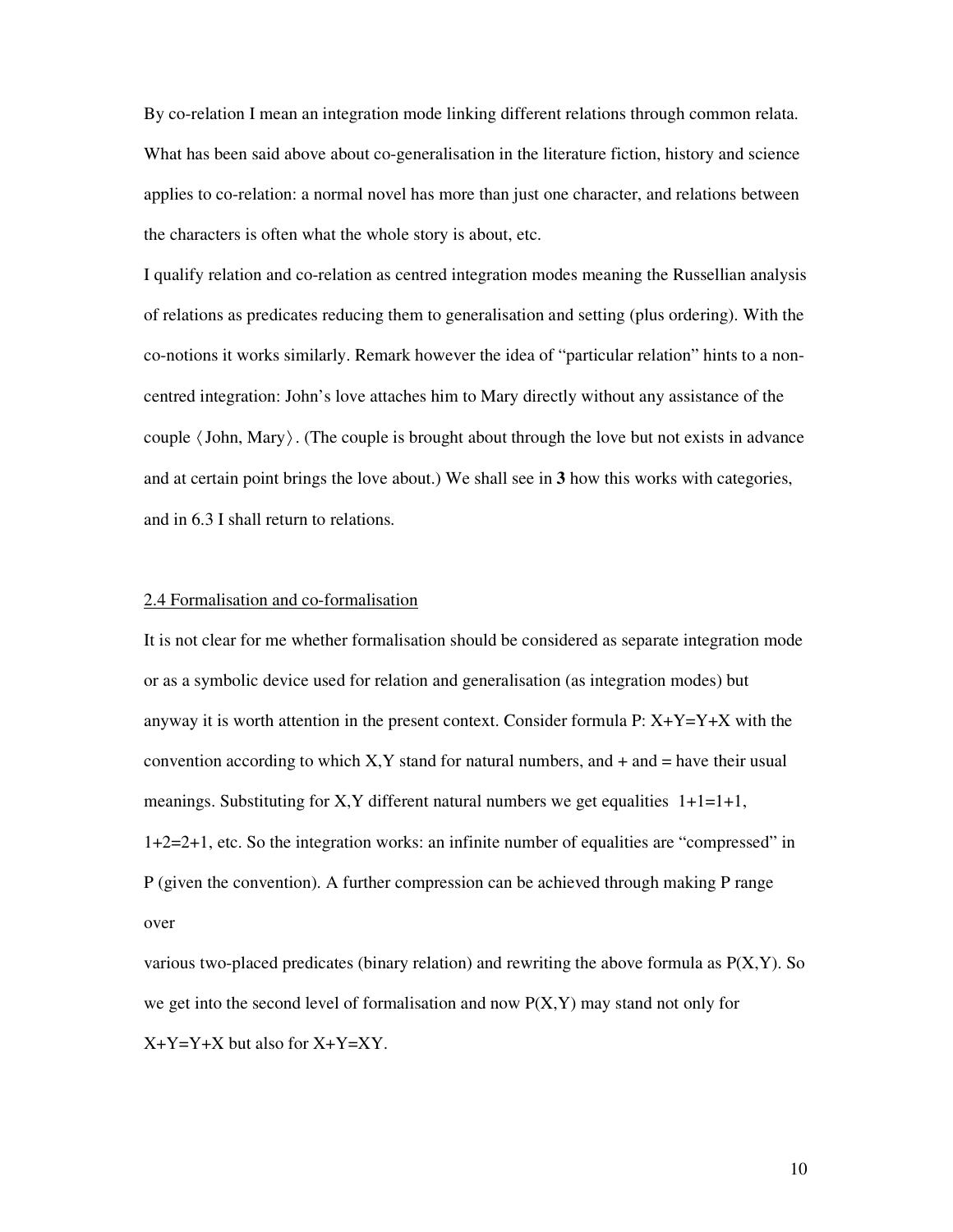The trick of formalisation may be viewed as modelling of Plato's Forms by symbolic means. Think about  $X+Y=Y+X$  as a common *form* of expressions  $1+1=1+1$ ,  $1+2=2+1$ ,  $2+3=3+2$ , …This means, as usual, that meanings of "+" and "=" are fixed while X,Y are variables. Notice that the operation of substitution has a diagrammatic aspect: we identify two tokens of X, two tokens of Y, and keep the diagram (scheme) …+…=…+… invariant through the substitution. If we now think about the scheme as a symbolic counterpart of Platonic form then Plato's controversial notion of "partaking" of a thing in its form (idea) gets represented by the mundane notion of substitution.

Clear examples of formalisation in the above sense are found already in Aristotle, in particular in his syllogistic. He formulates his "perfect syllogism" like this: if all A are B, and all B are C, then all A are C given the convention according to which A,B, C are substituted by *humans*, *mortal* and the like. Introducing this notation Aristotle likely had in mind the mathematical notation of his time but it is not clear whether Greek mathematicians ever used letters in a similar way. When Euclid denotes a triangle ABC this can be more naturally understood as a proper name rather than logical variable. But not exactly: when ABC is used in a proof of some general proposition about certain kind of triangles ABC plays a role of variable: the proof justifies the general proposition because ABC may stand for any triangle of given kind. This shows that the notion of substitution and the distinction between variables and constants is not trivial issues to be taken for granted. (More about this in 4.3.) Since the beginning of  $20<sup>th</sup>$  century formalisation is widely used in philosophy and particularly in Analytic philosophy bringing about disciplines like Formal Ontology and Formal Epistemology. What is most questionable in this development is the tendency to equate non-formal with vague and imprecise, and formal with clear and distinct. Formalisation is prima facie a generalisation device. In addition it is a symbolic device which functions through substitution and essentially depends on its properties. Surely formalisation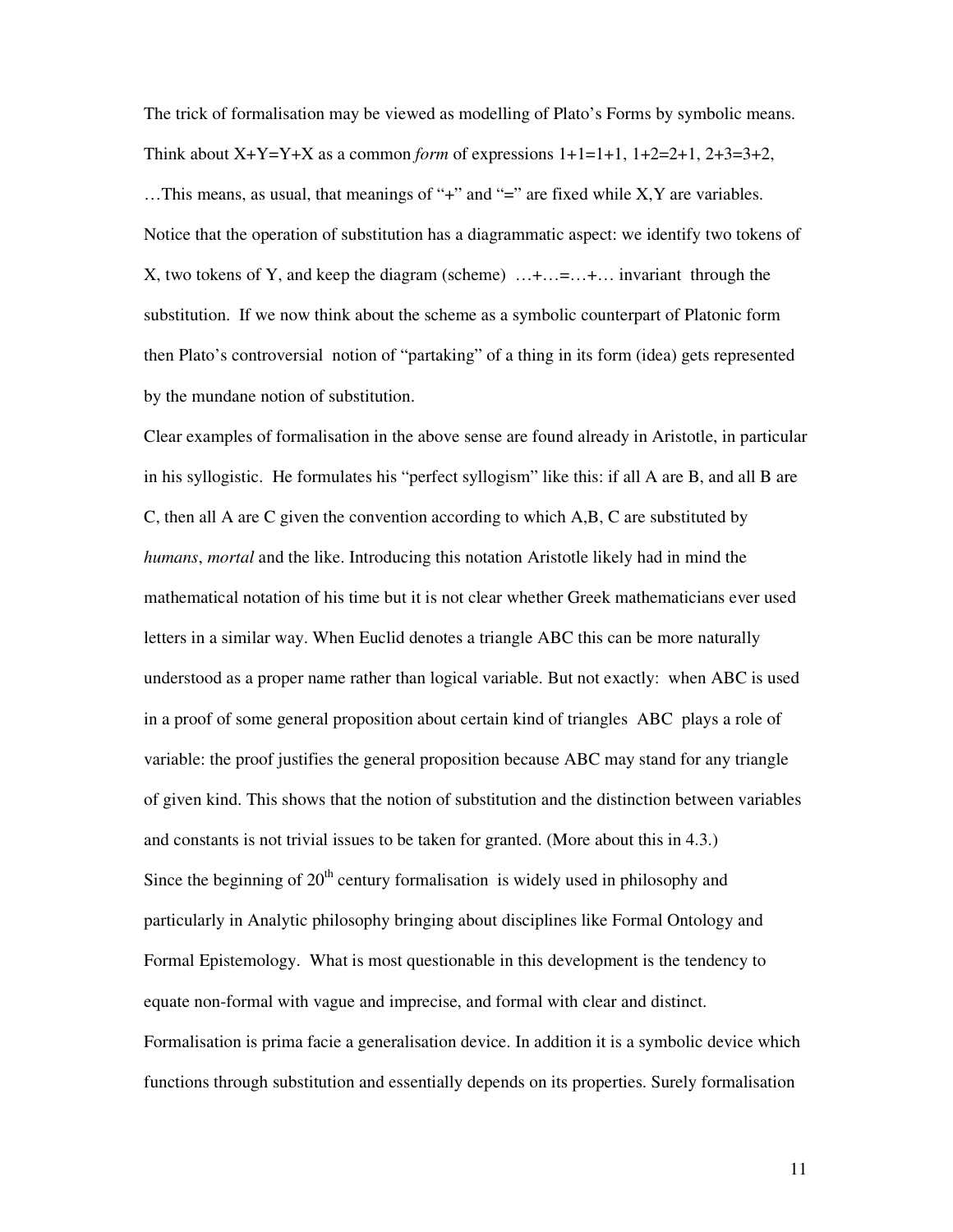can be helpful in philosophy just like in science and mathematics. However I think that it is a more pertinent task for today's philosophy to understand what is formalisation, how it works, and which purpose it may serve than to formalise itself and stuff around.

A category (in the sense of category theory) is a powerful formal device: the notion of category captures a common form shared by sets, topological spaces, vector spaces, groups and many other kinds of mathematical objects. But as we shall see the category theory at the same time shows limits of and provides an alternative to generalisation and formalisation as integration modes.

By *co-formalisation* I mean the following. Consider a number of different formalisations of the "same intuition". It might be the case that these formalisations share a core (formal) structure. Then a formalist will argue that the formal method reveals nuances which the intuition is incapable to grasp, so what intuitively looks like one concept is in fact a family of different concepts. But it might also happen that these different formalisations are done be very different formal means and share nothing in common except the common intuition. Then it is a non-trivial task to formulate precise translation rules from one formalism to another and explain in which sense different formal constructions are "intuitively the same". Anyway the fact that different formalisations can be linked through common intuition allows for considering the co-formalisation as an integration mode. I develop this idea and give an example in 6.4.

# 2.5 Mereological summing

Now I come to integration modes which have a stronger intuitive appeal than ones considered above. By the mereological summing I mean an integration mode in virtue of which parts make together a whole (which they are parts of). If terms "part" and "whole" are understood enough liberally then the whole issue of epistemic integration reduces to a form of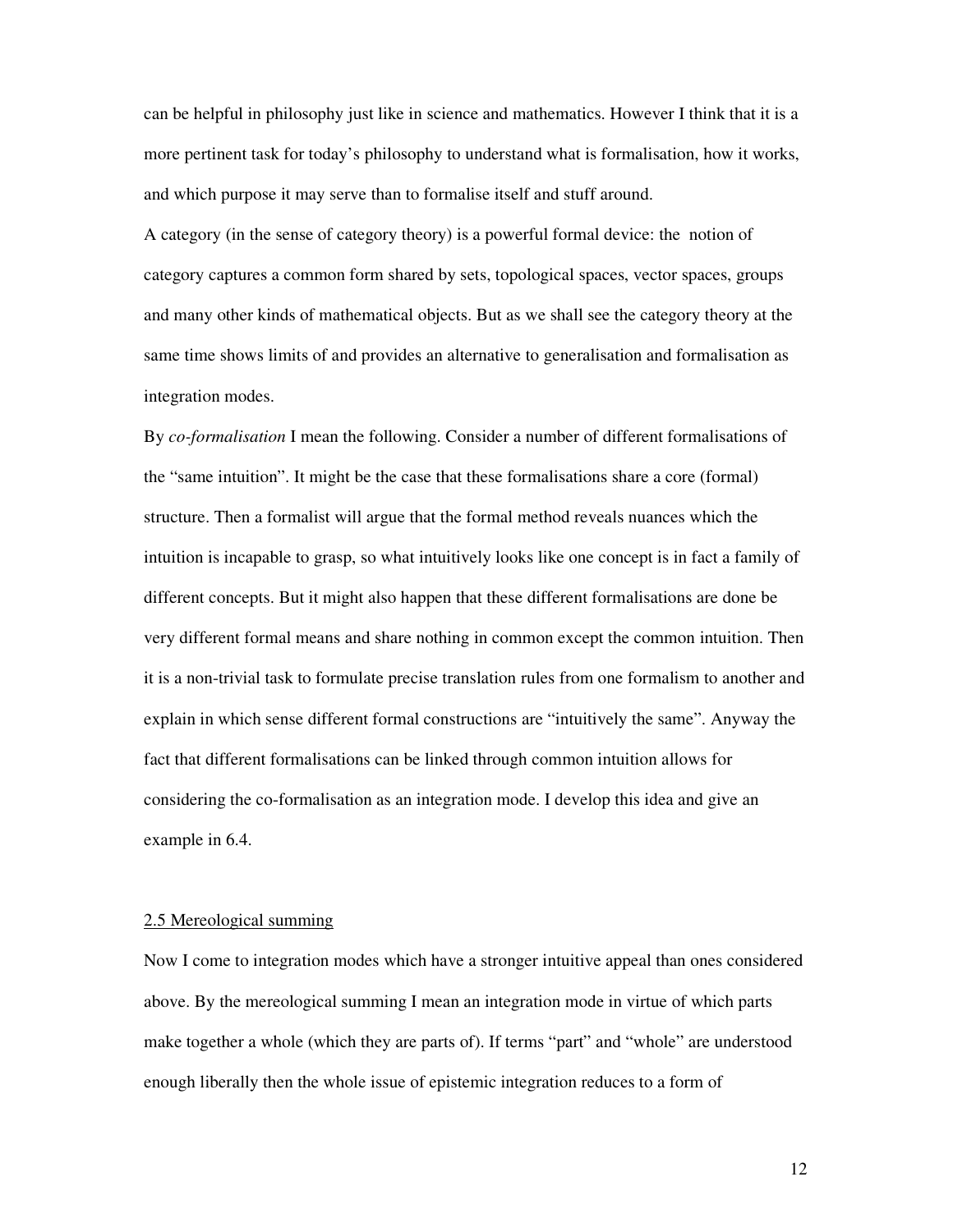mereological summing: it is all about making a whole from given parts. Now I would like to be more specific about parts and wholes; I return to the liberal interpretation in 6.5.

 A way to specify notions of part and whole is to consider a *relation* between a whole and its parts and study its formal properties generalising upon relevant examples. Then an immediate observation will be that this relation is a partial order.

A systematic formal treatment of mereology has been first suggested in 1916 by Lesn'ievsky as a foundation of mathematics alternative to the set-theoretic foundation. This attempt was unsuccessful in the sense that mathematicians were not interested. This is hardly surprising since Lesn'ievsky's project has been motivated logically and metaphysically but only very indirectly by the contemporary mathematical research. This situation persists until today: although the formal mereology has been revived and widely popularised in the philosophical community about two decades ago it remains a metaphysical business mostly detached from the contemporary mathematics and science.

There is an interesting aspect of mereology which seems to resist formalisation. It doesn't seem pointless to argue that a living organism is a whole of its parts in a different and stronger sense than an inanimate aggregate like a set of chairs or a stature. I'm not going to justify or refute this view but mention it because it gives me a good opportunity to say something about applicability of mathematics outside of its own domain. For at least some proponents of the informal organic mereology would say that such mereology cannot be mathematical in principle because mathematics is incapable to grasp the essence of what is organic. Such an argument one finds in Aristotle's *Metaphysics* (1036b) where the author argues that a hand makes part of body only when the hand is alive and functions properly, and that these features cannot be preserved in a mathematical model.

It is instructive to compare this Aristotle's view with Descartes' view on animals as mechanical automata. It might seem that the apparent absurdity of the Descartes' view gives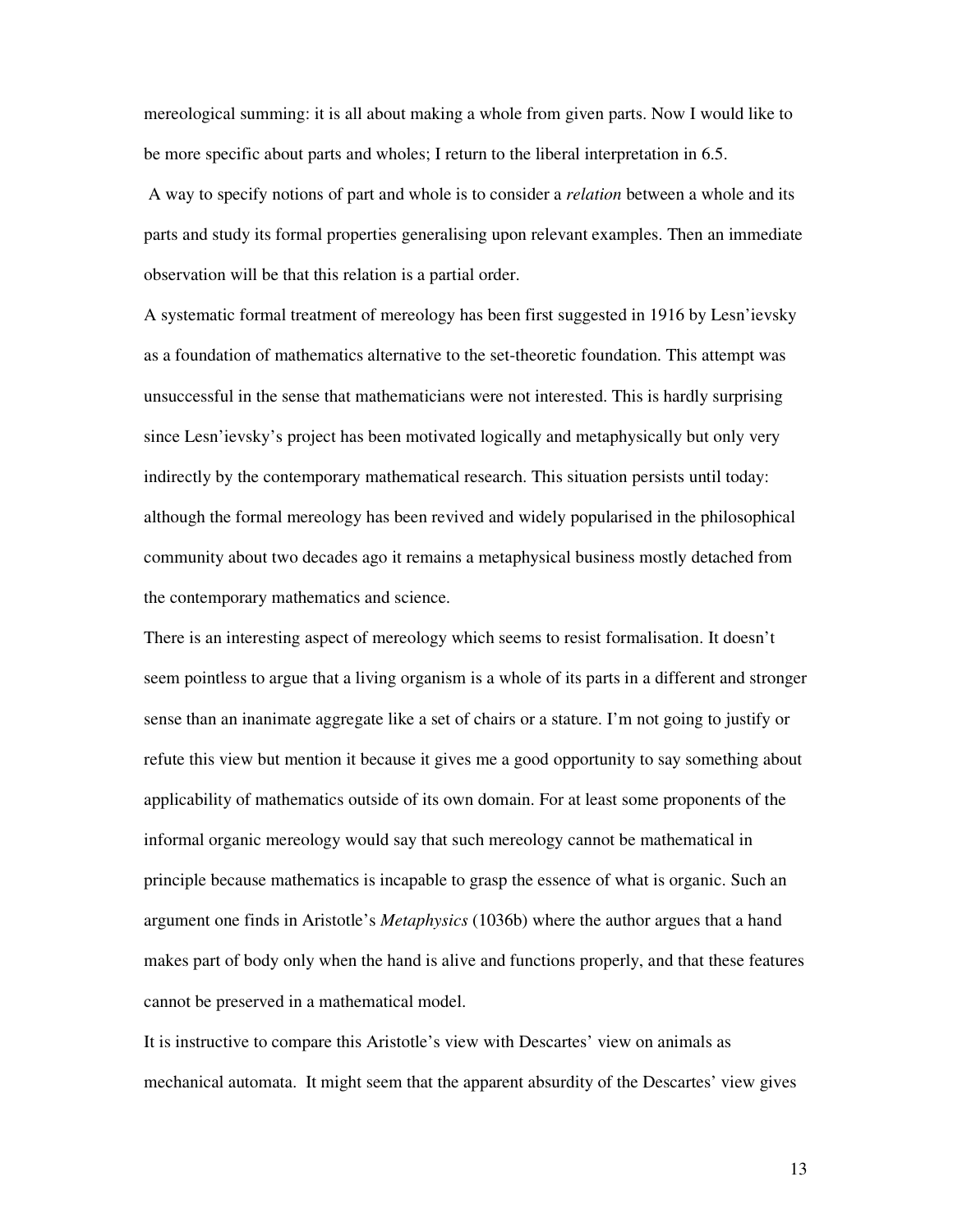reason to think that Aristotle might be right. However Descartes' point, as I can understand it, is subtler. Descartes consciously prefers a mathematical model which is "clear and distinct" to a vague discourse about "organic whole" even if this mathematical model clashes dramatically with what we usually think and feel about organisms. A bad mathematical biology in Descartes' eyes is better than good non-mathematical biology.

Myself I'm rather in Descartes' camp, and one specific reason why I think its cause is not hopeless is that the two philosophers speak about very different mathematics (which is hardly surprising given the historical distance). Descartes' mathematics unlike Aristotle's allows for motion. This makes Descartes' mechanisms better models of living organisms than static figures Aristotle had in mind. Further mathematical progress might provide biologists with much better tools for doing biology mathematically than presently available. There is special reason for considering the category theory for it. For this mathematical theory widely exploits the intuitions of organicicity and naturality, as we shall see, and thus clearly demonstrates that Aristotle was wrong thinking that such intuitions are alien in mathematics. In 6.5 I shall explain why I don't follow the rule here and don't introduce a notion of comereology: it appears to be the same thing as mereology.

# 2.6 Setting

The intuition behind the notion of set is similar to that behind the notion of whole, or perhaps is even more basic. For a set is virtually nothing over and above its elements, or at least such is the idea. Things are allowed to make a set without any further requirement that they share a property, stand in advance in a certain relation, etc. To make a set one needs nothing but its elements.

 Sets can be elements of sets – this doesn't seem to be counterintuitive. But then we need to take an important decision: either to think about everything as a set, or to stipulate atoms, i.e.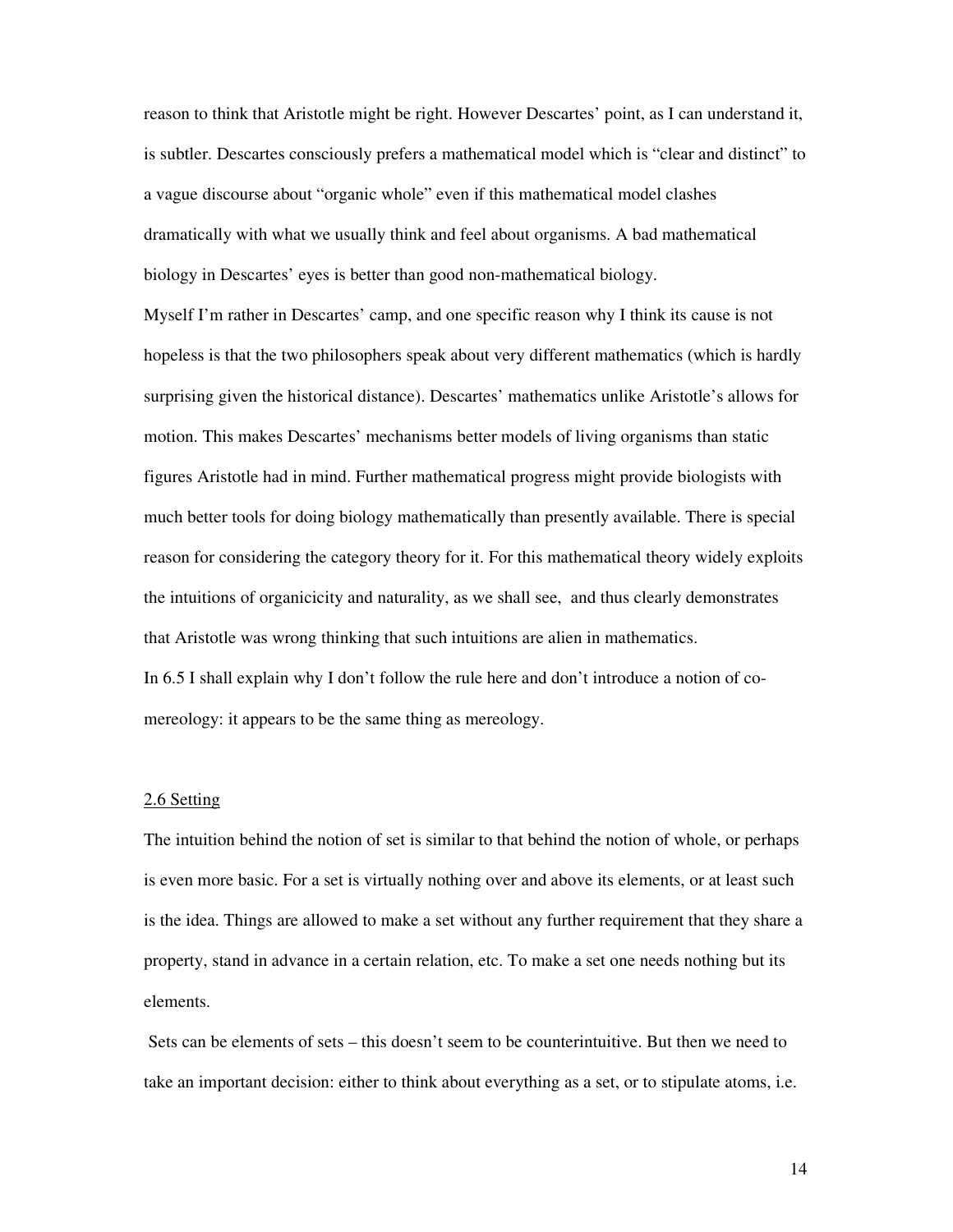things which may be elements of sets but which are not themselves sets. Another logical possibility which has a weaker intuitive appeal but appears to be more important in mathematics is to reserve a kind of sets which cannot be elements of other sets. According to the standard terminology such things are called *proper classes* but not sets. Notice that the introduction of proper classes restricts the promiscuous character of setting, so given certain things you might be unable to make a set out of them. Like above I will not follow this terminology and speak about sets and classes indiscriminately. (This helps for my purpose of having a fresh look at the issue.)

In 2.1 I have already mentioned a link between setting and predication through the notion of extension. This link between is made more explicit in modern logic through the notion of *semantics* which is a set (class) or a system of sets whose elements serve as values of logical variables. Because of set-theoretical difficulties philosophers often avoid to speak about sets and even classes talking about semantics and use the word "domain" instead; they also often say that a variable "ranges over" given domain meaning that the variable takes there its values as explained above. In the following discussion I assume that basic features of this standard construction of logic are known to the reader.

Like the notion of whole the notion of set seems to be hopelessly general and giving no hint of how precisely works the integration mode in question. However the history (and particularly the recent history) of the notion of set is strikingly different from that of the notion of whole. Unlike mereology set theory was readily accepted by mathematical community, became a field of active mathematical research , and the notion of set until today is widely used in nearly all branches of mathematics.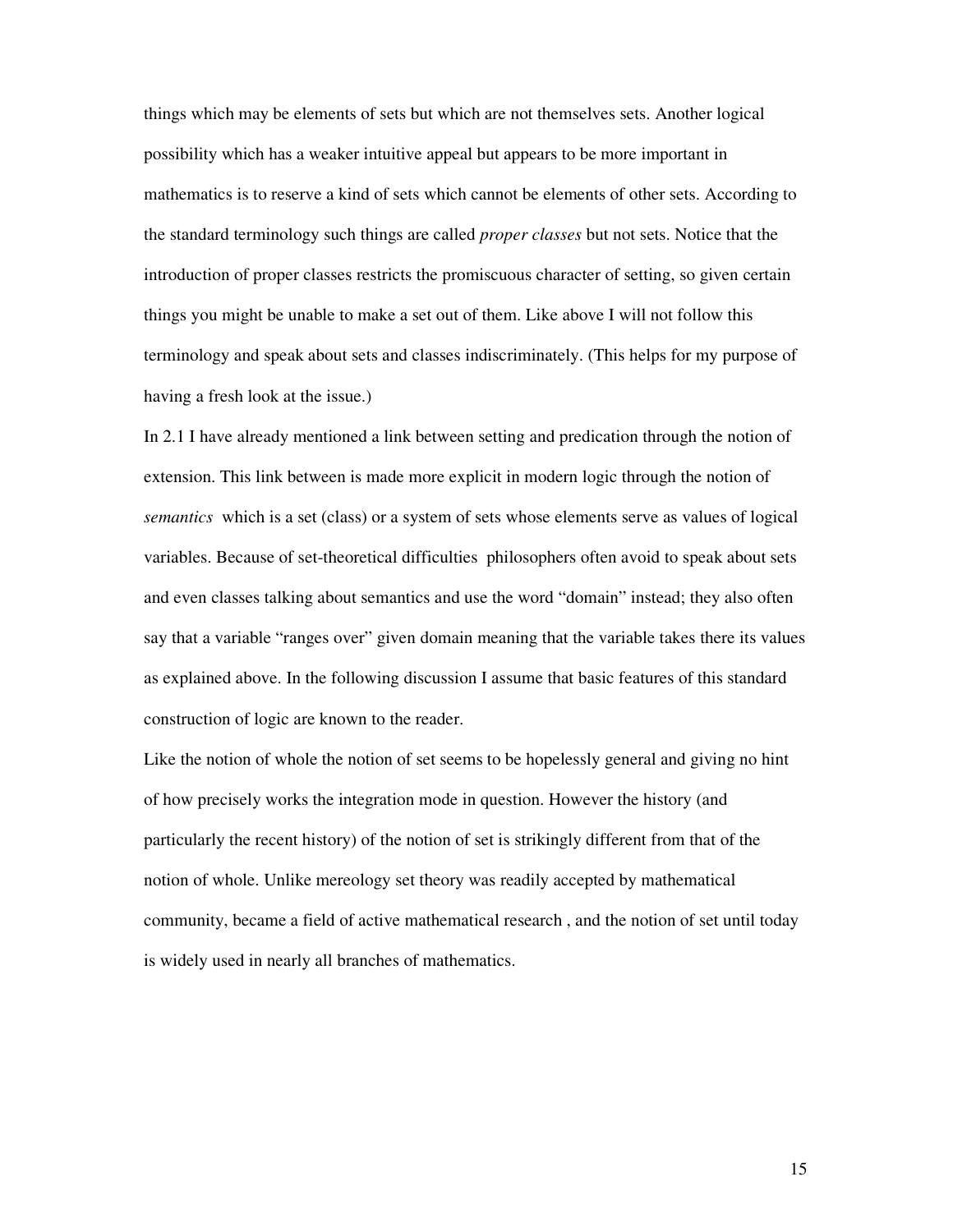## 2.6.1 Historical remarks on and about set theory (I)

 The creator of this theory Georg Cantor was originally motivated not by the idea to develop a mathematical account of the general metaphysical notion of set but by the idea to generalise the concept of natural number to the effect of allowing for infinite (or *transfinite* as Cantor himself called them) numbers. Cantor wanted infinite numbers to account for infinite trigonometric series (Cantor 1872) and their geometrical representations on the real line. His general notions of set given in his 1883b and 1895 (which are not the same) both generalise upon his work on point sets (1879-1880-1882-1883a,c –1884a,b - 1885) which explicitly involve a topological context: Cantor considers points on given real line and given Euclidean n-dimensional space.

As it has been noticed by Hume and likely was already known about the time when people first learned counting two finite sets A, B have the same number of elements if and only if there is a one-one correspondence between their elements. Cantor's idea was to extend this construction to the infinite case, and use it for definition of infinite numbers. Similar attempts had been made long before Cantor but they always brought results considered as paradoxical. Notice first that the infinite case unlike the finite case it is impossible to specify a one-one correspondence between elements of sets simply through listing coupled elements. However one can provide a rule for such coupling. Consider for example this rule: each natural number n is coupled with number 2n. So one gets an one-toone correspondence between set N=  $\langle 1,2,3, \ldots \rangle$  of natural numbers and set E= $\langle 2,4,6, \ldots \rangle$  of even numbers. Now if one extends usual properties of finite sets to this case one gets two incompatible conclusions: (i) there are just as many natural numbers as even numbers, that is, N is just as big as E and (ii) N is twice as big as E. So the extension doesn't work. Traditionally results of this kind were viewed as additional evidences in favour of a more general point made by Aristotle and repeated by many philosophers after him: it is wrong to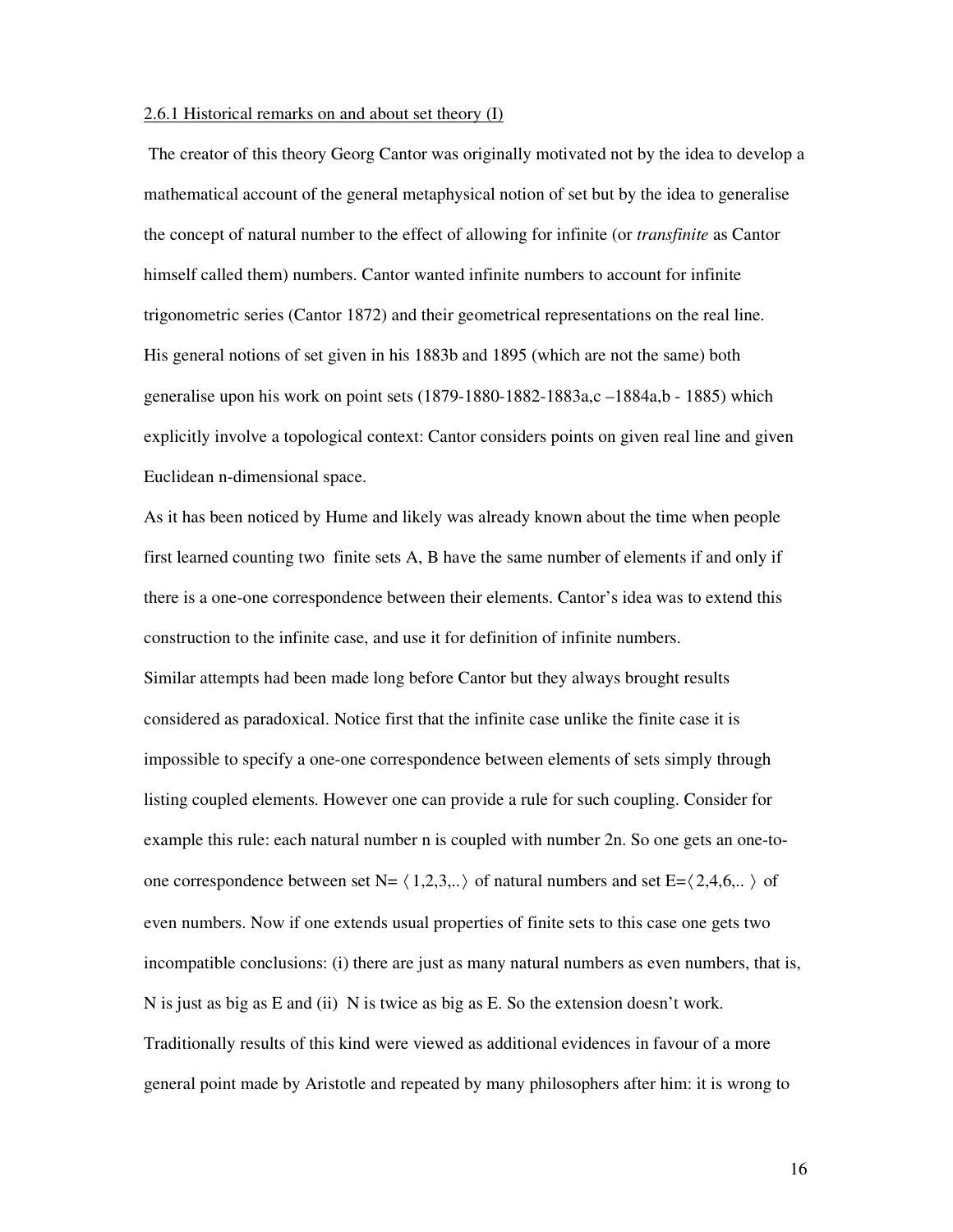think about "all" natural numbers because what is meant by saying that natural numbers are infinitely many is exactly that they form nothing like finished collection.

Cantor made this: he extended to the infinite case the property of finite sets that (i) the one-toone correspondence between elements of two given sets implies that the two sets have the same number of elements but not the property that (ii) the one-to-one correspondence between elements of given set A and elements of given subset (part) Sb of A implies that Sb=A. In particular he suggested to accept that there are just as many natural numbers as even numbers. In Cantor's view this also blocked the general Aristotle's argument against infinite sets which according to Cantor depends on hidden assumption (ii). What remained crucial for making sense of the idea of infinite number was to show that such numbers don't collapse into one. For this end Cantor envisaged an argument showing that natural numbers cannot be brought into one-to-one correspondence with (all) points of given line, or in other words, that the points cannot be enumerated. So Cantor escaped from what seemed to be a dead end since Aristotle's times. He also showed that the points are in one-to-one correspondence with set P of all subsets of N, and proved a general theorem saying that the set PM of all subsets of given infinite set M is not in one-to-one correspondence with M but is (in a reasonable sense) bigger.

The case of points on given line helped Cantor, I suppose, to persuade the mathematical community that the idea that some infinities are "more infinite" than others was not absurd: points of given line provided a visible example of how an infinity bigger than that of natural numbers looks like. A possibility to account for geometrical continuum in terms of (sets of) points was something that Aristotle also forcibly objected arguing ad absurdum. However it looked like Cantor found a reasonable way to lift the old Aristotle's ban, and when Hausdorff in (1914) and others successfully used Cantor's approach for treating geometrical continuity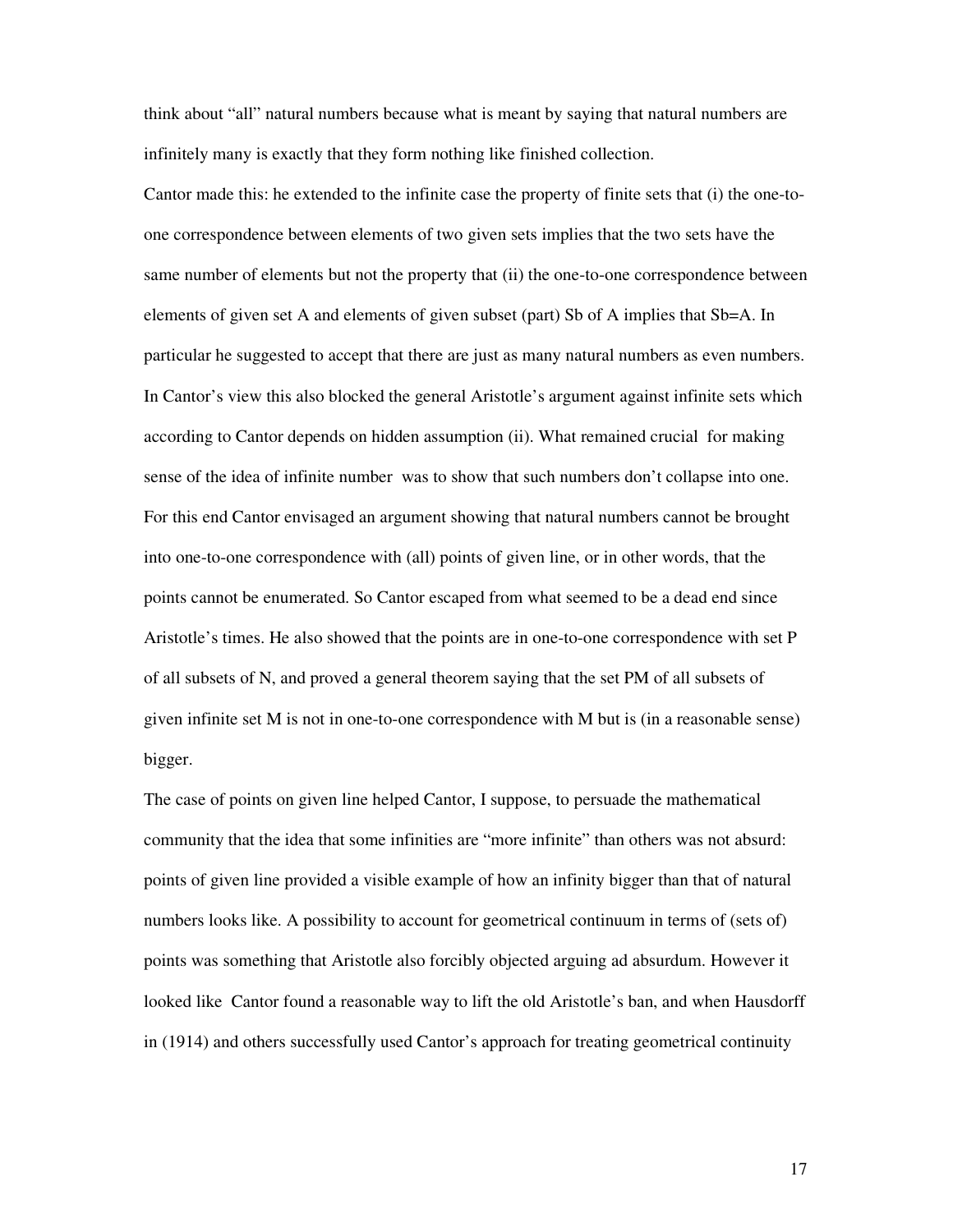in terms of its points (point-based general topology) a big part of the community was convinced.

In his works of 1879-1885 works Cantor widely uses philosophical and historical arguments in order to justify the notion of infinite set against the existing tradition and also puts forward some strong metaphysical hypotheses ad hoc aiming at application of his set theory outside pure mathematics. For example, in (1885) he makes a guess that while the elements of the usual corporal matter are countable the elements of the ethereal matter are not. However only in his (1970) Cantor changes his philosophical defence for offence making the following bold claim: the pure mathematics *is* the general set theory; geometry (the theory of point sets), the theory of functions, the mathematical physics, and all the natural sciences including chemistry and biology are application of the general set theory<sup>4</sup>. Leaving natural sciences and ether aside one may observe that Cantor's belief that the pure mathematics is basically set theory is still shared by many philosophers (albeit only by few mathematicians) today. Although reasons for the belief might be very different in different cases I think it is important to analyse the historical context in which Cantor first came to this idea for understanding the present state of affairs.

Cantor didn't elaborate his view but as far as I can understand he hoped to reduce qualitative differences like that between the corporal and ethereal matter or that between organic and non-organic matter to quantitative differences between infinite numbers (cardinalities). A reason why Cantor believed that this could work was most probably what he saw as the successful application of this method to the distinction between continuity and discreteness

-

<sup>&</sup>lt;sup>4</sup> The paper was written in 1884 as a reply to Tannery (1884) who stressed the metaphysical significance of Cantor's work. Cantor submitted the paper to Acta Mathematica but it was rejected by the editor. However some 86 years later thanks to Grattan–Guinness (see his 1970) the older decision was revised and the paper finally published in the same journal.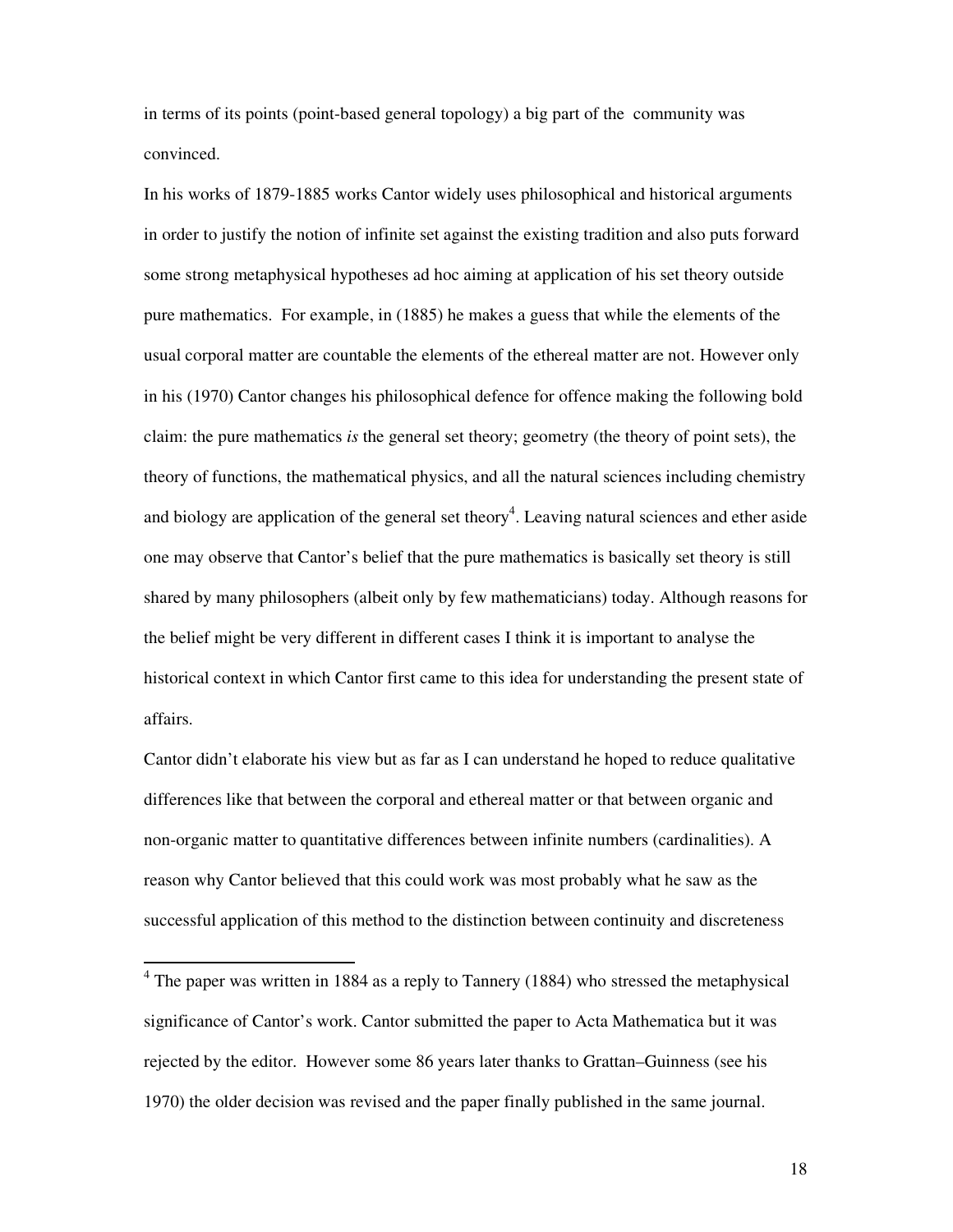allowing for accounting of the geometrical continuum in terms of its points. To see the importance of the issue we need to look farther back into the history.

According to the traditional view dating back to Plato, Aristotle, and Euclid (as far as we can reconstruct Euclid's philosophical assumptions from the structure of his "Elements" – see my 2003) the subject matter of mathematics involves a fundamental ontological distinction between numbers and magnitudes reflected through the disciplinary boundary between arithmetic and geometry. Pointing to the incommensurability of diagonal of given square with its side is a standard argument used by ancient authors in order to demonstrate the distinction. This discovery made by Pythagoras and/or his followers in the context of efforts aiming at reduction of "the All to numbers" showed to early Greek thinkers that geometrical magnitudes resisted the reduction, and this fact was taken by following generations of Greek mathematicians and philosophers with all the philosophical seriousness. To the epoque of Cantor and Hausdorff the traditional distinction between numbers and magnitudes had been already profoundly shaken by Analytic geometry and Calculus. This development started in early modern times by Fermat, Descartes and others didn't aim at anything like the revival of the Pythagorean reductionist program. But it nevertheless had exactly this effect to the end of  $19<sup>th</sup>$  century: it is amazing to see how the idea of arithmetisation of mathematics became again a serious mathematical issue some 2500 years after Pythagoras.

A part of the new arithmetisation was the theory (or more precisely theories) of the real number which gave a precise mathematical sense to the pre-theoretical view that all lengths can be uniformly represented by numbers, and so bridged the gap between arithmetic and geometry. Cantor's theory not only allowed for a version of theory of the real number but also suggested a reduction of numbers and magnitude to sets: arithmetic could be viewed as a theory of finite and countable sets and traditional geometry as a theory of sets of higher cardinality. Given Cantor's notion of infinite set one could easily dream to make mathematics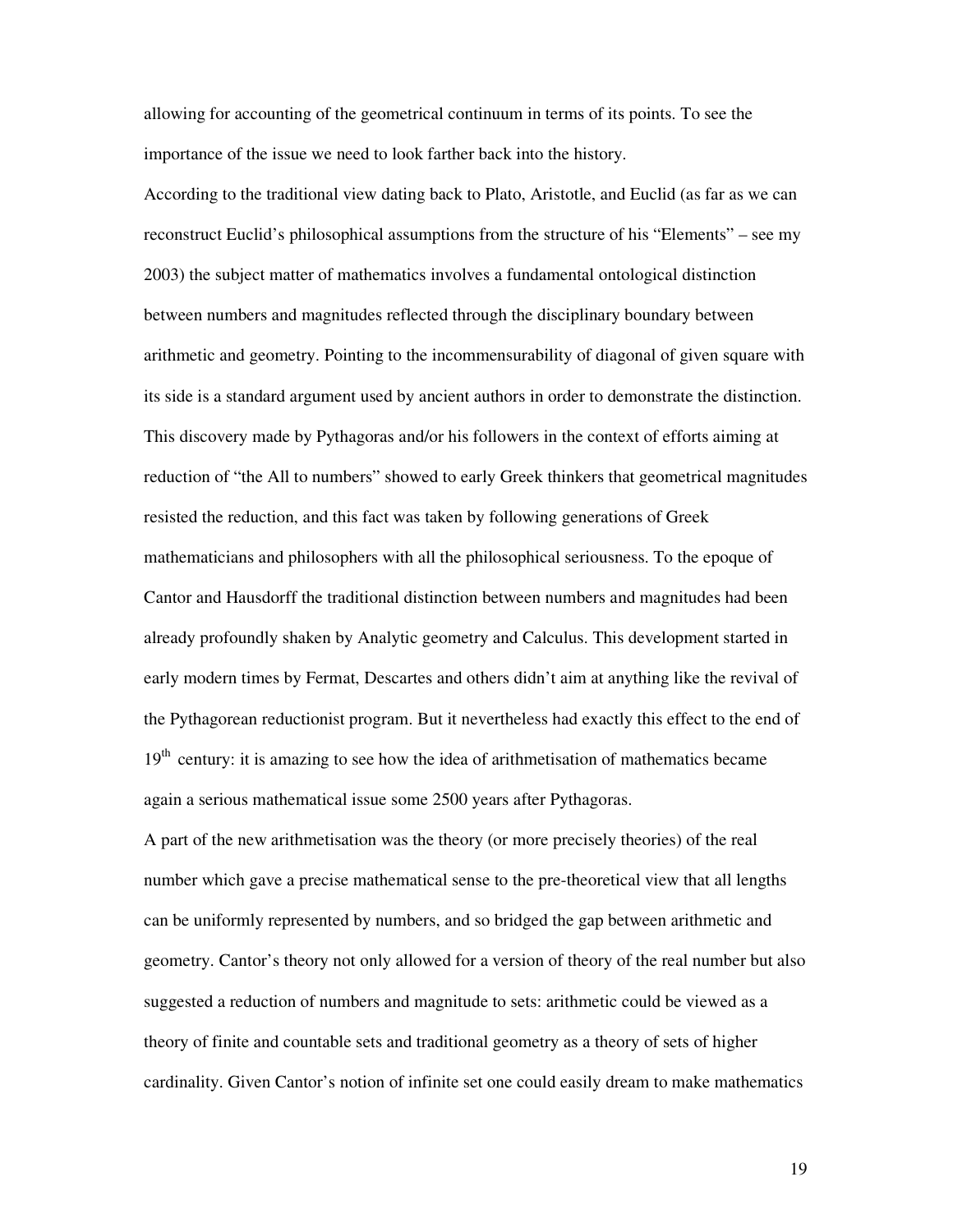into a universal formal science about abstract "things", that is, about everything, leaving technical problems for a later study, as did Cantor himself in his rejected paper. Noticeably algebra in the eyes of Cantor and of most participants of foundational debates in mathematics since the late 19th century and at least until 1930 (when Van-der-Warden's (1930) appeared) was not a mathematical discipline like arithmetic and geometry but rather a technique of manipulation with numbers (also useful in geometry). This fact certainly cannot be explained by a mere saying that until 1930 algebra didn't yet prove to be important or that before this date its epistemological significance was not yet recognised. As early as in the late 17<sup>th</sup> century Descartes and his followers stressed the mathematical and epistemological importance of algebra and method against the traditional substantialism in mathematics. This Cartesian view was anything but marginal in the early modern European mathematics while the revival of the old-fashioned idea of arithmetisation of mathematics didn't occur before the second half of the  $19<sup>th</sup>$  century.

An official pretext (if not a profound historical reason) for it was the need of logical clarification and foundation of calculus and other mathematical disciplines. An early example of such logical clarification and foundation is the " $\varepsilon - \delta$  language" for calculus invented by Weierstrass around 1870 and known today to any mathematical student. This clarification involved a good deal of restoration of ancient standards of rigor<sup>5</sup> and sweeping out early modern ideas like Newton's concept of fluxia (a variable understood as changing

-

<sup>5</sup> Compare, for example, Xth book of *Elements* where Euclid treats irrationalities or Archimedes' version of the integral calculus. I wonder couldn't be here cases of real influence of ancient authors on mathematicians of 19 century: noticeably the " age of rigor " in mathematics coincides with the time when a great philological work on edition and publishing of original Greek mathematical texts was done in Germany by Heiberg and others. I have no historical evidences supporting this hypothesis.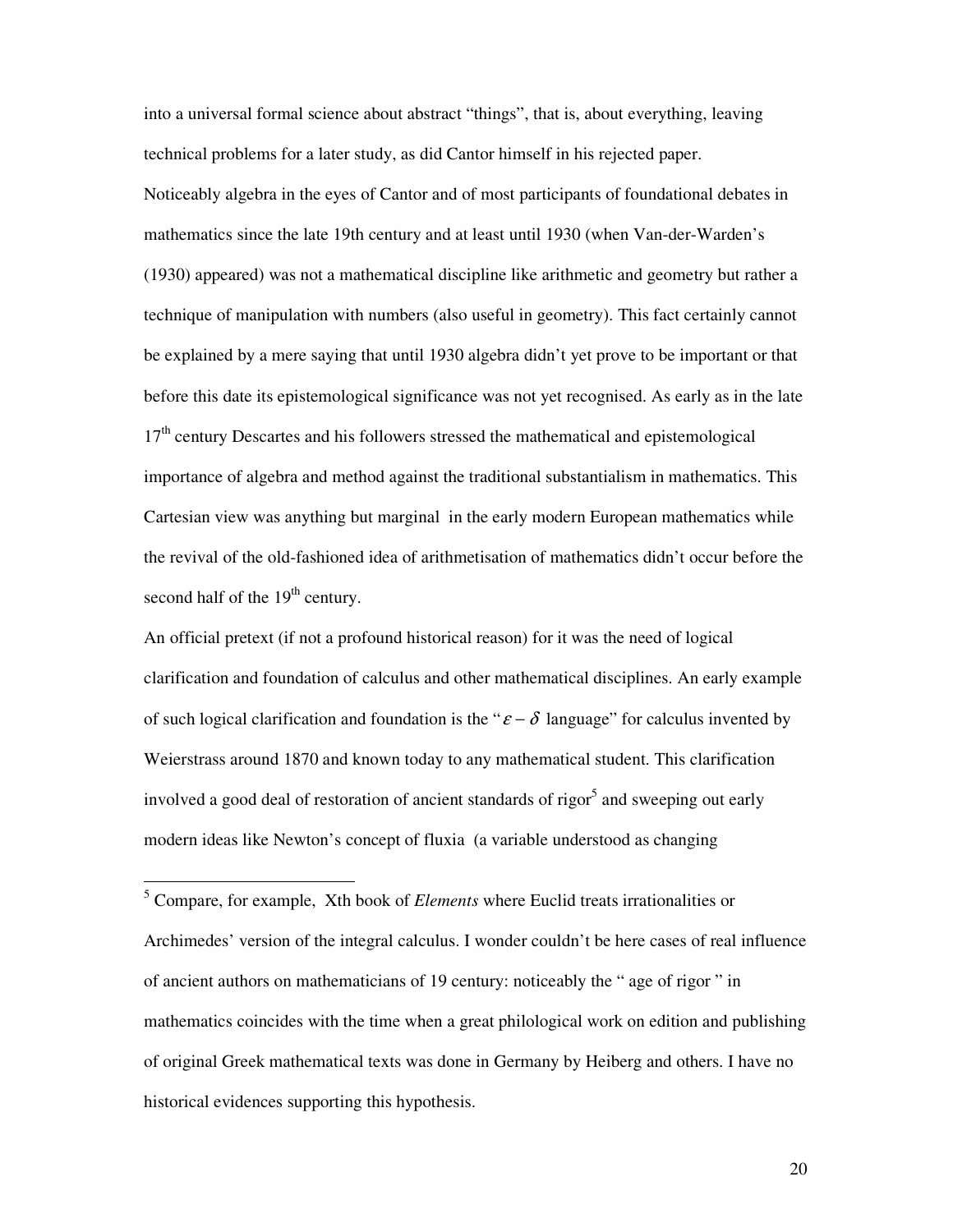mathematical entity) or Leibniz's infinitesimals as merely heuristic. I think that today the whole development of conservative regimentation of mathematics in the second half  $19<sup>th</sup>$ century needs a re-assessment. It is too evident that without the early modern conceptual revision of mathematics tightly connected with the contemporary development physics which produced the bulk of the modern science most of mathematics as we know it today couldn't be developed. Isn't it then too reckless to disqualify the early modern innovations as merely heuristic and return to an older conceptual scheme adapting it for new purposes? True, this adaptation helped to preserve the continuity between the old and the new mathematics (which didn't happen in physics), and proved the viability of the old scheme. So I don't want to say that foundational achievements of mathematics of  $19<sup>th</sup>$  and  $20<sup>th</sup>$  centuries are useless; the  $\varepsilon - \delta$  language is very useful indeed. What needs to be revised is the disqualification of early modern mathematical ideas. I shall not make this in the present paper but the reader will see that certain aspects of categorical mathematics rehabilitate some of such ideas like the notion of variable understood as changing mathematical object (see Lawvere 1976). Without taking into consideration this historical context it is difficult to understand Cantor's own claim of foundational importance of his theory (which he never justified), the wide consensus (achieved quickly and lasting until today at most philosophical departments) that *if* set theory (Cantorian or other) is a good theory *then* it is good foundation of mathematics, and moreover that set-theoretic difficulties are foundational difficulties. Recall that nothing like working set-theoretic mathematical foundations didn't appear before Bourbaki (before 1950 ies), so the whole issue remained highly speculative. (Bourbaki's first volume immediately revealed weak points of the project now treated with the category theory - see 2.8.2.) The general character of Cantor's notion of set as a "collection of well-distinguished objects of thought" explains why Cantor's set theory was important for logic. At least since the late 19<sup>th</sup> century sets (under the name of "classes") were involved into logical studies, in particular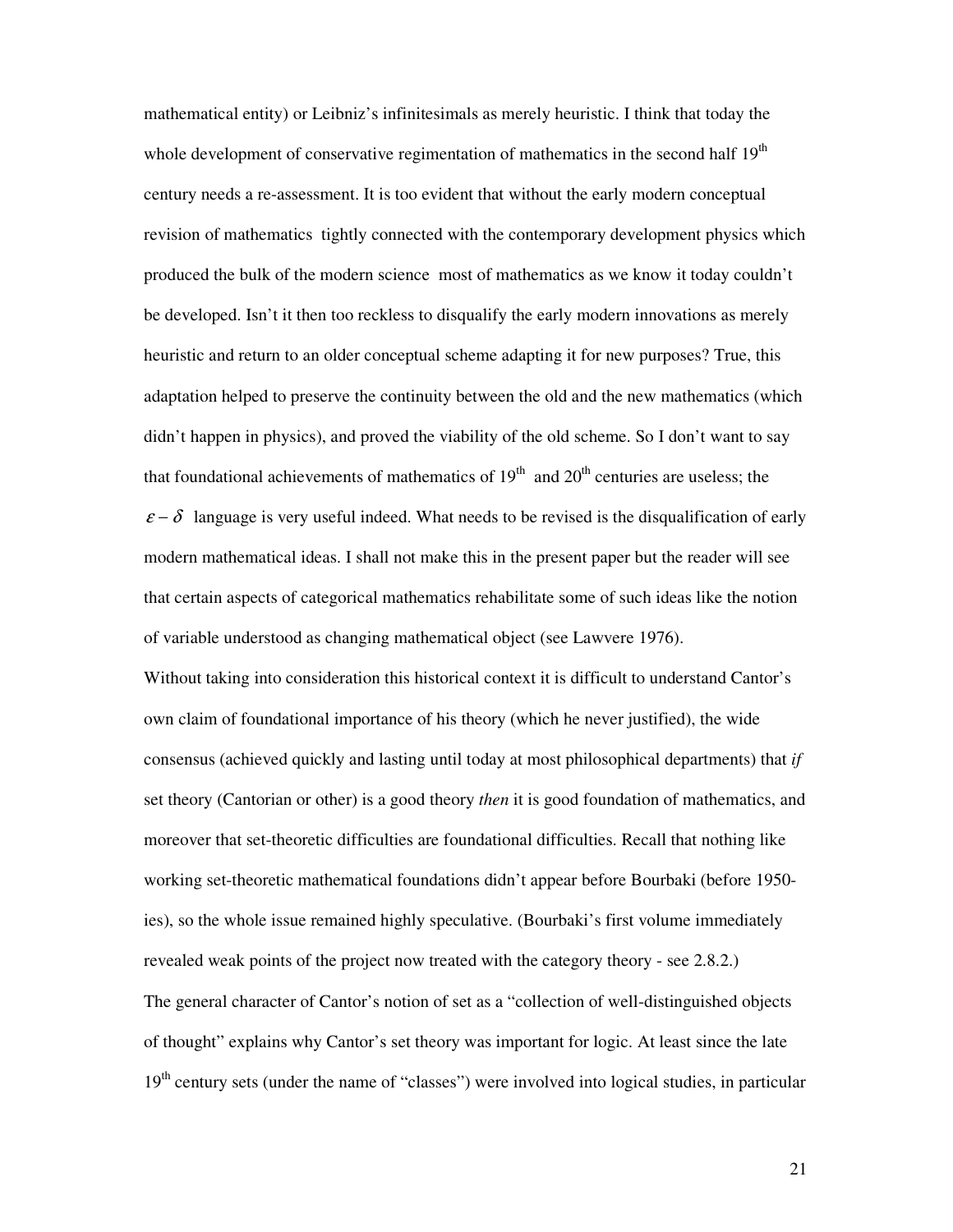in works of Boole, Schroeder and Russell. For Russell (in 1903) it seemed obvious that sets, classes, collection, etc. are different names of the same thing. The identification of mathematical sets and logical classes was not only somewhat natural but also very desirable: if, for example, every geometrical object could be indeed viewed as a set (class) of points then given a system of logic operating on abstract sets one might hope to solve with it geometrical problems, or at least reformulate known solutions with a logical rigor and rule out logically dubious mathematical arguments. Finite sets didn't provide such possibilities. A logical regimentation of mathematics was likely the last thing Cantor could think of as a possible application of his theory. For during all his career he urged the conceptual autonomy of mathematics defending his set theory against straightforward logical and philosophical objections. But ironically what resulted from his fight when it proved successful gave philosophers more powerful an instrument of logical regimentation of mathematics than they ever had before. In 4.5 I shall give a more specific reason why Cantor's infinite sets appeared to be so important for logic in spite of the fact that prima facie it was a purely mathematical invention.

When Russell discovered his famous paradox (the notion of class of all classes which are not their own elements is contradictory) this threatened Cantor's set theory in eyes of many including Russell himself. (Moreover so since Cantor applied an argument ad absurdum involving a very similar contradiction in order to distinguish between "different infinities".) So the Cantorian paradise (to use Hilbert's famous word) was troubled but it was too good to be given up for such a specific reason. At that point a logico-metaphysical study of the abstract notion of set supposed to provide Cantor's set theory with a solid logical ground, came into the play. Since these efforts qualify as *foundational* I shall continue the story in 2.8.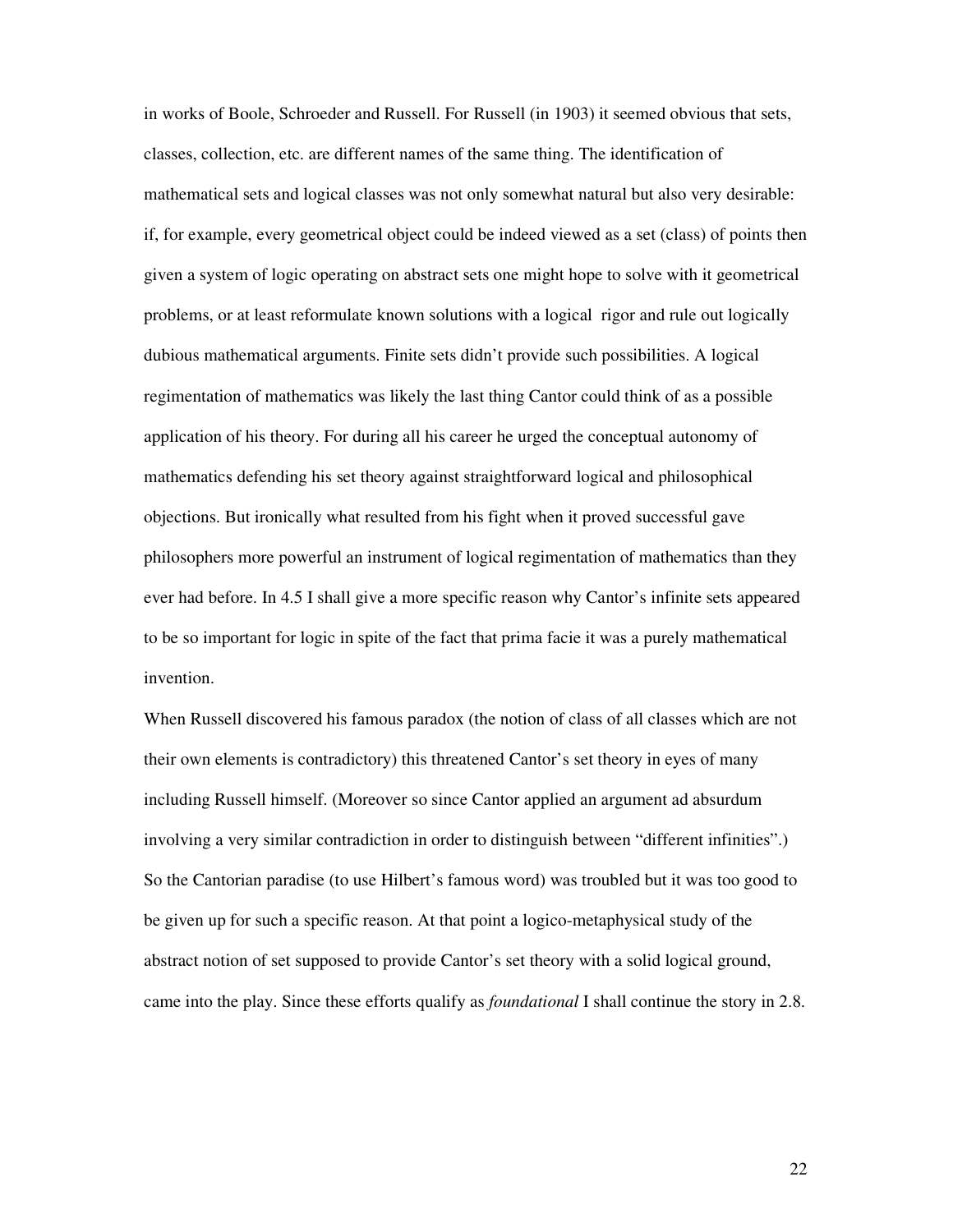# 2.7 Sheaving (co-setting)

I have already mentioned sheaving informally in 2.1 and 2.2. Now I'm going to explain its mathematical notion. Term "sheaf" was first introduced into mathematics to denote a figure like this:



This figure helps to challenge the set-theoretical atomism according to which every geometrical figure, in particular a straight line, *is* a set of points: the sheaf suggests to regard a point (P) as a set of straight lines in its turn. Since a point can be represented as a set of lines just like a line can be represented as a set of points there is no reason to view such representations as reductions: lines remain to be lines, points remain to be points and things of one kind represent things of the other kind. Admittedly this duality between straight lines and points is limited: all Euclidean geometrical objects can be naturally thought of as sets of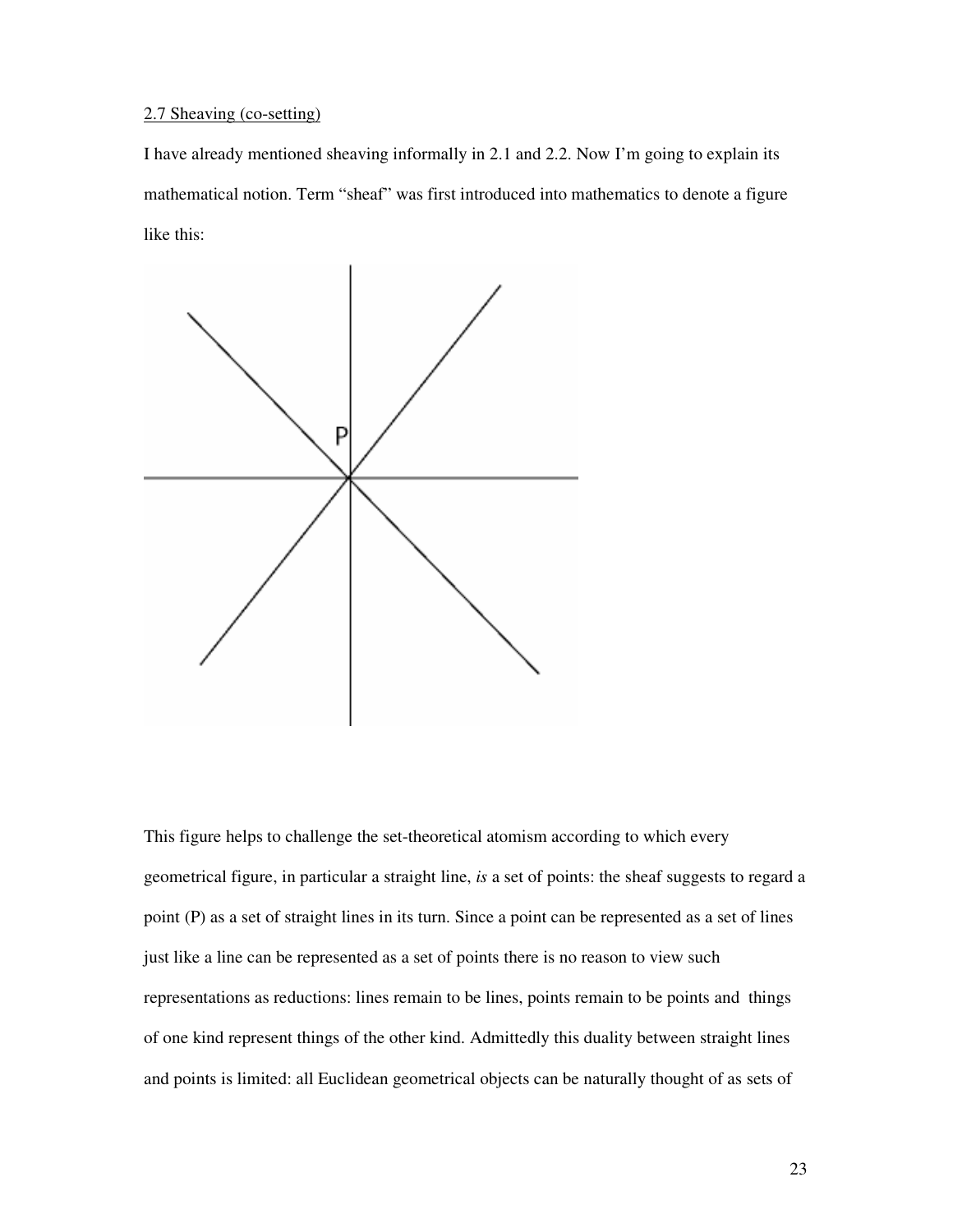points but not as sets of lines. So points have a stronger representation capacity. But this doesn't imply that every geometrical object *is* a set of points ...

The above sheaf of lines is, of course, a set of lines. But let's see if this picture can be interpreted differently. For if it cannot be interpreted differently a sheaf would be nothing but a special kind of set or a set-based construction, and this is not what I meant talking about sheaving before. I start with a philosophical argument (of a phenomenological sort) challenging Cantor's assumption that any "collection of objects of thought" is a set (Cantor 1895) and after this return to mathematics.

Think about a series of events. Is it a set? It depends on how one thinks about it. When one recollects a series of events or perceives them in the real time the events are not given all at once but pass one after another. What I want to stress is not that the events form a linear order or another structure but that they are linked "disjunctively" rather than "conjunctively" in this sense: at one time one recollects or perceives one or few but not necessarily all events of given series (no matter what "one time" exactly means here). It is tempting to suppose that in the memory all events (or their mental representations) get stored in the conjunctive way forming a set like a collection of photos. But let's avoid any such additional hypotheses: at the phenomenological surface recollection works just like perception. Such a "disjunctive series" of events is a sheaf but *not* a set: all the events are linked through the perceiving or recollecting subject disjunctively . Since recollected events are objects of thought the recollection provides an evidence that objects of thought may be brought into a whole without making anything like set.

Let's now see how the sheaf pictured above helps to illustrate the spatio-temporal sheaving. Think of the sheaf as a system of tunnels in a rock rather than a construction in the outer space (the lines should get some width for it), and explore the sheaf from the inside but not from the outside as usual. (More about the idea intrinsic geometry in 5.2.2). The geometry of a single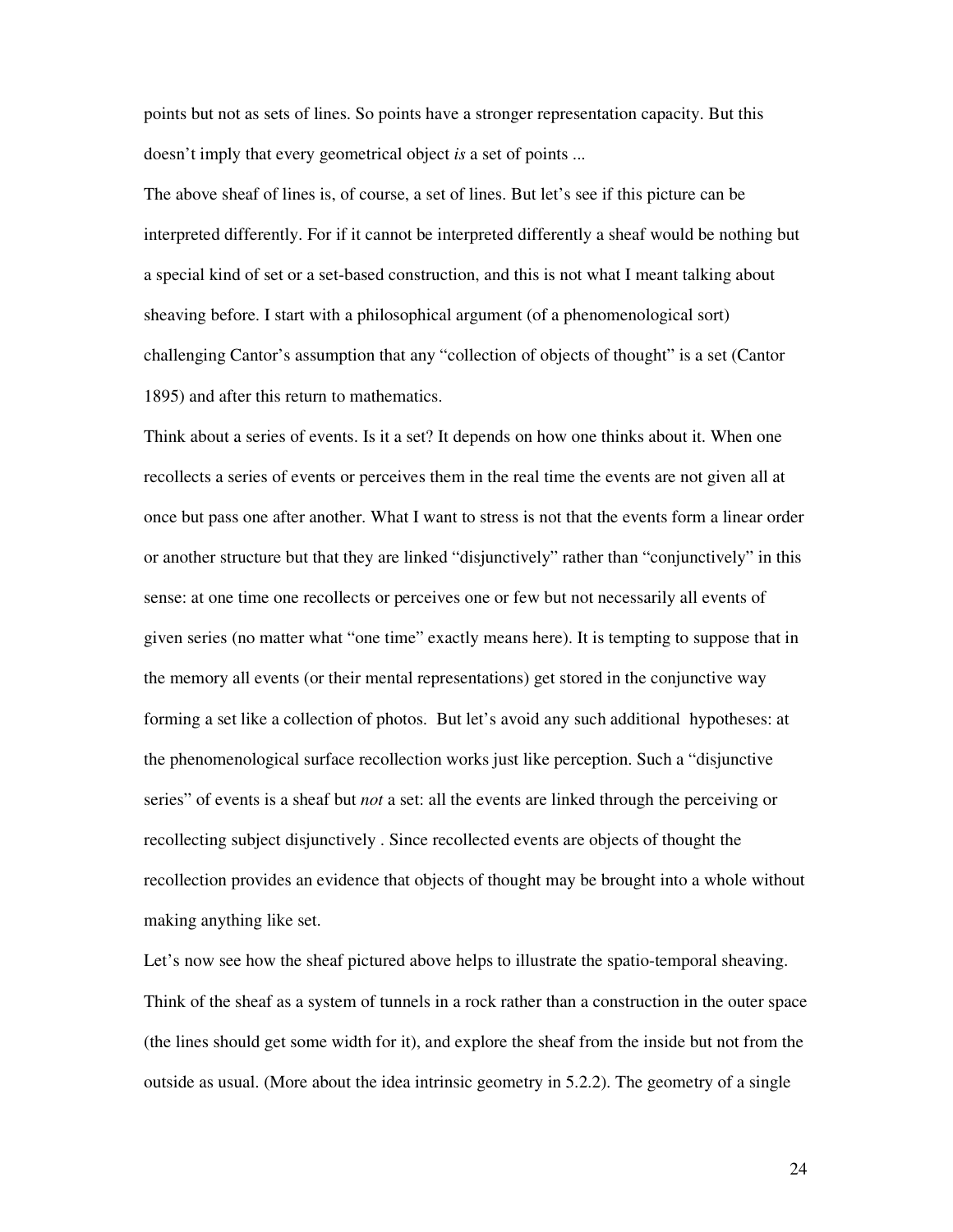tunnel is Euclidean (1D), so finding yourself in any tunnel of the sheaf you observe nothing unusual. The only unusual element of the construction is point P because it allows for switching between different spaces (lines), and so links them disjunctively. P makes the lines into a whole but it is a very different kind of whole than a set of lines on given plane or a set of points on given line. For a set of lines is a kind of thing *in which* each individual line is found. But the sheaf of lines is something different (from the inner perspective): lines are nowhere (they are themselves full-blooded spaces, forget about the rock) and *in* each line there is a special element which it shares with any other line.

Cantor assumed that the representation of point of Euclidean n-space by a n-tuple of real numbers cancels the topology makes the notion of point set non-temporal and non-spatial (Cantor 1883a). I can see no reason to take this assumption for granted, and I believe that the spatial geometrical residuum has never been swept out from his set concept. Whether or not it is appropriate to call a sheaf "collection" is not important; what is important is that Cantor missed sheaving and wrongly assumed that examples of collections of points in an Euclidean space give a general idea of how things are made into a whole.

The term "sheaf" in the modern mathematics usually refers not to the above ancient construction but to a more advanced one which involves the spatio-temporal intuition even more explicitly. I shall call the latter notion of sheaf "modestly modern" because in 5.1 I'm going to present another update. To get the modestly modern notion of sheaf from the above sheaf of lines replace point P by topological space T and the lines by abstract sets, so that each open set O of T (each neighbourhood of each point of T) will correspond to particular set S (which might carry an additional structure like that of group or ring). Functions (morphisms) f sending opens to sets should satisfy two "gluing conditions" which amount to respecting two principle features of topology T: inclusions of its opens (to other opens) and coverings of its opens (by other opens). This construction may be viewed as a "continuously variable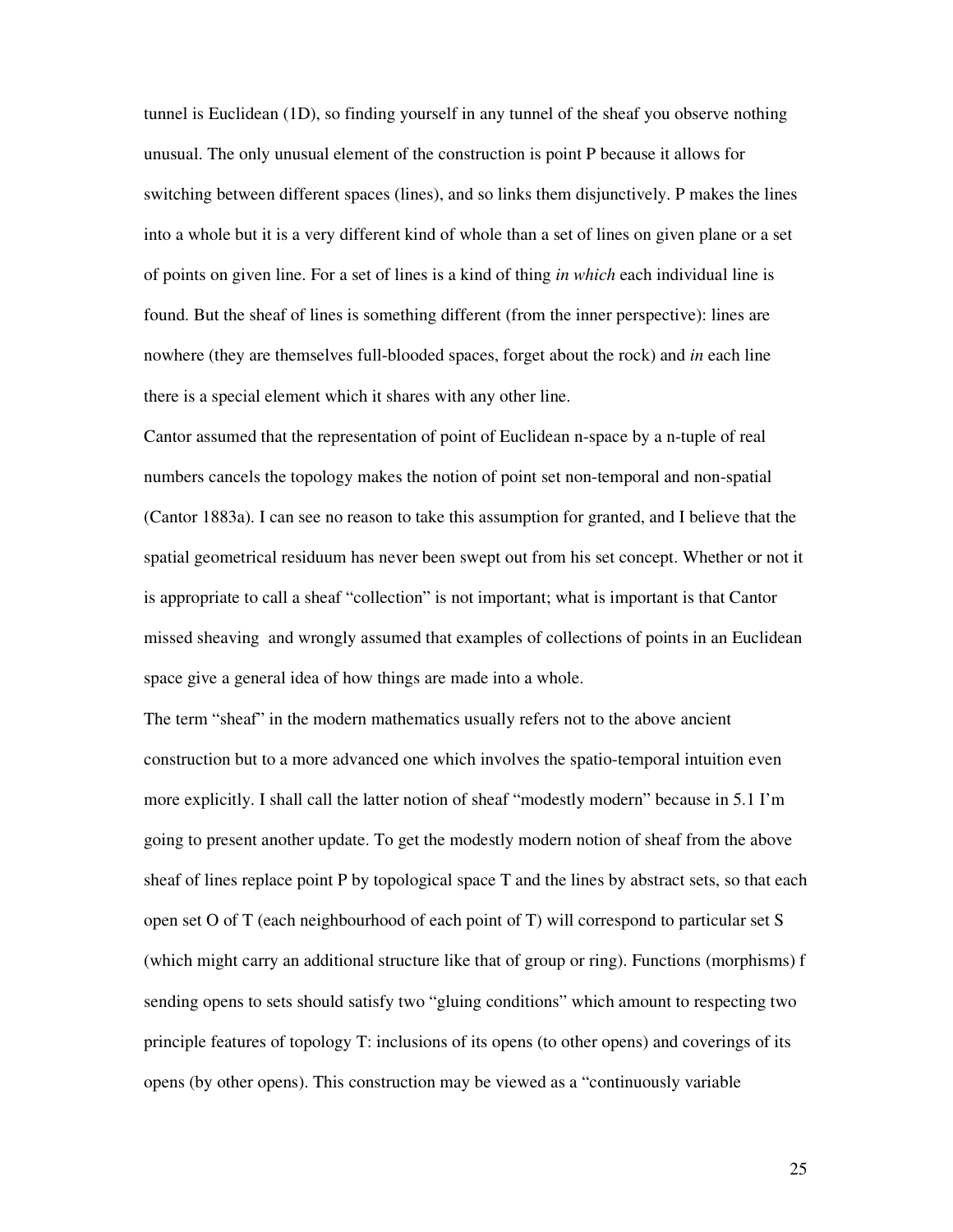function" or "continuously variable set": one thinks of O as a continuously variable domain (continuous in the sense of topology T), and of S=f(O) as continuously variable value. Importantly these variations don't reduce to the choice of particular values from given list as when one talks about a family or a set of functions. For T is not a bare set of opens but a topology, and so its opens make part of topological structure and should be thought of as geometrical "places" but not just members of a set or list. Intuitively T may be thought of as a space-time: being asked about the value of f one asks to specify "where" and "when". (To repeat: this is not a simple case of indexing but a case of "advanced indexing" which for better shouldn't be called indexing at all. For topological space is not just a set of points or opens. It may be construed from both kind of sets but only through adding a structure, namely a topological structure.)

The duality between lines and points transforms in the latter construction into that between opens and points, and becomes non-trivial. If T is construed as usual as set PT of points provided with topological structure then one may consider usual set-theoretic functions s (pointwisely defined) from O to some fixed set R, (often the set of real numbers), and take S to be the set of such functions s possibly restricted by certain condition like differentiability. (Warning: not confuse functions s and f: the former sends points of O to elements of S while the latter sends O as a whole to S as a whole.) So one gets a "sheaf of functions" which is a standard example. However this is in fact not necessary in order to respect the gluing conditions since they are formulated in terms of inclusions and coverings of the opens without mentioning its points. This observation allows for regarding set-valued sheaf Sh (without additional structures) as just a more explicit construction of topological space: one considers abstract opens O (not sets but just "things") partially ordered in a suitable way (namely forming a *frame*) and regards set  $S \leftarrow O$ : f as set of points of O. So one gets a construction comprising abstract functions (morphisms) satisfying certain algebraic conditions (inclusions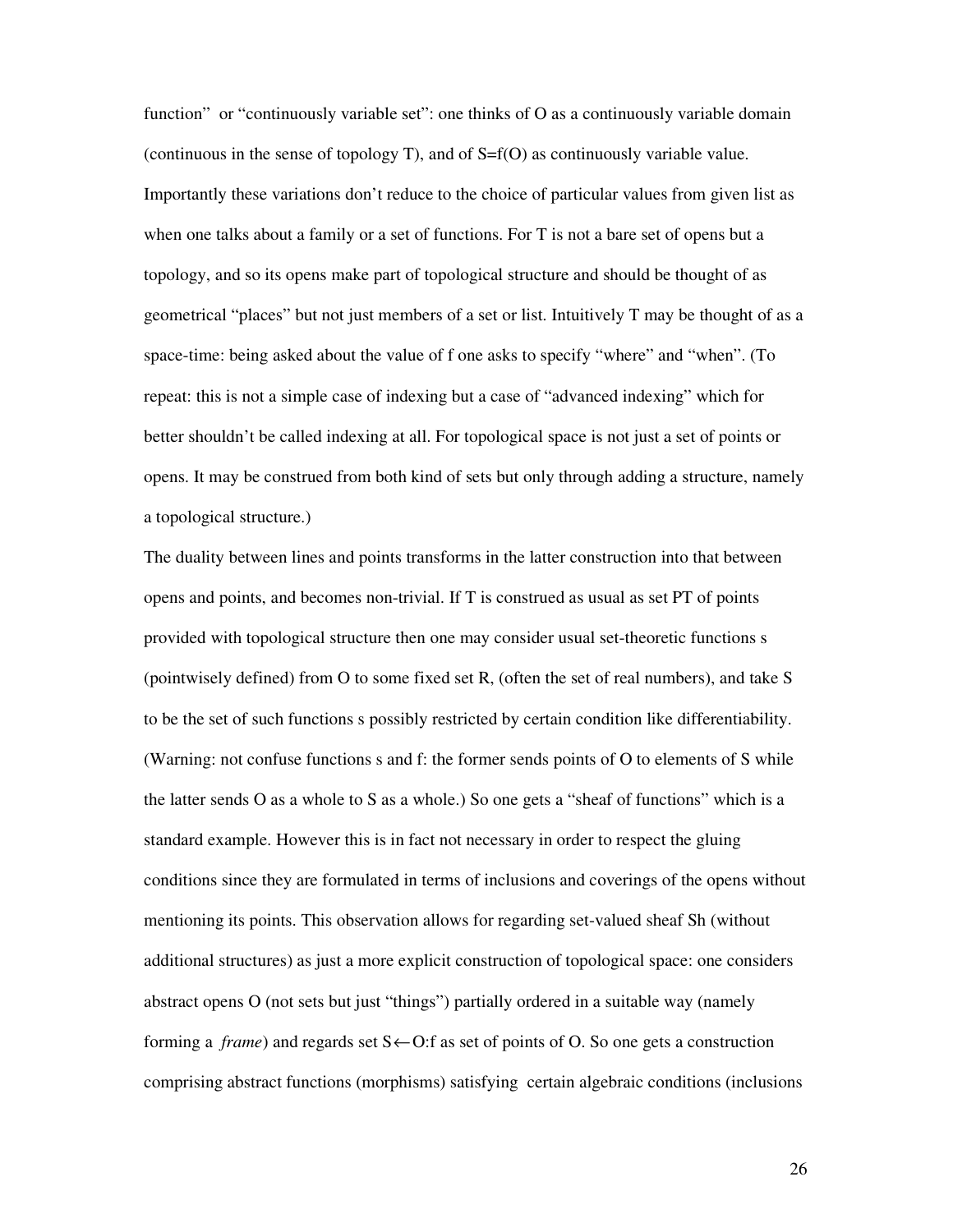of opens are morphisms too), one the one hand, and (sets of) points, on the other hand. The question "How much of topology can be done *pointlessly*, that is, without explicit mentioning of elements of S?" doesn't have a simple answer (except "much"), so one can always think about duality between the two aspect of any given sheaf but not always in a precise mathematical sense. Precise mathematical dualities can be construed out of it (Stone dualities) but it is not the only interesting thing to do. For a mathematician looking for new constructions rather than wide generalisations it is perhaps more interesting to explore topological constructions which cannot be made in principle without application of pointless methods: they show that pointless topology brings indeed something new except new generalities (Johnstone 1983).

In 4.2-4.4 I'll show how this duality in a more general form re-appears in topos theory, and in 5.1 I'll make the link between sheaves and toposes explicit.

To see clearer the link between the two notions of sheaf given in this section (the ancient and the modestly modern) consider this example. I shall introduce it again through replacement of elements of the ancient sheaf. Replace point P by circle C and make the lines L to be tangent lines to the circle at its every point. So we get a sheaf in the modestly modern sense: to every open (open interval) U on C corresponds a set of lines tangent to points of U.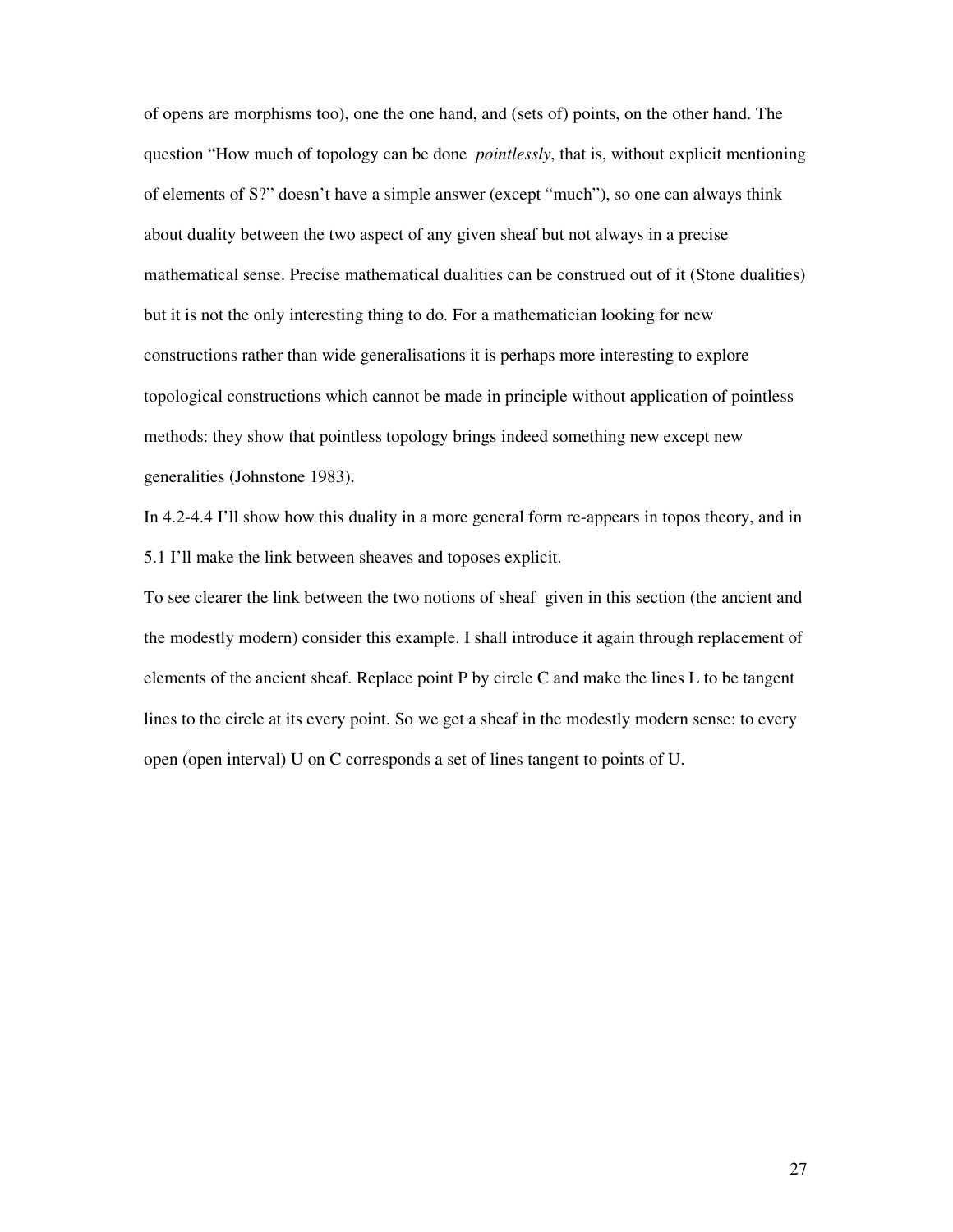

Although the example is trivial (because the tangent lines are in one-to-one correspondence with points of the circle ) it shows correctly how look really interesting examples like the sheaf of tangent vector spaces over given differentiable manifold ("fibration"). Unlike the ancient case the "disjunctive link" between the lines in the latter example gets a certain structure, namely that of (topology of) the circle. Now if we think of our lines as "temporal stages" or "instant photos" of one and the same line L rotating around the circle then the character of this motion can be described in terms of (geometry of) C without appealing to the enveloping space (plane).

# 2.7.1 Open problems: structured points, stronger relativity of space, and co-setting.

In the ancient case we can also think about rotation of the line around fixed point P but then the character of the rotation will depend on the Euclidean properties of the enveloping plane and be not intrinsic. However the ancient notion of sheaf perhaps might be more useful than it seems at the first glance because it suggests this possibility: in order to internalise the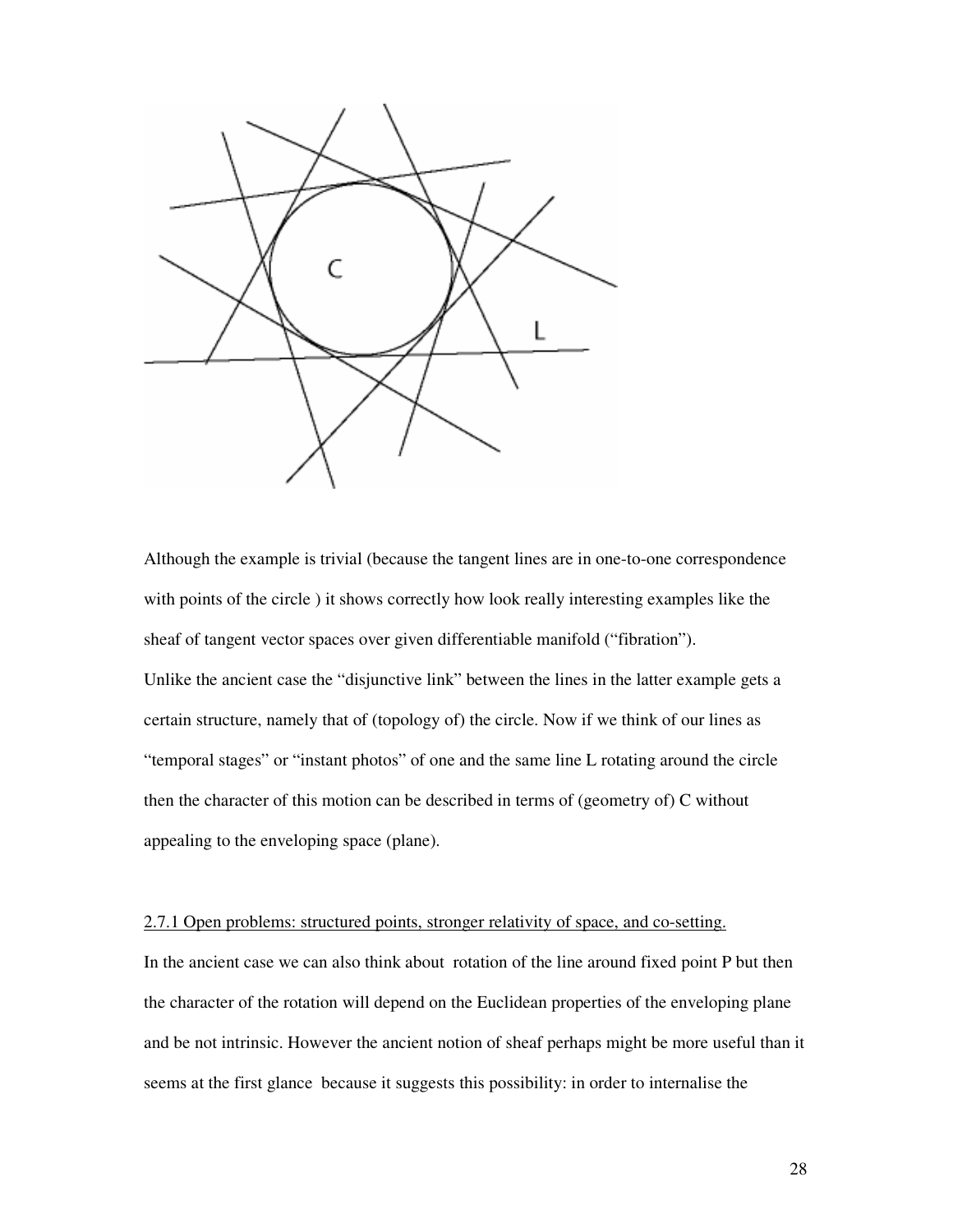situation we may reasonably associate with point P a rotation group or a topological structure. Such "structured point" would perhaps better serve for the generalised sheaving I'm trying to define. Notice that as a base of sheaving topological space T plays not the usual role of container (as any geometrical space normally does) but the unusual role of hook. It should be taken into consideration that the notion of space in the modern geometry is relativised in the following sense: one and the same thing like a circle can be viewed both externally as an object in a space and internally as a space in which other objects (like opens O) may live. (I shall talk about this relativisation giving more details in 5.2.3.) However this relativity doesn't clarify the situation completely. Officially only the intrinsic geometry (topology) of T (circle C) counts for sheaving but notice that the sheaved elements (lines L) don't live really in T (on the circle). Allowing myself a metaphor, I suggest that for sheaving we need a notion of space "turned inside out" or "everted" space having no inside but only outside. A point is just such a thing but the problem is that it has no internal structure, so turning a point inside out one gets nothing. Hence the idea of structured point (already appeared in the algebraic geometry for different reason (Cartier 2001). But perhaps it is only another metaphor for a concept which is wanted here.

Another possible solution of the problem could be a further relativisation of the notion of space, namely the relativisation of the usual distinction between extrinsic and intrinsic geometrical properties. Perhaps we should refuse from the idea of "purely intrinsic" geometry independent from any external framework and at the same time regard "extrinsic properties" of A not as essentially determined by its external framework F but as relational properties (in the sense of relations between A and F). In the given example this amounts to regarding geometry of the sheaf as determined by two kinds of relations: internal relations (say, between the lines and the circle) and external relations with Euclidean plane and other things (so the sheaf is not viewed as a self-sufficient construction anymore). In such a relational framework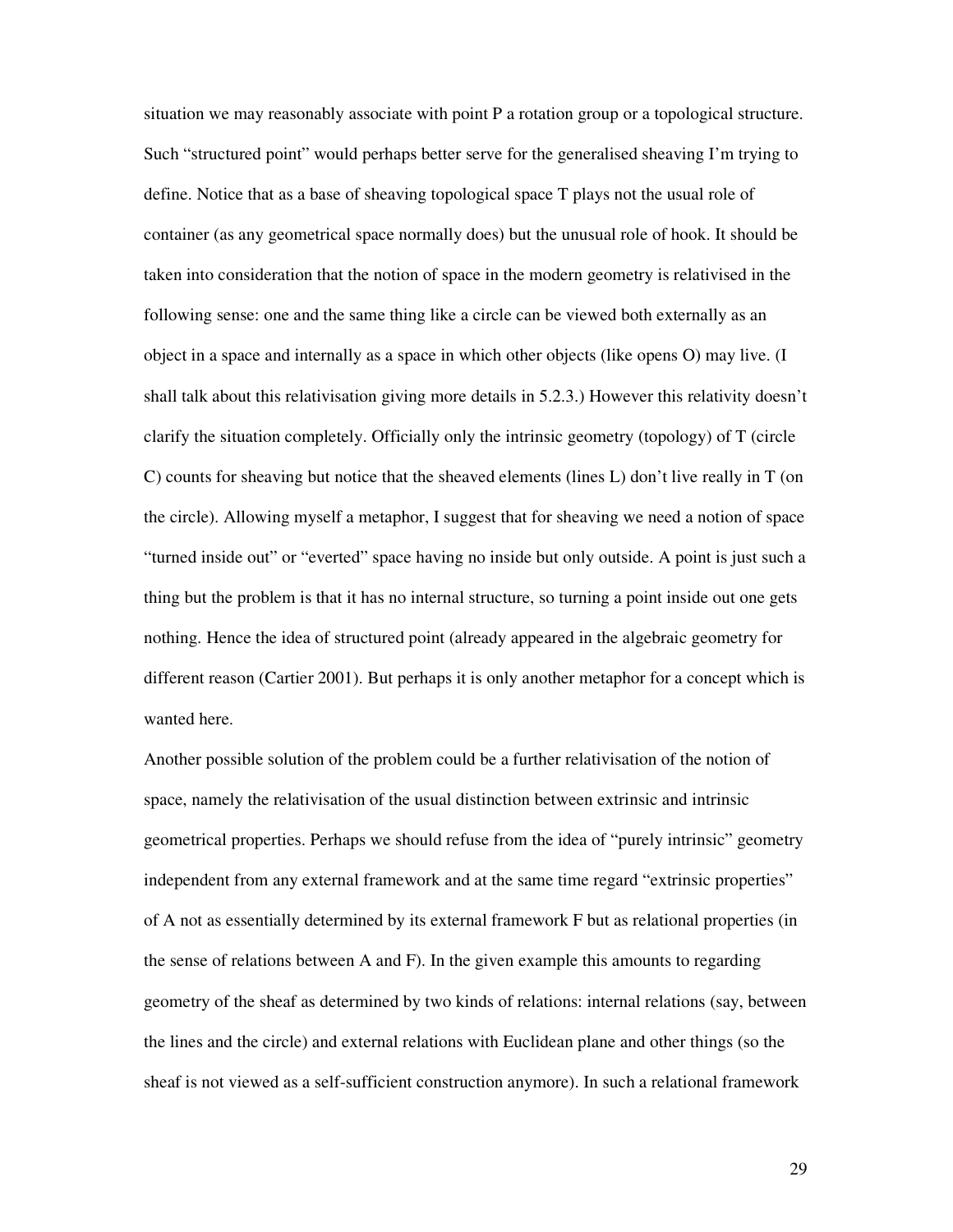(relational in the double sense indicated above) the individuation of a sheaf (or any other object) may be viewed as making a boundary between internal and external relations. If we accept this we may also reasonably assume that the distinction is itself relational, that is, that it makes no sense unless both distinguished parties are present (like in the case of distinction between right and left or between big and small but not between black and white). Then objects with no external or no internal structure are banned (so this suggestion is different from the former). The first part of the ban is not particularly problematic: the idea of space as universal container which can be viewed only from the inside but not from the outside plays no longer any role in mathematics (although it continues to play a role in physics: the spacetime of General relativity is not Newtonian absolute space but nevertheless it officially cannot be observed from the outside or at least not in a physical sense). However the idea of point as a primitive structureless object ruled out by the second part of the ban remains a cornerstone of mathematics just like it was in the ancient times. Hence the idea of structured point again . Another open problem concerns logical aspects of the notion of sheaf and its relations with the notion of set and set theory. Mathematical and logical means known to the date allow to devoid a sheaf from an embedding geometrical space but not from the setting. There is no mathematical means needed to justify the claim that lines in the above examples of sheaves don't form sets, or to specify in which sense they do, and in which sense they don't. (The fact that lines L in the second given example form a set even follows from the modestly modern definition of sheaf: C as a whole is open and maps to the set of all lines sheaved over it.) Thus the informal notion of sheaving as co-setting, that is, as an alternative integration mode, is not supported by the modestly modern notion of sheaf considered here. So a better account is wanted. Even if the spatio-temporal intuitions I relied upon in my informal arguments are misleading something should be done about this anyway because a systematic clash between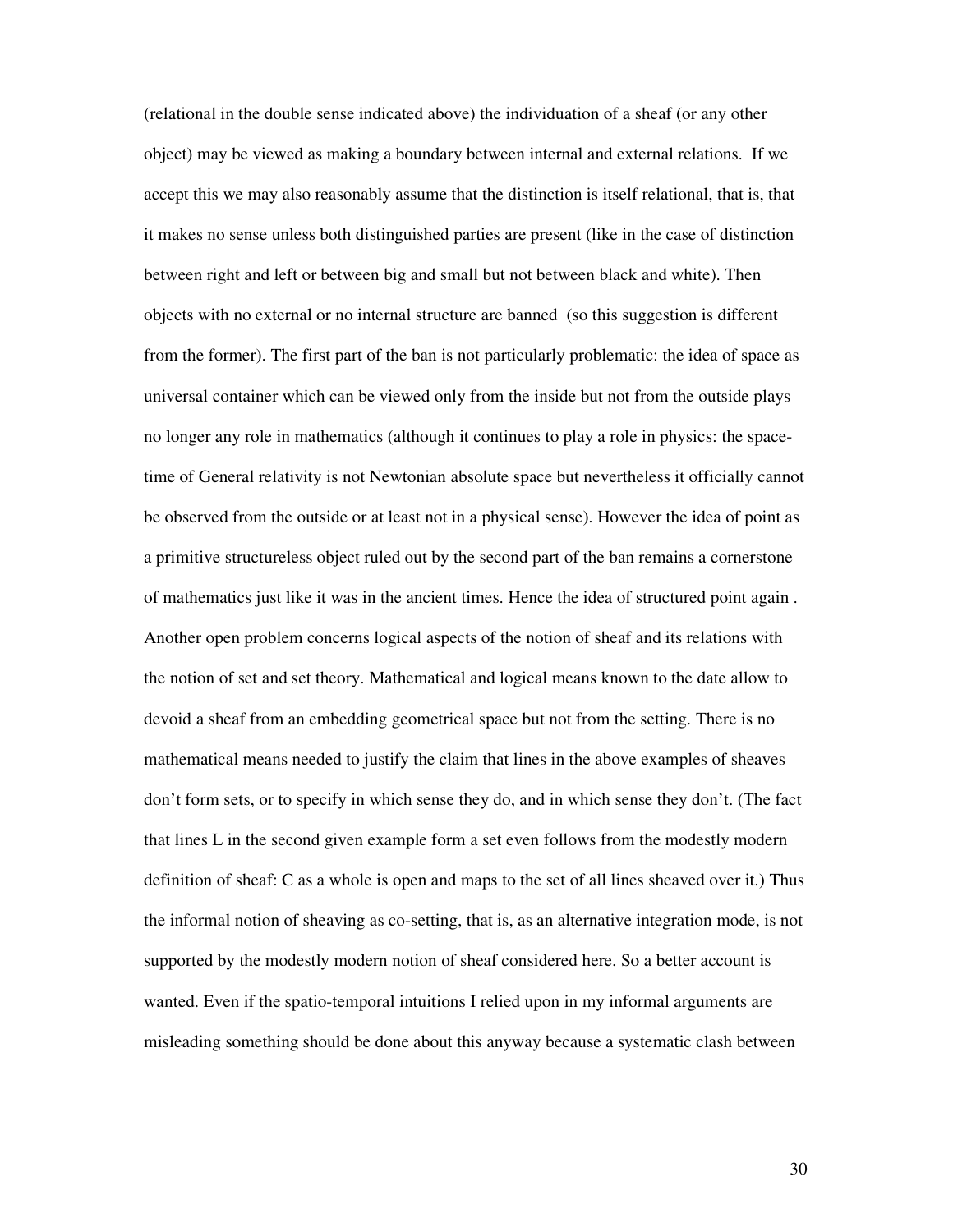common intuitions about important mathematical constructions and official formal accounts of these constructions is hardly healthy.

The categorical version of the notion of sheaf presented in 5.1 certainly sheds a new light on these problems but in my understanding doesn't resolve them.

## 2.8 Foundation

Foundation is an integration mode which works with higher scales of epistemic structures like a theory or a whole scientific discipline. The idea of foundation is roughly this. An epistemic structure T (theory, discipline) is partially ordered, and this partial order has bottom element usually called "foundations" in a narrow sense (while in a wider sense foundation is an integration mode); I shall call this bottom element "foundation kernel" to avoid confusions. A foundation kernel may comprise a set of principles, which in its turn can be structured in a similar way. For example, Euclid's *Elements* is a foundational kernel of all the ancient mathematics including topics like conic sections and optics. But *Elements* themselves have a similar internal structure: here we find postulates and axioms on which following theorems depend.

The structure of foundation in the very general sense just mentioned may be also attributed to any narrative – fictional or historical. The order of words in writing or speaking is total (and of course it has a bottom, that is, a starting point) but the order of meanings is only partial: at any stage a narrative may refer to some features presented earlier but not necessarily to all of them. This shows that foundation is a very basic integration mode organising our speech, writing, time perception, and memory (the global structure of anyone's personal memory has a natural starting point). However the idea of foundation as it is used in theoretical sciences, and in particular in mathematics, usually requires more: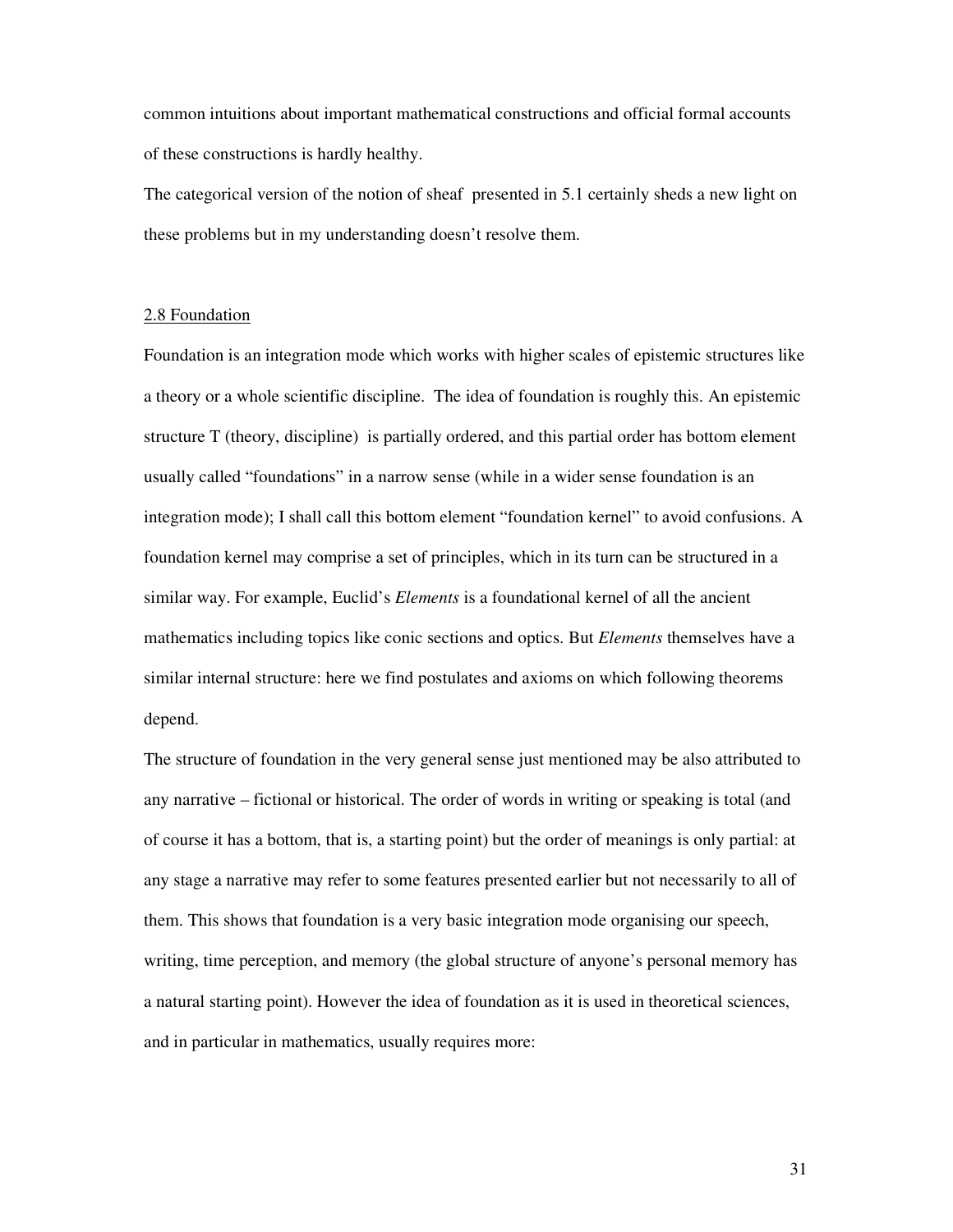(i) It often makes a sharper distinction between foundation kernel and the rest of the founded body of knowledge. The idea is this: given foundation kernel F and certain recursive (repeatable) procedure P (or a number of such procedures) to generate the whole T through application of P to F. Two principle examples of P are logical deduction and constructive principles like substitution. In the case of formal axiomatic systems discussed in what follows both aforementioned types of generic procedures are in the play. Given a set of axioms the rest of the theory is obtained through deduction. But on the syntactic level formulae are obtained from chosen basic symbols and specified construction rules, which allow for generation of all possible formulae from the basic alphabet.

(ii) Foundation is often used for justification purposes, so F justifies the rest of T through P. Then F itself must be justified independently by different means.

(iii) Foundation may be used jointly with generalisation. Then F involves only most general issues while P has a specification function. Examples are logical and ontological foundations: logic is viewed as a general account of scientific reasoning, and ontology is viewed as a general account of what there is.

What I want to stress is the fact that when one drops some or all conditions (i-iii) one still has an integration mode (whether one will call it foundation or not). For (i) notice that even in the case of Euclid's *Elements* the distinction between foundational kernel and the rest of the theory is not sharp – in one sense one may count the whole Euclid's work as a kernel (this is the intended meaning of the title), and in another sense only Postulates and Axioms. Most of contemporary introductory mathematical and scientific textbooks are similar in this respect. The most important class of examples of foundational structure dropping condition (ii) is provided by empirical sciences: here we might have a well-distinguishable foundational kernel (think of Newtonian mechanics) but the justification of T comes (at least partly) not from inside the kernel but from particular experiments and observations. If the foundational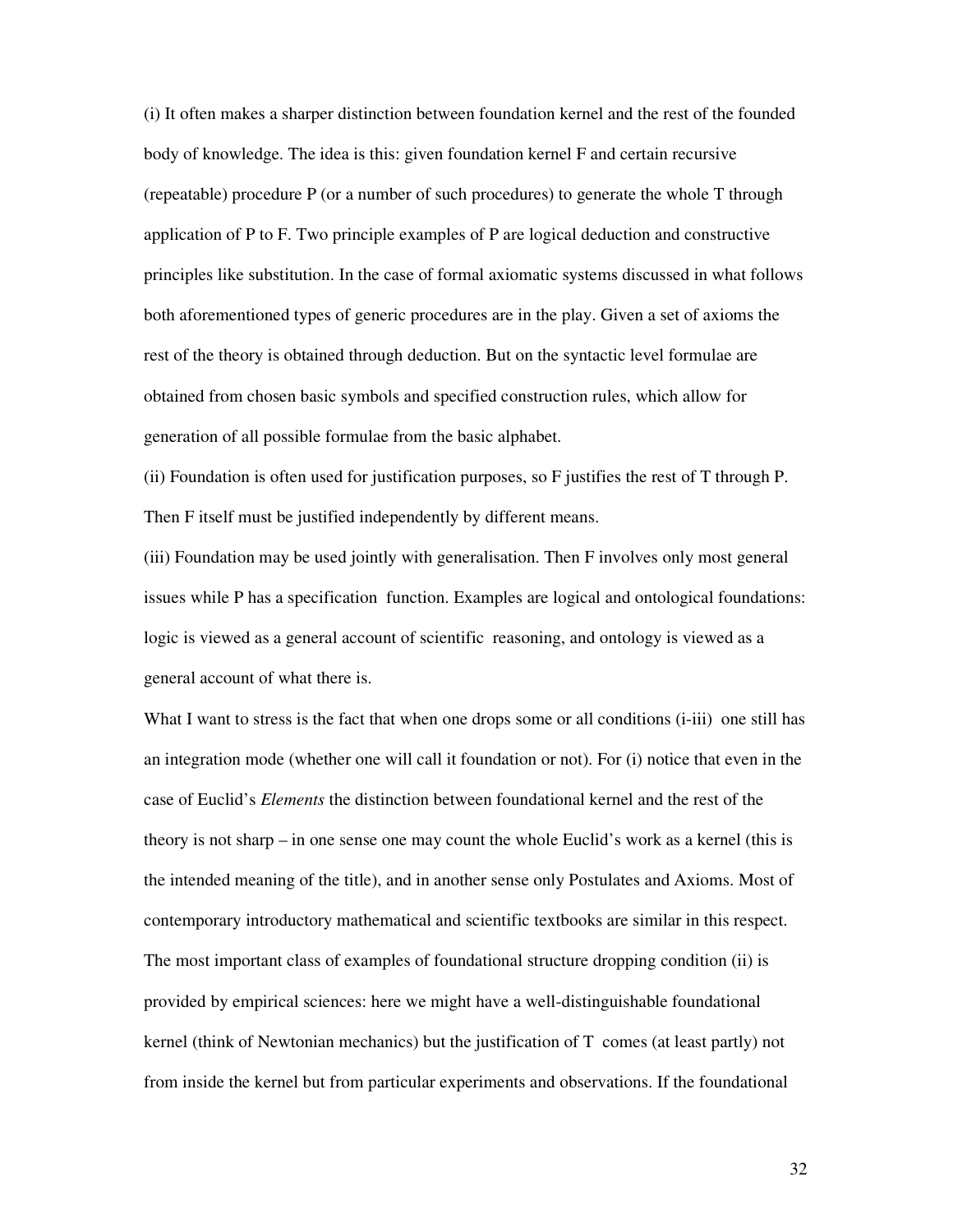kernel is a set of primitive elements, and the rest of T is obtained through constructive procedures the foundation will have nothing to do with generalisation, so (iii) is dropped. Finally recall the example of simple narrative structure where (i-iii) are all dropped – it still works as an integration mode!

My general conclusion is that unlike justification and integration foundation is not a necessary epistemic requirement – whether foundation is understood in a stronger sense, which assumes (i-iii) or in weaker sense of the partial order with bottom. Foundation is nothing but a specific integration mode associated with specific communication and education practices. Foundation may be very useful indeed: studying one and the same book like Euclid's *Elements* many people may get prepared for doing different things and still well communicate with each other. However with de-centralisation of education and information flows this is no longer the only reasonable strategy. It is not evident that foundation (even in the weak sense) which fits well traditional printing technologies helps to organise electronic information flows equally well. In any event, I can see no reason to regard the idea of knowledge without foundation as an heresy, and can see a need for alternative higher-scale integration modes. A non-founded knowledge should be definitely dissociated from not justified and not integrated knowledge. Thinking about alternatives to foundation I mean rather stronger than weaker integration principles. I shall say more about this in 6.3.

# 2.8.1 Foundationalism versus Anti-Foundationalism

Few words about this issue widely debated by philosophers of mathematics during the last decade. I definitely reject the foundationalism as the idea according to which certain foundations of mathematics exempted from any possible revision may and should provide a secure framework of doing mathematics from the moment when this foundations is assumed to the indefinite future. My principle reason for the rejection of the foundationalism is not a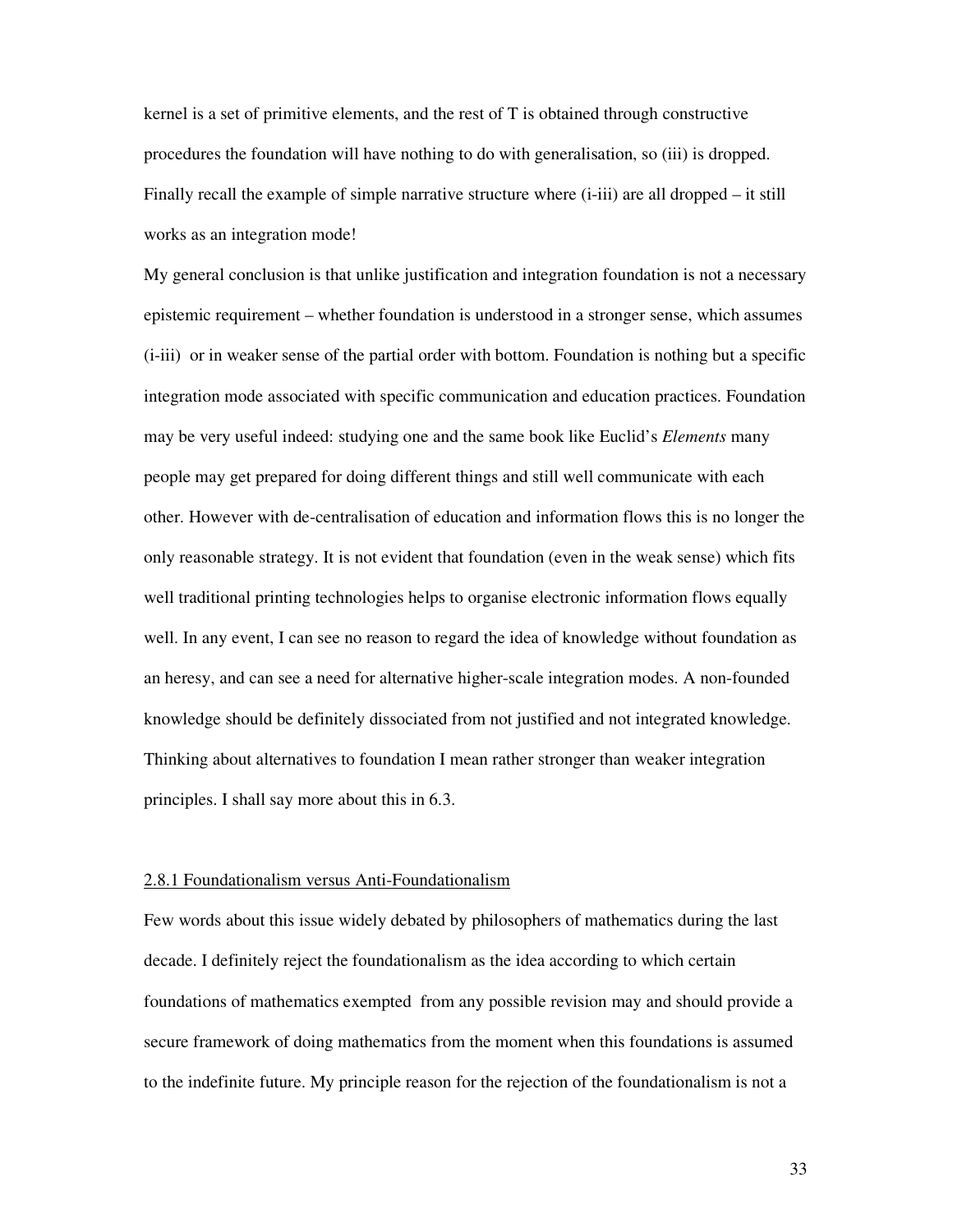frustrating feeling that no suitable candidate for the role of eternal foundation is available but an observation that our scientific and mathematical theories are generally *more* endurable than our buildings just because unlike buildings theories can survive even radical revisions of their foundations. So the idea to make mathematics more secure through making it more buildinglike is, in my view, completely wrong. Think about Pythagorean theorem for example. Proposition 1.47 of Euclid's *Elements* is purely geometrical and says roughly this: if one constructs squares on each side of given right triangle then the biggest square is composable from pieces of the two smaller squares. A contemporary elementary geometry textbook says this: let's x, y, z be lengths of sides of right triangle; then  $x^2+y^2=z^2$ . This is one and the same Pythagorean theorem but foundations assumed in the two cases are very different, in particular the latter proposition needs the notion of real number while the former doesn't involve numbers at all (except the natural number 3 used in the definition of triangle). Even taking for granted that the set theory provides good foundations for today's mathematics it would be absurd to think of today's mathematics as started sometime in  $20<sup>th</sup>$  century but not some 2500 years earlier. The analogy between a building and a theory is not pointless but shouldn't be taken too straightforwardly. So I'm certainly agree that foundations should be without foundationalism, as Shapiro (1991) puts it. But unlike Shapire I don't think that foundation as an integration mode is epistemologically indispensable. Moreover I think that foundation is insufficient for integration of knowledge at higher levels of its organisation. For example, foundation doesn't help us to explain in which sense Euclid's Proposition 1.47 and proposition  $x^2 + y^2 = z^2$  from today's textbook are two different forms of the same Pythagorean theorem, and so doesn't allow for integration of mathematics through its history. The case of Pythagorean theorem seems to be simple, so one can easily explain the equivalence of its two versions. However in other cases the task might be not easy at all. I think that following generations of mathematicians would be more grateful to us for a tool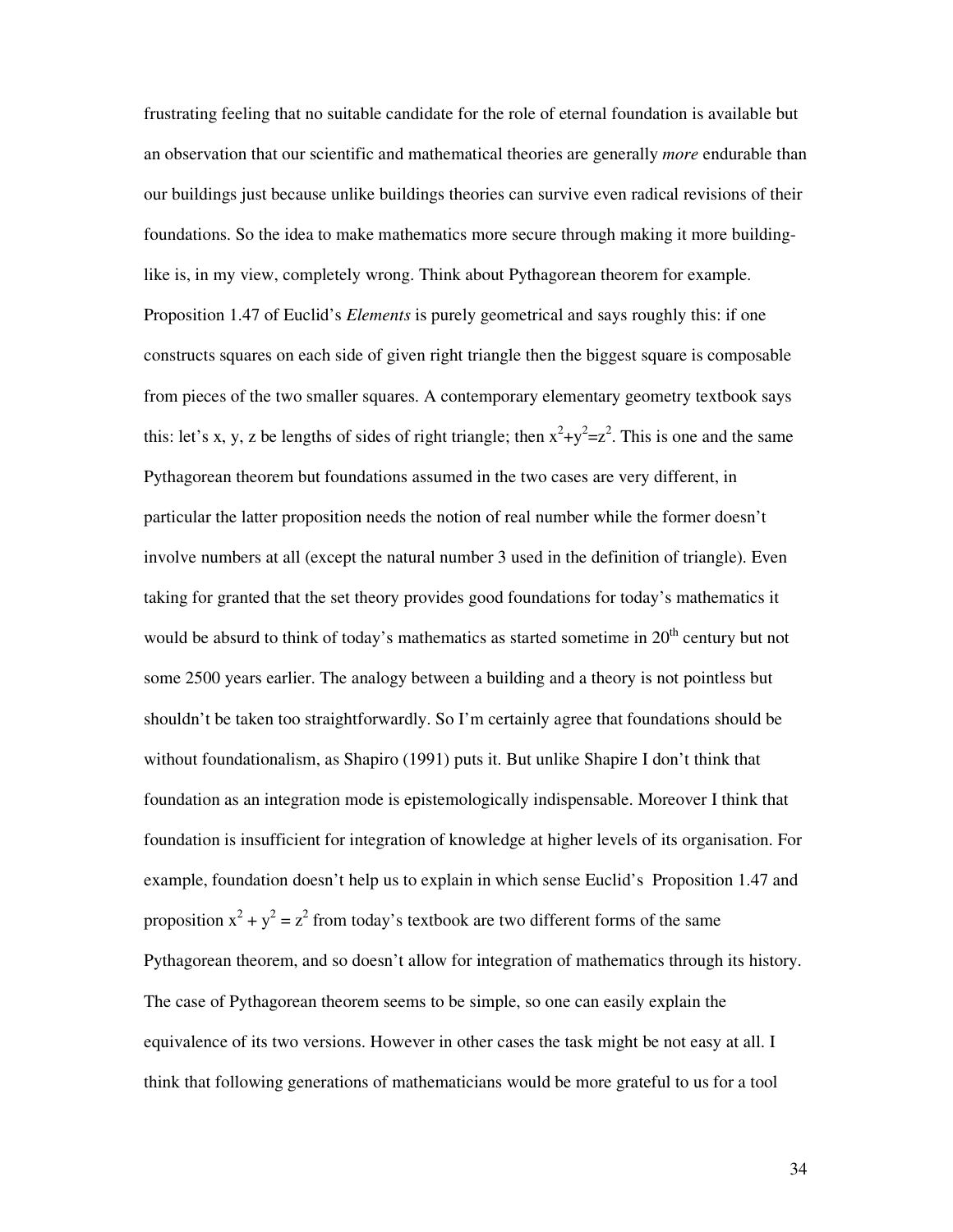helpful for securing the continuity of mathematics through conceptual and foundational changes rather than for an offer of allegedly secure foundations which they will likely reject very soon as outdated. In 6.5 I show how the category theory can be used as such a tool.

# 2.8.2 Historical remarks on and about set theory (II: continued from 2.6.1)

Let's return to sets. After Cantor's set theory was troubled by Russell paradox and other logico-semantical difficulties a solution was sought in development of formal theory of sets based on a system of formalised logic. Such a theory aimed at providing a foundation for mathematics and perhaps also for empirical sciences. So we got ZFC (Zermelo-Fraenkel set theory with Choice) and other similar proposals. ZFC until today is viewed as an (or even *the*) official foundation of mathematics at most philosophical departments in spite of the fact that it plays very little or no role in the actual mathematical research outside the set theory itself (and definitely plays no role in empirical sciences) .

The most important attempt to match foundational claims of set theory with existing mathematical practice has been undertaken in  $50<sup>th</sup>$  by a group of French mathematicians under the nickname of Nicolas Bourbaki. Bourbaki's project aimed at filling the gap between common mathematical practice and the model of formalised mathematical discourse suggested by logicians and set theorists. This was a matter of compromise: although Bourbaki didn't achieve (and perhaps didn't mean to achieve) a formalisation of mathematics to the extent of ZFC or similar formal theories, and from the point of view of logical purists continued to do mathematics "naively", in eyes of a major part of mathematical community Bourbaki's mathematics was exceedingly formal. Bourbaki's project which lasted some 40 years was, in my opinion, the most important foundational project in mathematics of  $20<sup>th</sup>$ century. It had an immense impact on mathematical education, and today Bourbaki-style definitions and proofs became common. But Bourbaki also made it clear that bold claims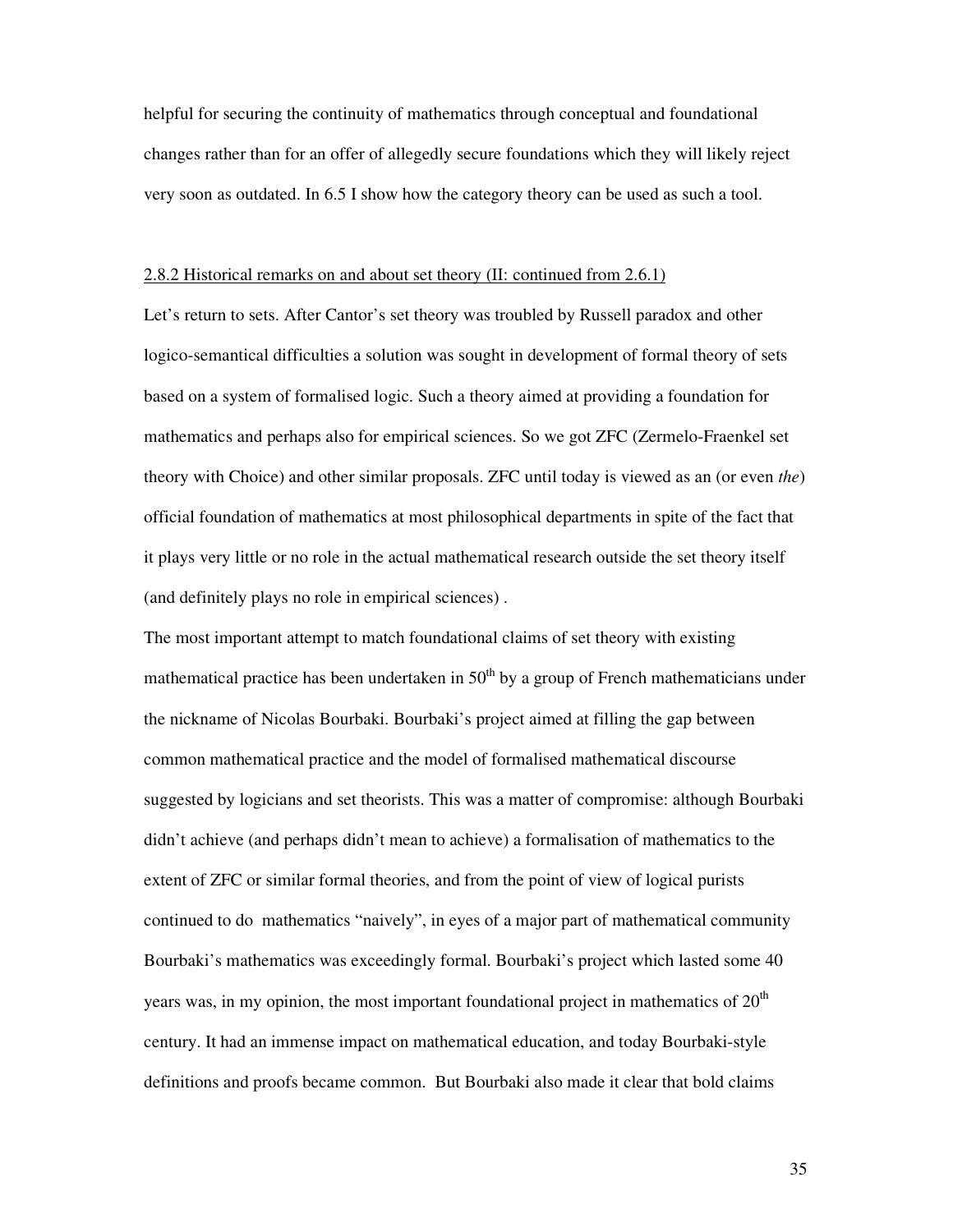according to which mathematics is "basically" set theory which even today are not unusual in philosophical departments are not justified. Bourbaki made Cantor's intuition real and reconstructed nearly the whole of mathematics as being "about sets". However this didn't allow for reduction of mathematics to set theory – if by "set theory" one means anything like ZFC and by "reduction" anything like (reversed) logical deduction. The fact that basic definitions and principle theorems in , say, group theory or functional analysis can be recasted in Bourbakist set-theoretic terms doesn't imply that these theorems are deducible in ZFC. From the logical point of view a part of the problem is that the concepts involved appear to be of higher logical order so the deductive capacities of first-order theories like ZFC are not sufficient for managing them. To switch to higher-order logics (as does Shapiro 1991) remains an option but this begs the question as we shall shortly see.

The development just described concerned mathematical but not logical notion of set although in ZFC like elsewhere the two are, of course, entwined. A fundamental (to mean "foundational") difficulty of all axiomatic set theories is this: these theories supposed to provide a logically sound (mathematical) notion of set use another (logical) notion of set as a part (semantics) of their logic. They not only provide setting with a logical framework but also use setting for logical purposes.

The intrinsic link between setting and logic suggests that the two should be developed together from the outset. However in the ZFC and its likes a different strategy is taken: two notions of set, logical and mathematical are kept apart. What precisely happens is one of the following options, or some combination of these:

 (1) The logical notion of set required for semantic purposes is left informal and highly sensitive to philosophical attitudes and ontological commitments. Frege, Russell and their followers would consider "everything that there is" as the only domain where all logical variables range; some others after Boole would make logical variables range over domains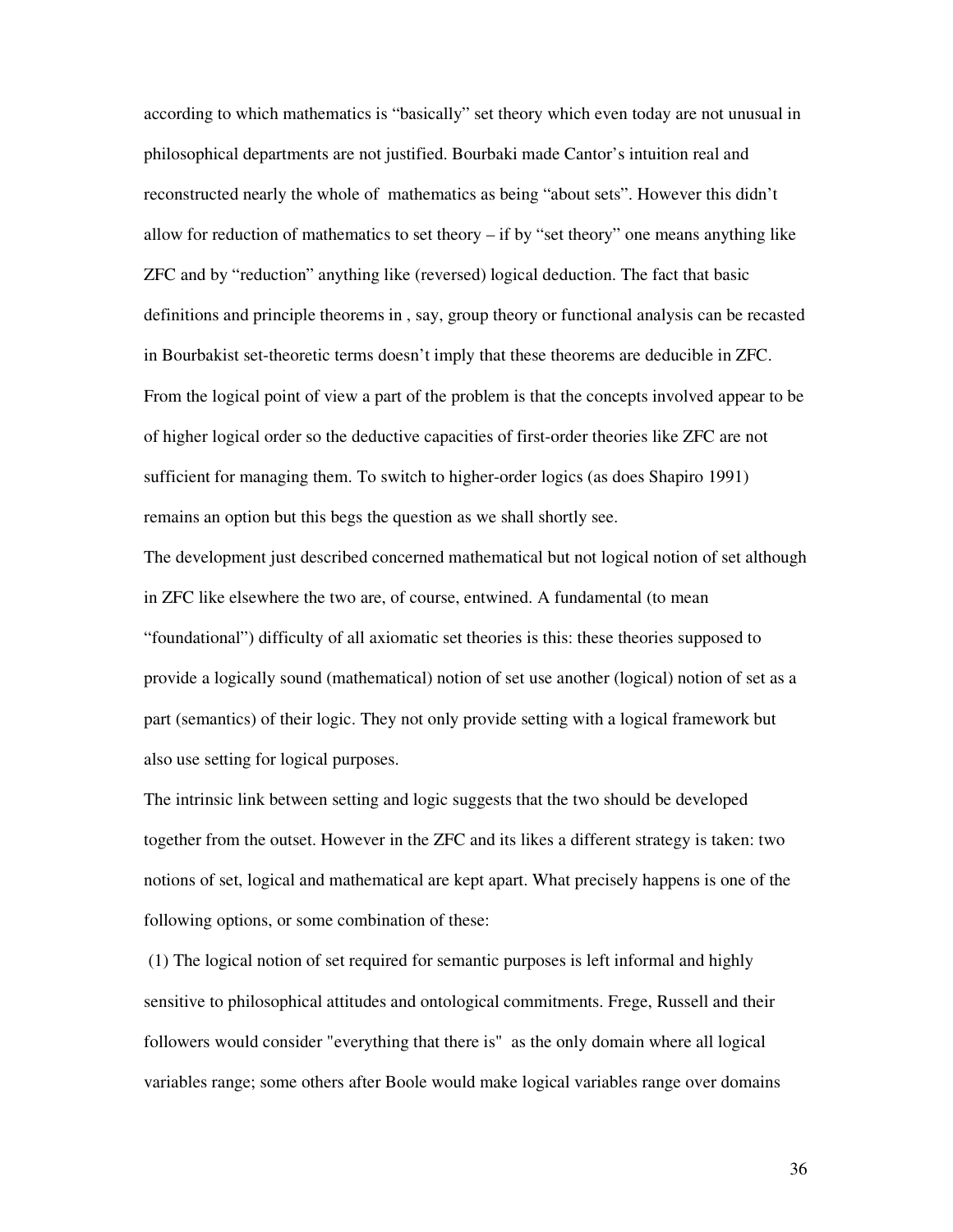chosen occasionally in applications, other people would refer to intuition, common sense or mathematical practice which allegedly makes the notion of logical set (or domain or class) self-evident at least in an appropriate pragmatic sense.

(2) In constructive approaches logical and/or mathematical sets are supposed not to be given in advance but brought about through the corresponding axiomatic theory itself. In most cases constructive approaches fall under (1): we have an axiomatic theory such that its semantic is only informally interpreted in terms of construction and generation rather than existence. Such are constructive and intuitionistic set theories: they differ from their classical counterparts by the kind of logic (and its semantics) but the principle scheme remains the same. However most radical constructive approaches like one in (Hilbert 1904) don't fall under (1): here only particular symbols and well-formed strings made of these symbols are allowed as values of logical variables, and so theories becomes purely formal and not interpreted in the usual sense at all.

(3) The notion of logical set (semantics) is treated formally (axiomatically) in the same way as the notion of mathematical set. In particular sets in the sense of ZFC can be taken as logical sets for another theory or for ZFC itself (which is not a good idea, technically speaking). This starts a regress since a logical set so construed requires another (meta-)logical set. I shall call this regress *semantical* for further references. There are again few possible attitudes toward this regress:

(3.1) One might push the semantical regress forward in the hope that it will end up with some sort of self-evident semantic like in case (1) ;

(3.2) One might stop regress deliberately at certain point for pragmatic reasons.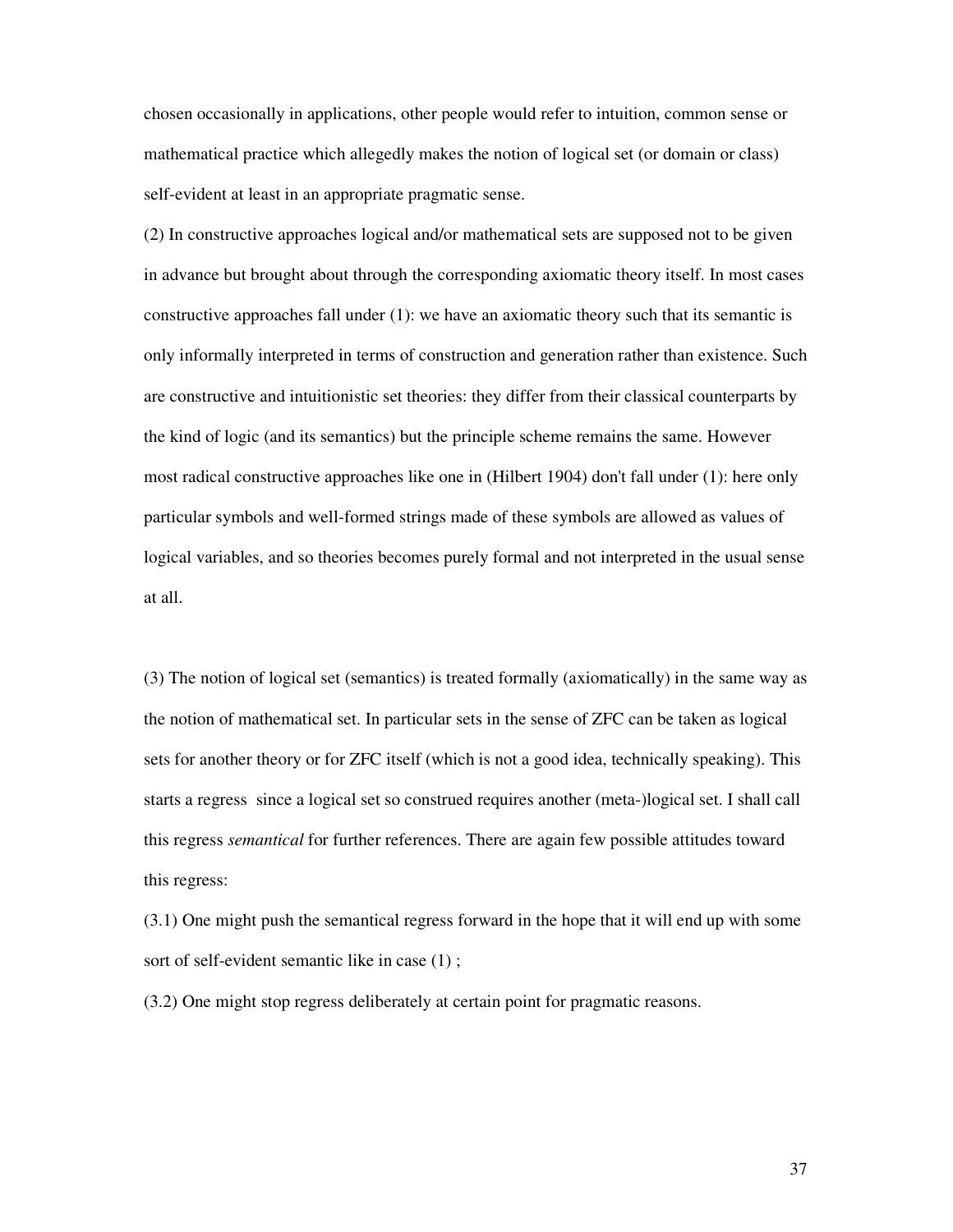(3.3) One might take a relativistic stance after Skolem, assuming that a formal axiomatic set theory provides not a notion of set per se but rather relation between two notions of set: one assumed for semantic purposes and the other developed through given theory.

(3.4) One might try to make the regress into a circle, making a notion of set obtained axiomatically to provide semantic of this very theory.

Foundationalism falls under (1) and (3.1) but some version of (1), particularly those in which semantics is allowed to be flexible and dependent on current mathematical practice, can be hardly qualified as foundationalist. (3.2) is Shapiro's "Foundations without foundationalism". I'm agree with Shapiro that foundationalist dream to reach a bedrock of self-evidence through formalisation (possibly involving a finite number of formal  $(meta)^n$  – theories) proved hopeless and should be given up. However I don't find appealing Shapiro's stoic defence of building on the sand either, although it has some morally attractive features. To my mind Shapiro's view smuggles too much of frustrated foundationalist desires the author is trying to fight.

Shapiro gives up foundationalist ambitions to explain to mathematicians what they are "really" doing, and to teach them what they should do, and replaces this by a modest task of modelling existing mathematical practice with formal logical means. I 'm agree that philosophers and mathematicians involved into research on foundations are not in a position to prescribe epistemic norms and standards to the rest of mathematical community. But I believe nevertheless that philosophy and foundations of mathematics should contribute in a way to what the rest of the mathematical community is doing. For otherwise philosophy and foundation of mathematics becomes a marginal activity without a clear purpose. So I 'm not agree with Shapiro's idea that foundations must only reflect or model actual mathematical practice without being involved in it. Why to model mathematics if it is fine by itself?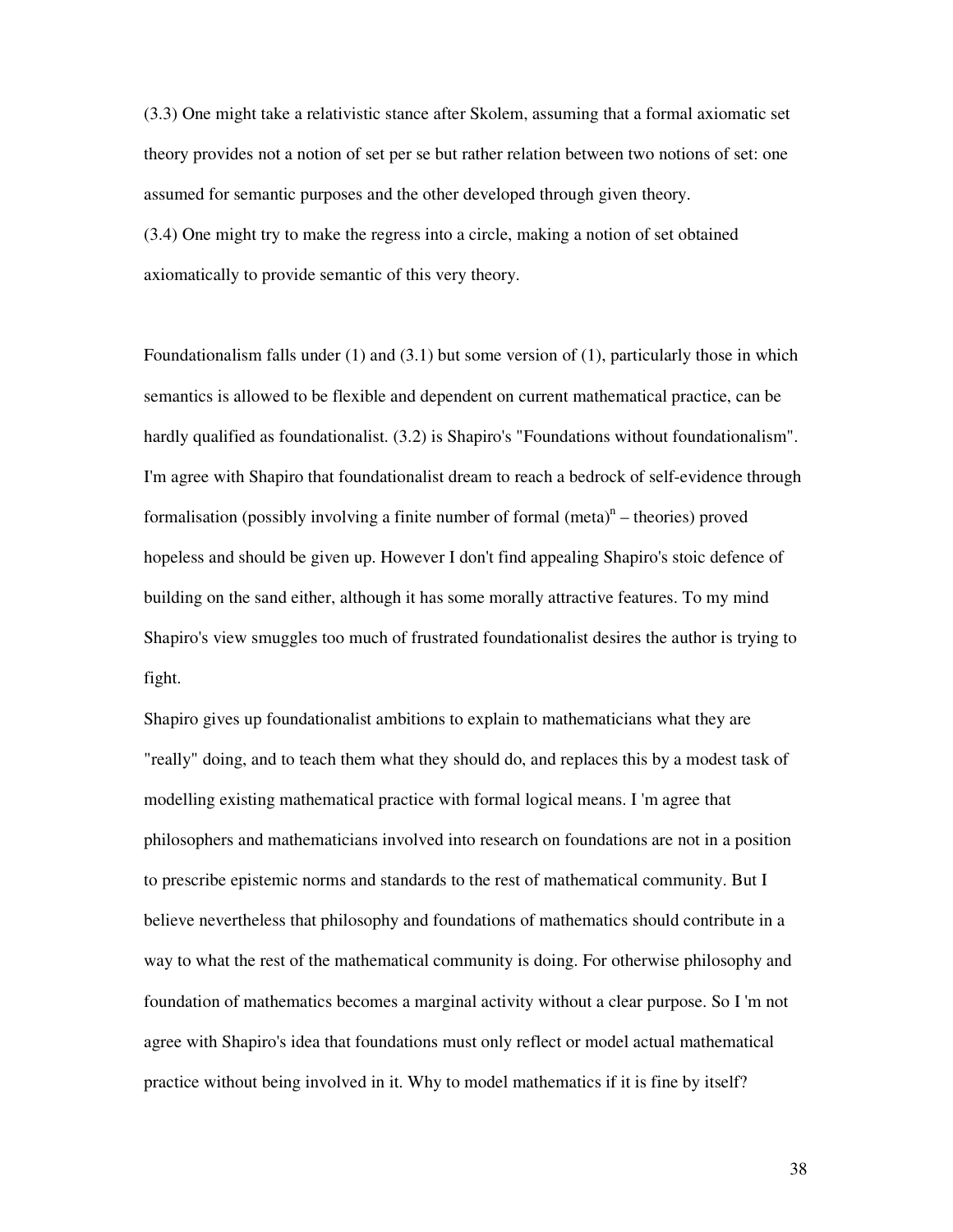Historically it is not the case that all foundational (if not foundational"ist" ) revisionary proposal failed in the real mathematics. Although Hilbert's most radical proposals did fail indeed his axiomatic method as presented in his "Foundations of geometry" became standard in mathematics. Bourbaki's set-theoretic foundations, however compromised against formal standards of logicians, serve in mathematical education and research until today and allow for a continuous replacement by new categorical means. I cannot see any reason why today the situation should be very different. Rejecting foundationalism with Shapiro I nevertheless believe that foundations, if any, should influence and suggest revisions of actual mathematical practice but not only model, reflect, and revise themselves according to current mathematical practice. In other words foundations (if any) must effectively integrate actual knowledge and serve for educational purposes.

Skolem's relativism (3.3) in my view is a serious and challenging option. I don't understand why Shapiro bluntly calls it absurd. We know from physics how fruitful relativistic arguments might be for science, and we know how important was relativisation of the notion of geometrical space achieved in the geometry of  $19<sup>th</sup>$  century (see 5.2.3 below). Why thing should be different in logic, and moreover in mathematical logic? A conservative instinct to conceive relativisation of convenient concepts as a threat to rationality is profoundly misleading, in my view. Rationality is all about relativity and relativisation. To develop a formal relativistic account of sets a priori seems me more rational an option than to appeal to intuition, common practice, ultimate metaphysical structure of reality and the like. True, any new turn of relativisation requires a revision and reconstruction of existing models of rationality but this is how rationality extends and develops but not how it corrupts. The problem of Skolem 's relativism, however, is that it has been hardly clearly spelled out by Skolem himself. He apparently meant (3.3) referring in (1958) to the theorem known today by his and Loewenheim's name, which shows explicitly that the notion of set developed through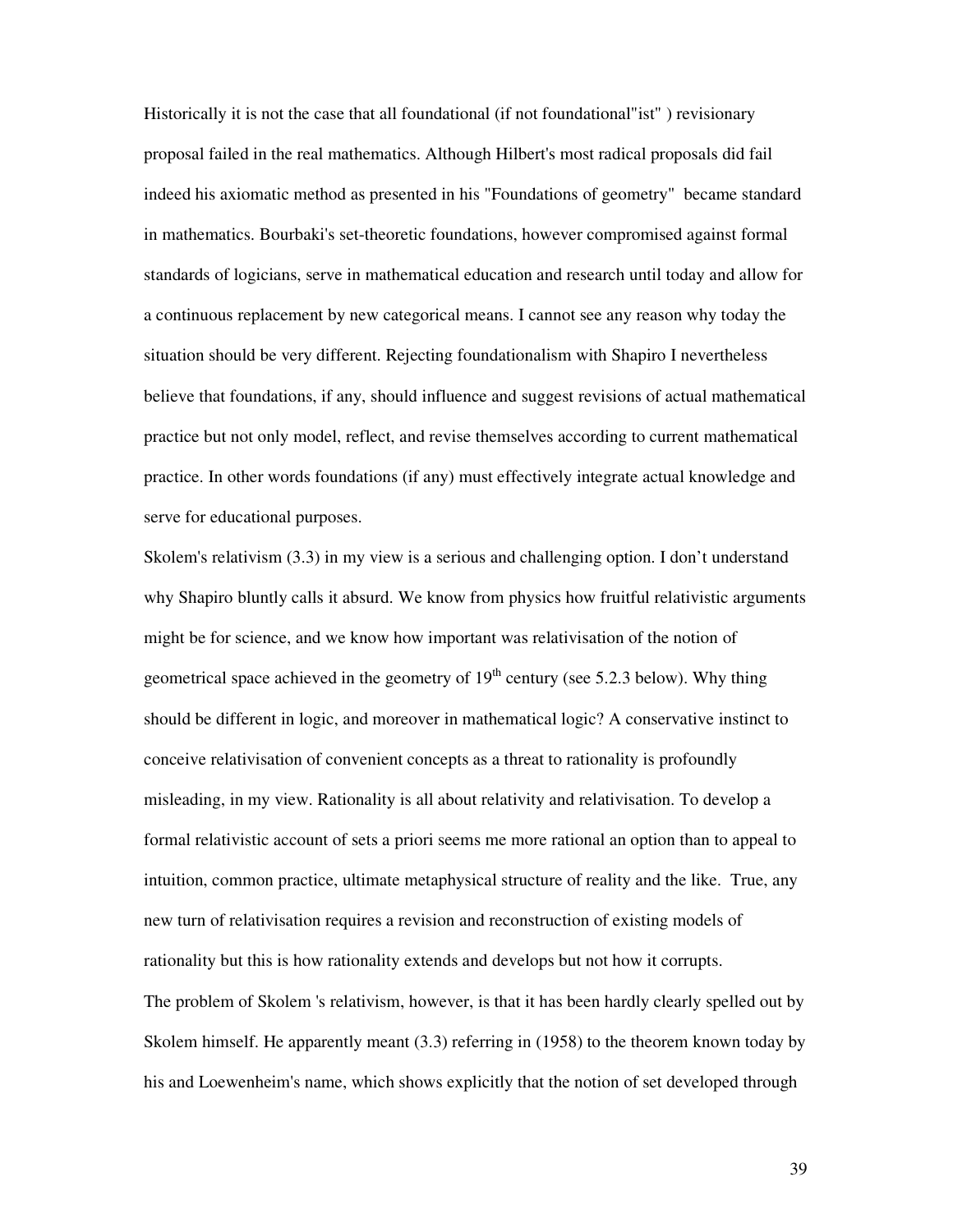ZFC and its likes is sensitive to the background logical set, namely to its cardinality. (Models of ZFC corresponding to logical sets of different cardinalities are non-isomorphic; the very fact that ZFC with all its infinite cardinalities can be modelled through a logical set of minimal infinite cardinality is often regarded as a paradox) The Skolem-Loewenheim theorem (I speak collectively about all of them) is hardly surprising if one thinks about it without philosophical prejudgements and utopist foundationalist projects in mind. However in the same paper Skolem speaks about relativity of mathematical concepts in a different sense, meaning a kind of if-then-ism with respect to basic mathematical notions revealed by their formalisation (one has just as many different notions of set as axiomatic theories of sets). He also makes here remarks in the vein of Hilbert's finitism mentioned in (2) above. So Skolem's relativism is in fact a mixture of many different things, but anyway, in my view, it is interesting to develop these ideas rather than reject them outright. In 2.7.1 I have already made a relativistic proposal, and in 6.3 I shall show how category theory contributes to the relativistic trend in mathematics (I shall argue that the if-then-ism indeed should and can be avoided).

(3.4) is usually seen as illegitimate on the ground that a circle so obtained will be vicious. Even if ZFC is used to provide semantics for ZFC, one needs to distinguish between these two copies of ZFC as well as between an object-language in which one formulates a theory and a meta-language in which one discuss semantic of this theory. I am not sure myself that the horror of circularity must be always respected. Recall that Hilbert's axiomatic method from a traditional point of view (stressed by Frege in his discussion with Hilbert, see Frege (1971)) involves a circularity: one state axioms about things which are not yet defined, and only after finding a model satisfying the axioms one shows what these things could be (but only in a rare case of categorical theory - what these things definitely are). Early practitioners of the modern axiomatic method including Fraenkel and Hilbert didn't separate an object language from a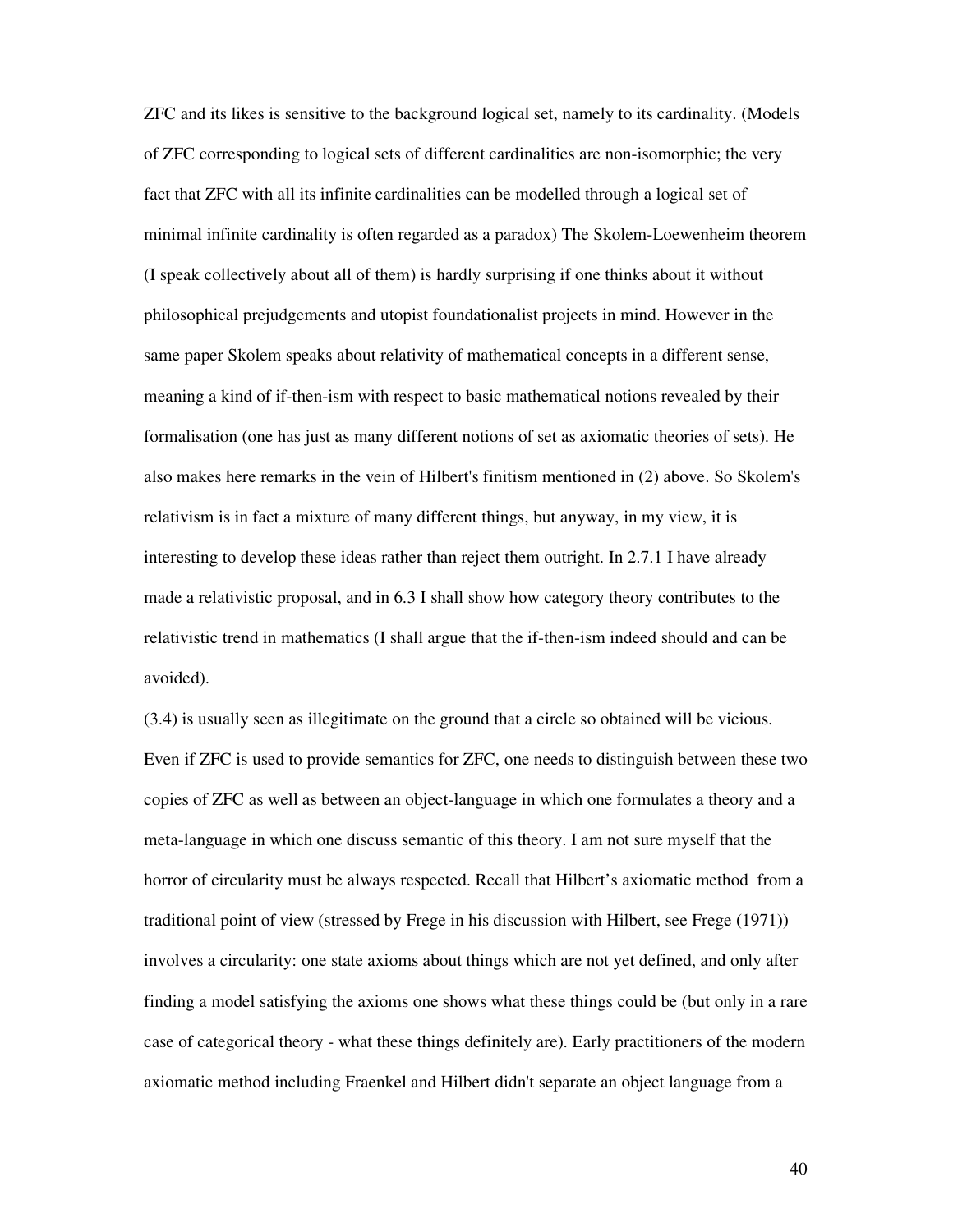meta-language as rigidly as most logicians do this today, and treated "external axioms" of model-theoretic character on equal footing with axioms of the theory in questions. Prominent examples are Hilbert's completeness axiom in his (1899) according to which (in modern terms) his model of Euclidean geometry cannot be possibly extended, and Fraenkel's restriction axiom according to which his model of set theory cannot be possibly restricted. Interestingly Carnap who is responsible for the distinction between object-language and metalanguage defended such external axioms from their critics and didn't apply the distinction between language and meta-language for this case but used a second-order logic instead (Carnap&Bachmann 1963). This lets me think that (3.4) shouldn't be rejected outright on a general ground. In **4** we shall see how this problem reappears in a category-theoretic framework.

Constructivist approach (2) have been first matched with the formal axiomatic method by Heyting through his formal version of the intuitionistic logic in (1956). Nevertheless the original tension between the constructivist and the formal axiomatic ways of reasoning persists until today. Remind that in Hilbert 1899 definitions play only an auxiliary role and are dispensable. In constructivist approaches, even if they are developed in a Hilbert-style formal axiomatic framework, definitions strike back; as Macintyre (2003) predicts "one can easily imagine the subject being called Definibility Theory in the near future". Today's revival of mathematical constructivism (by which I mean a trend in mathematics and logic rather than an external philosophical position concerning the nature of mathematical objects) is closely associated with the category theory and categorification, as we shall see.

## **3. Grouping and Categorification**

The integration modes considered above are all centred which means that they work like mereological summing: integrated elements are kept together by some sort of "whole" or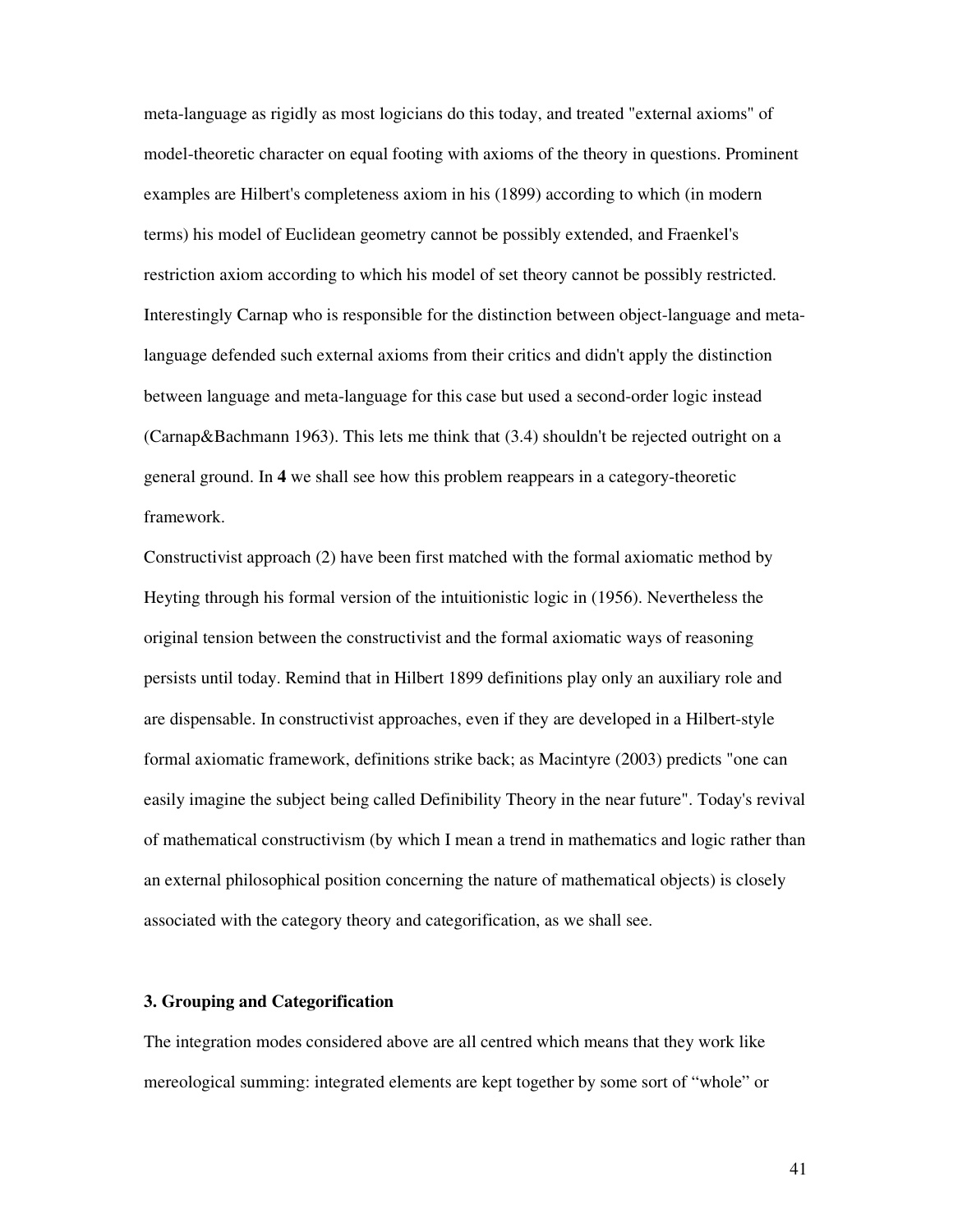"centre". (The term "centred" is motivated by the case of sheaving.) The only partial exception was the relation integration mode apparently allowing for linking integrated elements to each other directly. But as I have already noticed this feature of relation remains unaccounted by the usual analysis of relation as predicate. In the case of categorification we also have an analogue of whole (a category) which makes it natural to speak about categorification as an integration mode. However as we shall now see a category is construed not through attachment of its elements to the category but through attachment of its elements directly to each other. This differs categorification strikingly from the above integration modes, and as I believe extends the importance of category theory beyond pure mathematics. Grouping is an integration mode which I consider as "pre-categorification" for explanatory purposes although it is important for its own and not necessary for categorification. In a sense grouping is centred and in a different sense it is not as we shall shortly see. This makes grouping a natural link between centred integration modes and categorification. Consider a circle.



A usual way to do this is to go through the pair generalisation/exemplification: the term "circle" invokes the general notion of circle (with or without the help of definition) which gets exemplified by drawing on a paper or only in the imagination. After doing this use setting and think about the class (set) of "all" individual circles. A further integration of individual circles may be achieved as follows. Take your class of (all) circles and consider *transformations*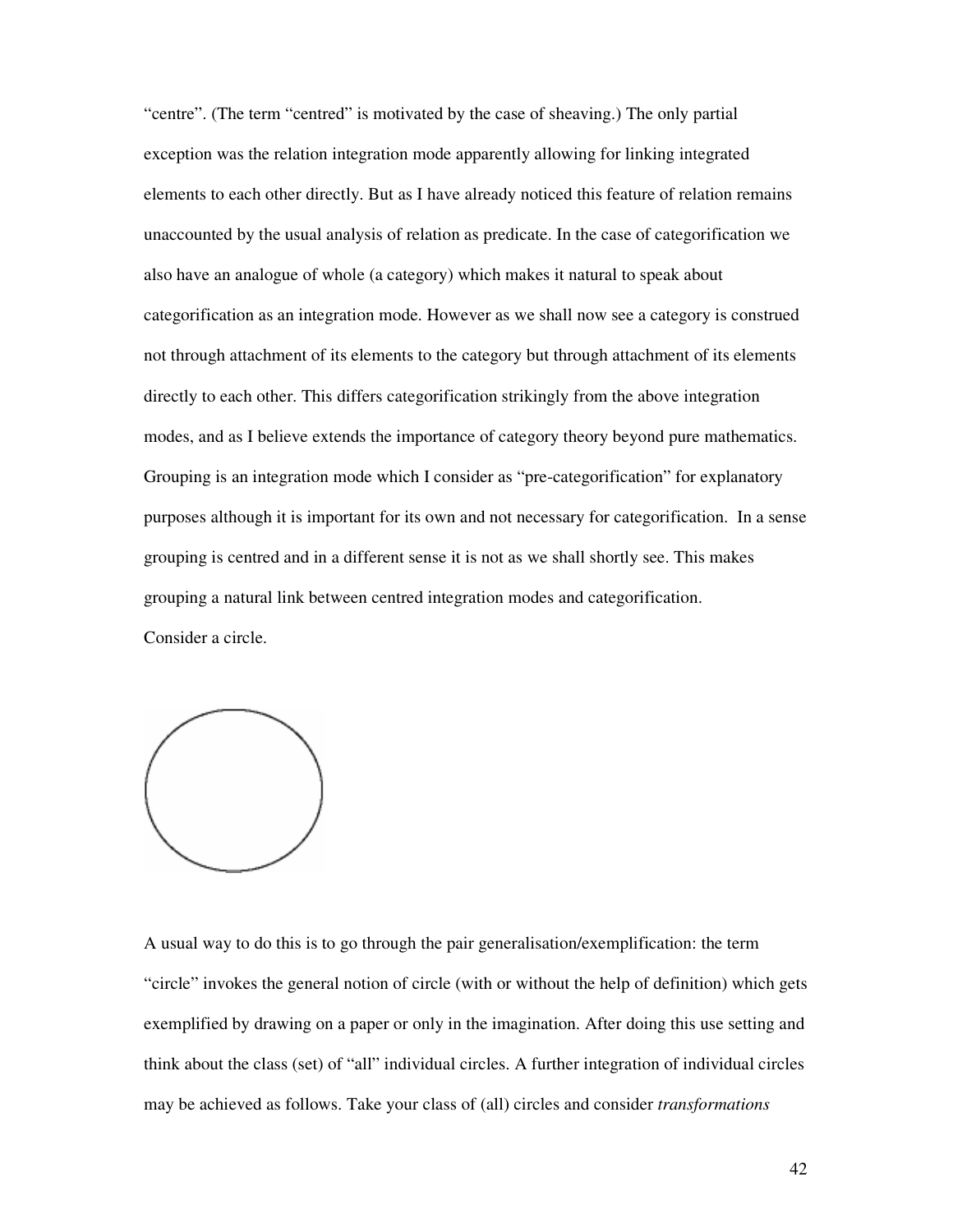turning circles into each other. These transformations include displacements and scalings (changes of circles' sizes). Marking some points on the circles you can also include a third kind of transformations: rotation of given circle along itself permuting marked points but leaving the circle as it is and where it is. Finally provide each circle with a fake *identity*  transformation which doesn't transform anything but leave any given circle and any marked point on it as and where they are. Notice that we talk here about particular transformations of circles but not about global transformations of the whole class of circles. Given two circles there are many such transformations turning one into the other, and given one circle there many different rotations of the circle along itself but only one identity transformation. If the target circle of certain transformation is also the source circle of another transformation the two transformations are composable: transformation f:A→B composes with transformation  $g:B\to C$  bringing transformation fg:A $\to C$ . The composition of transformation has the associativity property:  $(fg)h=f(gh)$ . (But the commutativity in the general case fails: gf even doesn't exist if A and C are different.)

What I just described is an example of *category.* The general notion is introduced as follows. One considers a class OB of *objects* and another class MR of *morphisms*, and specifies for any morphism two objects (which may coincide) called its *domain* and its *co-domain*. Morphism f with domain A and co-domain B is written f: $A \rightarrow B$  and intuitively thought of as a transformation of A into B like in the case of circles. If co-domain B of morphism  $f: A \rightarrow B$ coincides with domain B of morphism g:B→C the two morphism are *composable* which means that there exist morphism fg: $A \rightarrow C$  uniquely determined by f and g: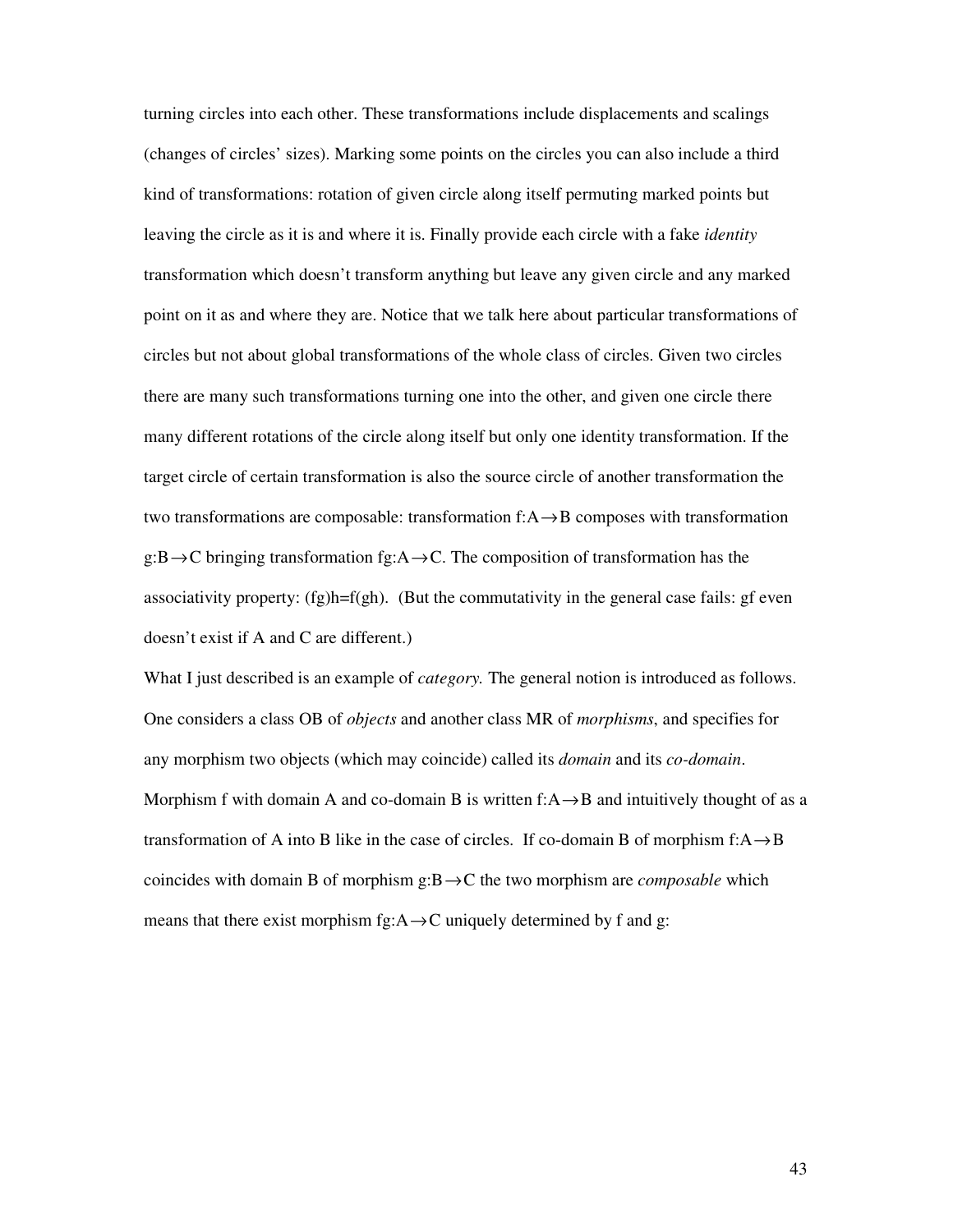

The composition of morphisms is associative: (fg)h=f(gh)= fgh.



Each object A is provided with identity morphism  $1_A$  satisfying the following conditions: for any "incoming" morphism f, and any "outgoing" morphism g we have  $f1_A=f$  and  $1_Ag=g$ :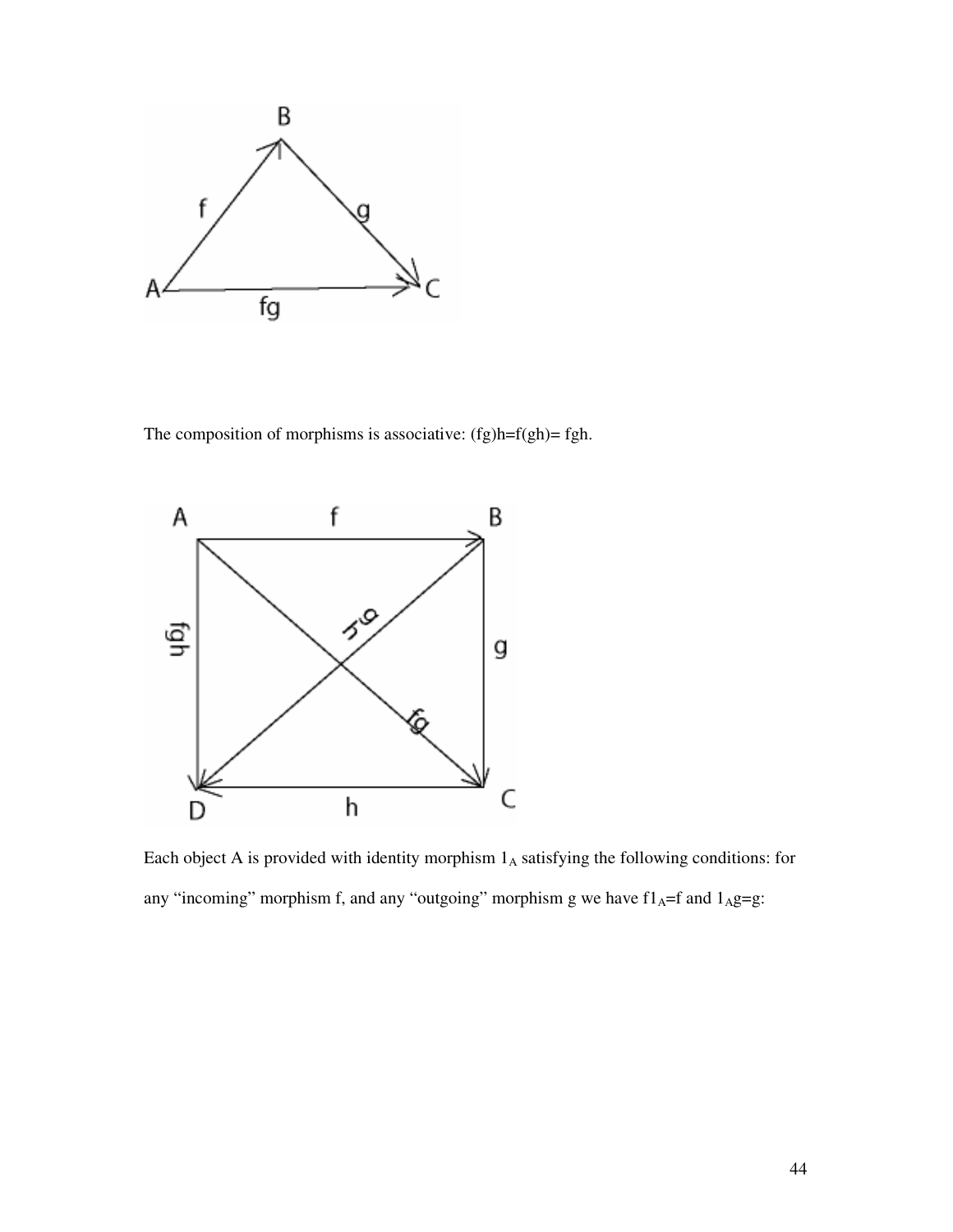

Since the latter definition implies that an identity morphism is uniquely determined by its object identities may formally replace objects, so objects in the notion of category are in fact redundant. I continue nevertheless to speak about objects for convenience as it is usually done in mathematics. To take the replacement of objects by their identity morphisms with a philosophical seriousness is a challenging task but I shall not pursue it in this paper. (See my (forthcoming) where I informally discuss identity in categories.) Equations like h=fg or fg=ht (where f,g,h,t are morphisms and the composition sign is omitted as above) are diagrammatically represented in the category theory by *commutative diagrams*. For fg=ht the diagram is this:



and by saying that it is commutative one means that  $fg=ht$  holds indeed. The fact that given categorical diagram is commutative may be also spelled out in this way: whatever path you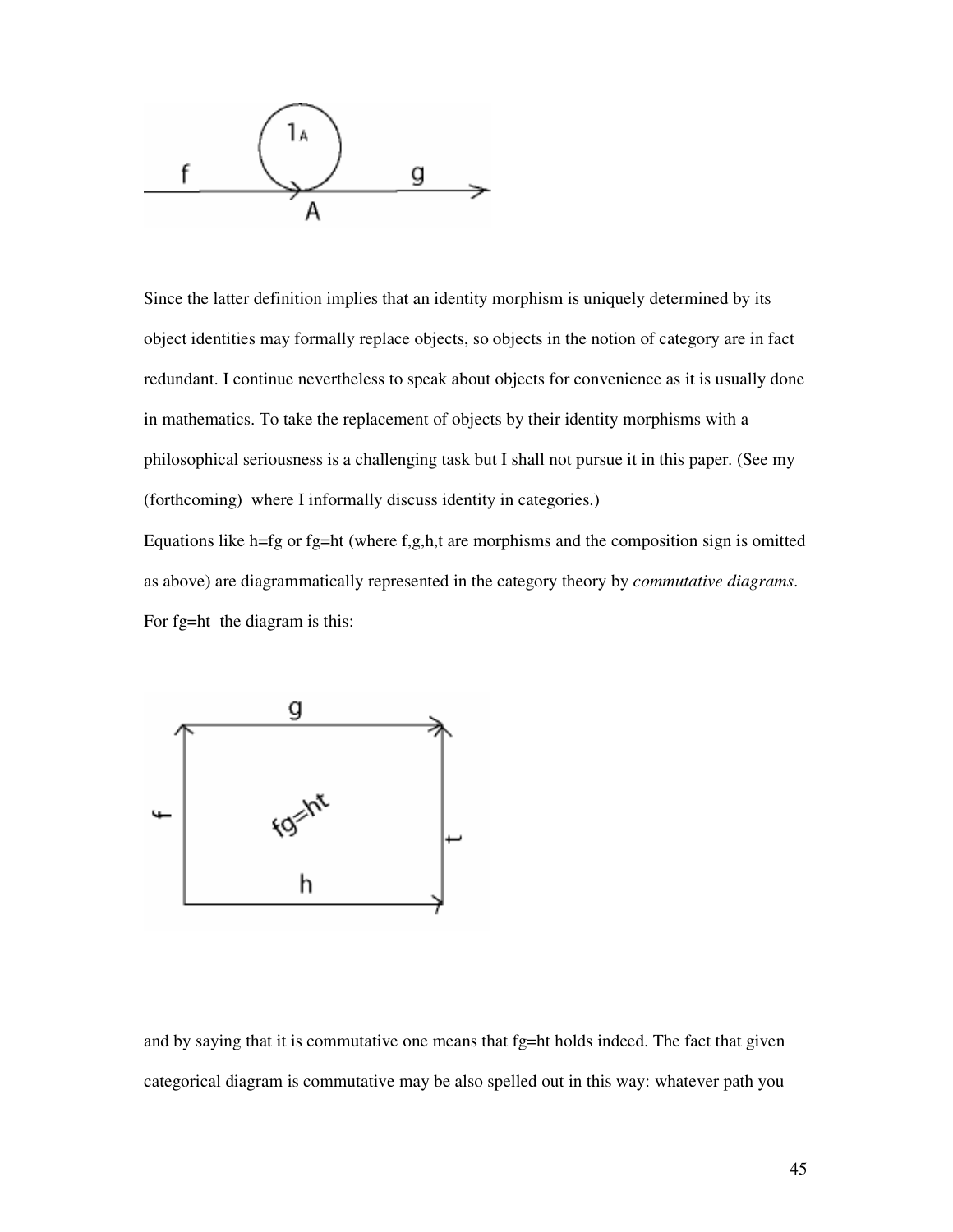take on the diagram following the arrows you get the same result. (But beware that the result here is not a destination like object B but a morphism resulting from the composition of all the pieces of given path). Following (Lawvere 1963/2004) I write the composition in the direct geometric order to the contrary of the algebraic habit to right it in the reversed order like in formula  $g(f(x))$  for the composition of two functions.

Let's return to our circles. Observe that transformations of circles described above have an additional strong property left outside the general notion of category just introduced: they are reversible. Informally it is clear what this means: given transformation f of circle A into circle B or into itself one may always consider reverse transformation g "returning everything at place", and moreover such that f appears to be reverse with respect to g in the same sense (check that neither part of this conjunction implies the other).

Definition 1: morphism f: $A \rightarrow B$  is reversible or isomorphism (iso for short) iff there exist morphism  $g:B \rightarrow A$  such that  $fg=1_A$  and  $gf=1_B$ .



If such g exists it is unique (check).

As we shall immediately see this additional property of reversibility allows us to describe the construction with the older notion of *group*. Recall that group is a set of things f,g,… provided with a binary operation fg=h and containing a special element 1 such that for any f  $f1=f1$ , and moreover (reversibility) that for any f there exist g (called reverse of f) such that  $fg=gf=1$ . Thinking about elements of given group as morphisms and about the group operation as composition of morphisms we see that any group is a special case of category having only one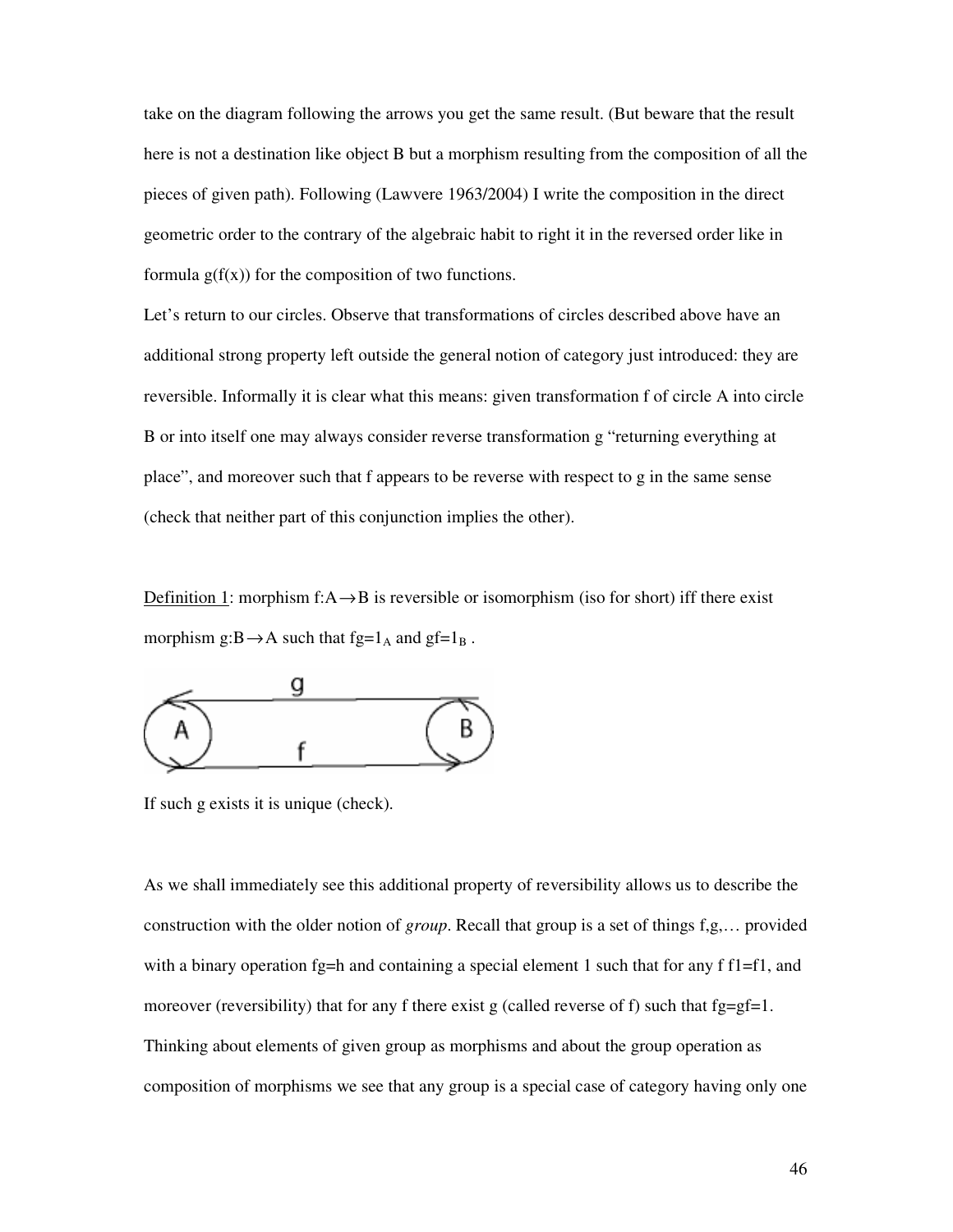object (one identity) and such that all its morphisms are reversible. How can this help when circles in our example are many?

This is how. Instead of thinking of a plane full of circles of different sizes think about just one circle CrS moving around the plane and changing its size in all possible ways. The fusion of all individual circles into one implies fusion of some transformations too. All identity transformations get fused into one identity transformation 1. Rotations and scalings (changing of size) of different individual circles should be fused in a nice way without allowing them to collapse into one: think about different circles undergoing the "same" transformation and then apply this transformation to CrS. (I leave it to the reader to specify what the "same transformation" should exactly mean.) It doesn't work equally well with motions because the motion in empty plane hardly makes sense or at least a mathematical sense: how we could distinguish between different positions of CrS if the plane is empty? There are two possible solutions. A "local" solution is to attempt (like in the case of self-transformations) to define what is the "same" motion of different circles, and then to apply such generalised motions to CrS. (Say, "two steps ahead" may be thought of as the same motion no matter who, where, and when goes two steps ahead.) The idea to treat motions as self-transformation clashes with usual intuitions about changes and motions but speaking formally this works: all the transformations of all our circles are described through the group of transformations of CrS. (A worry remains whether we didn't loose something about motions of individual circles. This worry is not ungrounded as I shall shortly show but as far as we are working on Euclidean plane we don't in fact loose anything.) The other solution suggested by Klein in his Erlangen Program (1872) is more radical and involves a revision of an earlier step: instead of the fusion of circles and their transformations consider the transformations of the circles as (induced by) self-transformations of the plane (with all possible objects of different kinds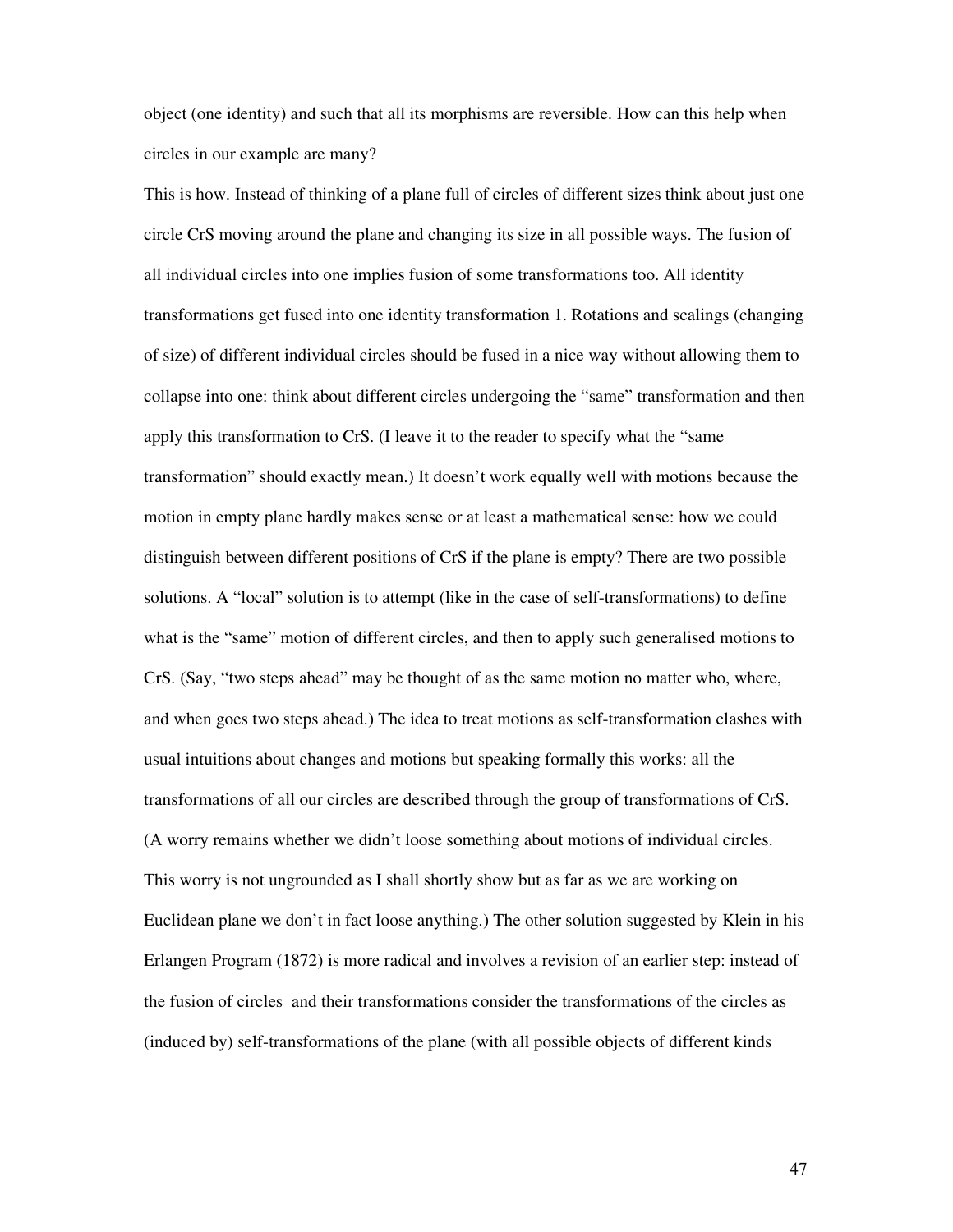found on the plane). Then the group of transformations of circles my be specified as a subgroup of transformations of the plane.

The integration mode of *grouping* just described gives me an opportunity to stress the impact of metaphysical schemes and associated intuitions to mathematics. We have started with a common conceptual scheme which involved (i) the general notion or *form* of circle CrF, (ii) examples of circle CrE and (iii) *class* CrC of all such examples on given plane. Then we have supplemented spatial intuitions associated with the notion of class with temporal intuitions of change and motion associated with notion of *substance* regarding all the CrE of class CrC as "temporary states" (think of photos) of its substance CrS. Interestingly this conceptual operation involves a spatial intuition of higher order: I mean the usual way of thinking of general forms as located *over and above* its instantiations, and of substances (as the term suggests) as located *under and beneath* its states and attributes. One might think that this intuitive and metaphysical business has little if anything to do with or at least can be strictly separated from the mathematical construction. However it doesn't seem to be the case. The notion of class of circles doesn't imply anything like its group structure. So the temporal intuitions make a great mathematical job indeed in this case. It is not easy to sweep them out even at the final stage: how to talk about geometrical transformations without mentioning that they are transformations and without saying what they are transformations of? This can be done, of course, through some sort of formal construction but it would be against the common opinion of mathematicians themselves to call only such purified formal constructions mathematical.

As we see to shift from a group-theoretic to a categorical description of our example we need only to allow our circles to be many skipping their dubious fusion. A category where all morphisms are reversible, i.e. are isomorphisms, like in the given case is called *groupoid.* It is indeed usual in the category theory to identify isomorphic objects but in some geometrical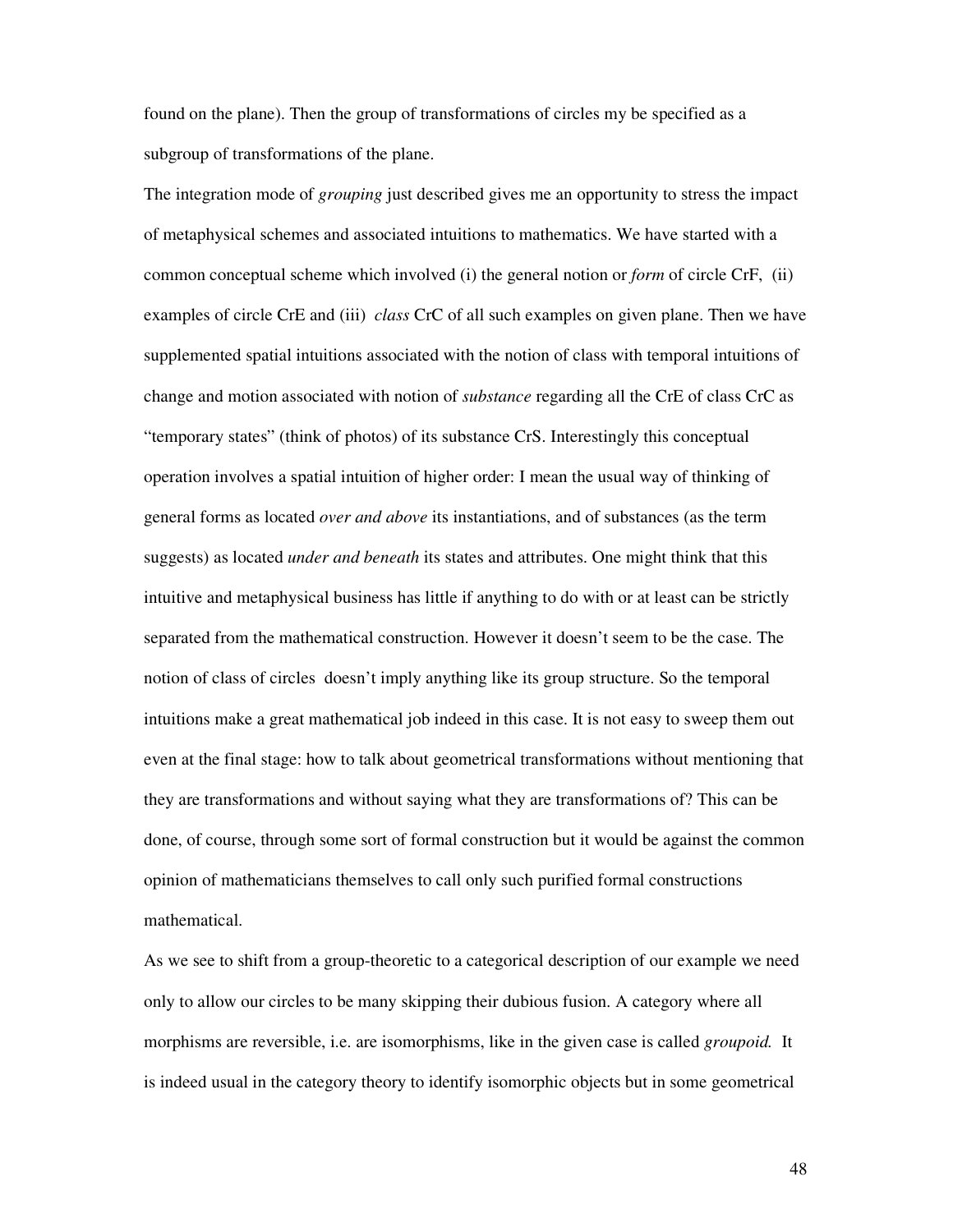contexts like ours it might be not a good idea. For identifying all our circles we loose the sense of the geometrical space they are in, and applying transformations only to the space as a whole we loose their local features which matters any time when local and global properties of the space (unlike the Euclidean case) are not the same.

This is why I regard grouping as "half-centred" integration mode and as an intermediate (albeit formally redundant) step to categorification: like in the case of category we think here about transformations but only as self-transformations of the same object.

### 3.1 Endurance and Perdurance

Notions of groupoid and category seem to be so simple and natural that one may wonder why they have not been formulated earlier in the history. One hidden difficulty might be of metaphysical character. Notice that the traditional spatio-temporal intuitions associated with the notions of class and group don't really apply to the notion of category smoothly. Common intuition and traditional metaphysics suggest two ways for thinking about processes: (i) one makes no essential difference between space and time, and treats temporal stages of changing objects on equal footing with their spatial parts;

(ii) one relies on the notion of changing substance; this allows for multiple spatially distinct changing substances.

Taken ontologically seriously (i) and (ii) become basic claims of two rival metaphysical views concerning processes: (i) pendurantism, and (ii) endurantism (Lewis 2000). Proponents of each view argue that only one of (i)-(ii) is correct. Pendurantists often refer to space-time of Relativity saying that a rigid distinction between space and time apparently implied by the view of their opponents is a scientific anachronism. Endurantists find themselves mostly in a defending position appealing to philosophical tradition, natural language, logic, and common sense rather than science. I shall not take sides in this metaphysical dispute but remark the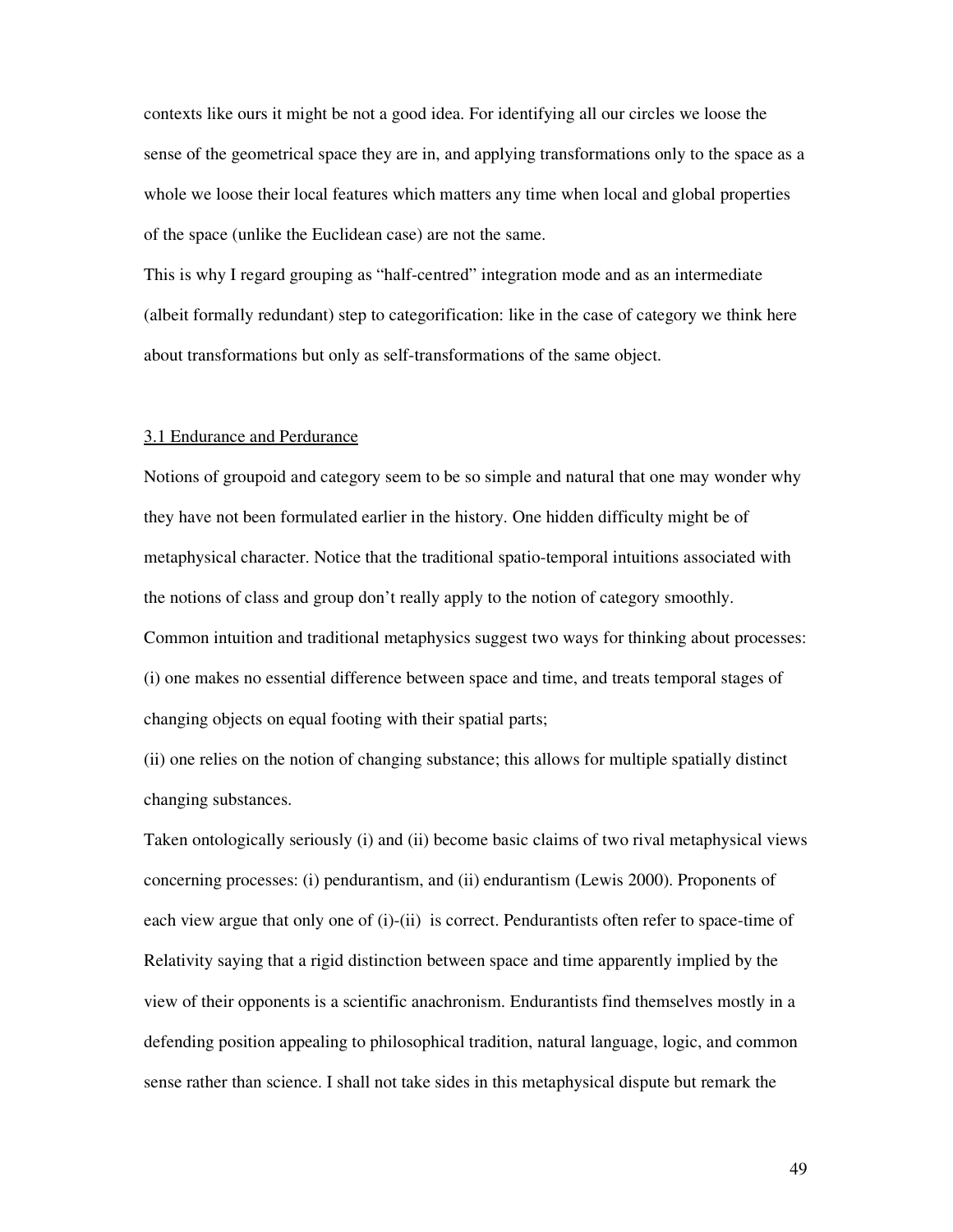following. First, the idea of changing substance and related intuitions continue to play an important role in contemporary mathematics and science, in particularly through the group theory (which is particularly important for the particle physics). Second, remark that in a category (given the intuitive interpretation of this notion given above) the two allegedly incompatible ways to think about changes are mixed up. Recall our group and groupoid of circles. The group is an endurantist construction: we have one circle-substance moving around the plane and changing its size. The groupoid seems to be a perdurantist construction: the circle-substance is replaced by a class of circles which can be thought of as "momentary states" of the substance. But in fact it is not: recall that circles of the groupoid transform also to themselves (identities and rotations).

Thus the notion of category gives reason to think that the endurantism versus pendurantism controversy might be not a deep controversy after all, and the two ways of thinking about processes can be combined within a categorical framework. The usual interpretation of categorical morphisms as transformations doesn't fit indeed usual spatio-temporal intuitions (or at least it doesn't fit the endurantism versus pendurantism dilemma) but transforms them in a non-trivial way. In my view making this fact explicit and developing new intuitions is a better strategy than trying to sweep spatio-temporal intuitions out of the category theory like it has been done in the set theory since Cantor.

### 3.2 Sets as a category: ZFC and SFM

Another example of category is category S of sets where objects are sets and morphisms are functions. Using Bourbaki-style constructions of mathematical objects like groups or topological spaces as sets with a structure one may define various categories of such structured sets specifying set-theoretic functions between their base sets in a suitable way, namely making functions preserve or "respect" corresponding structures like in the case of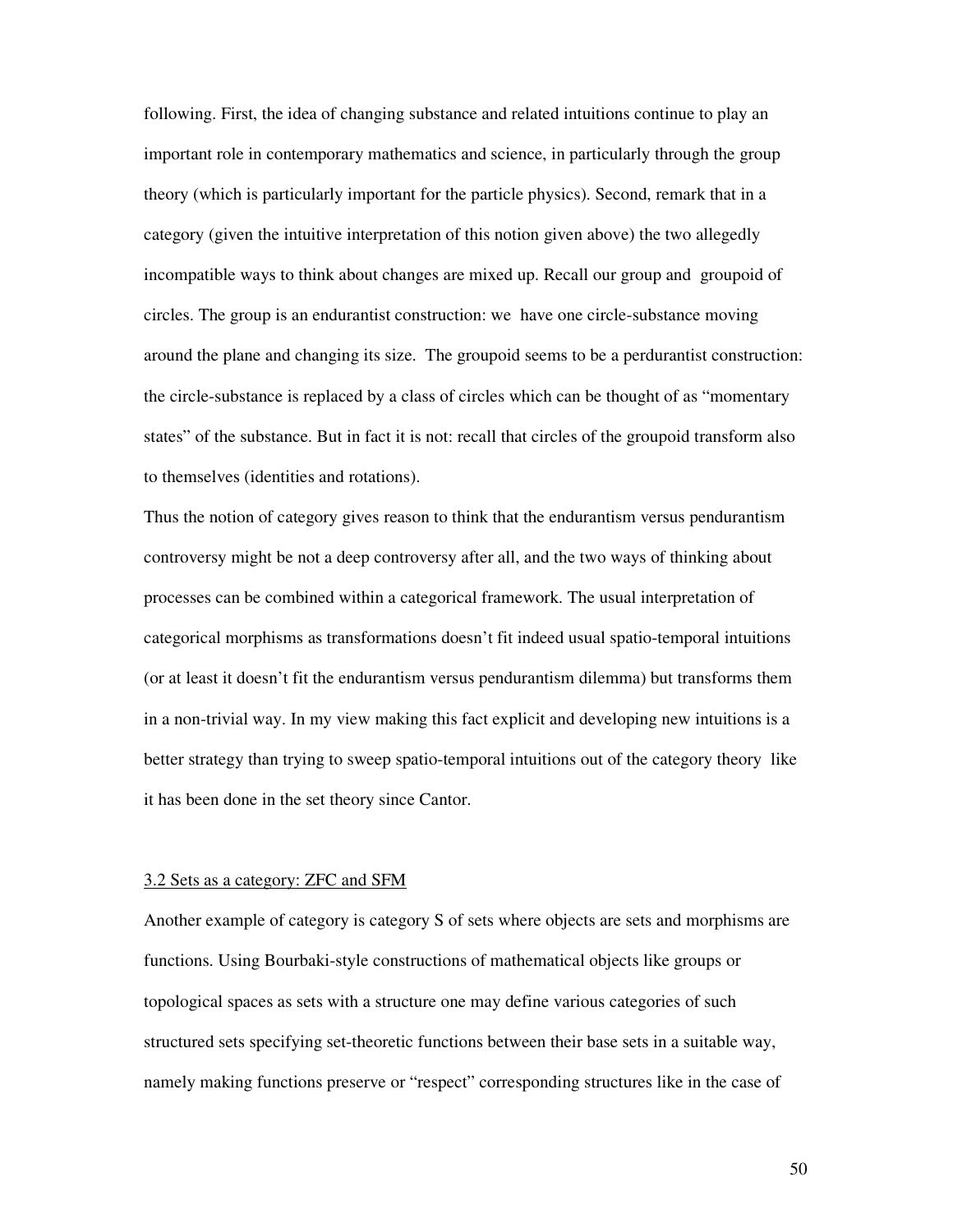homomorphisms of groups (given groups  $G, G'$  f: $G \rightarrow G'$  is homomorphism iff ab=c in G then  $f(a)f(b)=f(c)$  in G') and continuous transformations of topological spaces. Further categorical constructions can be made through taking elements of earlier constructed categories or the categories themselves as objects of new categories. Morphisms between categories are called *functors* and the general definition of functor requires nothing but respect of categorical structures which amounts to certain equational (commutativity) conditions. A simple example is forgetful functor from (the category of) groups to (the category of) their underlying sets. This example shows that the talk of "respecting" structures better describes the property in question than "preservation" of structures.

All these categories we shall call *concrete* in the following sense: they are made of objects and morphisms given in advance (sets and functions, groups and homomorphisms, etc.); usually this means that the objects and the morphisms are defined set-theoretically. However one may look at the situation differently: to begin with the general abstract notion of category explained in the previous section (involving only abstract objects and abstract composable morphisms between objects satisfying simple conditions mentioned above), and then impose certain algebraic (usually equational) conditions on morphisms and their compositions to the effect that the resulting category has needed properties. Categories obtainable in such a way I shall call *abstract* (definitions of concrete and abstract categories given in this section are preliminary, see 4.4 below for further details). In particular an abstract theory of categories may be developed through considering the category CC of "all" categories (see 6.6 below about it). A similar approach can be applied to the notion of set: one looks for an abstract category SC which is like S. To see how categorical equational conditions may replace usual set-theoretic definitions recall the categorical definition of the notion of isomorphism (Def. 1 above) and observe that in S it coincides with the usual notion of isomorphism as one-to-one correspondence between elements of two sets. In order to specify sets by categorical means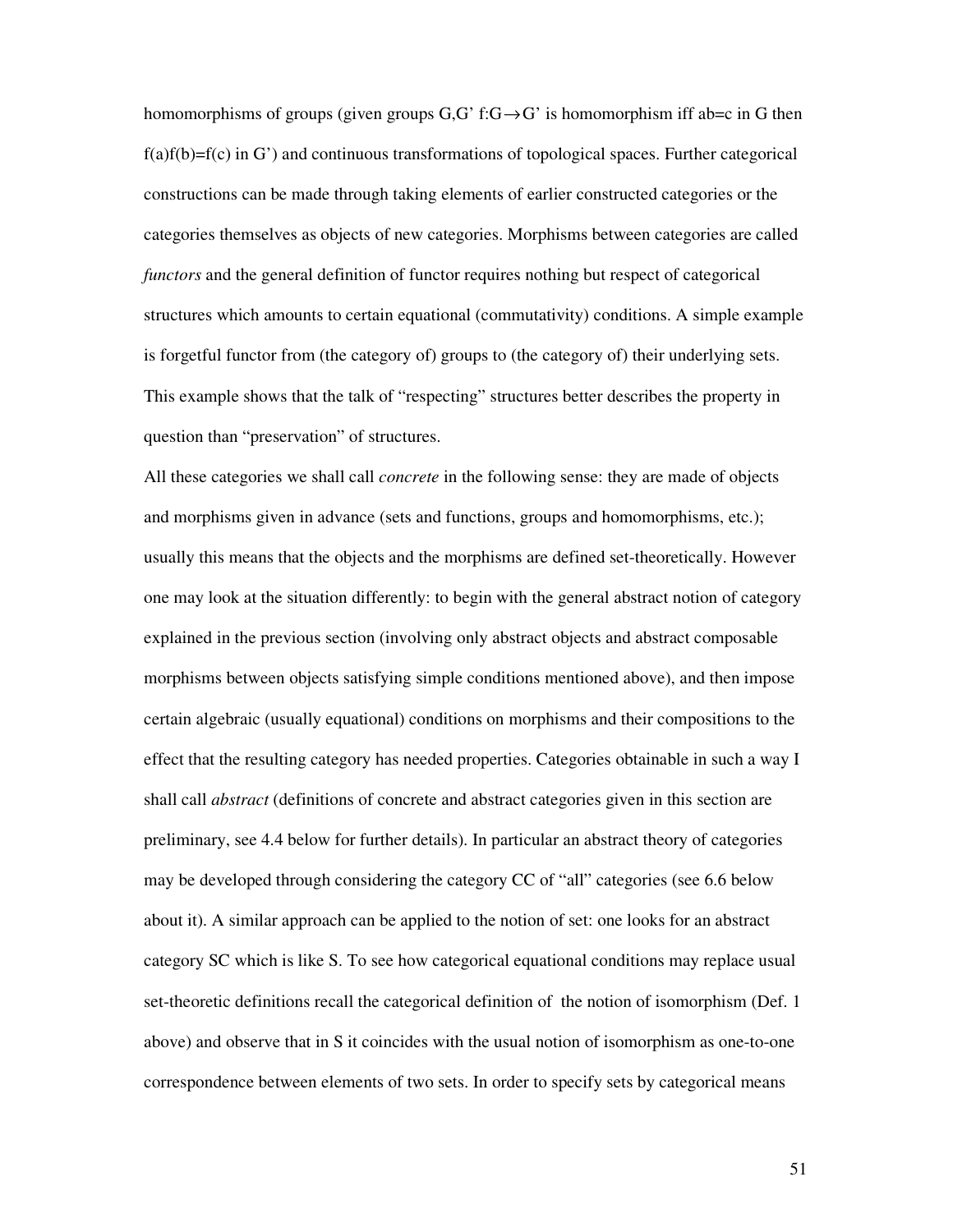one needs to find specific categorical properties of S and assume them in SC. Even if one will not be in a position to prove a meta-theorem showing that SC and S is the same thing (thinking of S as constructed on the basis of ZFC or another axiomatic theory) but nevertheless SC will reasonably (and hopefully better than ZFC) resemble S as this category is used in the mathematical practice then S=SC could be taken as a definition.

The purpose of this section is not to realise this project but to compare it with the usual idea of formal axiomatic theory of set. For references I choose ZFC on the formal side and Sets for Mathematics (SFM for short) by Lawvere and Rosebrugh (2003) on the categorical side. Let me start with what the categorical and the formal axiomatic treatments of sets share in common: in both cases sets are thought of as abstract "things" and then an account is given of how these things relate to each other. In both cases the idea is that the "behaviour" or "mutual disposition" of sets with respect to each other determines what these things *are*. I stress this point because this feature is often pointed as specific for the abstract algebraic and categorical approaches as if it were alien for the formal axiomatic method. As far as I can see this feature is fully present in theories like ZFC or even in Hilbert's seminal work (1899) where primitive geometrical objects are taken to be just "things" of two different types. The fact that ZFC uses membership∈ (the relation between an element of set and the set it is element of) as primitive doesn't change, in my view, this general point because  $\in$  is first of all a formal relation between abstract sets, and its interpretation is a different matter. So the real difference between the two approaches is neater. One might feel that the term "behaviour" better suits the categorical approach while "mutual disposition" is more appropriate in the case of formal axiomatic. This is hardly surprising given that the notion of category involves the notion of operation (composition) while formal relations used in axiomatic system might have different informal meanings or have no fixed informal meaning at all. From the formal point of view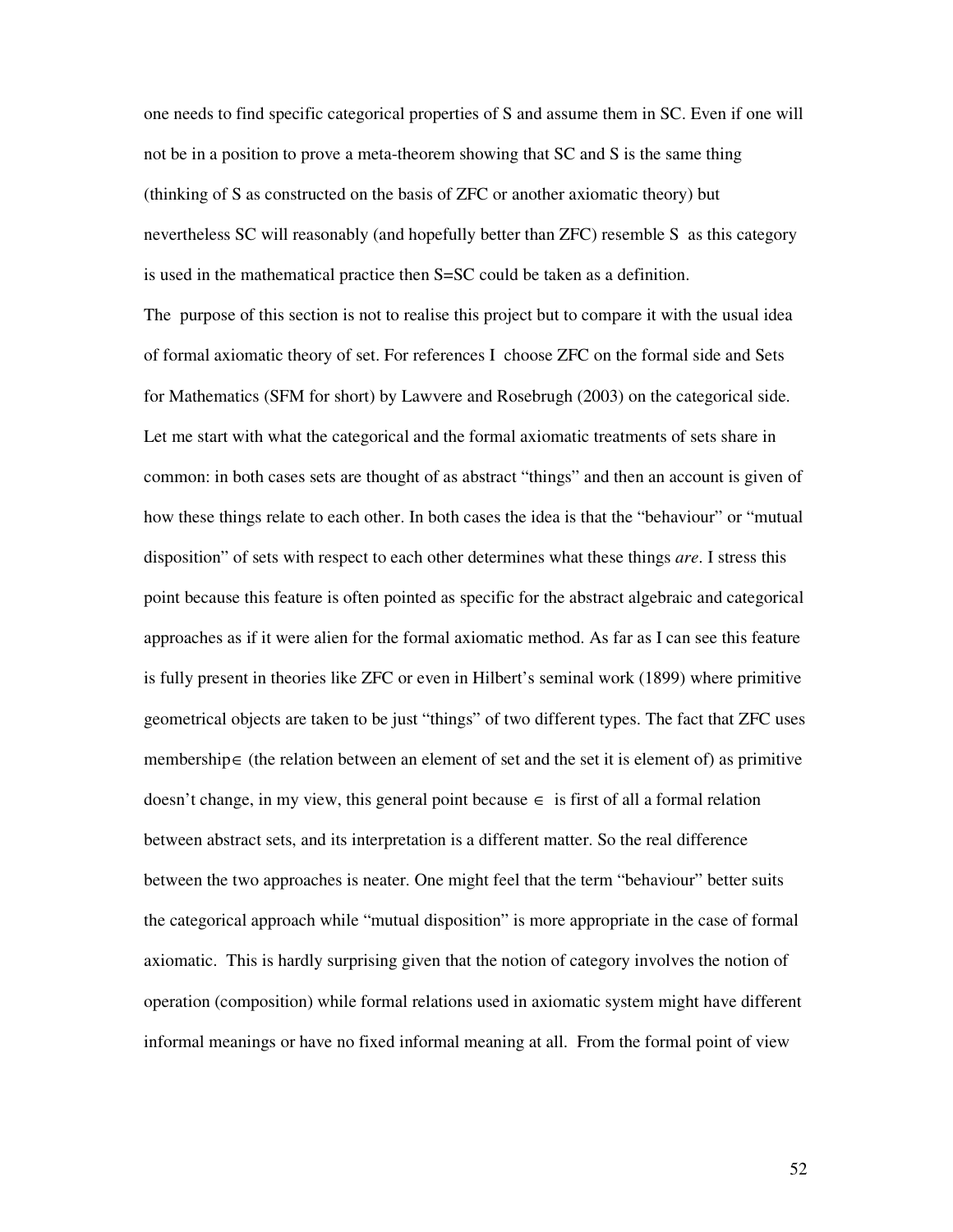this is not an important difference. However SFM is not a formal theory in the sense of ZFC. This crucial point I shall analyse later.

Another thing ZFC and SFM share in common is a foundational difficulty: both use some notion of set before they start to account for it, and neither of the two theories suggest a natural remedy which could be used after the theory in question is done. In the case of ZFC I mean the notion of logical set (class) assumed in the underlying logic of this theory (see 2.8.2 above), and in the case of SFM the notion of class involved into the definition of abstract category given above: one needs for it a class of objects and a class of morphisms between each pair of objects. In the construction of category of categories (CC) the latter problem is treated and perhaps resolved so this feature of SFM shouldn't be generalised upon all the category theory. I postpone the discussion on this foundational problem until 6.6. Now let's see the difference. ZFC takes membership  $\in$  as the only basic (primitive in the logical sense) set-theoretic relation. Why? Note that the question has two parts. The first part is more obvious: Why  $\in$  but not another relation? Another relation which suggests itself as basic set-theoretic relation is the sub-set (parthood) relation  $\subseteq$ . However this doesn't work. For  $\subseteq$  can be easily defined in terms of  $\in$  (A $\subseteq$  B iff for any X X $\in$  A implies  $X \in B$ ) but not the other way round. (The categorical account of sets presented below will make it clear why no set theory can be developed through  $\subseteq$  uniquely.) So the answer is basically this: because it works. This answer doesn't imply, of course, that nothing else can work better.

The second part of the question is less obvious, more general, and in the given context more important: Why the choice between  $\in$ ,  $\subseteq$  or anything like that? Well, this concerns the very idea of axiomatic method in the form used in ZFC. The idea is roughly this (leaving modeltheoretic issues aside): to assume a system of formalised logic (as if it were independent from setting – which is obviously not the case), choose primitive terms in minimal possible number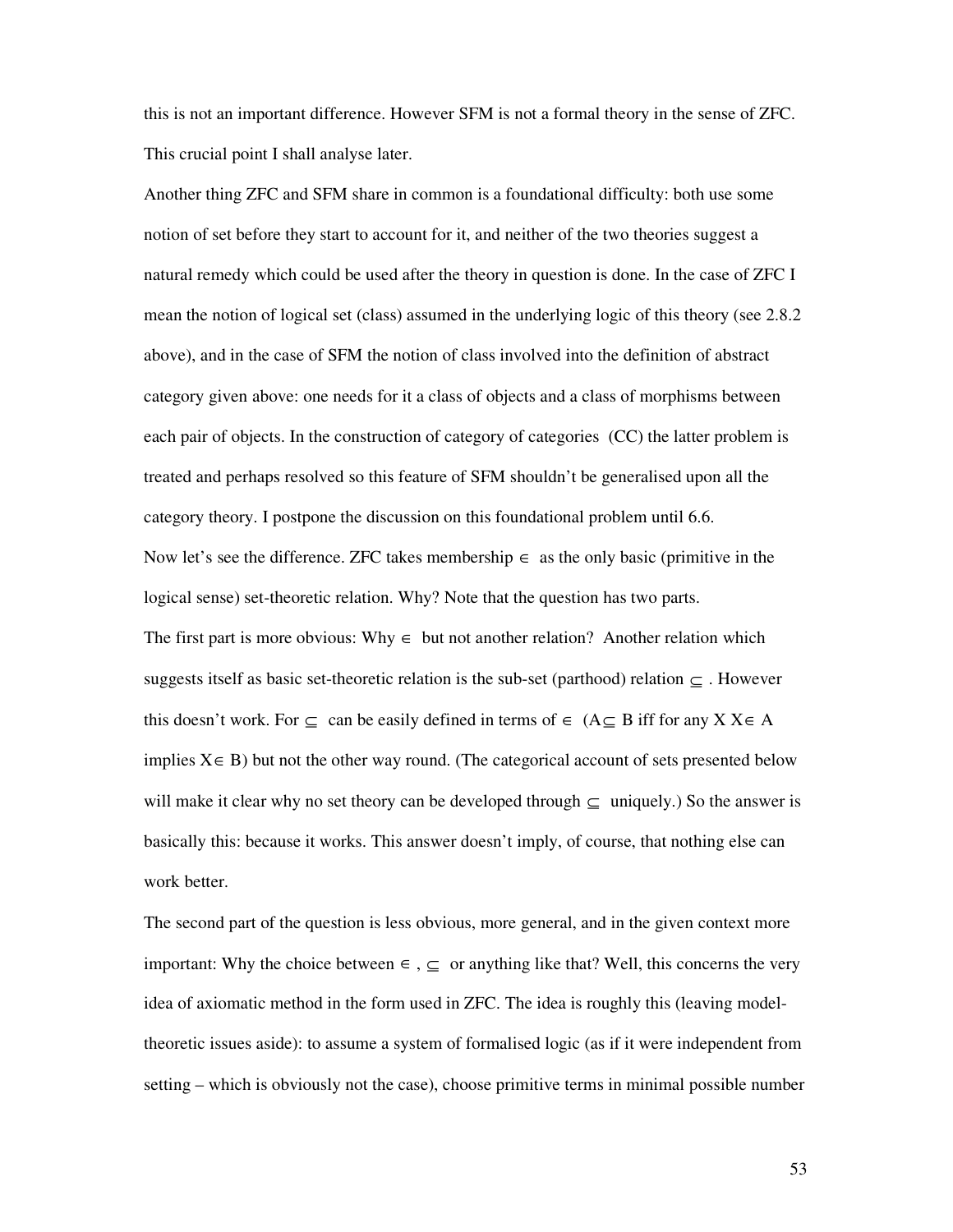(for the reason of parsimony), and on this basis to lay out a list of axioms and definitions. Another requirement of informal and pragmatic nature says that the resulting formal theory should reasonably comply with its informal prototype. It is not unlikely that ZFC is the best or nearly the best possible theory satisfying these requirements. Nevertheless, as I have already argued, it complies with current mathematical practice (outside the set theory itself) too poorly, so one may think of improvements at the expense of general principles of building formal theories. Even if the choice of  $\in$  as basic set-theoretic primitive is wholly justified in the narrow sense mentioned above a working mathematician may still argue that the role of  $\in$ in ZFC and similar theories is overtly exaggerated while other features of sets, which he sees as more essential, are neglected. Then the discussion comes down to philosophical and epistemological issues: the supporter of ZFC will say that the way this theory is built is the only way to make a theory appropriate in the given case, and so the mathematician has no other choice but between ZFC and its improved versions. The mathematician's normal reaction will be that of passive resistance: simply not use ZFC in his work. If he is not particularly interested in philosophical issues he will accept the claim of foundational importance of ZFC, then forget about it and do different things (like most Soviet scientists did with official Marxist foundations of their sciences). Perhaps this is a caricaturised picture of what indeed happens in mathematics but not too much so.

Hence "Sets for Mathematics". In order to account for "behaviour" or "disposition" (I deliberately mix up the metaphors in order to suppress their suggestive power and reveal what is behind them) SFM uses not relations like  $\in$  or  $\subseteq$  but functions f:A→ B. Are functions relations? The question in the given context is tricky. If we think of functions and relations set-theoretically ("pointwisely") then f is indeed a binary relation. But it is relation between *elements* of A and B, not between A and B themselves. Unlike membership  $\in$  function  $\rightarrow$  is not a relation in the sense of formal logic. It is a particular mathematical object best viewed as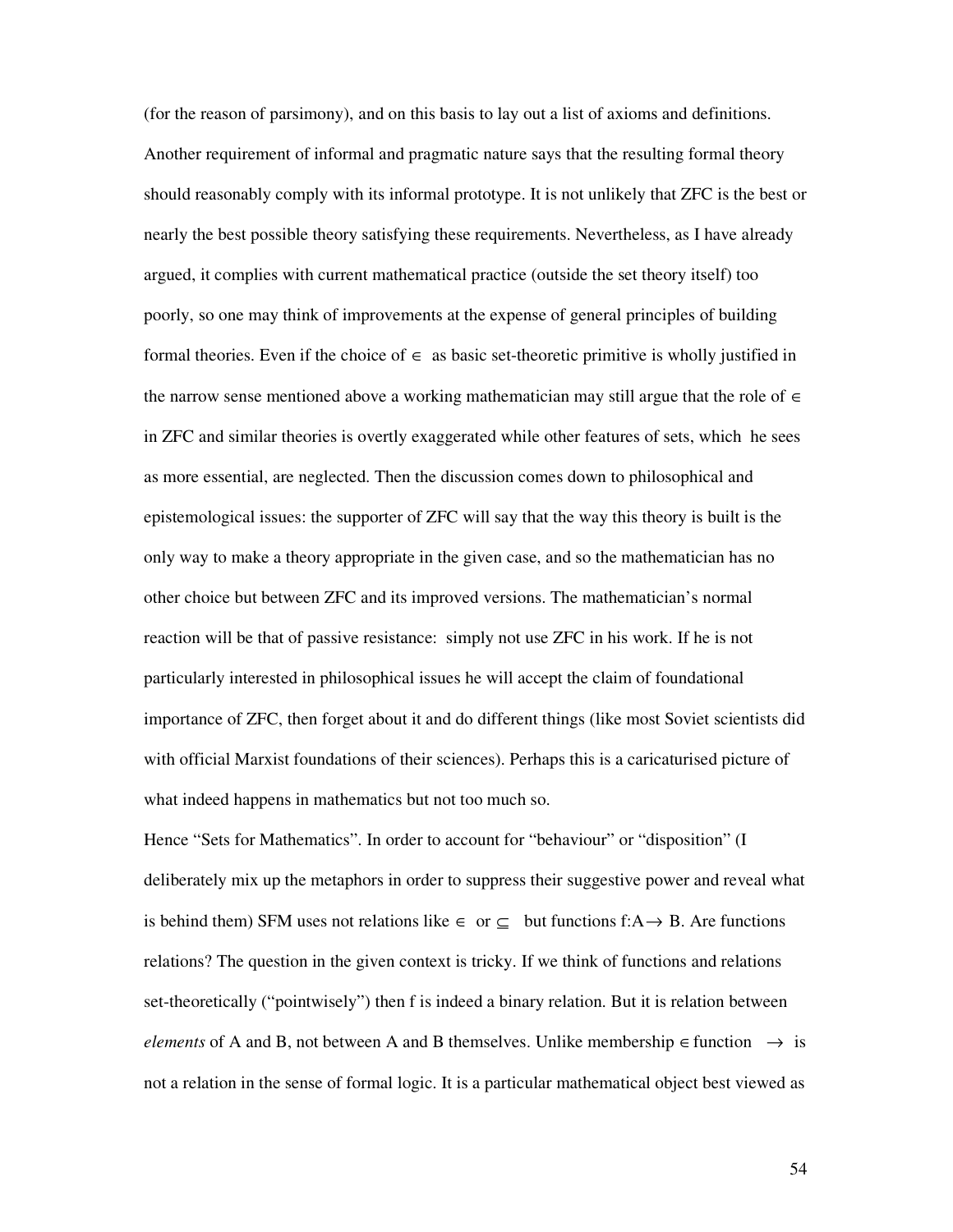comprising its domain and co-domain and "something in between". As I have already mentioned objects A,B as things of a different sort than morphisms are easily dispensable and can be replaced by their identity morphisms. Then we get a network of functions including identity functions linked through compositions. This step apparently takes us beyond the idea of linking sets through functions in order to learn what the linked elements are. But whether this step is made or not (which mathematically prima facie doesn't matter, or at least doesn't matter at the level of elementary constructions we are talking about) it is clear that saying that both ZFC and SFM "relate sets to each other" in different ways one should be aware that the notions of relation involved in the two cases are very different. In order to respect the standard mathematical and logical terminology in the case of SFM we should speak about morphisms instead of relations pointing to the fact that this is not the same thing. (The usual logical notion of relation can be reconstructed categorically but this is a different matter which I leave aside.) However the traditional philosophical notion of relation seems to be relevant to the categorical notion of morphism, and it would be wrong to overlook this for terminological reason. I shall return to this issue in 6.3

Let me demonstrate a categorical recasting of basic set-theoretic notions with two examples which are both important for what follows: I shall present the categorical version of the notion of subset (called *subobject*) and the categorical version of the set-theoretic membership. The idea is to identify subsets of given set A with isomorphism classes of injective functions to A ("mappings into"), and specify the notion of injective function (the categorical notion of isomorphism we have already introduced). Recall that function is called injective or "into" when different elements of the source (domain) set are mapped to different elements of the target (co-domain) set. Here is the categorical definition (we are working in abstract category  $C$ :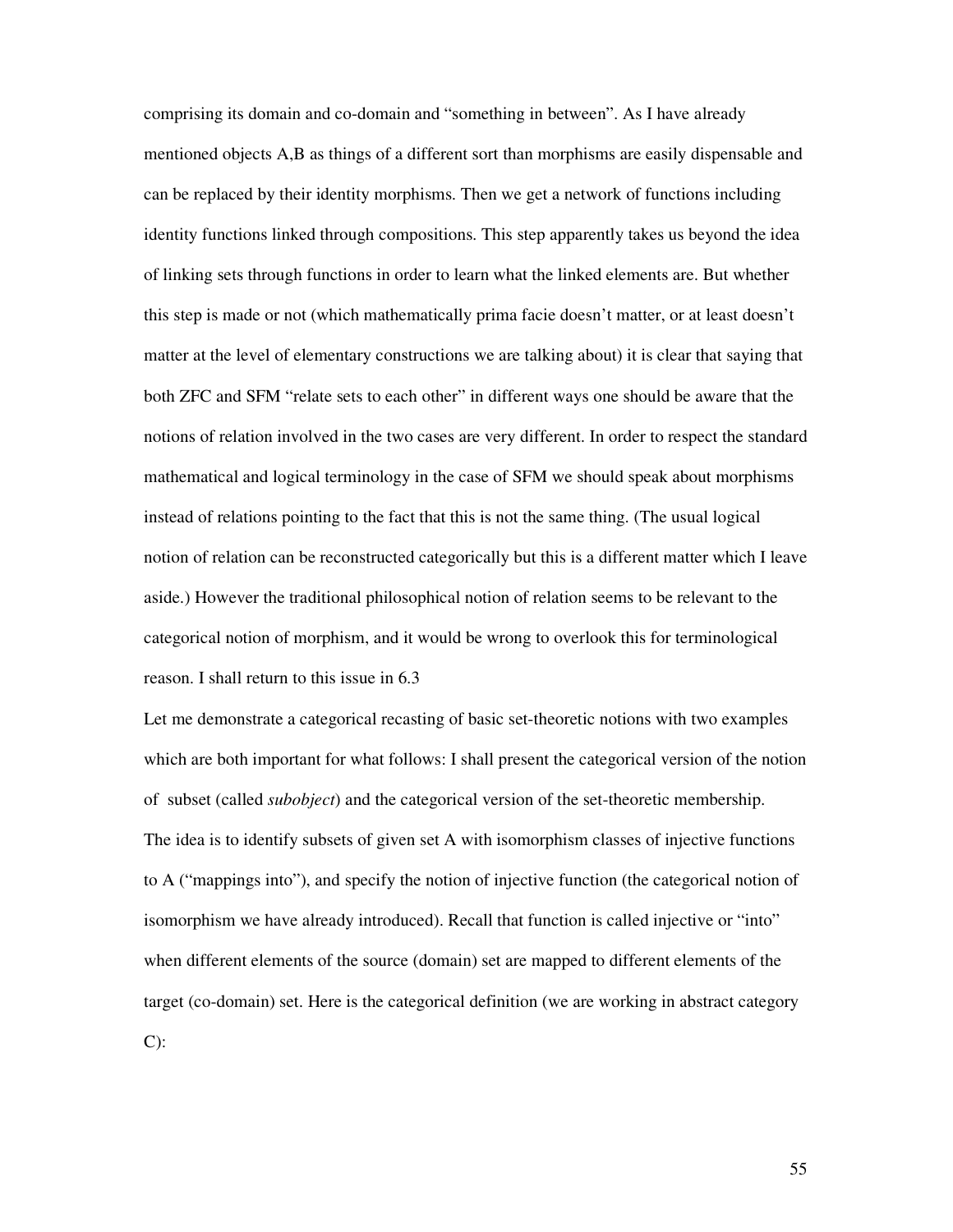#### Definition 2: morphism f is monomorphism (mono for short) iff

(\*) for all morphisms g,h (given gf and hf exist) gf=hf implies g=h,

or in other words iff f is right-cancellable. It is easily checked that when morphisms mentioned in the above definition are functions between sets (understood pointwisely as usual) monos in the sense of Def.2 are indeed injective functions.

Definition 3: subobject Sb of object A is a monomorphism to A;

Subobject Sb of A so defined doesn't look yet as a subset because Sb (as any other morphism) has not only its co-domain A but also its domain X, while the notion of subset of given set A doesn't involve any other set. That is why in order to interpret the notion of subobject settheoretically one needs to think of it "up to isomorphism", which amounts, speaking settheoretically, to identification of injective functions coinciding on their images. The fact that in the category theory the difference between isomorphic object is often ignored is remarkable. It is often used as an evidence that category-theoretic mathematics is "structuralist" meaning that it doesn't care about concrete objects but studies abstract structures. In 4.4 below I will argue that this is true for abstract algebra but not for the category theory. Anyway there exist to the date no official theory justifying such "loose" understanding of identity (up to isomorphism) in the category theory, and I think that such a theory is indeed wanted (see my forthcoming paper).

Recall that in order to talk about the isomorphism of subobjects such isomorphisms must be explicitly constructed: we need isos as morphisms but not the isomorphism as logical relation. Notice that by Def.3 subobjects are morphisms but not objects of C, and hence isomorphic objects in C cannot be subobjects. However subobjects of given object A can be made into a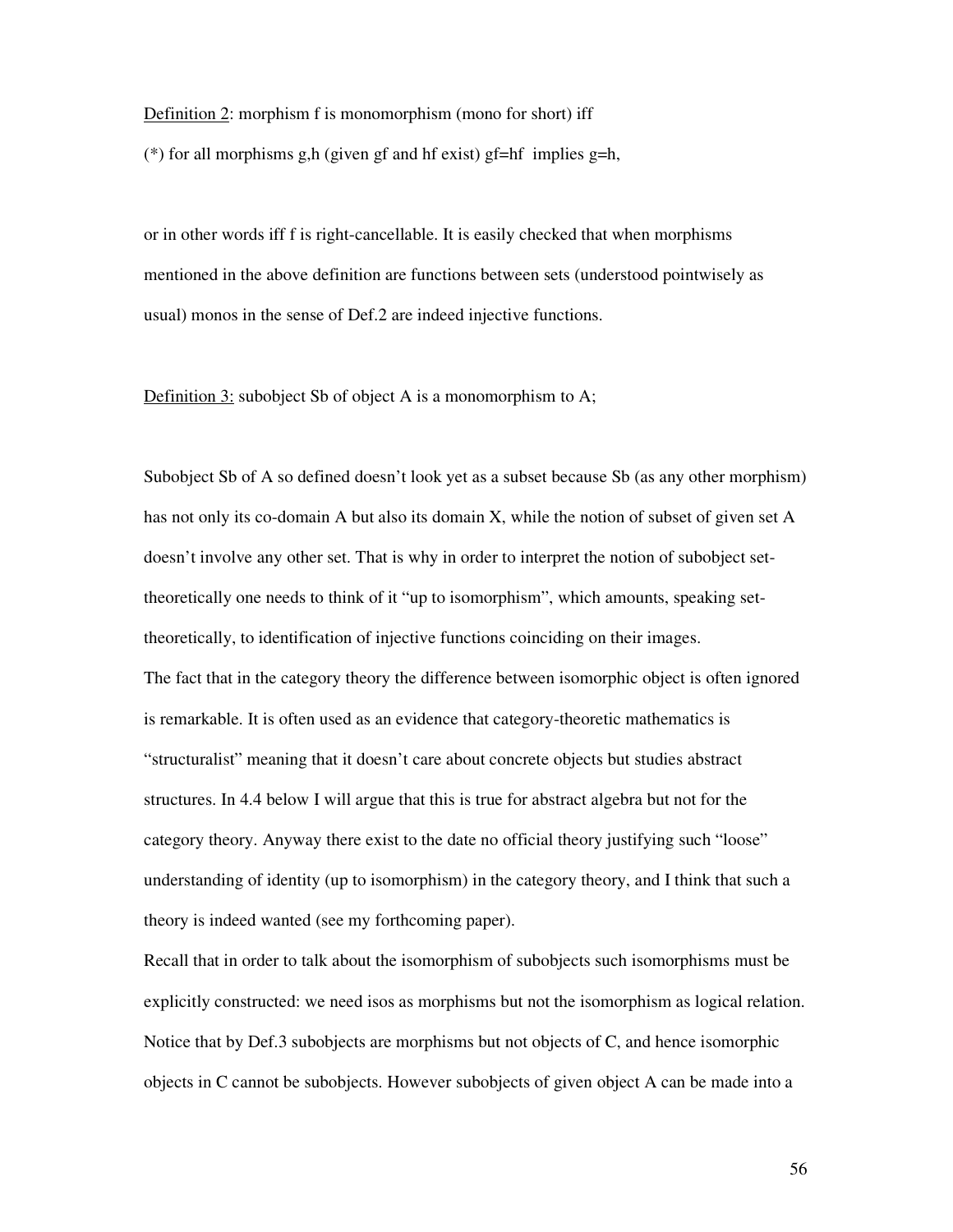(new) category Sb(A) as follows. Objects of Sb(A) are subobjects  $s:X\rightarrow A$ ,  $t:Y\rightarrow A$ , ...(note that s,t are morphisms in C), and morphisms of  $Sb(A)$  are morphisms f: $X \rightarrow Y$  of C such that ft=s (all these morphisms are also morphisms in C), or to put it diagrammatically such that the triangle



commutes. (\*) implies that there is at most one morphism between X and Y (in either direction) satisfying fs=t. For obvious reason a category with this property is called partial order. If in Sb(A) both morphisms  $f:X\to Y$  and  $g:Y\to X$  exist then they are mutually reverse, in symbols fg=1<sub>X</sub> and gf=1<sub>Y</sub>, (since there is also no more than one morphism  $X \rightarrow X$  which is identity  $1_x$ ), and hence s and t are isomorphic (Def.1) and can be viewed as the same. Remark the constructive character of the notion of subobject. Given a set one is often inclined to think non-constructively that all its subsets just come with it. Given an object in C one, generally speaking, knows nothing about its subobjects, so they should be always specified explicitly.

A surprising feature of the categorical notion of subobject, viewed as a recasted notion of subset, is that the notion of element of set, which seems to be indispensable in the usual definition of subset (A is subset of B iff all elements of A are elements of B) is dispensed with in the categorical version of this notion. So our subobjects, generally speaking, are "pointless", that is have no elements. Let's make the elements. It is usual in set-based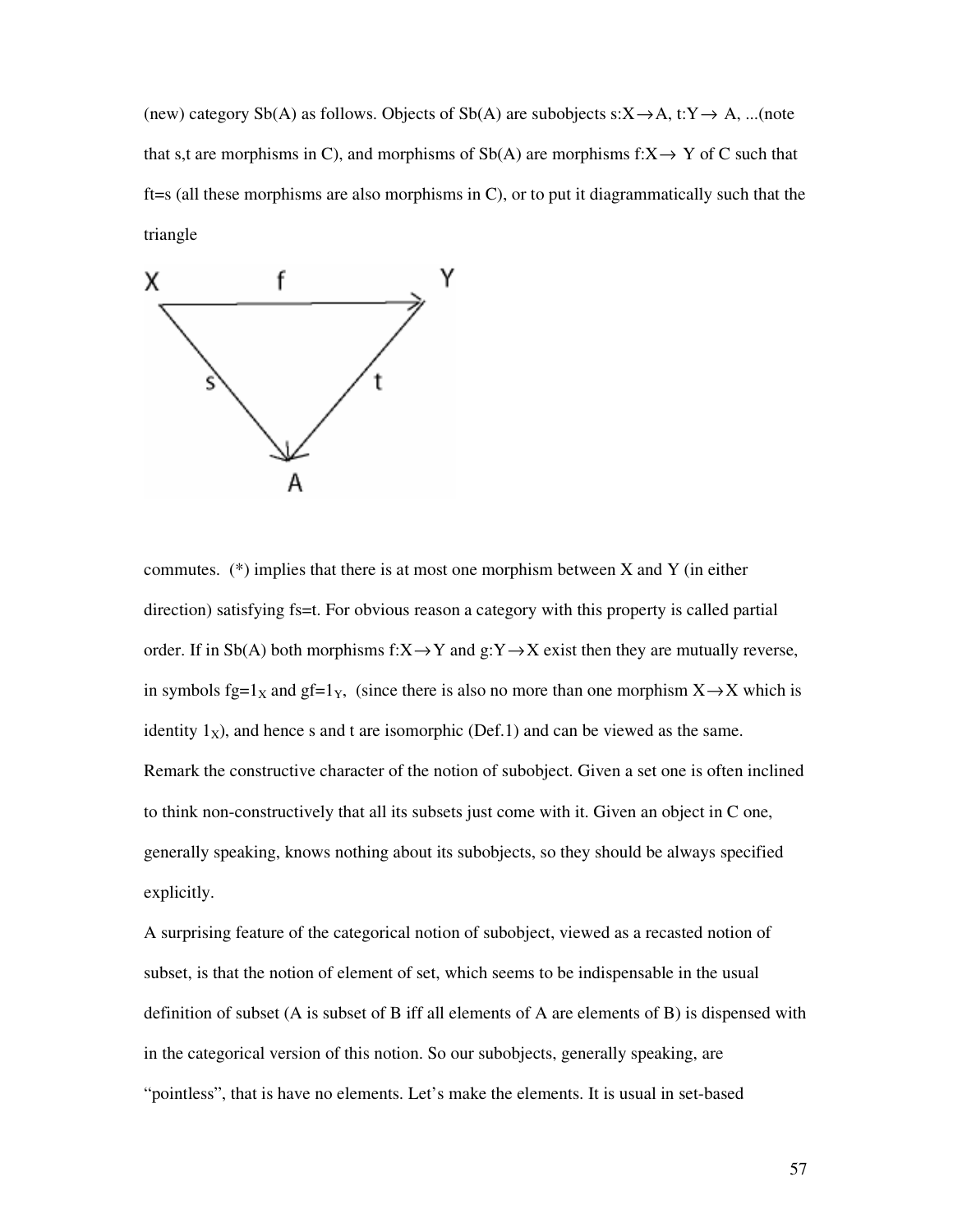mathematics to talk about functions in terms of elements; now we shall see how it can be done the other way round.

Observe that given a singleton set 1 (set with exactly one element) and element P of set A there is exactly one function p sending the unique element of 1 to P, and so P and p may be identified. Thus elements of A are identified with functions  $p:1\rightarrow A$  which "pick up the elements". This construction depends of the choice of 1 but since all singletons are isomorphic we can regard them as one and the same thing up to isomorphism. Now to define singleton 1 categorically observe that for any set A there is exactly one function f:  $A \rightarrow 1$ :

Definition 4: Object 1 of abstract category C is called *terminal* if for any object A of C there is unique morphism f:  $A \rightarrow 1$ .

Applying the latter condition to 1 itself we see that 1 has no morphisms to itself except identity. So given two terminal objects 1 and 1' there is exactly two morphisms in each direction, and their compositions brings identities. So the terminal object, if it exists in C, is unique up to isomorphism (see Def.1).

Definition 5: Morphism  $p:1 \rightarrow A$  where 1 is terminal object is called point or global element of A.

Now we are ready to formulate an important categorical property which holds for sets but not for every category with the terminal object. In the category of sets S two morphisms (functions) are equal iff they coincide on all their common points (elements of domain and codomain): this allows for the usual pointwise definition of function. Morphisms f and g (with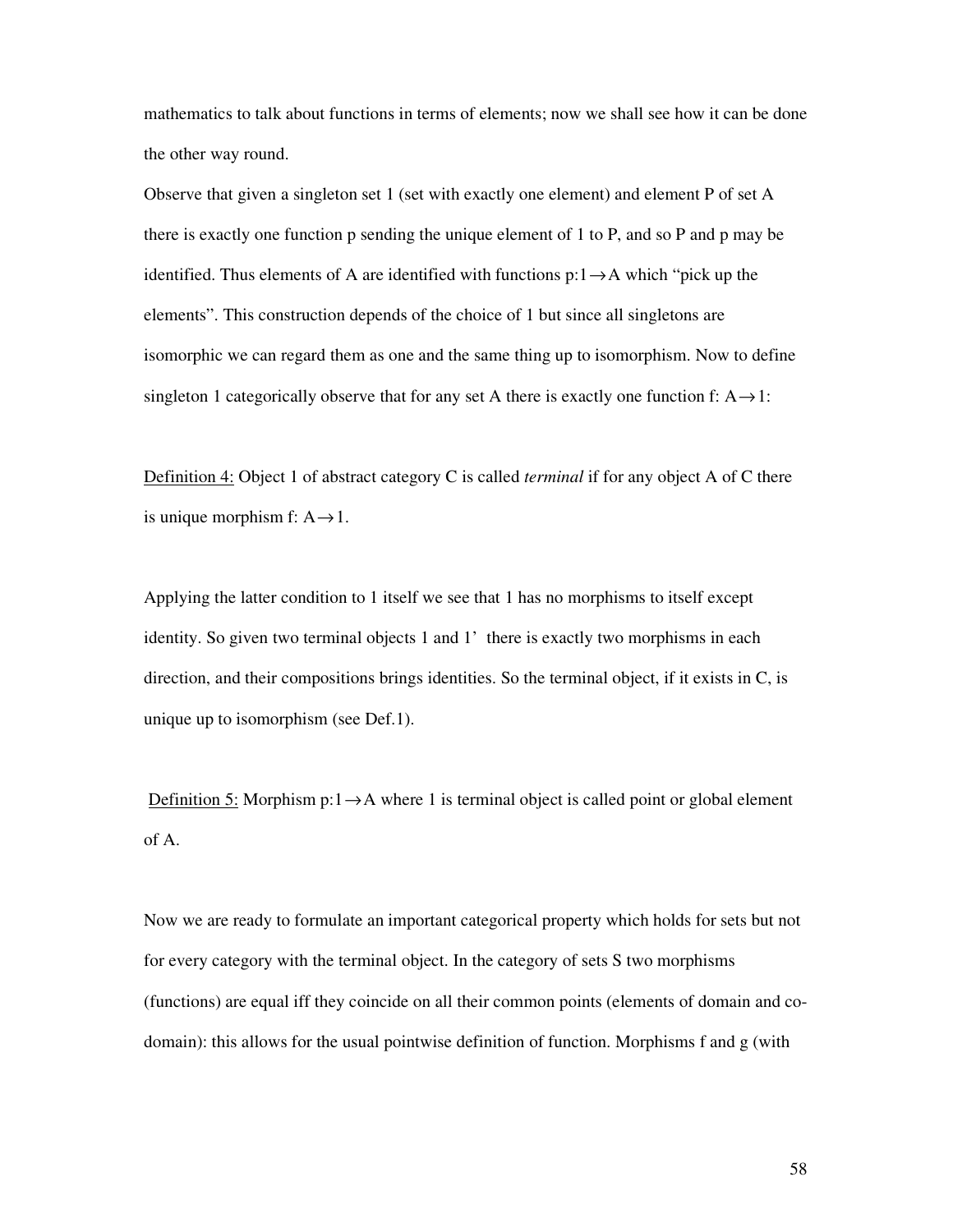the same domain and co-domain) coincide on all their common points iff the left triangle commutes iff the right triangle commutes (p, s refer to the same points on both diagrams).



In particular this property holds for subobjects in S, that is, for subsets. This is not the case in any category: morphisms, and in particular subobjects may coincide on all their points if any but be different. This is not the matter of weakness of the general notion of category. Such "palpable" concrete categories as the category of groups (with group-theoretic homomorphisms as morphisms) or that of topological spaces (with continuous transformations as morphisms) don't have the specific property of sets just mentioned. Let me stress an important conceptual change caused by the categorical recasting of the settheoretic notions of subset and element. A basic (naive) set-theoretic construction, which is particularly important in logic and point-based topology, has three floors: basic elements p at the ground floor, set U of these elements at the top second floor, and subsets Sb of U at the middle first floor. In logical semantics p are individuals, U is the domain of discourse, and subsets Sb are extensions of (one-placed) predicates. In the point-based topology p are points, U is the underlying set of given topological space (the set of all its points) and Sb are open and closed subsets (by specifying which subsets of U are open one makes U into a topological space). The categorical recasting turns this hierarchy upside down. Global elements are points p. They are global in the sense that they are morphisms from the terminal object, and the definition of terminal object involves ("quantification over" as a logician would say) all the objects of given category (see Defs 4-5). Subobjects Sb of U are found at the intermediate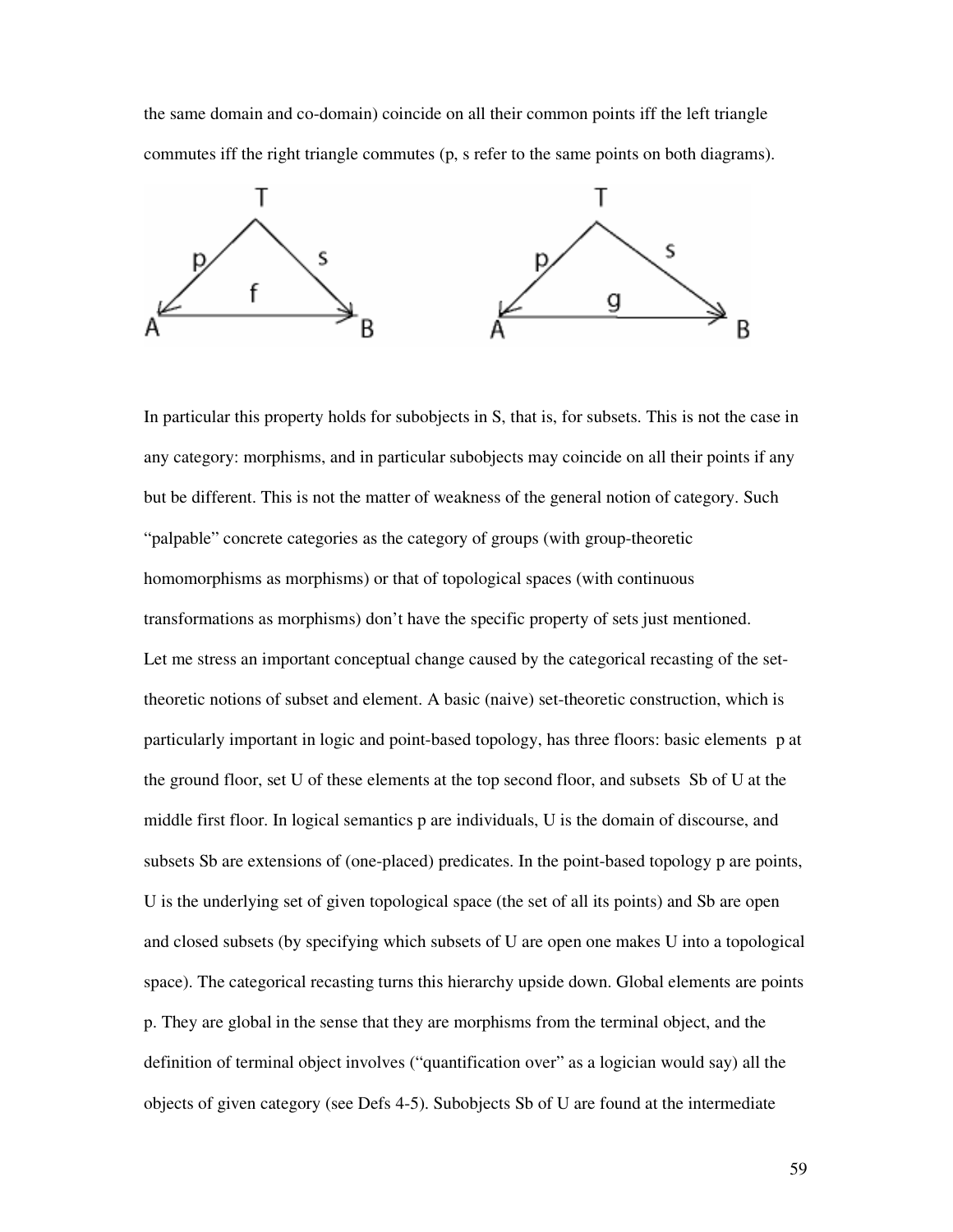level since they involve not only their co-domain U but also "neighbour" objects as their domains. (The relevant notion of neighbourhood is made explicit in the notion of generalised Grothendieck topology, as we shall see in 5.1). Finally U as a particular object is found at the bottom of the inversed hierarchy. This reversal is not achieved through a mere renaming as if in the category theory one would call by "points", etc. some different things than in the settheoretic topology. In fact the old hierarchy remains untouched. For there is a clear sense in which subobjects are "in" its object, and points are "in" its object and its subobjects. Observe that points are trivially subobjects (Defs 2,4,5), and that in Sb(A) subobjects are not in points, so categorical points are "partless" as they should be. The identity of A is also trivially subobject (part), and the biggest part of A is A itself as it should be. So category theory not just turns things upside down but provides a new order of things preserving the usual one. This new picture explains (if not formally proves) the failure of basing a set theory solely on parthood  $\subseteq$  and the success of basing it on membership  $\in$  : the former relation unlike the latter reflects only a local feature of setting.

Set-theoretic notions of Cartesian product of sets, disjoint sum, powerset, as well as more complicated set-theoretic constructions like fibred product, allow for the categorical recasting along the similar vein. This work brings some easy but powerful generalisations like the categorical notions of limit and co-limit, which can be also done in a set-theoretic framework but for the price of significant lost of simplicity and "naturality". These categorical notions apply not only to sets but also to many other concrete categories. This makes the category theory a powerful tool quite useful in many domains of mathematics.

Let's return to ZFC. Except specific set-theoretic relation  $\in$  it uses logical connectives like conjunction &. As I have already mentioned in 6.8 the logical part of ZFC is indeed not independent of set-theoretic issues but ZFC keeps them apart making a sharp difference between sets (classes) used in logical semantics and the mathematical sets which it accounts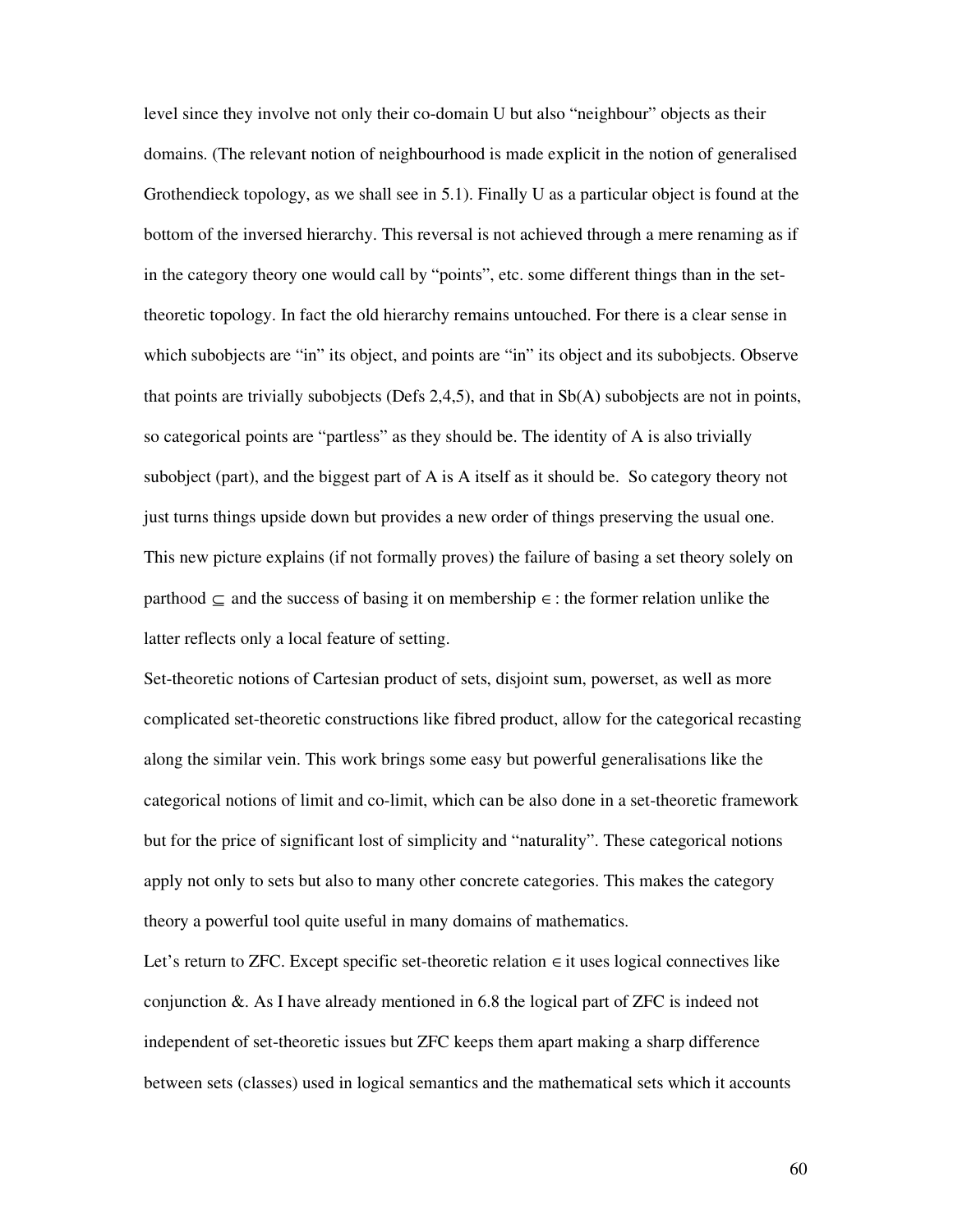for through  $\in$ . In SFM we find no similar distinction, and no external means like the firstorder logic of ZFC. The most evident explanation of this fact is that unlike ZFC SFM is not a formal theory, and that in order to formalise SFM one have to make something similar. So the reader may argue that the idea to treat ZFC and SFM on equal footing is wrong since ZFC is a formal theory built for foundational purposes while SFM is an introductory account of the category of sets (also useful an elementary introduction to the category theory) which doesn't aim to anything similar. Things can be safely viewed in this way indeed but in fact the ambition of SFM and the categorical mathematics in general goes much further: to demonstrate that an external logical framework like one used in ZFC is in fact not needed for a strict mathematical accounting of sets and other categories but that logic can be instead recovered within the category theory itself and then applied in the categorical context. Before I consider the issue of categorical logic I would like to conclude this section by the following remark. What categorification as an integration mode competes with is not setting but formal logical foundation. So there is no big philosophical issue of "sets versus categories": categories don't replace sets in the older foundational framework and don't allow one who used to think that mathematics is basically the set theory to change his mind and think instead that mathematics is basically the category theory. In the category theory the category of sets continues to play a distinguished role in spite of the fact that in many cases older set-theoretic reductions become unnecessary and exceedingly restrictive. More important from the epistemological point of view is that the category theory challenges logicism and formalism suggesting a different way of conceptual building and conceptual management.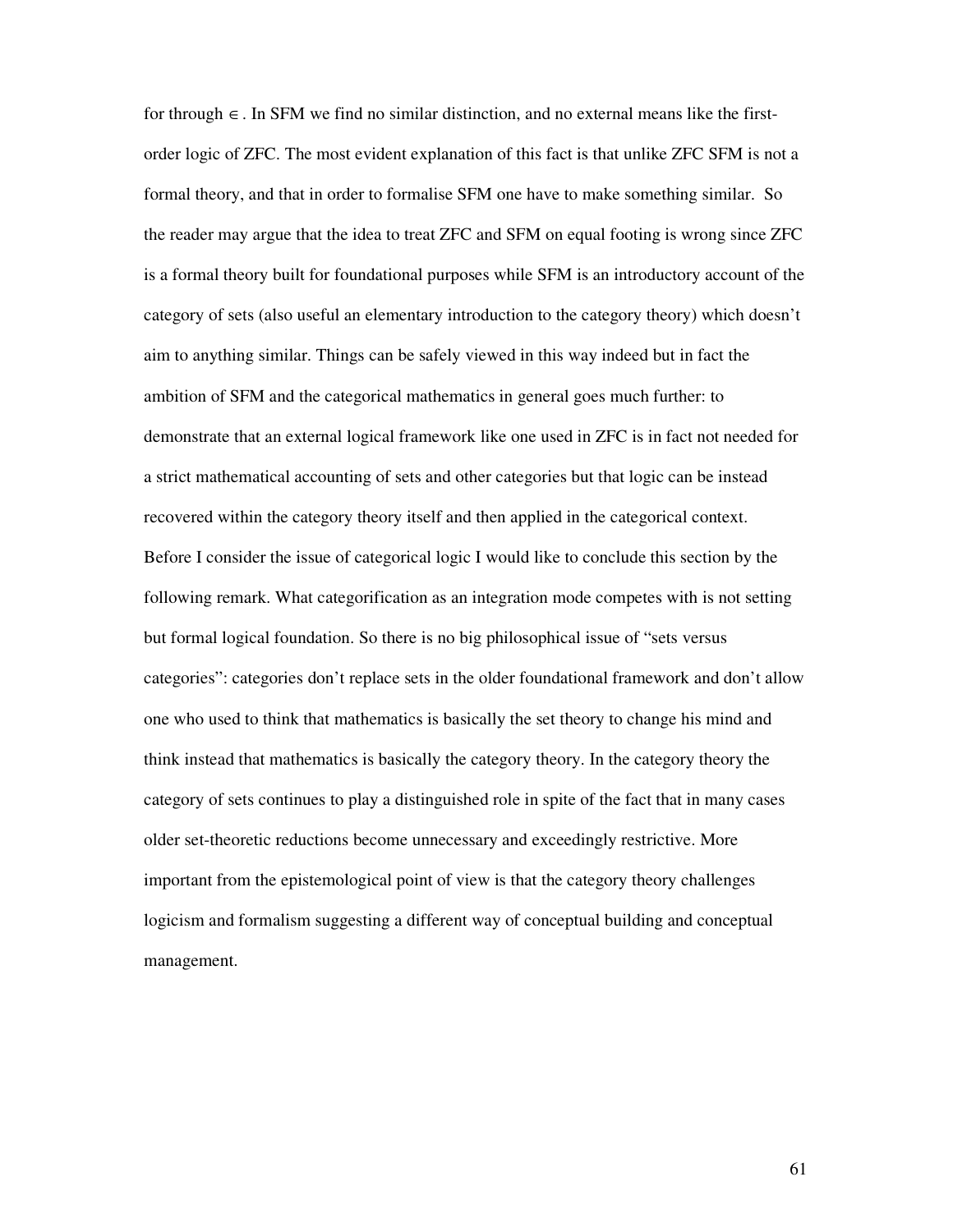## **4. Categorical logic**

The simplest – and at the same time the "most categorical" way of doing logic in categories is to identify logic with an algebraic structure in an abstract category with needed properties. Such a straightforward algebraic approach to logic dates back to Boole who described in his (1854) "laws of thought" in algebraic terms (through an algebraic structure known today by his name) making little or no difference between logical implication and set-theoretic inclusion, or between syntax and semantics. Given basic "universal" set U consider its subsets and usual Boolean operations on the subsets: union, intersection, inclusion, complement (with respect to U). Then replacing the subsets by true propositions (intuitively: by propositions true "about" elements of corresponding subsets and only them), and the set-theoretic operation by logical disjunction, conjunction, implication, and negation correspondingly, you get a perfect match: the two sets of operations has the same formal structure; since we talk about operations here it is appropriate to qualify the structure as algebraic. Or to put it more accurately, *if* you match propositional logic with sets as indicated above *then* you get both reasonable logic and reasonable setting, and so may consider your setting as a visualisation of your logic. Any user of Venn diagrams knows how much this can be helpful. By the way this hints to the fact that not only pure algebra but also geometry is involved into the resulting synthesis (see 5.1 below).

### 4.1 Boole

I cannot here consider Boole's philosophy of logic and mathematics in details (see Boole 1997 for it) but it is roughly this. Algebra, and particularly symbolic algebra, is a mathematical and symbolic tool helpful for management of mental acts which are the substance of logical reasoning. So within the scope of algebraic logic algebra and logic are indistinguishable although this doesn't exclude non-logical issues in algebra and non-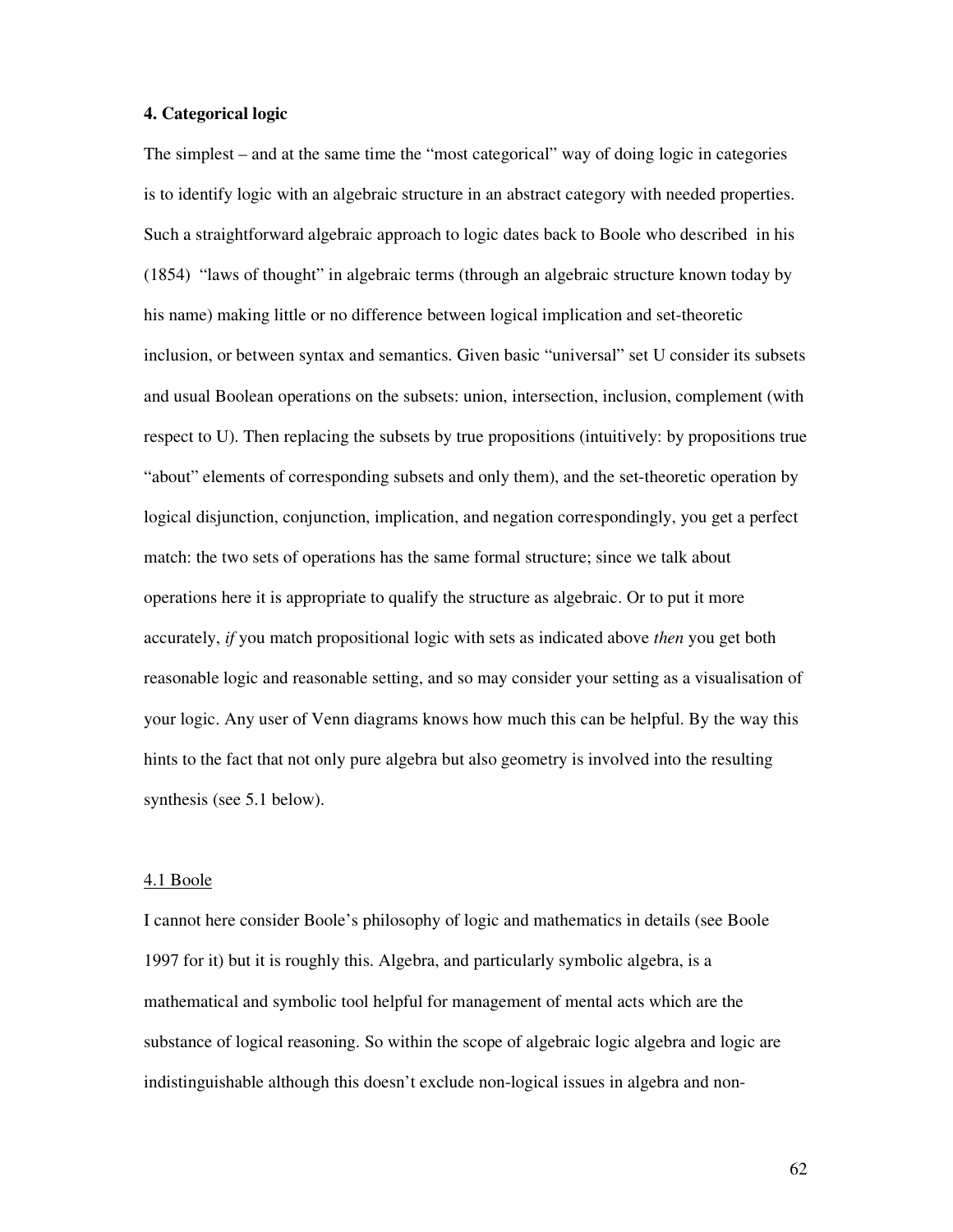algebraic issues in logic (both outside the algebraic logic). Boole regarded his algebraic logic as an application of mathematics assuming that "the ultimate laws of thought are mathematical in their form" (Boole 1854, p. 407), and tending to base logic on mathematical principles rather then the other way round. Unlike Frege and Russell Boole understood universal set U as chosen occasionally in any given application but not as fixed once and forever. In this sense Boole's logic is universal but "local"; importantly this localness appears only in the philosophical interpretation and practical application but not in the symbolic machinery. We shall see that in the categorical setting the notion of localness becomes mathematical and makes part of the machinery.

Some reservations concerning standard presentations of Boolean logic are in order. Boole never spoke himself about operanda of his algebra as propositions but interpreted them either as classes or as mental acts of selecting elements of corresponding classes from universal set U. (The latter mental acts should be distinguished from mental acts corresponding to Boolean operation themselves.) Nevertheless it doesn't seem impossible to translate Boole's philosophy into modern terms: he would likely say that formal logical connectives and their semantic set-theoretic counterparts represent different aspects (discursive and intuitive) of the same fundamental algebraic "laws of thought".

Such a perfect harmony between logical reasoning and mathematical intuition might be very attractive for some people and look suspicious for some others. But in any event it is appropriate to ask: why we need anything like formal logical semantics if things are so good and simple, and the problem of semantical regress doesn't even appear? The answer is, of course, that the Boolean framework is poor and insufficient for logic needed in mathematics and elsewhere. Boole definitely had predication in mind developing his algebraic logic but achieved only a propositional, not predicate logic. So one may reasonably argue that the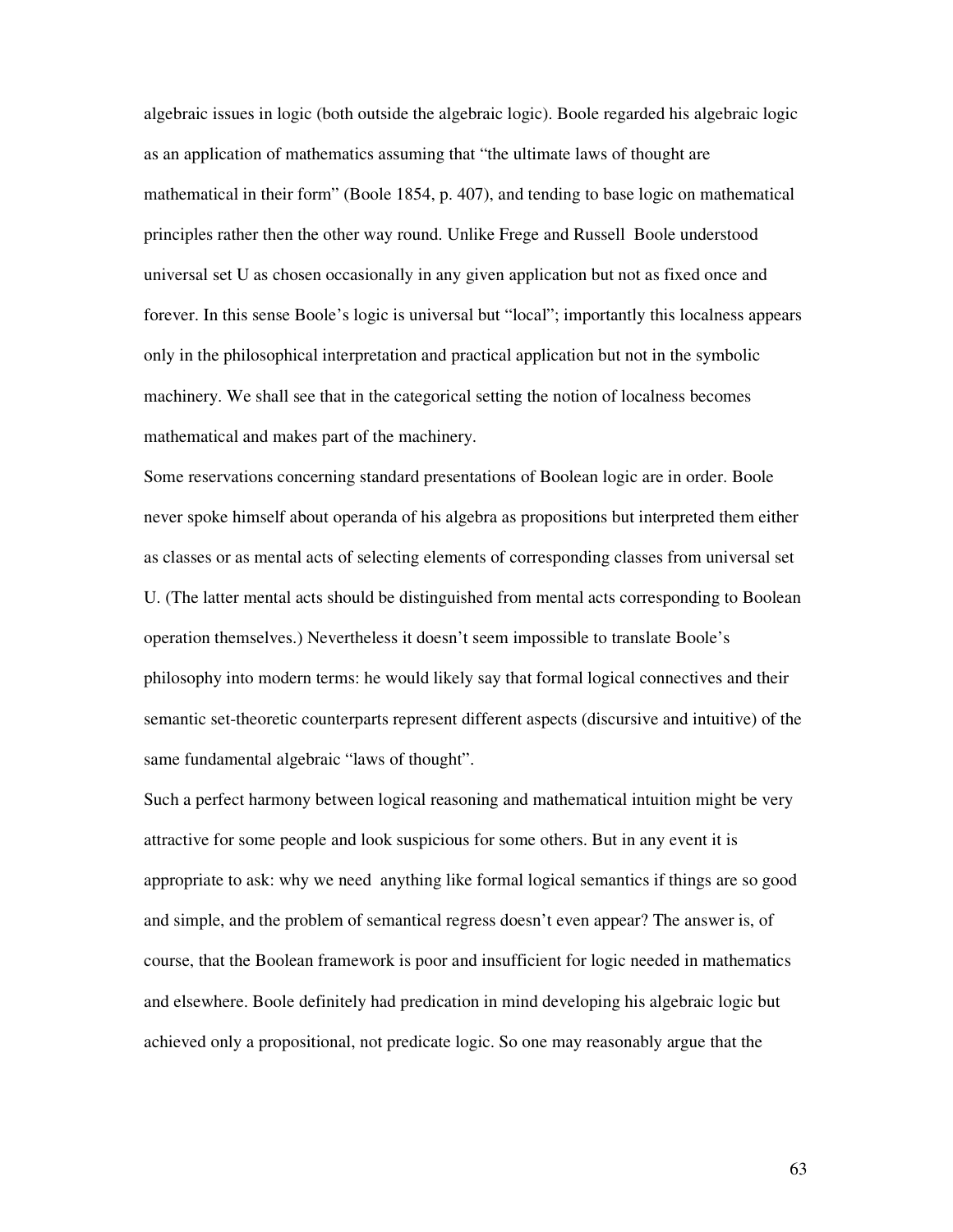conceptual simplicity of Boole's approach is nothing but an oversimplification leading to a technical failure.

The good news for Boole's project is that the category theory allows for putting it far forward through resolving technical problems just mentioned without giving up Boole's idea of straightforward algebraisation (and geometrisation – recall Venn diagrams) of logic. I don't want to say that Boole's philosophy of logic is necessary and sufficient for philosophical analysis of categorical logic but I think that it is a good starting point for it. It seems me evident that logico-semantic concepts developed in works of Frege, Hilbert, Peano, Russell, and Carnap are not sufficient for this purpose, and that to develop a new appropriate conception of logic we need also to look further back into the history.

### 4.2 Topos

Let me now briefly explain how logic is done in categories. The principle categorical algebraic structure used for logical purposes is the partial order of subobjects described in 3.2 above. When our category  $C$  is set-like (in the sense that it allows for categorically recasted version of set-theoretical constructions like product, etc.) one could expect that the partial order of its subobjects will be Boolean. However this is not the case: although the resulting partial order appears to be logical (that is, it presents an algebraic structure interpretable as a logic) it corresponds (generally speaking) to Intuitionistic but not Boolean logic. This fact is remarkable (one gets an Intuitionistic logic naturally but not as a formal representation of Intuitionistic credo) and it reflects the constructive character of the notion of subobject already stressed.

Notice that interpreting the algebra of subobjects in logical terms we not only get a categorical counterpart of the algebra of classes but also settle the issue of universal class (universal set). Consider the concrete category S for simplicity. *Each* non-empty set in S has a logical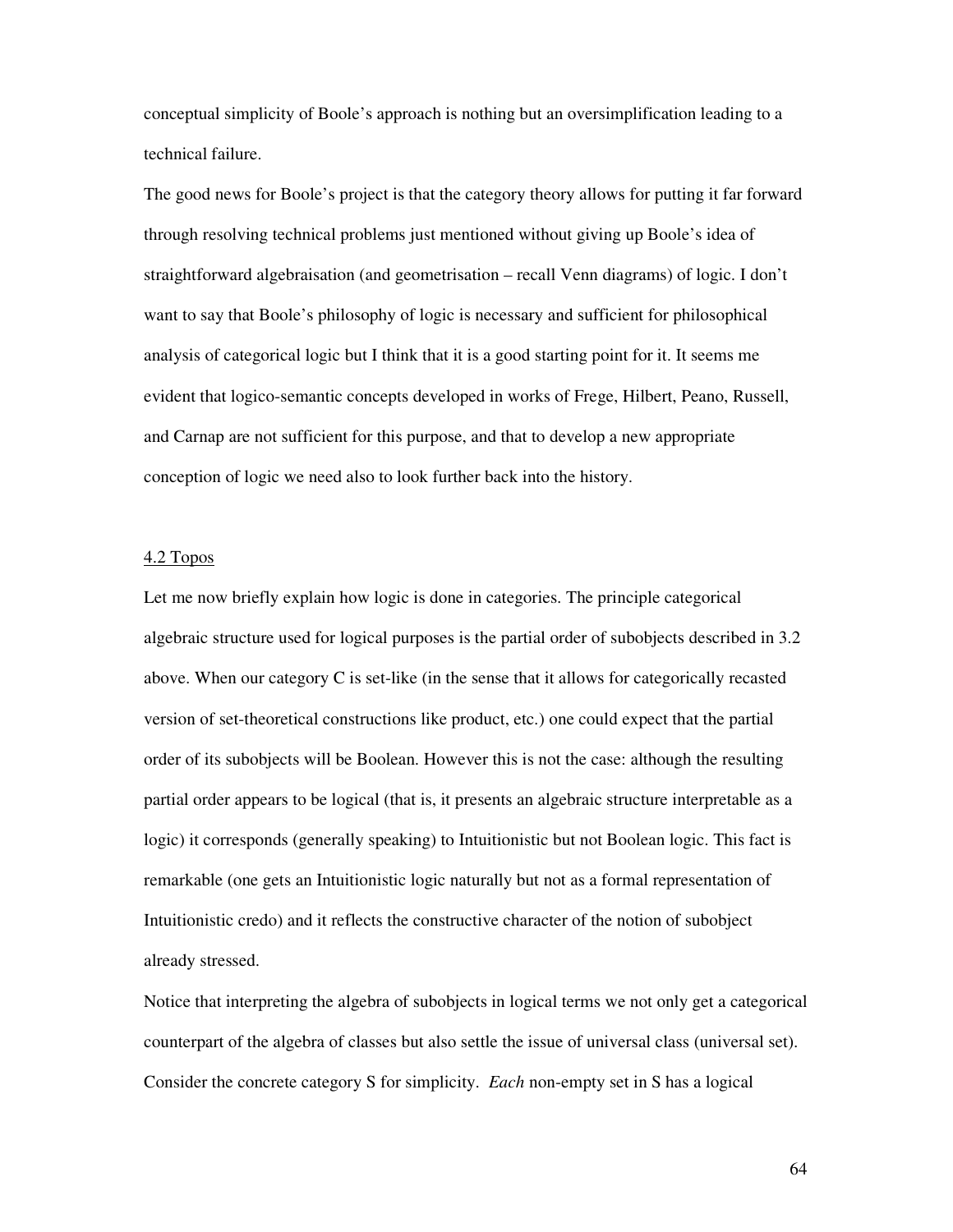structure (which in S is Boolean), and in this sense serves as "universal set" with respect to its subsets. Noticeably no distinction between "mathematical" and "logical" set is involved here: each "mathematical" set serves also as "logical". So the local character of Boolean logic becomes here a feature of mathematical construction but not only of its interpretation. Since our sets are not independent but make a category this localness of logic doesn't cause splitting of logic into multiple separate copies. The categorical logic so construed has global aspects too, as we shall now see.

Local logical structures (of the form  $Sb(A)$ ) brought together in C (an abstract logical category) can be viewed as making part of one many-sorted logic (each object A of C is interpreted as a particular sort), which operates on many domains at once. This is certainly an advantage as far as our logic is supposed to comply with patterns of common speech and reasoning where distinctions between different sorts of things (persons and numbers, for example) are usually kept quite rigidly (so it is difficult to imagine a context where "all things" would imply "all people and all numbers"). Functors  $\text{Sub}(A) \rightarrow \text{Sub}(B)$  (for some objects A,B of C) can be regarded as substitutions of variables of sort B by variables of sort A, and this allows for a purely algebraic introduction of logical quantifiers ("all" and "some") as (adjoint) functors going into the opposite direction (Kock&Reyes 1977; Lawvere 1969). If now one associates with C an "internal language" that is, a sorted first-order language L with "default" semantics provided by C as hinted above, one gets a full-blooded first-order logic which may be sound, complete and have other good properties as far as C has needed categorical properties (Makkai&Reyes 1977). From the "radically categorical" point of view (and with the accord to Boole's approach) the introduction of internal language is redundant since the ("informal language" of) category theory itself represents logic better than L, so L is nothing but a symbolic convention.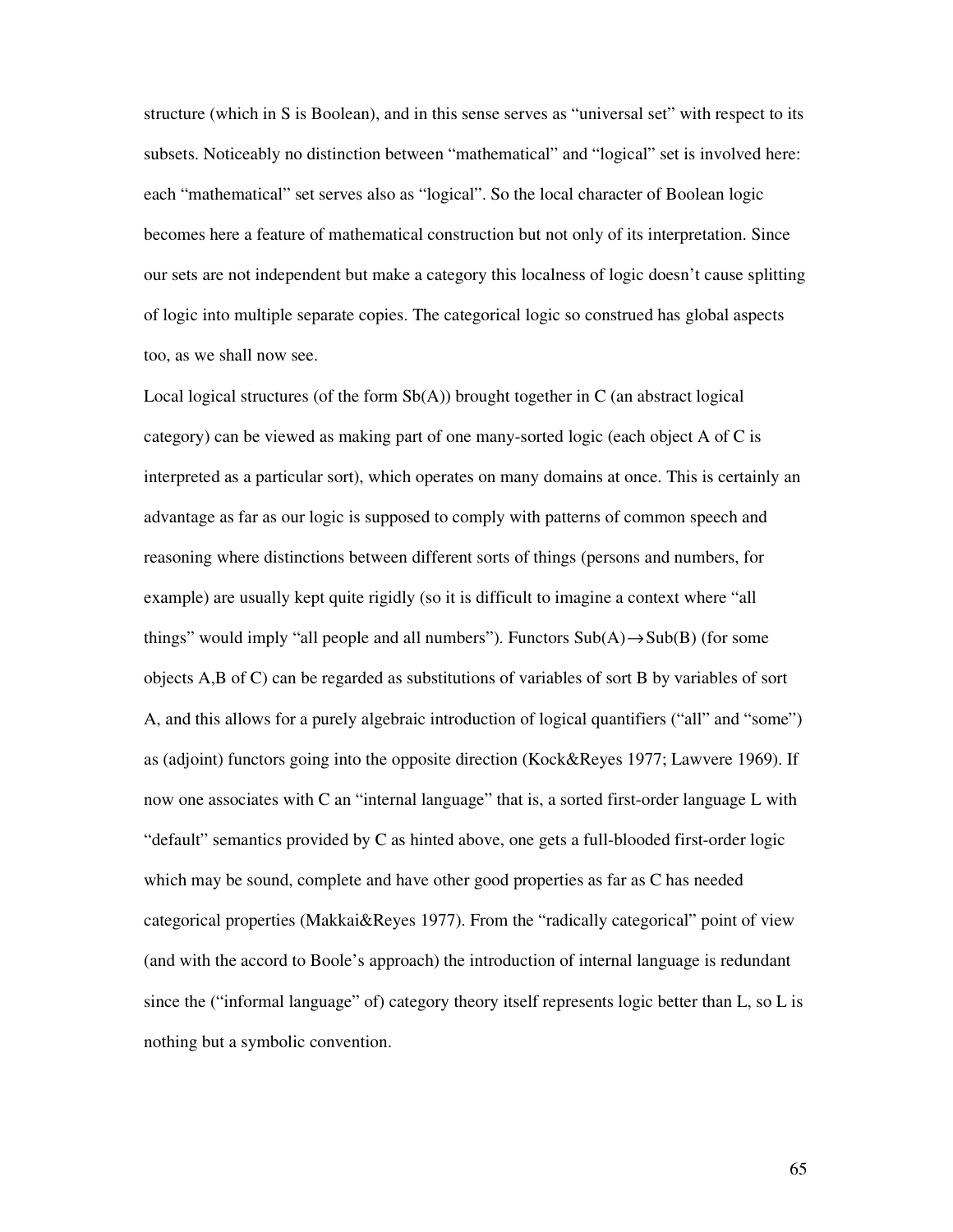Formally speaking C can be viewed as a basis of unusual semantic for L. However this semantic is unusual not only because it is not set-theoretical but also because it involves an unusually tight connection between syntax and semantics which blurs the whole distinction. As it will become clear from 4.5 below C is not semantic at all if by semantic one means extensional semantic.

Notice for example that in Tarskian semantics quantifiers are not interpreted as particular sets while in L they are interpreted as particular morphisms (functors). Again the view that categories simply replace sets for certain purposes appears to be wrong. Another specific feature of L making the distinction between syntax and semantics not even dispensable but rather irrelevant is the internalisation of truth-values which in the case of categorical logic can be recovered directly in C but not as usual on Platonic heavens or as mere symbols on the paper. For saying that truth-values make part of semantics is strange if not absurd. Let's see how it works in S. Here truth-values True, False are identified with elements (points) of the pair 2. (I say *the* pair since up to isomorphism there is only one such thing in S.) The truth-values are not simply attributed to propositions by special functions but make part of a categorical construction called the *classifier of subobjects*, which, if exists, is also unique up to isomorphism. Given set A, point P of A, and subset X of A the classifier "says" whether it is true or false that P is in X:

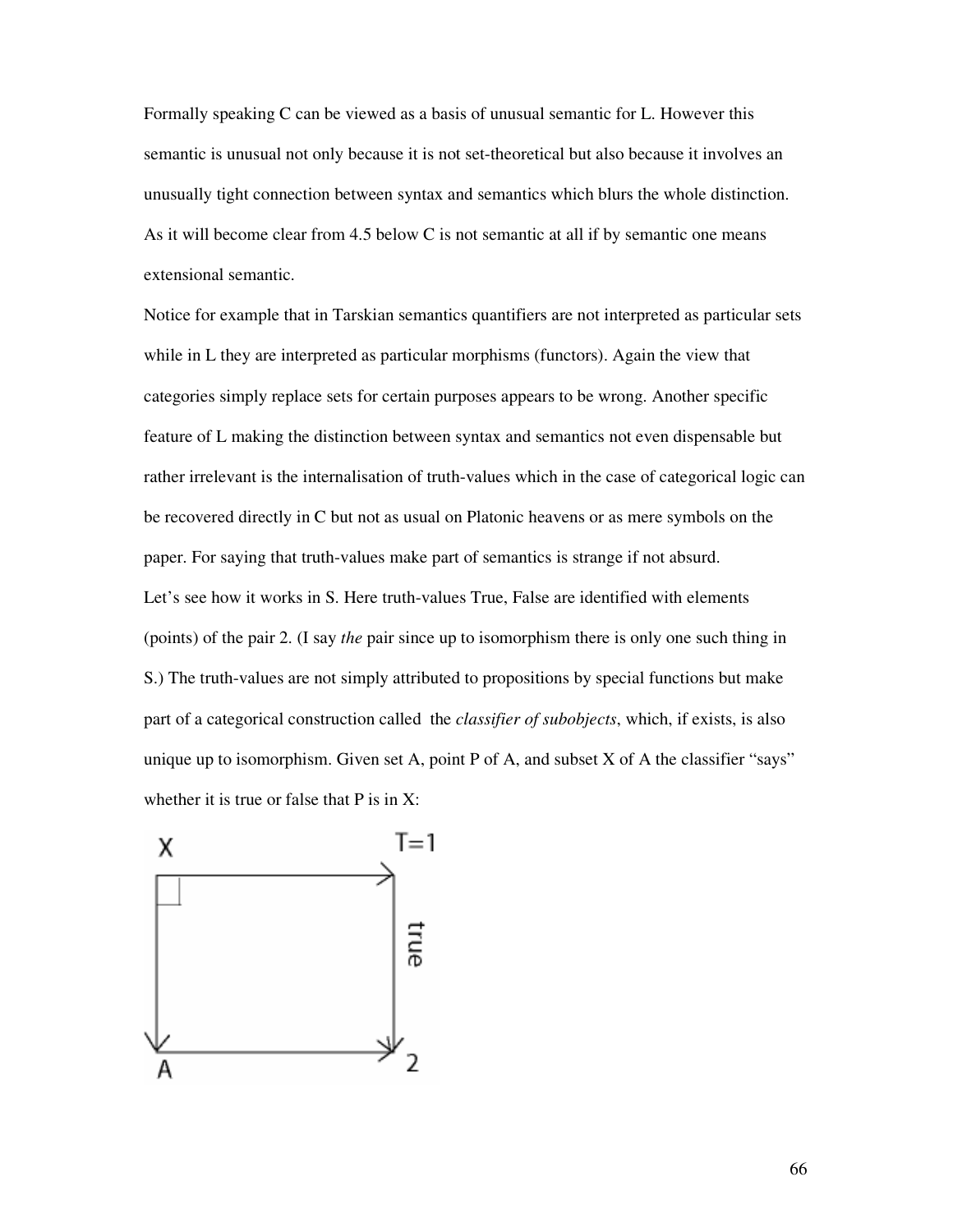(This commutative square is supposed to have an additional property of being a *pullback* which I leave here without explanation.)

Now logical connectives in S can be defined globally (for the whole category but not separately for each object) as morphisms  $2x2 \rightarrow 2$  where x denotes Cartesian product as usual. The notion of classifier of subobjects is lifted to abstract category C (that is, defined categorically); if C is set-like (Cartesian closed) and has a subobject classifier (which implies that it is set-like in a stronger sense) then it is called *topos.* In particular S is topos. (Lawvere 1975, MacLane 1975; Fourman 1977; Bunge 1985).

### 4.3 Internal language, internal interpretation, and internal topos

The unusually tight connection between a topos and its internal language (or internal logic) rises a concern: don't we loose here the very notion of logic? For any system of logic makes a distinction between terms allowing different interpretations and logical form invariant under interpretations. Think about formula  $(**)$  A & B meaning the conjunction of two propositions as usual. The usual reading of  $(**)$  applies this convention: meanings of A,B vary while  $\&$ always stands for conjunction. Moreover A, B may vary their meanings at least in two different ways: (i) A,B may vary their meanings (values) *within* each interpretation of (\*\*), and (ii) A, B may keep their meanings fixed within each interpretation of  $(**)$  but change their meanings with the change of interpretation. By interpretation of (\*\*)" I mean a finite or infinite set of propositions P1, P2, ….. When A,B are variable in the sense (i) they range over this list; if A,B are variable in the sense (ii) they are identified with certain propositions from the list. Variables in the sense (i) are usually called logical variables while variables in the sense (ii) are called non-logical constants. Things like & which don't vary with interpretations are called logical constants.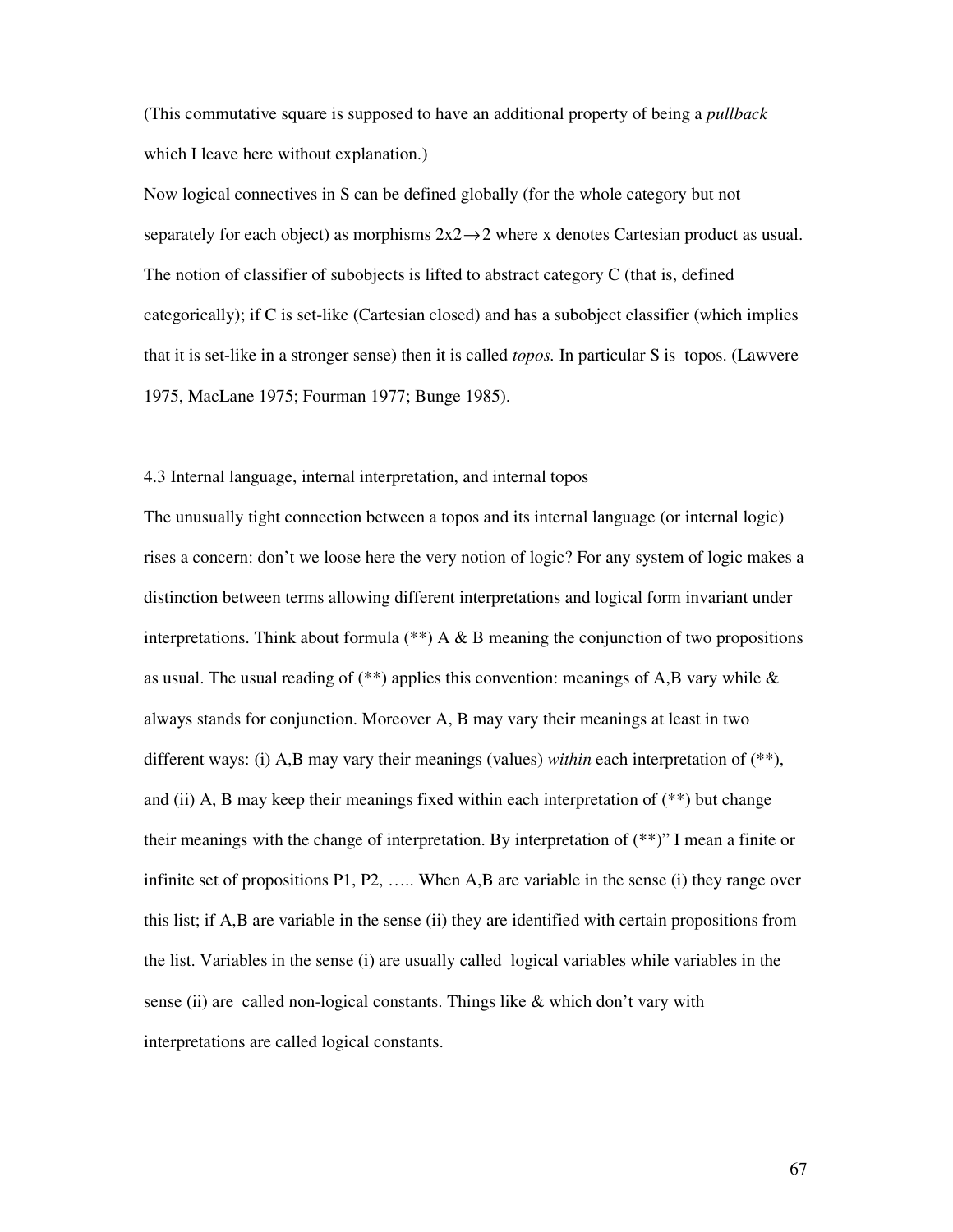To make a physical analogy think of (\*\*) as a boat moving around a sea. There are movable elements on the boat like sailors and steady elements like the dock. (Say, A maybe logical variable and B non-logical constant.) But since the dock with other parts of the boat moves with respect to the sea the sense of "steady" is relational. We have here a hierarchically built complex reference system which has 3 levels: the sea in the state of absolute rest, the boat which serves as a moving reference system, and elements of the boat some of which move while some others are steady with respect to the boat. Similarly in logic: we have a logical form invariant through interpretations, various interpretations, and finally constants and variables in each interpretation.

This analogy strikes me as an old-dated: few centuries after Descartes and Galileo we still use in logic a conception of variation which is rather Aristotelian and assumes the notion of absolute rest. Notice that the Aristotelian framework allows for certain relativity: the dock is steady with respect to the boat but movable with respect to the sea. However the Aristotelian relativity of motion unlike the Galilean relativity requires the absolute rest (but not absolute motion), and doesn't allow for skipping through levels of the hierarchy; for example, it doesn't allow for a sailor to be at rest with respect to the sea when he moves along the moving boat (even if he moves with the same speed in the opposite direction). Moreover the Aristotelian relativity remains stable under re-attributions of the absolute rest (so the rest can be thought of as absolute in an operational but not necessarily ultimate metaphysical sense): the hypothesis that the sea moves with the boat and the sailors with the globe in an outer space doesn't immediately brakes this conceptual scheme down but effects the re-attribution of the absolute rest to immovable stars or ether, or the like. Similarly the remark that conjunction & means different things in different systems of logic doesn't change the situation profoundly. The fact that in the categorical logic the distinction between constants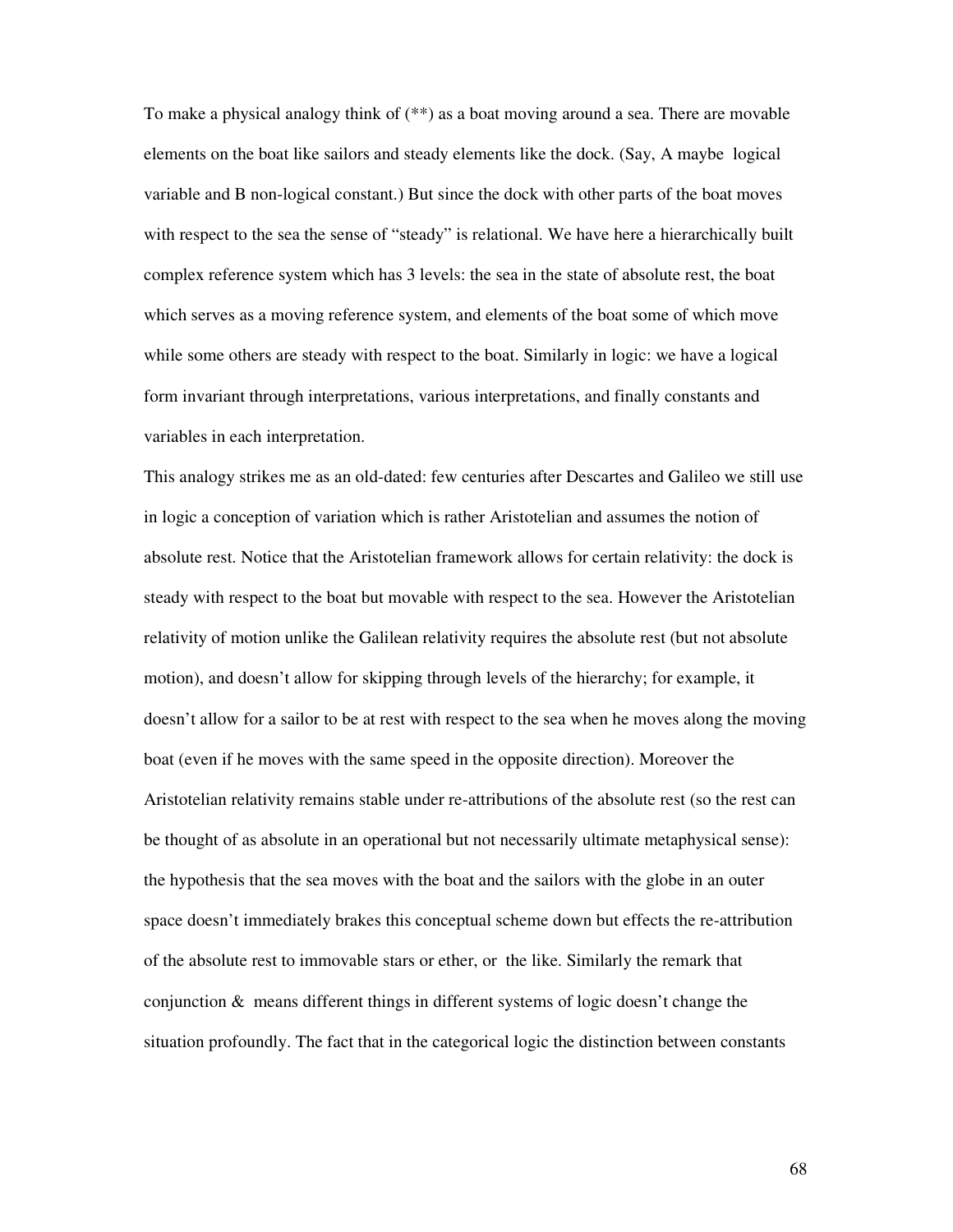and variables become flexible lets me hope that a stronger logical relativity can be achieved in a categorical framework.

Let me now touch upon a more specific aspect of the problem. The worry about the notion of internal language is this: since its semantics (if it is indeed a semantics) is rigidly fixed we apparently loose at least one level of variation, namely the semantic variation. This would made irrelevant the model theory and in particular the model-theoretic notion of logicicity as invariance under the change of interpretation (already mentioned). However the worry is ungrounded. Take topos S for simplicity and compare it with the primitive model-theoretic setting where abstract universal set U is interpreted many times differently as a set of people, chairs, points and whatnot. Since S is the category of "all" sets all possible (local) interpretations of U are already in S: each non-empty set A of S has a logical structure Sub(A) and all these local structures are integrated in S into one global topos structure. So in S the notion of interpretation is not swept out but on the contrary is *internalised*, that is, included into the mathematical construction of logic. Global aspects of logic which in the standard approach are either left informal to philosophy and practice or formally accounted by a separate theory (meta-theory) in the categorical setting make part of the same mathematical construction of topos. I stress this point because what is usually stressed is only the fact that classical logical and mathematical notions like that of subset or truth get *localised* in categorical contexts (Bell 1986). They do get localised indeed but they do so against new global categorical structures like that of topos.

An important reservation is here in order. It is certainly weird to think that, say, the set of my friends is an object of S because S contains all sets. This implies two things. First that S should be thought of as the category of all *abstract* sets rather than of all sets. The notion of abstract set should be then properly specified. Then the set of friends may be thought of as a functor from friends to abstract sets but not as a particular set. This idea doesn't fit well the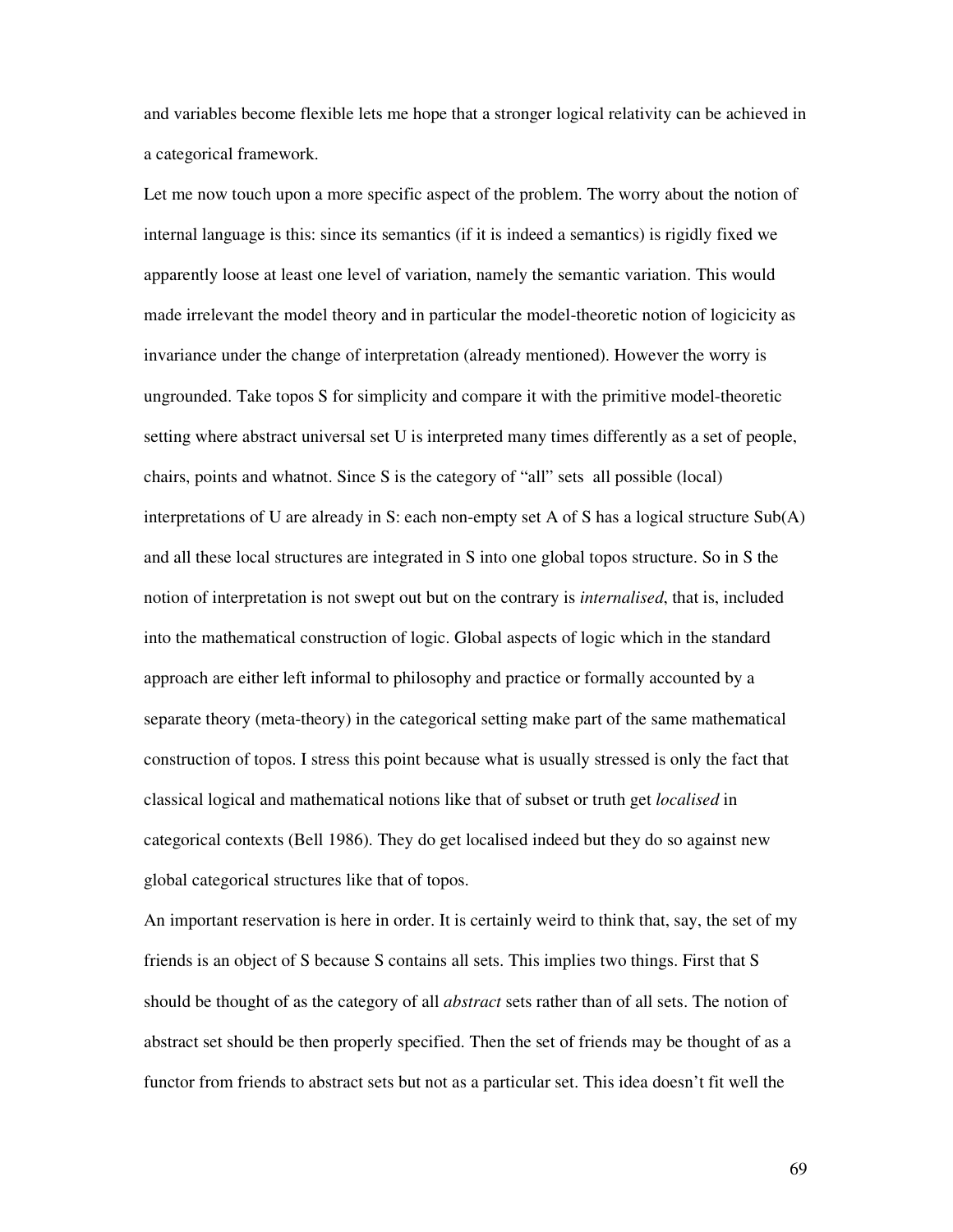distinction between abstract and concrete categories made earlier (for then we regarded S as a basic example of concrete category) but it certainly makes sense in the context of Cantor's work (see Lawvere 1994). Second, this shows that other logical categories than S, in particular specific toposes related to given subject-matter, should be wider applied. This reservation doesn't cancel the main point concerning the internalisation of the model-theoretic notion of interpretation in a topos. In the next section we shall see how this internalised interpretation is made more explicit through the notion of functorial semantic Although in the categorical context there is no rigid distinctions between a theory, its underlying logic, and a meta-theory taking care about semantics of the underlying logic a similar hierarchical construction can be easily made. Given topos T with internal language L, one can use this language in order to construct another topos T' (with its own language L') *inside* T. For this end one spells out in L axioms for T', makes some object O of T represent the class of objects of T', another object M of  $T -$  to represent morphisms of T', etc. (MacLarty 1992). Things are arranged here in a simpler way than in the standard modeltheoretic setting. For the "mega-topos" T (with its language L) plays both the role of "underlying logic" and the role of meta-theory with respect to T' and L'.

Now let me now touch upon the following question which from the foundational perspective seems to be crucial: whether internal language L of topos T is sufficient for constructing (or defining) T itself? The positive answer to this question could mean getting out of the semantic regress: we would have a logic taking care about its own semantics! I cannot discuss technical issues (a theory of definibility is needed for a sound answer) but it me seems that the issue of logical circularity looses its usual sense and appeal in the given context. A well-adjusted "first-order" internal language L of topos T is sound with respect to T in the sense that each deducible formula in L corresponds to (describes) certain commutative diagram in T. Completeness is a more involved issue. If one chooses T to be an abstract topos having no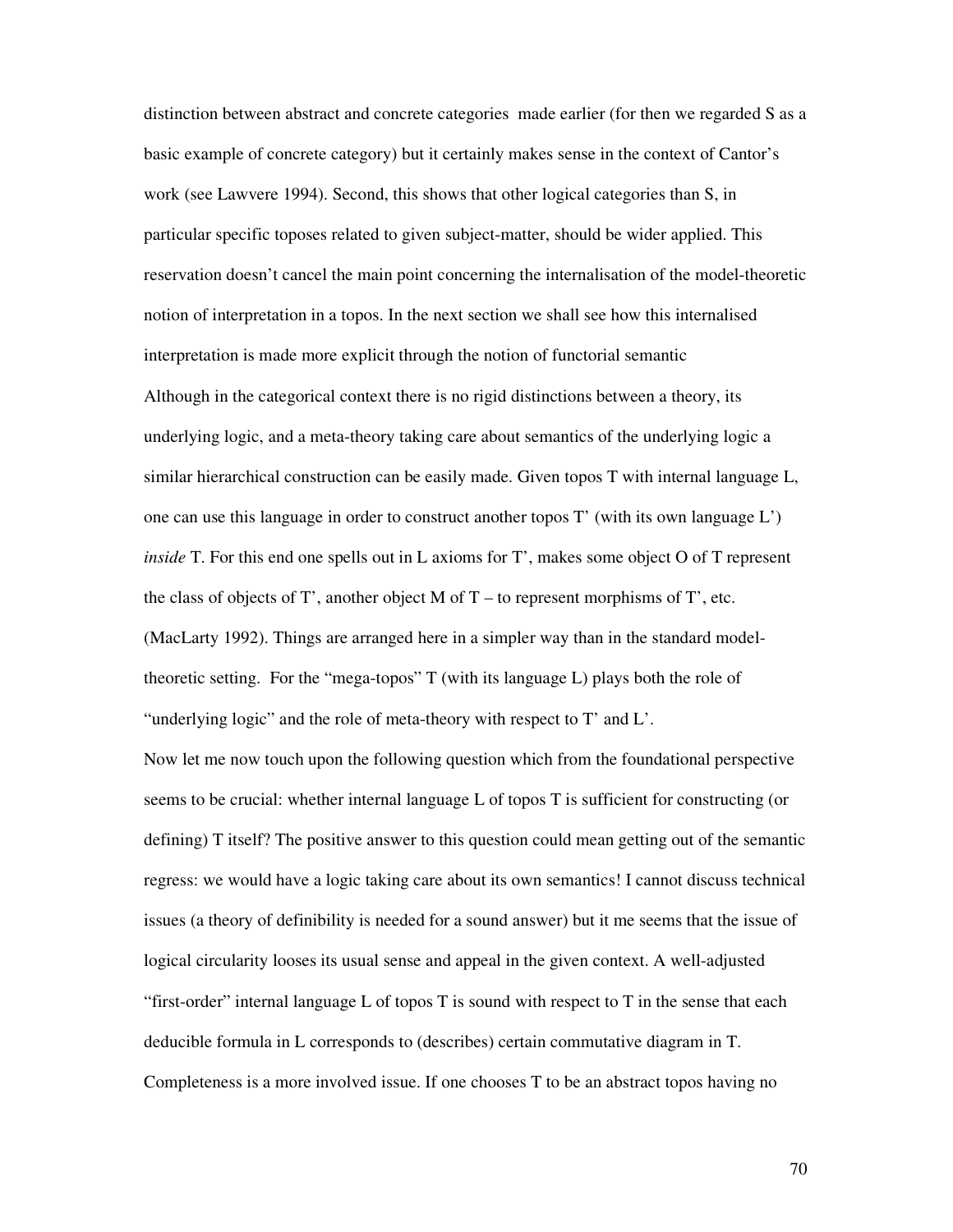other properties except logical L and T are essentially indistinguishable (L may be viewed as a particular form of symbolic presentation of T), completeness becomes trivial, and the question of definibility of T by means of L comes to its starting point. If otherwise T is assumed to have other properties except logical - it might have also geometrical properties like in the case of Grothendieck topos considered below - we get a non-trivial interplay between geometry and logic interesting both mathematically and philosophically (see 5.1 below). Non-trivial completeness results are still provable (Makkai, Reyes 1977). This completeness can indeed be understood as "complete description of T in terms of L" but the notion of description cannot any longer be taken for granted and must be thought of as a functor with required properties from T to a "logically transparent" topos with L as internal language. (So categorical completeness theorems claim existence of such functors with good properties). Although it remains unclear how such results amount to definibility (and what exactly one should mean by definibility here) one thing seems to be certain: whether we talk about more transparent logical categories or more opaque geometrical ones the orthodox distinction between intuitive "naive" and rigor "formal" mathematics doesn't apply to this situation. It is absurd to think that supplying given topos T with an internal language L one automatically jumps from "naive mathematics" to the "formal level of rigor". For the usual "naive" way of working with T already involves a good deal of formalisation which however is well supported by intuition through categorical diagrams. The linear (or mostly linear) writing used in L has its own advantages and can be indeed very helpful. But there is no gap here between "naive" and "formal" mathematics invented by logicists. However the distinction between the "abstract form" and the "intuitive content" continues to play a role the topos-theoretic context. This distinction rooted in the traditional Platonic metaphysics is internalised in a topos along with the notions of logical system (internal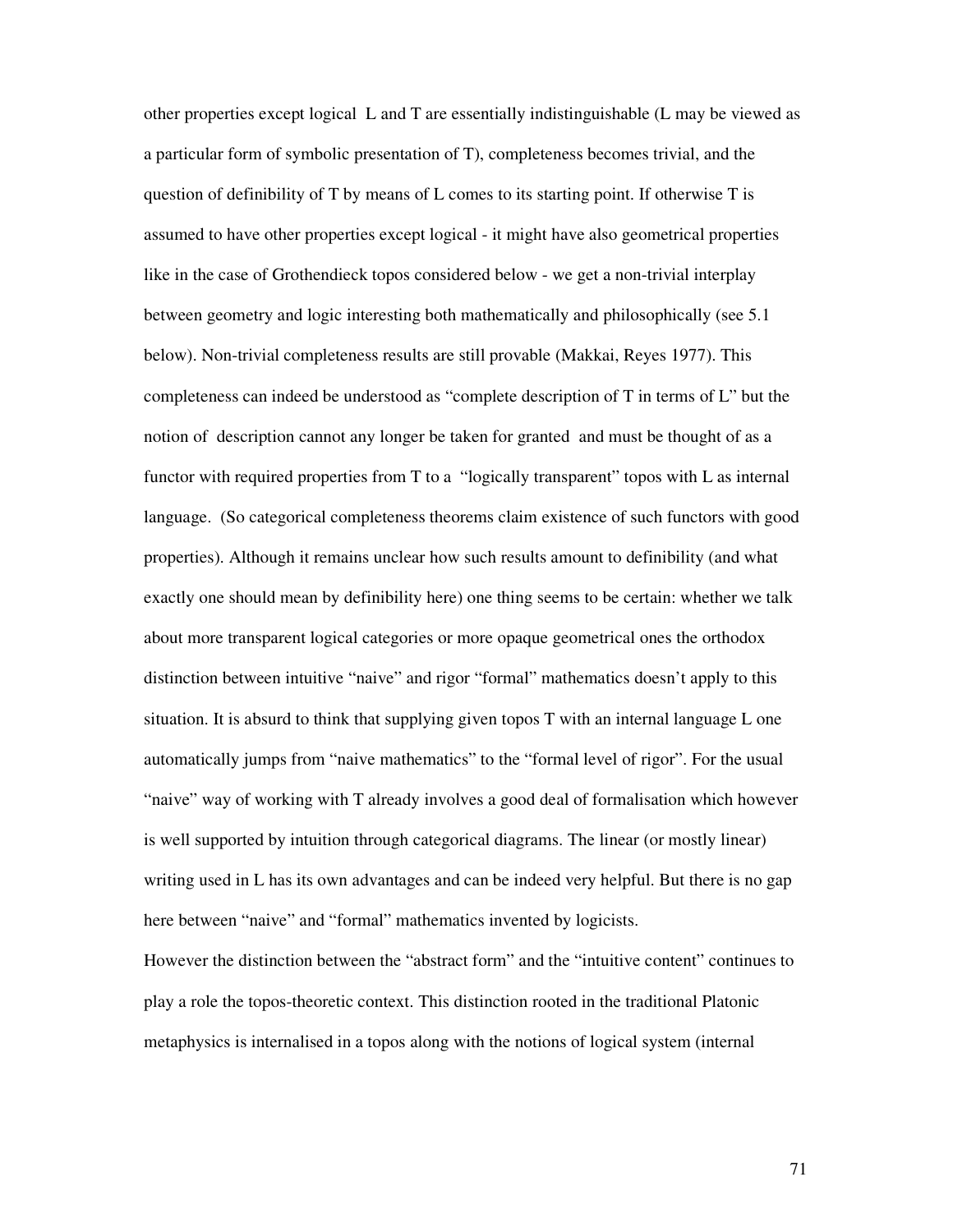language) and of its interpretation. To see this we should stop to think of topos as a description of sets in terms of functions, and take different toposes into consideration.

# 4.4 Functorial semantics. Abstract and concrete categories. Structuralism

Consider functors  $G, F: C \rightarrow S$ , where C, S stand for an abstract category (not necessary a topos) and the category of sets correspondingly as before. We take these functors as objects of new category conventionally denoted S<sup>C</sup> and called *functor category* with *natural transformations* as morphisms: a natural transformation transforms a functor into another functor respecting their structures in the usual algebraic sense. There are quite few things to respect here: one needs to descend through functors down to morphisms and objects of the "first level" to spell out the corresponding equational conditions! The term "natural transformation" emphasises this fact. To make  $S<sup>C</sup>$  better visible I picture it as below:



If C is *small* category, that is, its objects and morphisms form sets (but not proper classes) then  $S^C$  is topos (Johnstone 1977). The property of S to be a topos survives when one makes out of S some other concrete categories like category  $S<sup>2</sup>$  where objects are pairs of sets and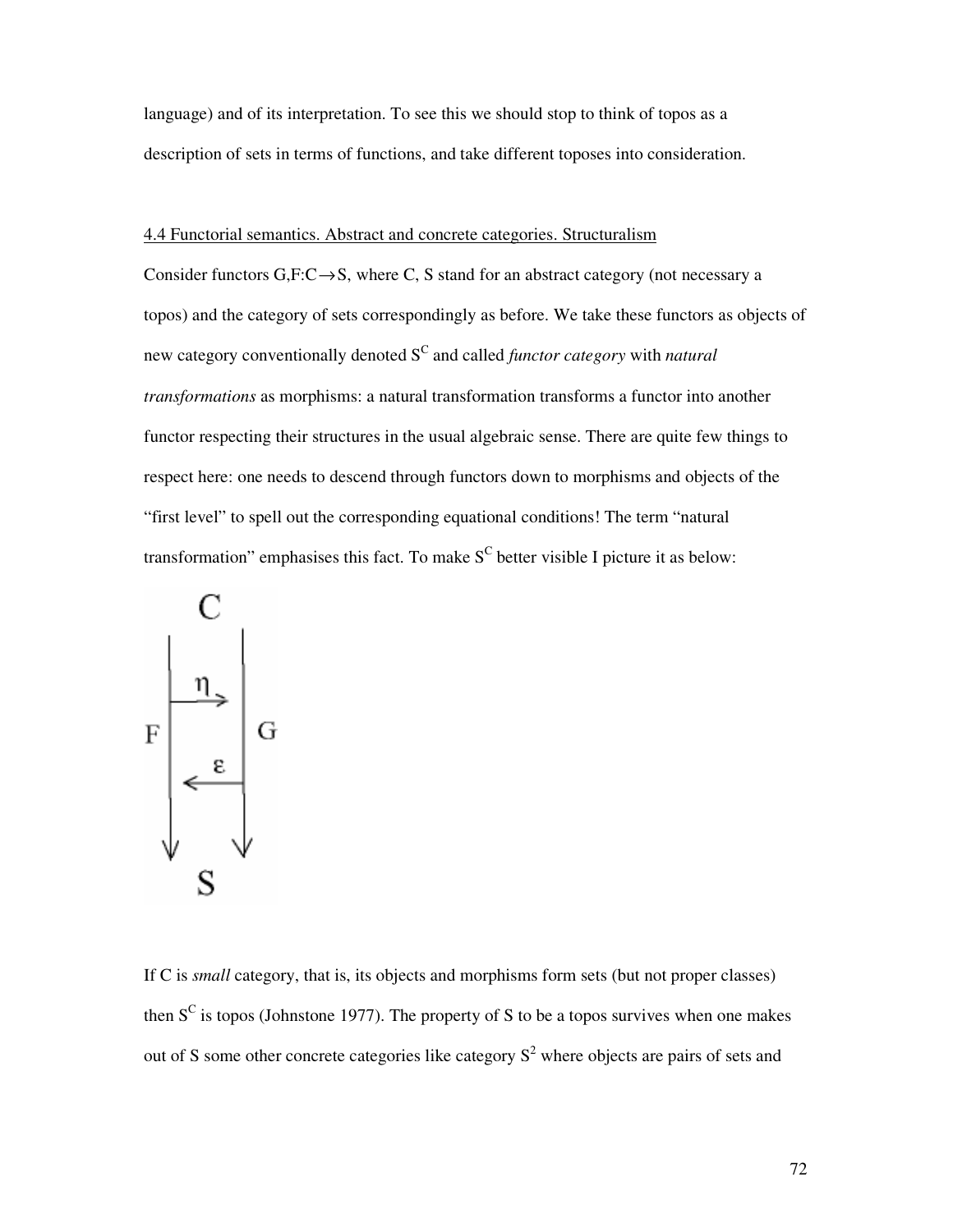morphisms are pairs of functions, or category  $S(\rightarrow)$  where objects are functions f:A  $\rightarrow$ B and morphisms are pairs of functions h,p such that squares



commute. In the two last examples S is provided with abstract structures, namely with that of pairing, and "functionality".  $S^C$  generalises upon such examples to the effect that by structure one understands any small abstract category. To see that this is indeed a generalisation upon the above examples think of pairs of sets as functors from two-element set 2 to S picking up from S pairs of its objects. S<sup>C</sup> involves both a concrete (S) and an abstract (C) category, and so internalises the distinction: abstract "form" C is variously "incorporated" through functors G,F in "matter" S. Observe that in all the above examples structures  $(2, \rightarrow \text{and } C)$  are borrowed from S. So they are "abstract" not only in the sense of being nothing concrete but also in the sense that they are detached elements of something concrete, namely of S. Following Lawvere (1963) we can interpret  $S^C$  in terms of model theory: C will represent theory Th (C needs not to be a topos but must have required logical properties), functors F,G (all or some of them dependently on Th) will be models of Th, and  $S^C$  (or its subcategory M) will be the category of these models. This construction makes the internalisation of the notion of interpretation in topos explained in 4.3 explicit.

Thus the usual distinction between abstract form and concrete intuitive content is recovered in the categorical setting. However it is recovered not quite in a standard form. Let's see the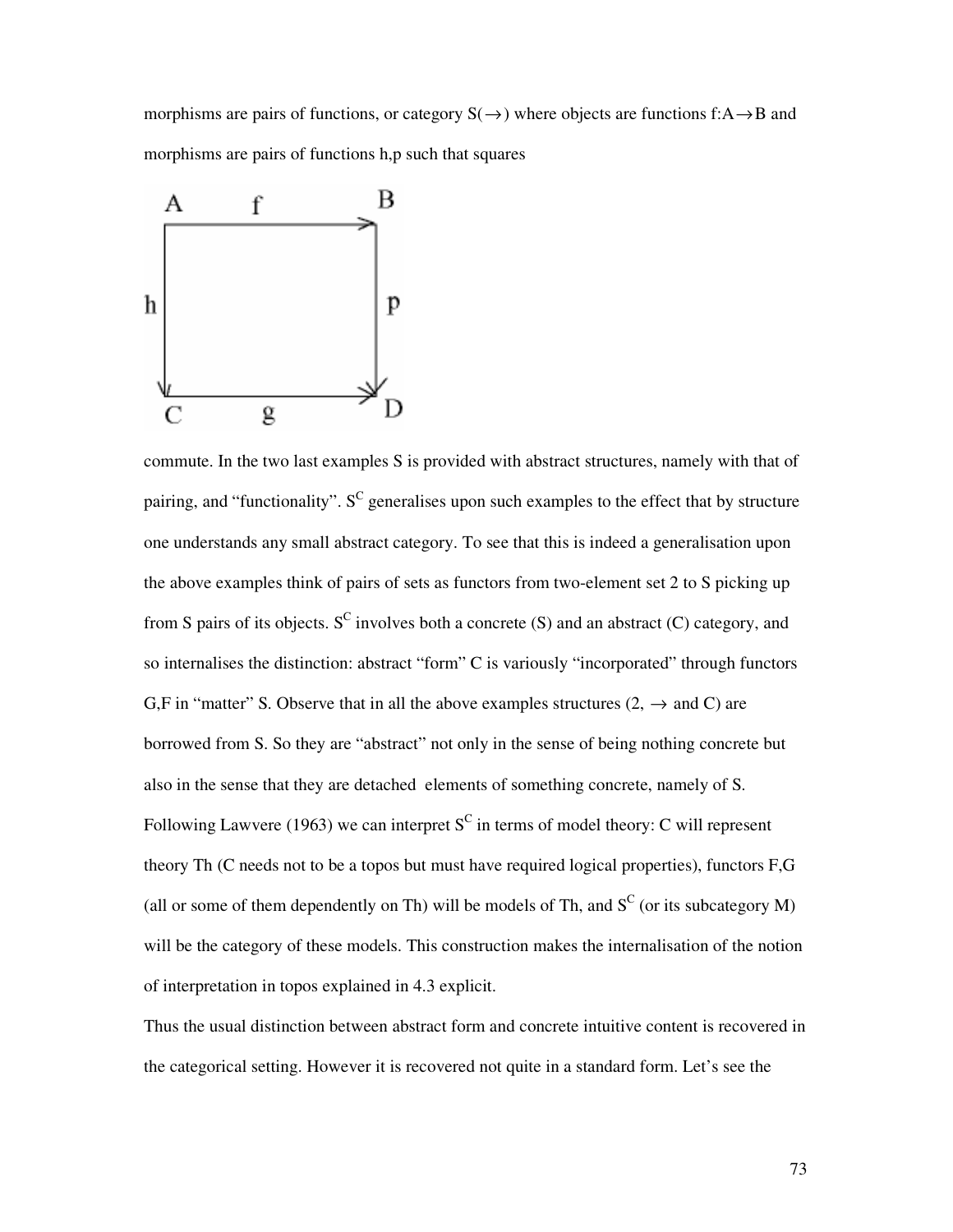difference. In the standard axiomatic setting all models of Th are, generally speaking, linked to each other (integrated) only through Th. To make this visible I show this fact by a diagram:



To put it in epistemological terms introduced in **2** the standard (minimal) integration of models applies only (i) formalisation (Th is formal in a sense in which its models are not) and (ii) foundation (formal Th is an axiomatic foundation of "naive" constructions M). The above reservation "generally speaking" is essential because certain horizontal links between different models (of the same and of different theories) also play an important role in the standard axiomatic method, and particularly in the Tarskian model theory. A horizontal relation between models taken into account form the very beginning of axiomatic method is isomorphism: when all models of given theory are isomorphic they are usually not distinguished, so one may say that the theory completely describes its unique model (see 6.4). Such horizontal links between models were made explicit and progressively important in the model theory, in particular, through Tarski's convention according to which all models are set-theoretic constructions. However these important developments haven't changed the above basic picture which doesn't require horizontal links between models and makes them a secondary issue.

Lawvere's "functorial semantics" changes this basic picture indeed. In the new arrangement models of given theory Th form category  $M \subset S^{Th}$ , that is, they are linked to each other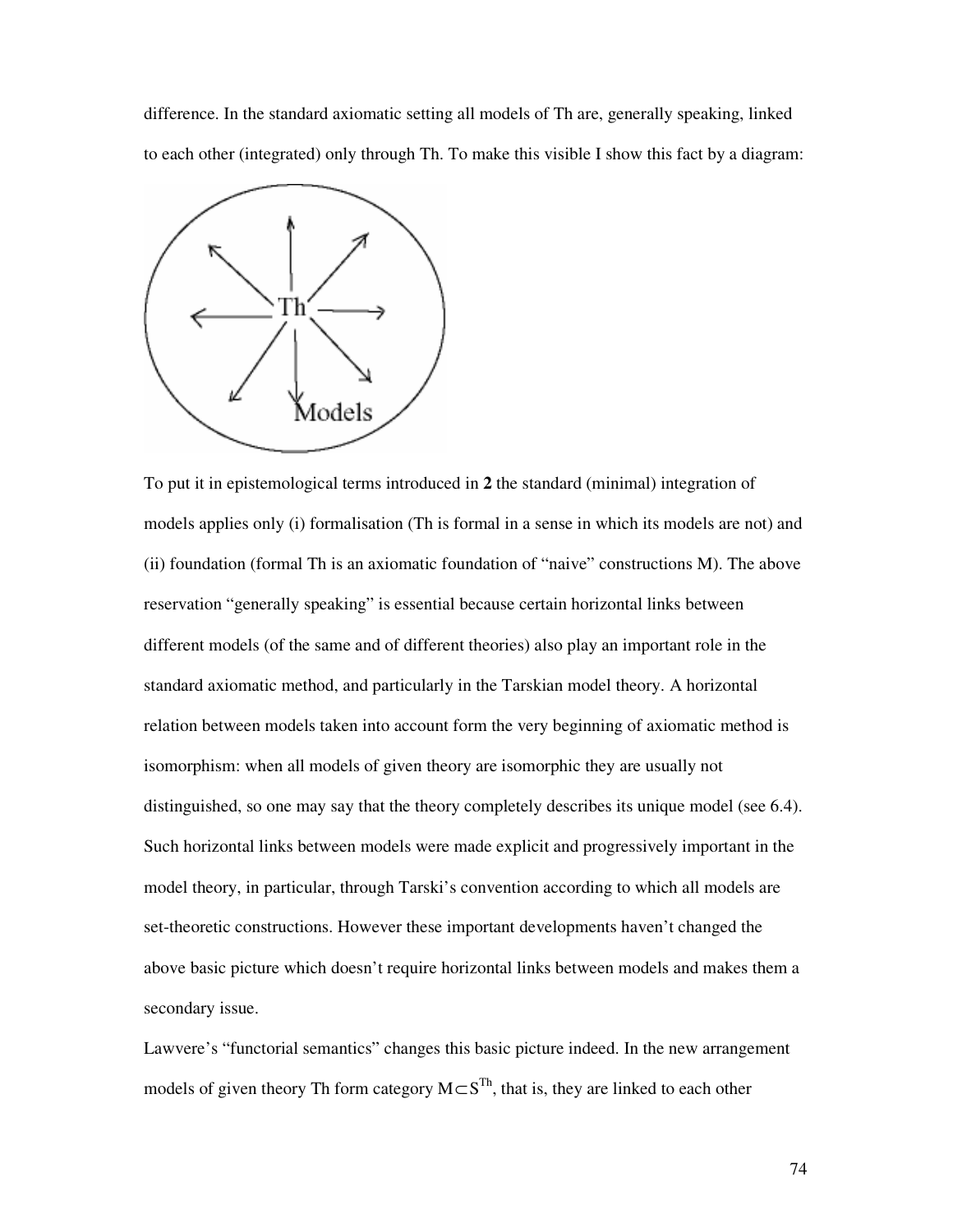directly by default. Moreover under certain conditions Th itself may be considered as a subcategory of the category of its models, and under different conditions as a "generic model" (Lowvere 2004). Moreover when M has logical properties the horizontal links between models support a logical structure. Recall that in the standard Tarskian setting logic comes from the other side, so to speak: it "underlies" Th, that is, integrates Th and other theories based on the same logic (through generalisation).

Thus the traditional metaphysical arrangement which involves a concrete background (matter) and an abstract form has different specific features in the standard formal axiomatic approach and in its categorical version. In the standard approach models are subsumed under its common "form" (formal theory Th which they are models of), which itself is subsumed under another formal theory having status of "logic" for Th. Logical pluralism according to which logics are many troubles this hierarchical organisation but doesn't change it significantly because it doesn't provide any alternative integration scheme. But the categorification does this, even if it is not motivated by the logical pluralism. In a category of functorial models logic emerges from links between its parts but is not brought from higher spheres through a number of intermediate offices. Applying the historical optics of classical philosophy we may say that while the standard axiomatic approach developed in the beginning of  $20<sup>th</sup>$  century almost perfectly reproduces Platonic scheme in which things are subsumed under invariant forms (the very term "model" is perfectly Platonic), the categorical approach makes an Aristotelian revision of Platonism: forms loose their superior status and become either abstractions (dependent on what they are abstractions from, that is, concrete models) or models of special sorts; the notion of matter (background) becomes at least as much important as that of form, and the essence (I think about Aristotle's sense of the term) is located in the middle.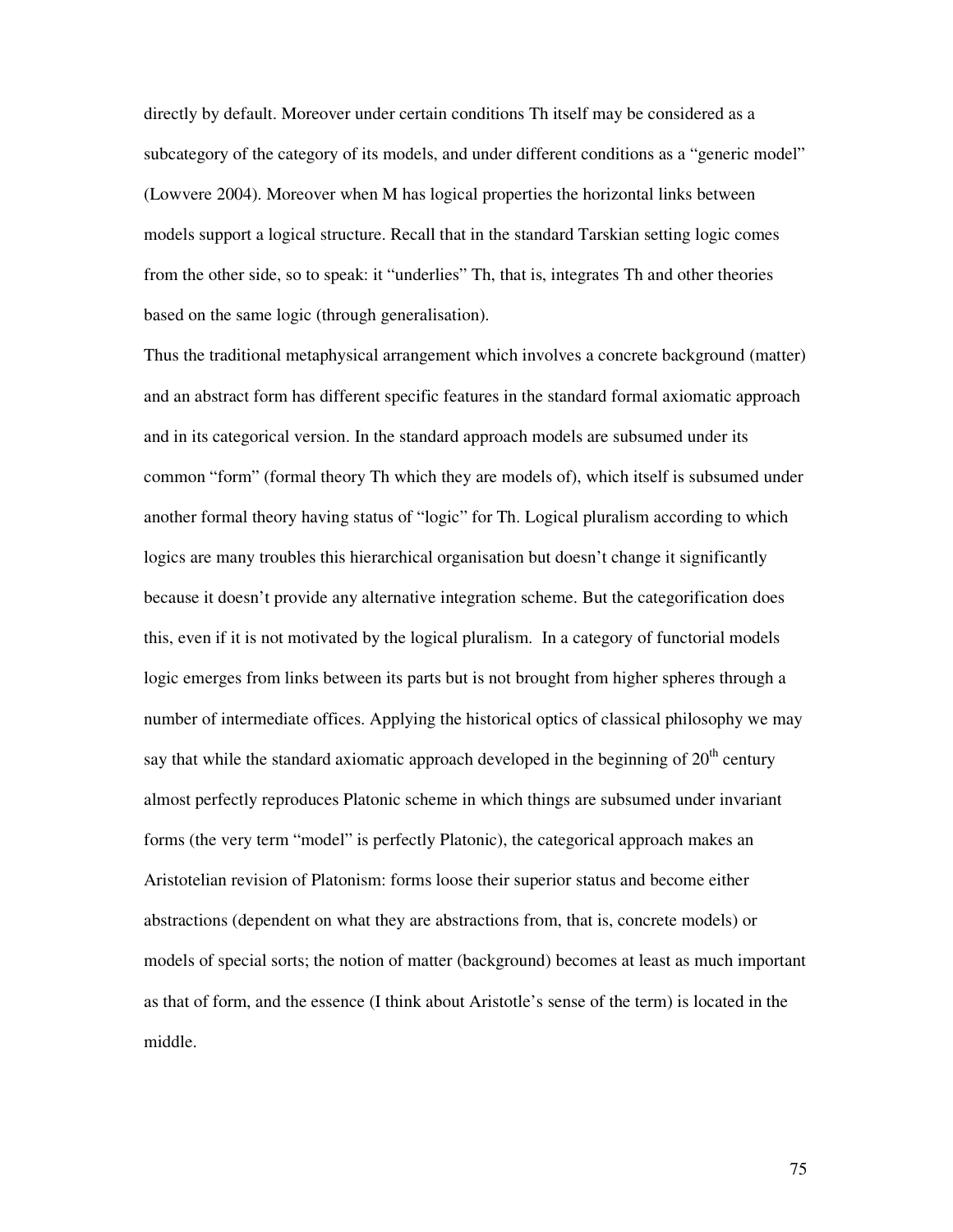Taking the Aristotelian revision seriously, one should accept that the zeal for a "purely algebraic" (in the sense of the Van-der-Warden-style abstract algebra) description of sets and other mathematical objects by categorical means is a Platonic reflex which should be given up. The category (and particularly topos) theory is rooted in geometry at least as deeply as in algebra and in spite of early suspicions of being "abstract nonsense" reinforces the role of geometrical intuition (or "intelligible matter" by Proclus' word) in the most profound mathematical issues. "Dematerialization" of mathematics (and other branches of knowledge) in the vein of abstract algebra shouldn't be confused with the categorification. There is an important nuance here which I want to make clear. The fact that things like sets, groups, vector spaces, topological spaces and many others form categories, or in other words, that the notion of category is enough general and formal to subsume all these mathematical structures, is what makes the categorification possible but it is not how it works. The specific feature of categorification as an integration mode is its capacity to link integrated elements directly without reduction to common ground, common form or anything else. So the categorification doesn't endanger concrete mathematics and other branches of concrete knowledge but on the contrary makes them more significant.

For this reason the often repeated claim according to which the category theory provides a strong support for mathematical and more generally epistemological *structuralism* (which is, roughly, the view according to which only abstract structures but not concrete objects can be accounted for scientifically and mathematically) seems me misleading if not plainly wrong. This claim is apparently based on an erroneous identification of categorification with the project of abstract algebra. One argument allegedly supporting the claim refers to the aforementioned fact that in the category theory identity is usually understood up to isomorphism, that is, that isomorphic objects are not distinguished. The claim is misleading because it assumes that there are things called structures, which are captured from somewhat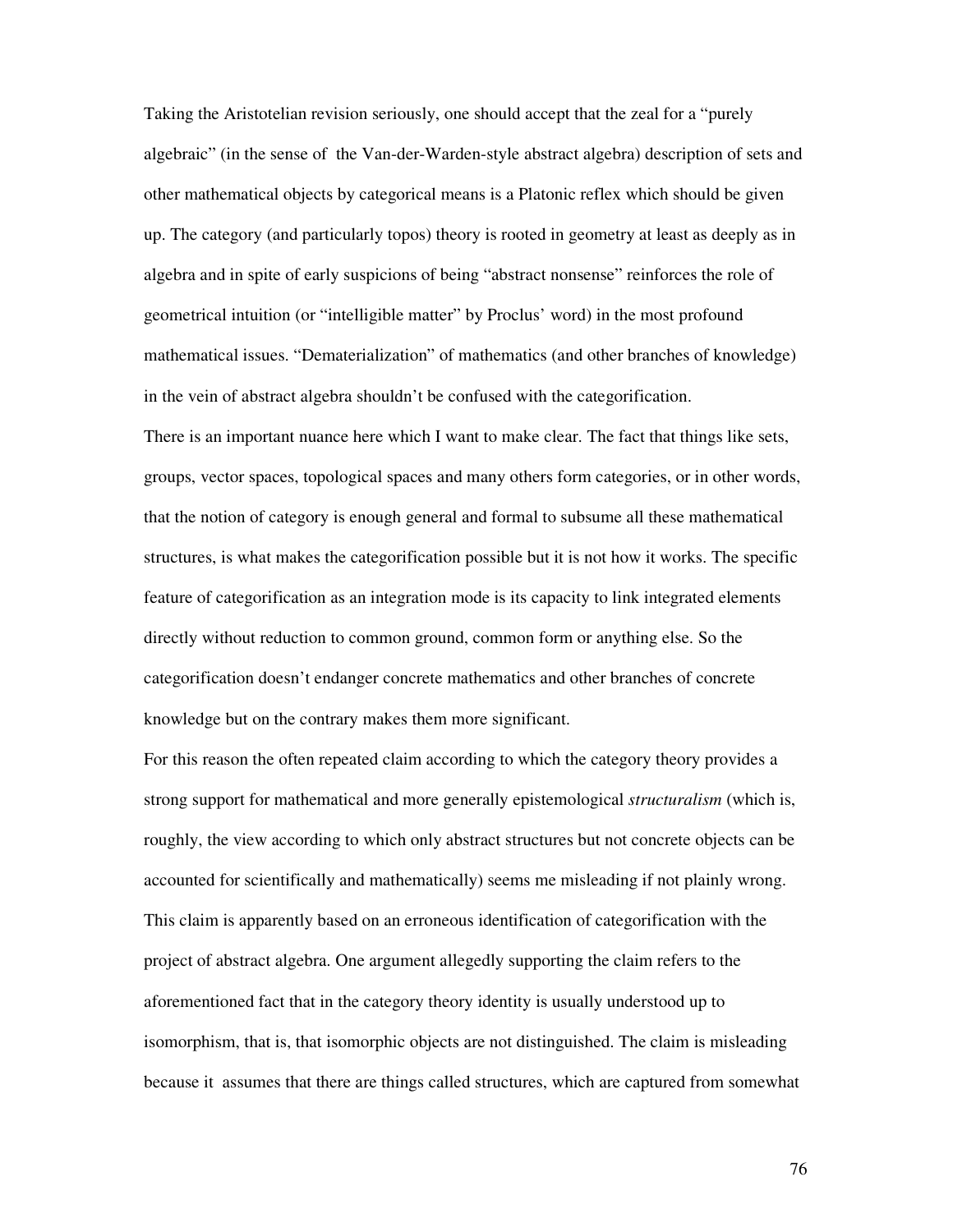unobservable plurality of concrete objects by isomorphisms and become the subject matter of science and mathematics. This picture perhaps fits certain aspects of mathematics but not the category theory which studies not abstract structures defined up to isomorphism but isomorphisms themselves as well as morphisms of different sorts. Given morphism  $f: A \rightarrow B$ there is no way to prescribe to A and B a common structure (in the usual sense) unless f is an isomorphism. Moreover, as we have seen in the beginning of **3**, if one starts with the notion of group as a prototype of that of category then in order to turn the former to the later one needs two steps: first, *not* to identify isomorphic objects and second, to take into consideration other morphisms than isomorphisms. True, in most cases objects of a category are "taken up to isomorphism" although groupoids provide an important counter-example. Any abstract category can be seen as a structure defined up to an isomorphism. But the category theory involves not only abstract categories. And the reason for it is not that we cannot avoid "concrete examples" and do only an abstract algebra. Even if we can do so the concreteness strikes back at a higher scale of conceptual organisation. Consider for example functor category  $S<sup>Gr</sup>$  with functors from groups to sets as objects and natural transformations of these functors as morphisms. No matter how abstractly we think about groups and sets there is a sense in which  $S<sup>Gr</sup>$  is a concrete category just like S and Gr themselves. For the talk about isomorphic copies of S, Gr or  $S<sup>Gr</sup>$  doesn't make much sense since all sets, groups, their morphisms, and all functors between the two categories are supposed to be already there. (Gelfand and Manin in their (2003, p. 70) call the isomorphism of categories "a useless notion".) This doesn't rule out non-identity categorical equivalences (reversible functors), and doesn't forbid us to "copy" concrete categories just like we do it with numbers. What exactly is going on with identity in categories is, in my view, an open question. But in any event the usual assumption that higher-order categorical constructions (in terms of its complexity and its "size") always lead to higher level of abstraction is just wrong because it doesn't take into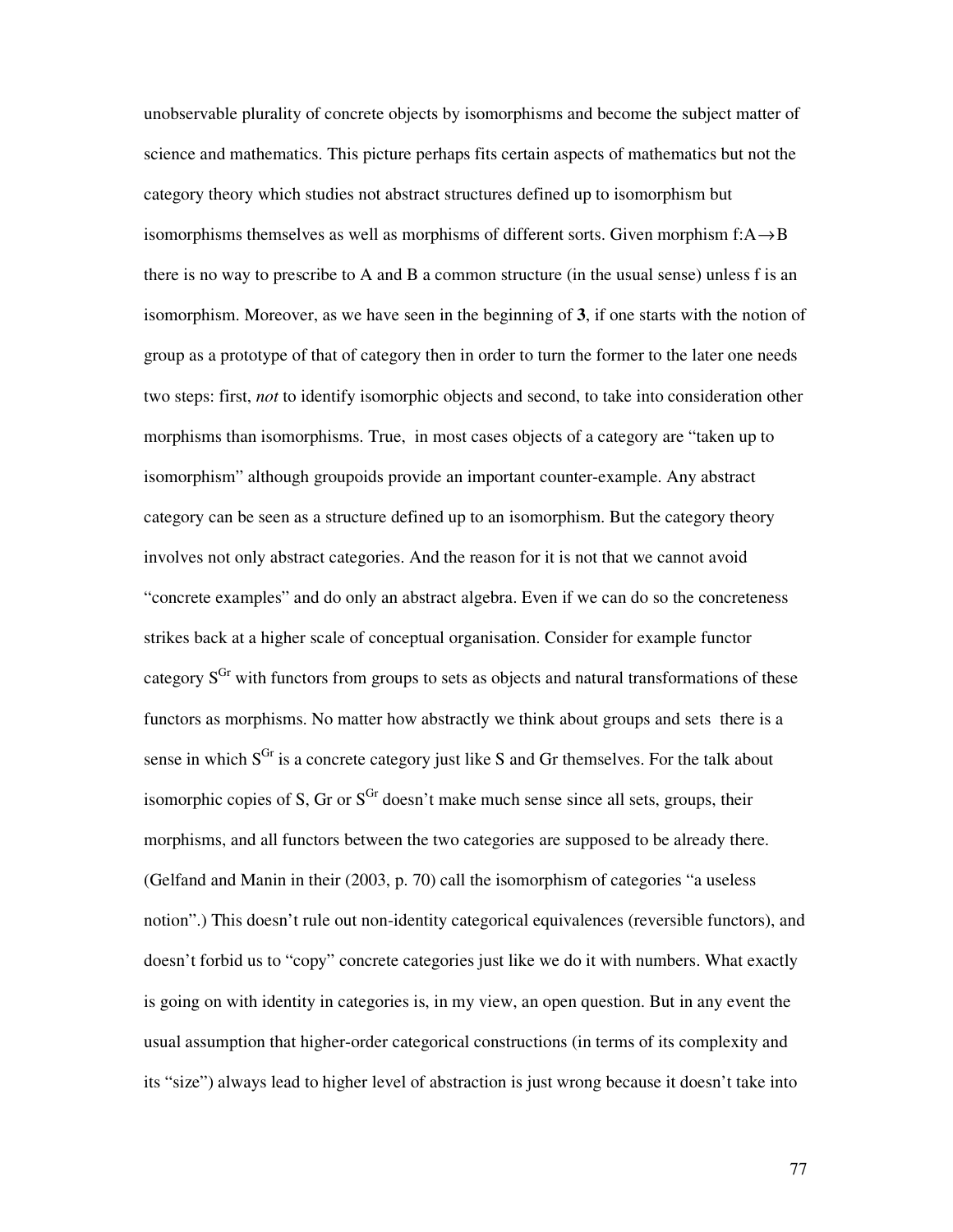account the fact that the concreteness strikes back. Notice that this return of concreteness is a very good thing because it makes categorical notions easier manageable.

For the recent discussion on the mathematical structuralism and categories see (Awodey 1996, 2004), (Halle 1996), (Hellman 2003), (Landry&Marquis 2005), (MacLane 1996), (MacLarty 2004, 2005). Landry&Marquis in their (2005) summarise the discussion as follows: "The first, and probably most important, common element present in all the previous developments, and shared by all category theorists and categorical logicians, is the assumption that by adopting a top-down approach to analysing mathematical concepts the "shared structure" between abstract mathematical systems can be accounted for in terms of the morphisms between them." (p.19).

What is the "shared structure"? Consider this description given in Halle (1996):

"An abstract-structure is just what is left when, beginning with a model-structure, we abstract away from all that is inessential, leaving behind only what is common to all other modelstructures *isomorphic* to it." (p.125, italic mine).

What is important for my argument is not the difference between free-standing abstract structures and structures "embodied" into models which Halle is making here but the fact that both kinds of structures are thought of through the notion of isomorphism. This kind of things Weyl had in mind saying in his (1949) that

"A science can determine its domain of investigation up to an isomorphic mapping. In particular it remains quite indifferent as to the "essence" of its objects." (p.25-26) Compare also the quotation from Hilbert's letter in 6.4 below.

Now Landry&Marquis tell us this:

"For example, in the type of category called Top, we present the shared topological structure of any abstract kind of structured system be taking "objects" as abstract kinds of topological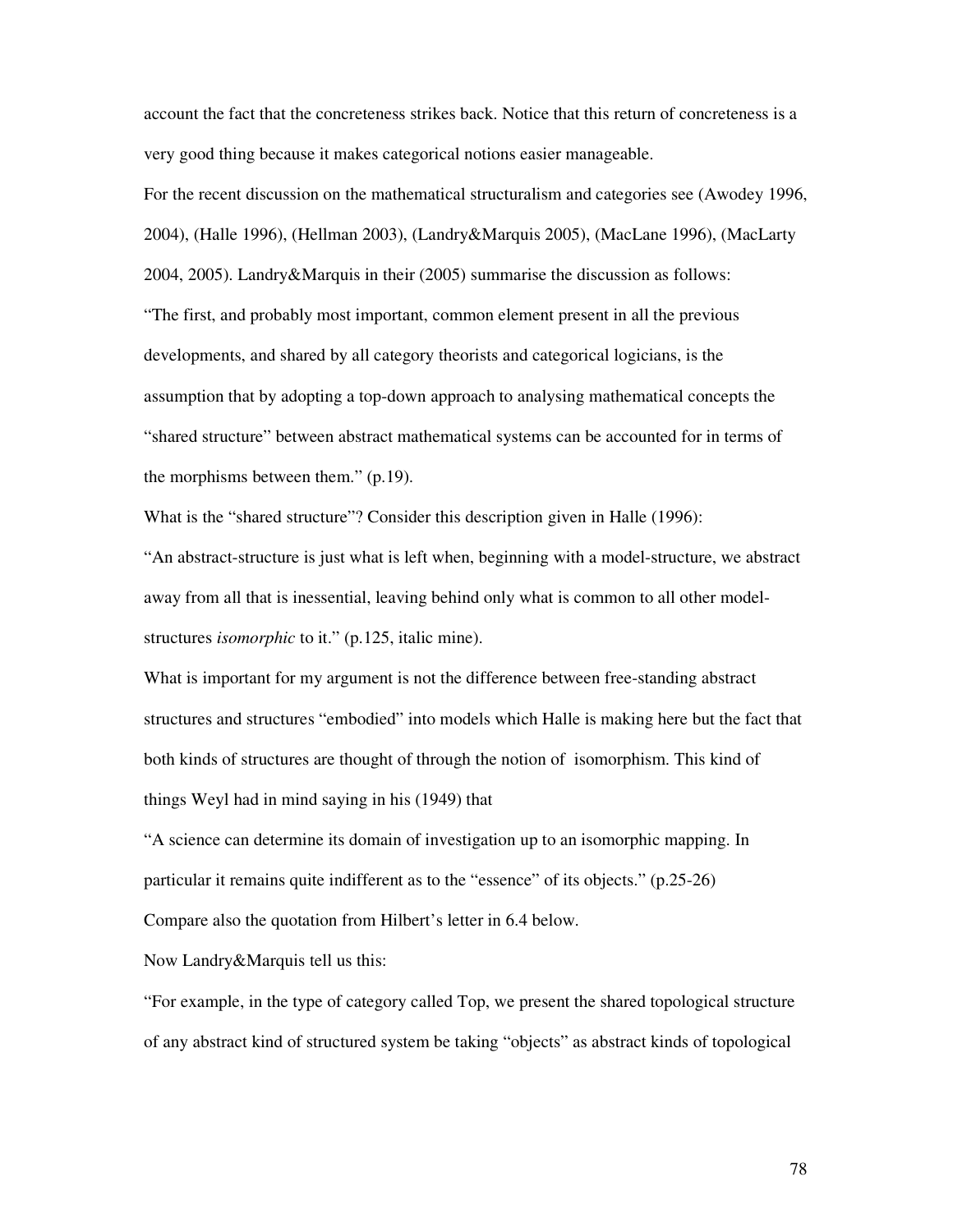spaces and "morphisms" as abstract kinds of continuous mappings independently of what these abstract kinds are kinds of." (pp.35-36)

The problem is that the "shared topological structure" just mentioned cannot be a structure in the sense of Halle (1996) simply because objects of category Top, that is, abstract topological spaces, generally speaking, are not isomorphic. Landy&Marquis might have a different notion of structure in mind but they don't explain this.

Awodey in (1996) and (2004) notices the difference and distinguishes between structures and "types of structures", so only the former is defined up to isomorphism while the latter is defined "up to" arbitrary morphism. However in the conclusion to his (1996) he writes: "The subject matter of pure mathematics is invariant form, not a universe of mathematical objects consisting of logical atoms. This trivialisation points to what may ultimately be an insight into the nature of mathematics" (p. 235)

In my view this trivialisation misses a crucial point, namely the fact that categorical morphisms, generally speaking, are non-reversible. For usually an "invariant form" is thought of as invariant under a reversible transformation like a motion. One might think of a generalisation of the notions of form and structure to the effect of including non-reversible transformation but I think that it would be more appropriate to use a different terminology in order to avoid a possible confusion.

Awodey and Landry&Marquis point to the general character of the notion of category as an argument supporting the thesis that the mathematical structuralism is a natural philosophical position vis-à-vis the categorical mathematics. Indeed defining category Top top-down one says nothing about the "nature" or "content" of its objects (topological spaces), and so is free to consider as topological spaces very different constructions if their morphisms have needed properties. This make it natural to think of Top as an abstract form shared by all such constructions (or more precisely – by all concrete topological categories) and invariant under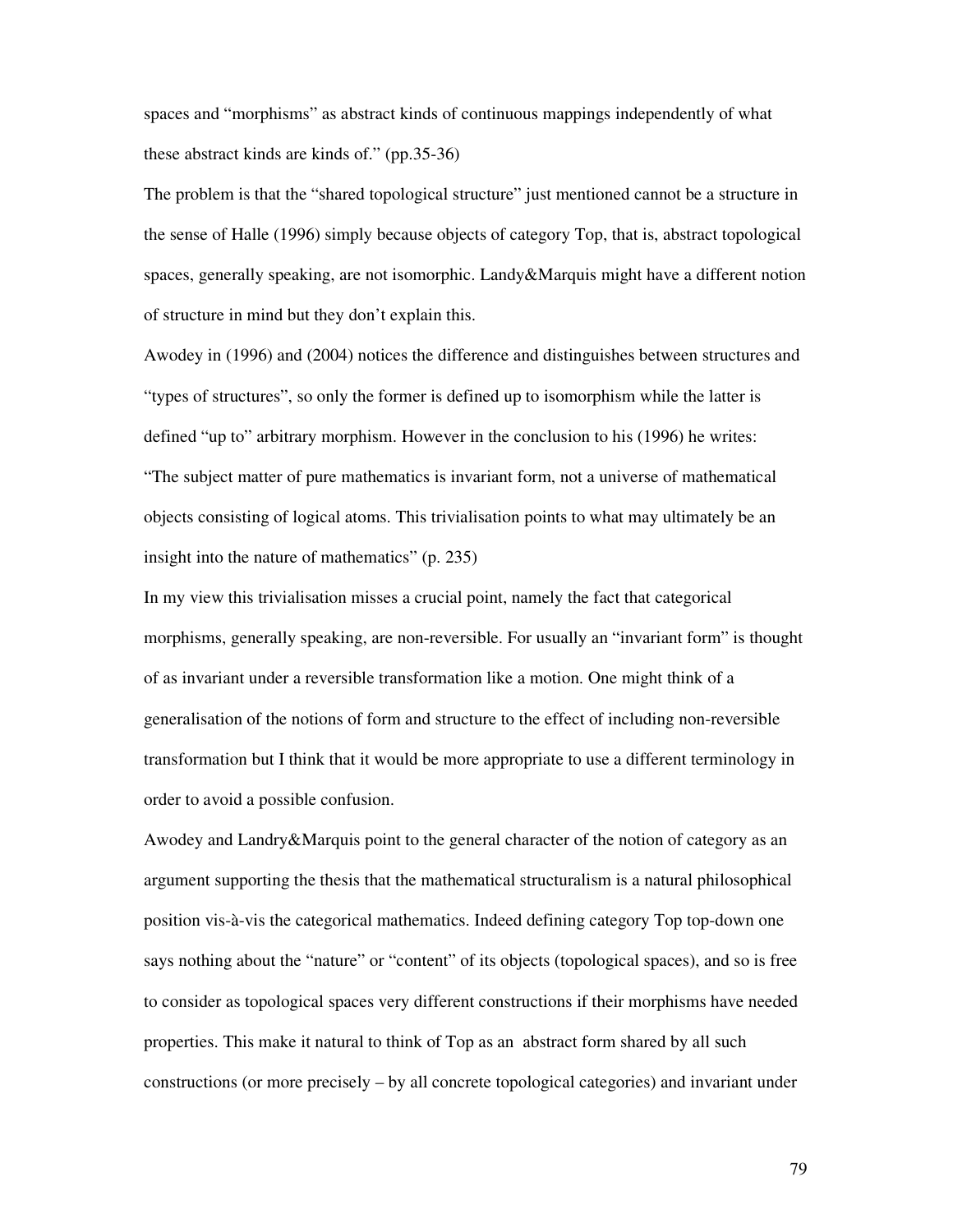the reversible substitution of objects and morphisms of one concrete topological category to objects and morphisms of another like in the case of substitution of letter X by letter Y. But categories are more complicated things than letters and the reversibility of such transformations except trivial cases fails. It is more appropriate to think the relation between abstract category Top and its concretisations (like the category TOP of topological spaces constructed bottom-up set-theoretically) not naively in terms of external substitution but through the internalisation of the abstract/concrete relation within a higher order categorical construction like functorial semantics. As this latter example clearly shows one, generally speaking, cannot expect models (concretisations) to be isomorphic, and moreover one has no reason to pick up a single model (up to isomorphism) as "standard" and regard other models as pathological. So it is misleading to think of given abstract category as a "shared form" of corresponding concrete categories or at least if the "shared form" is understood as usual up to isomorphism. I shall return to this point in 6.4.

I strongly suppose that the difference between abstract and concrete concepts in mathematics (and perhaps also elsewhere) has hardly any sense at all but relational. If you think about an abstract category C as a geometrical construction made of arrows and provided with the simple algebraic rules involved into the definition of category there is no reason to consider C as anything abstract. To conceive C as abstract one needs to recall that sets, groups, etc. all make categories. Of course the fact that C may subsume so many things is important and useful. However it might be equally useful to forget this (this shouldn't be a problem for philosopher) and think of C as it stands by itself, as a simple algebro-geometrical construction. Abstract thinking is the capacity to detach a concept ignoring its links to other concepts. It is useful only in combination with a capacity to the opposite, namely to conceptual linkage. It is more appropriate, in my view, to think of conceptual universe as a field providing a lot of material for such double activity rather than one grandiose ongoing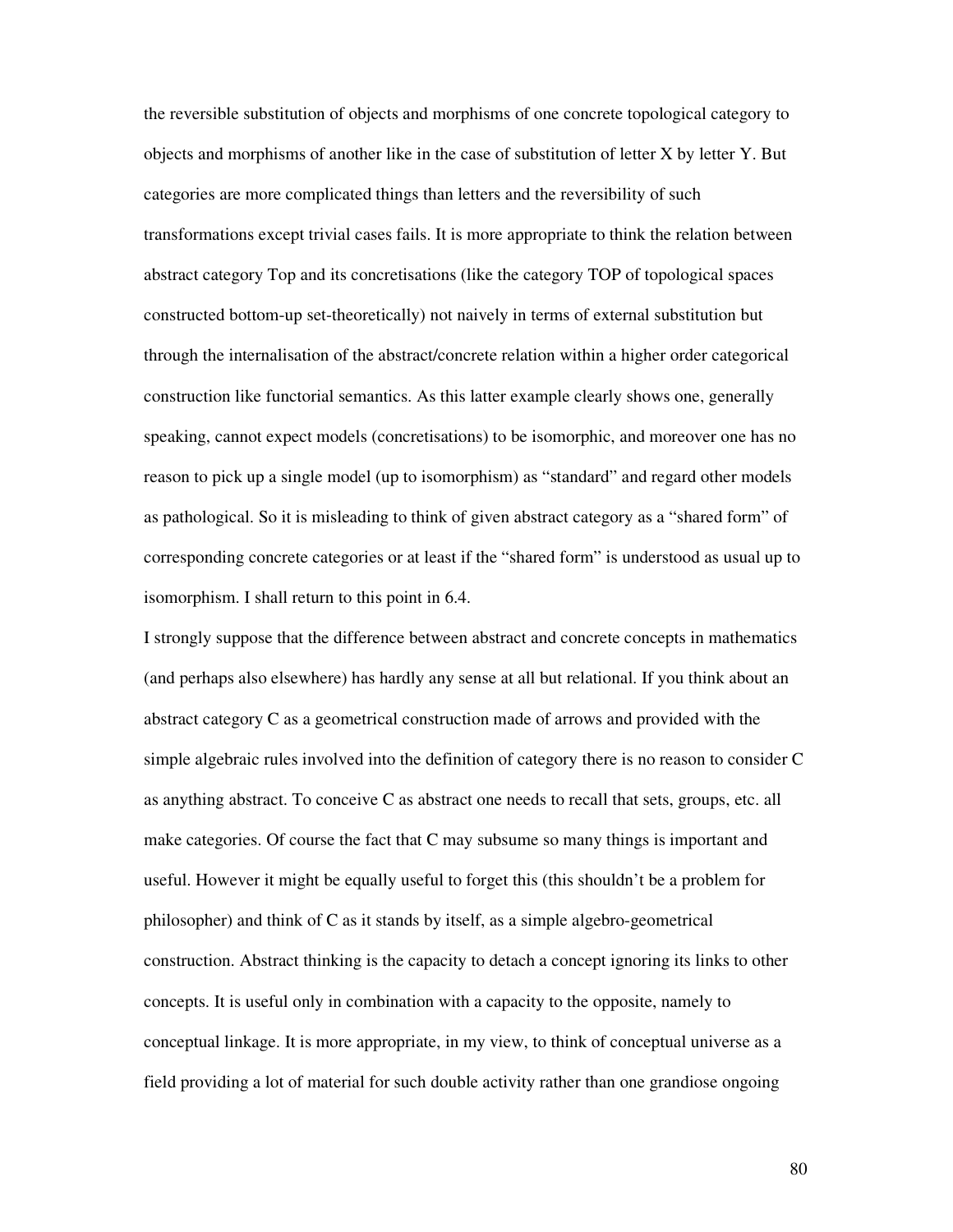construction where every concept has a certain place, and so is either abstract or concrete in an absolute sense. Saying this I certainly don't mean that occasional conceptual construction should replace serious science. On the contrary, I suppose that it is vital for today's science to integrate itself at higher levels of organisation (that is, globally) differently than the rigid Platonic hierarchical scheme suggests. The purpose of this is to make science not only more flexible and funny but also more stable and more endurable.

I conclude this section with some open problems:

 (i) That C is abstract and S is concrete is usually taken for granted. But how to define abstractness and concreteness categorically? One reason to think of C in  $S^C$  as abstract with respect to S I have already mentioned. Another obvious point is this: concrete categories are constructed in the bottom-up order while abstract ones are constructed (or perhaps one should say in this case *defined*) in the opposite top-down order. Remarkably  $S^C$  allows for both way of conceptual building: one has both an abstract and a concrete category here and may pursue further constructions and definitions moving in both directions toward the middle. (ii) A more specific question about the background. Leaving aside specific mathematical issues concerning infinity one may say that the idea behind the notion of set or class is that of "bare things without structure": a set is nothing over and above its elements (except the fact that these elements for some reason are brought together into a set). This is the principle reason to regard sets as "background", that is, as a kind of mathematical "matter" on and of which (most or all) mathematical structures are built. Bourbaki's great work made this metaphysical intuition into a mathematical reality. But in the categorical context the idea of sets as "bare" and unstructured can hardly be justified: the category of sets is a topos, and have other highly specific properties. In fact this intuition of set as a background is far from being straightforward, and apparently it is based on the assumption that the structure involved into the notion of set which allows for differentiation between abstract elements without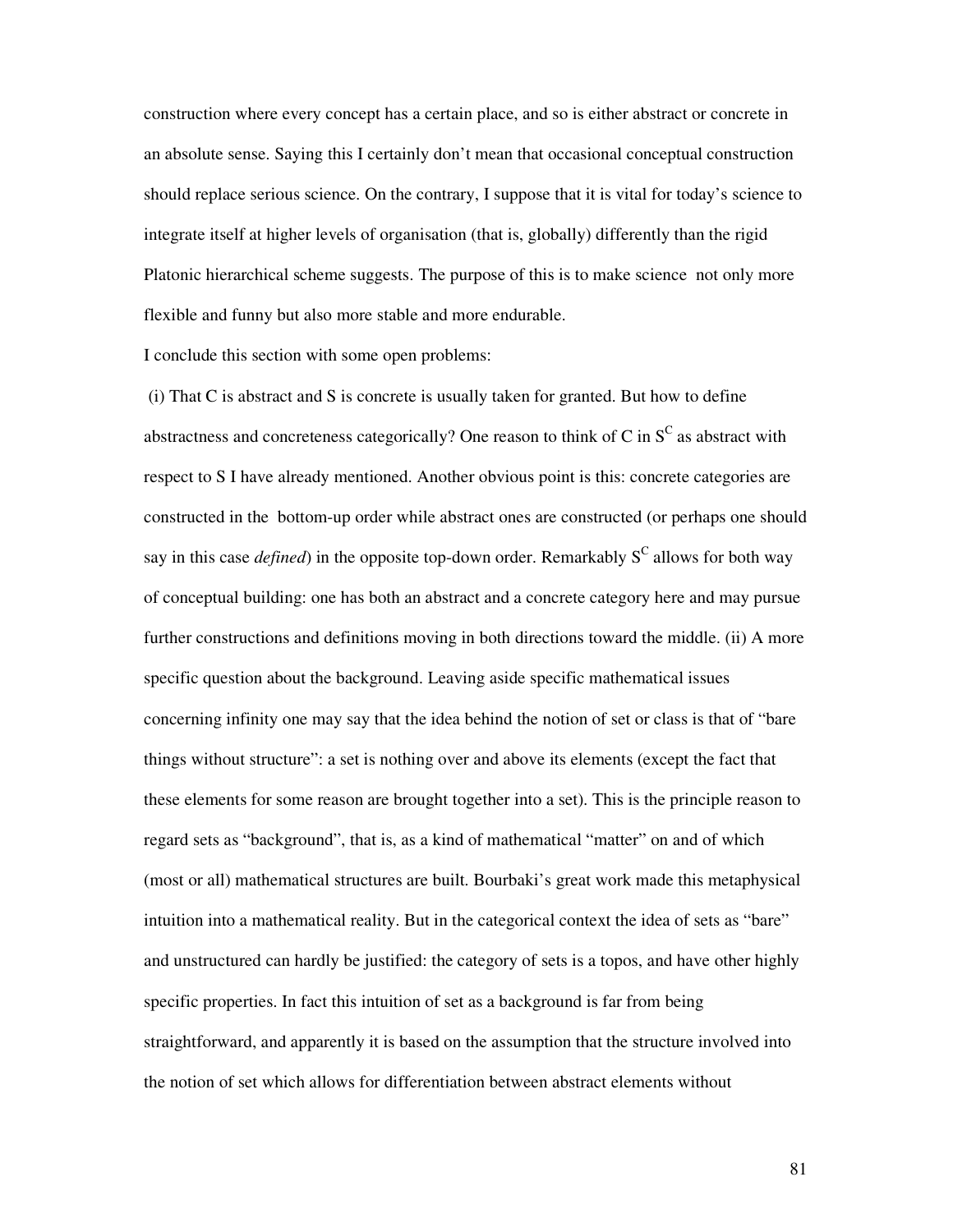identifying them is a minimal structure without which no mathematics is possible. (Given a pair of abstract elements one is supposed to be able to detect that the elements are different, so it is indeed a pair but not a singleton. Then one can choose one element and leave out the other. Since there are two different elements one may conclude that there are two possible choices here. But given two such choices one cannot say whether the same or different elements were chosen in the two cases unless the pair is ordered.) A more traditional metaphysical idea of background or matter is that of boiling magma beautifully pictured by Plato in Timaeos 50. Plato thought that things of this kind are far out of the scope of mathematics and science. This was correct with respect to his contemporary mathematics but is no longer correct today when a lot of mathematical work is done for modelling of chaotic phenomena. An example of "chaotic functor" is given in (Lawvere 1994). Why not to follow a philosophical hint and try chaotic or other "highly dynamic" categories as a background? (iii) Toposes as epistemic frameworks differ from formal axiomatic structures as I have already shown. But at the same time the two kinds of frameworks share a common metaphysical scheme involving matter and form (concrete background and abstract theory). Why this ancient metaphysical (and epistemic) scheme is so persistent, and do we really need to respect it any longer? Do we really need to reconstruct it in categories? Instead of Aristotelian-like conceptual space with its fixed ups and downs a stronger form of conceptual relativity could be assumed and developed. Galilean relativity could be a tentative guiding principle. How to realise it in logic?

### 4.5 Extension and Intension

Now I'm going to check the categorical logic (I say *the* categorical logic meaning the general categorical framework presented above but not any particular logical category which are many) against the traditional logico-philosophical issue of extension and intension. I shall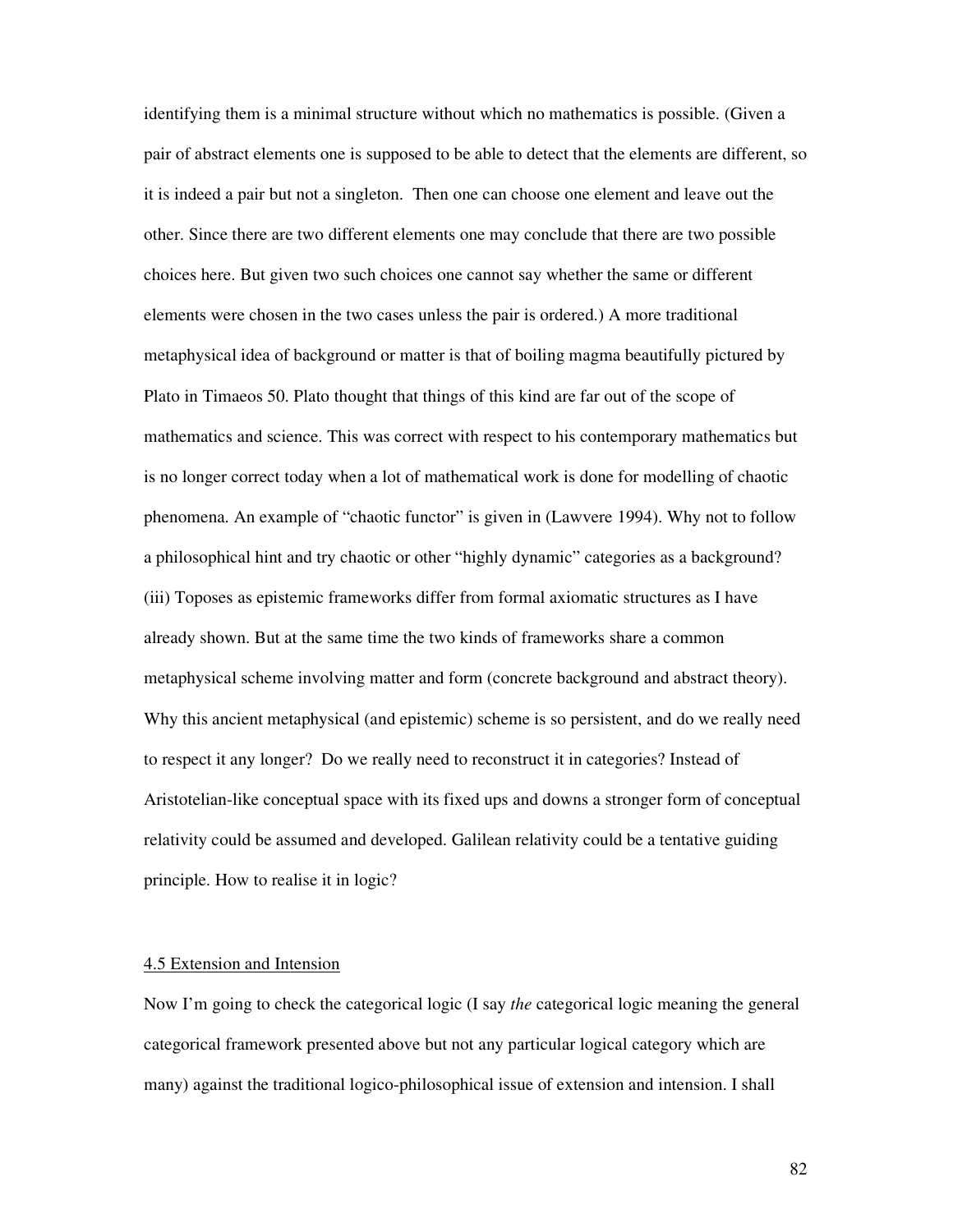speak about properties (one-place predicates) for simplicity; this discussion may be generalised to the case of relations as usual. Recall from 2.1 that "intension of property P" refers to what P means and "extension" to the class of "all" individuals sharing this property. Already Plato in his *Sophist* seems to note that there is a functional relation between them: a well-formed predicate (intension) like "featherless biped" picks up certain class H of individuals however the same class H is equally picked up by different predicates like "human" or "rational being". It is not surprising that traditionally in logic predicates were thought of first of all in terms intensions or even identified with their intensions while extension was seen as a function from predicates to "things". What is this universal domain of things exactly remains a controversy. Should it comprise only things existing in the presence or include also past things existing no longer and possible future things which are only about to exist (and perhaps may fail to do so)? What about counterfactual things?; etc. A way to tackle the problem is to relativise the notion of extension of given predicate P to chosen universal class U provided that for any individual X from U  $P(X)$  either is true or not. Then the extension of P in U is defined as subclass Sb of U whose members are those individuals X from U for which  $P(X)$  is true. This remark played an important role in the history of axiomatic theory bringing Zermelo's subset axiom schema which says that given U and P satisfying the aforementioned semantic condition such class Sb exists. Such relativisation and restriction of the notion of extension prima facie gives another reason in favour of the traditional attitude according to which predicates are essentially intensions but not extensions. However today's student of logic if she is not particularly interested in the history and philosophy might never hear about intensions. What happened in logic in the beginning of 20<sup>th</sup> century and what still effects logical curricula today Quine called the "flight from intension" (Quine 1960). How did it happen?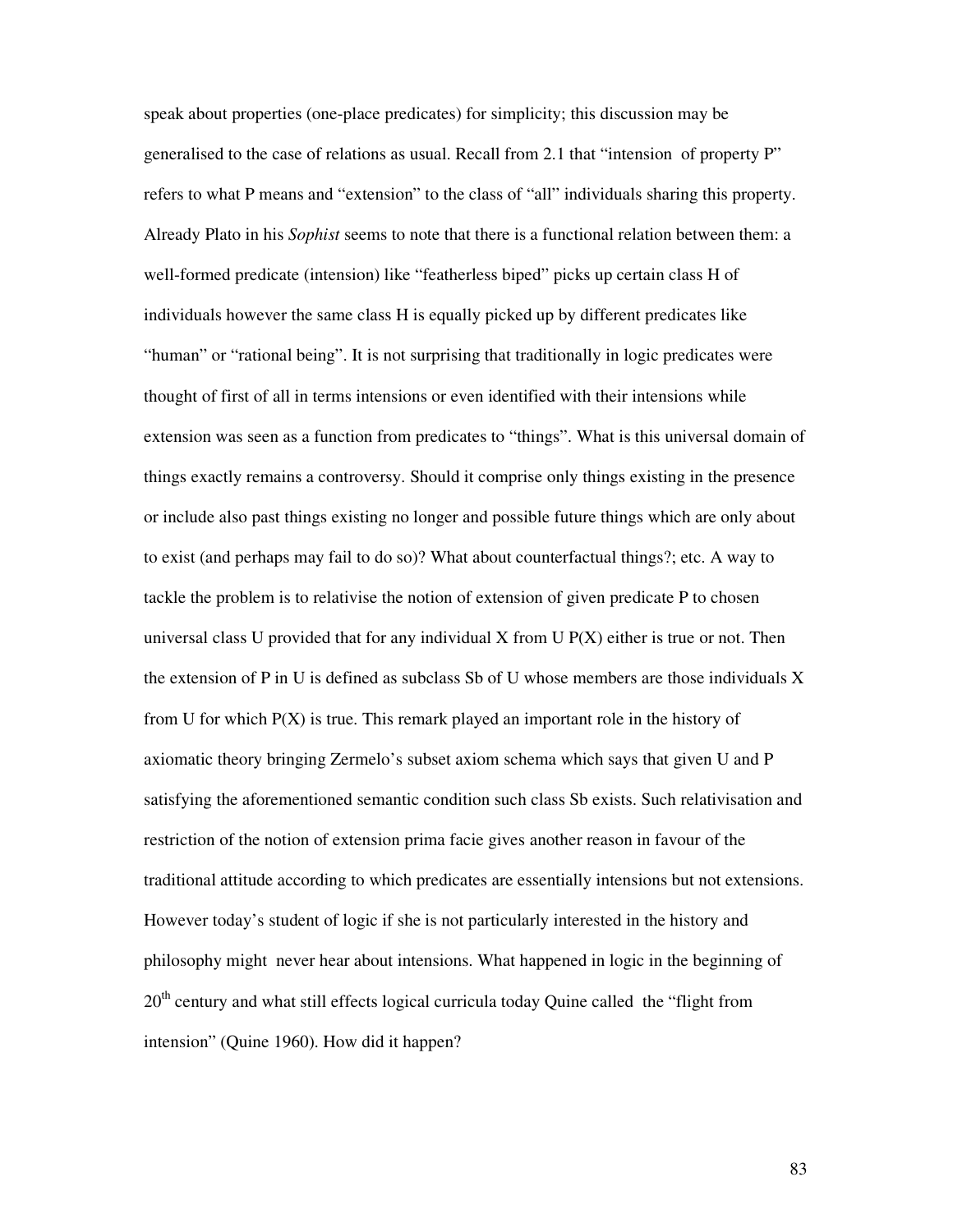It seems clear that this conceptual change in logic is connected to mathematisation of logic started in 19<sup>th</sup> century by Boole and others. Although Boole himself didn't develop a system of mathematical predicate logic he gave the idea how to use classes for it which was taken by Russell, Tarski and others. So the logical extension was accounted for mathematically. It would be perhaps wrong to say that no attempt to mathematise intension have been made in the early days of mathematical logic. Frege's *Begriffshrift* (1879) may be viewed as such an attempt if this work can been qualified indeed as mathematical. But Frege's project was not successful, so it looked like the only way to do logic mathematically was to do it extensionally.

A concrete example of the fly from intension is Russell's modification (in his 1903) of Frege's definition of the notion of natural number given in (Frege 1884). Frege remains in the traditional framework and accurately distinguishes between "Begriff" (concept) and its "Umfang" (extension). Following Cantor Frege attempts to define numbers through one-toone correspondences between sets. Frege's final definition is this: "the number which belongs to concept F is the extension of the concept "equinumeral (gleichzahlich) to the concept  $F^{\prime\prime\prime}$  (p. 80<sup>e</sup>) where "G is equinumeral to  $F^{\prime\prime}$  means that extensions of predicates G,F are isomorphic (as classes). Russell sweeps out Frege's talk about concepts from this definition as redundant and defines natural numbers as isomorphism classes of sets. For Frege the distinction between concepts (intensions) and their extensions remains fundamental and doesn't allow him to make this obvious step.

What gave Russell the courage to sweep out intension from Frege's definition was Cantor's set theory. Recall that before Cantor not only the class of "all points" but also the class of "all points of given segment of straight line" was illegitimate just like any other infinite class. Cantor's approval of infinite sets gave logicians a freedom of talk about extensions which they never had before. This changed the attitude: intension was no longer viewed as a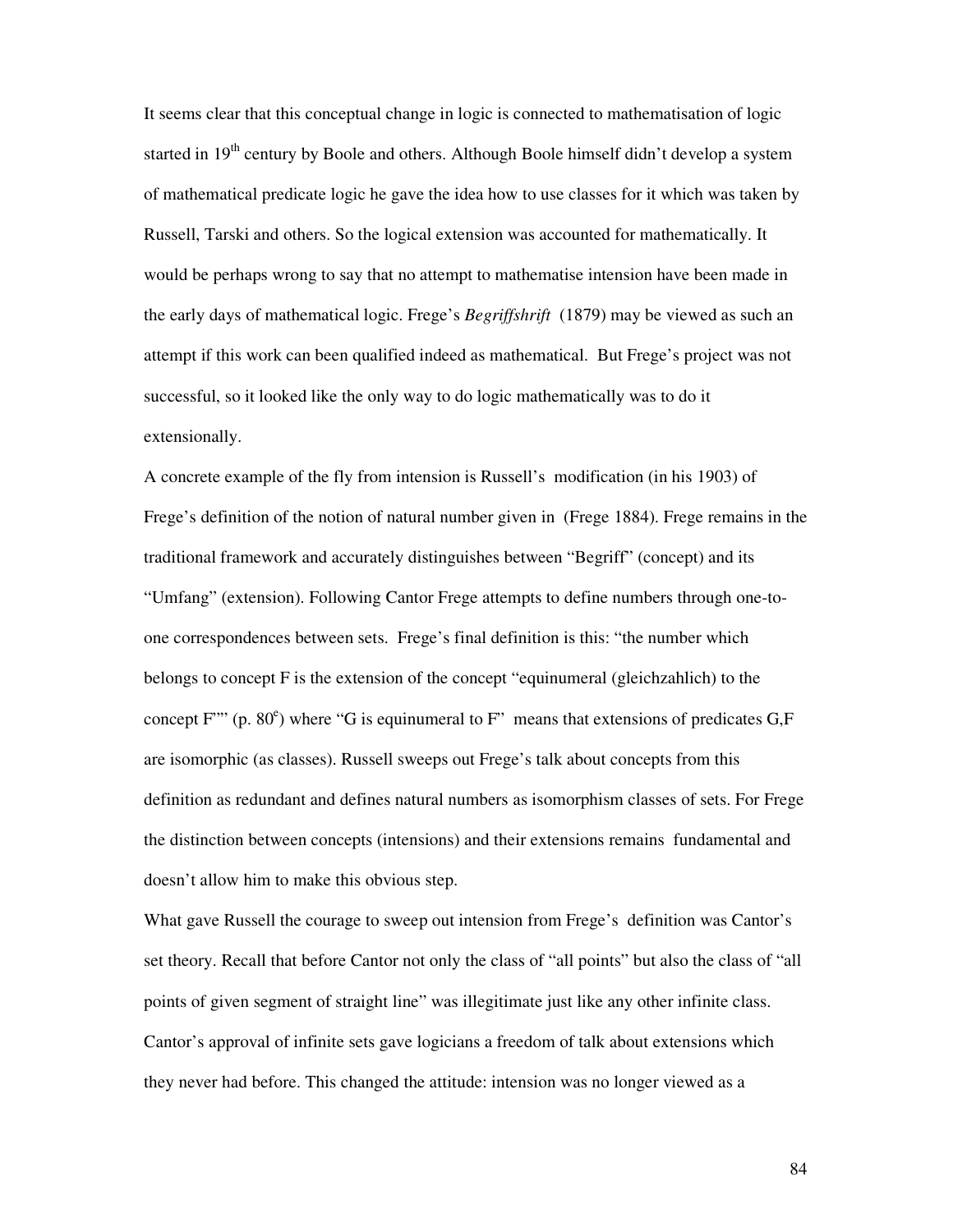cornerstone of logic but started to be viewed as a difficulty like in the case of "intensional contexts".

Logical semantics in Tarski's sense is an extensional structure. What is not semantical in Tarski's notion of logic is its syntax (leaving pragmatic issues apart) which has nothing to do with intension either. Thus the issue of intension, that is, of what words *mean* has been indeed left outside the pure logic to linguistic and philosophy. One might think that this fits the requirement that the pure logic must be formal but this is plainly wrong. This requirement doesn't effect the choice between extension and intension. There is no reason why the pure logic should care more about the planet Venus than about Morning star or Evening star. There might be some philosophical and also technical but not formal logical reasons to fly from intension. I shall not discuss here the philosophical reasons but technical ones are obvious: mathematics developed in the first half of 20th century allowed indeed for a mathematical theory of logical extension but not for a mathematical theory of intension and meaning. However the categorical logic not only makes this possible but also makes this real. Consider a logical category C and interpret its subobjects as predicates as usual. Only when C is the category of sets S the subobjects (and their algebra) are completely determined by their global elements (points) and so the logic is fully extensional. But definitely S is not the only logical categories. In the general case the situation is just like in the traditional logic: predicates might have or not have extensions (sets of their points) but anyway the logic of predicates is not determined by their extensions: two different predicates may coincide on all their points, that is, have the same extension. In 5.1 below I shall show how functions from predicates to their extensions are made explicit in a sheaf construction. So if one accepts the categorical conceptualisation of predicates as subobjects and sticks to the usual way of thinking of extensions as sets one gets the traditional situation when extensions are determined by predicates but not the other way round.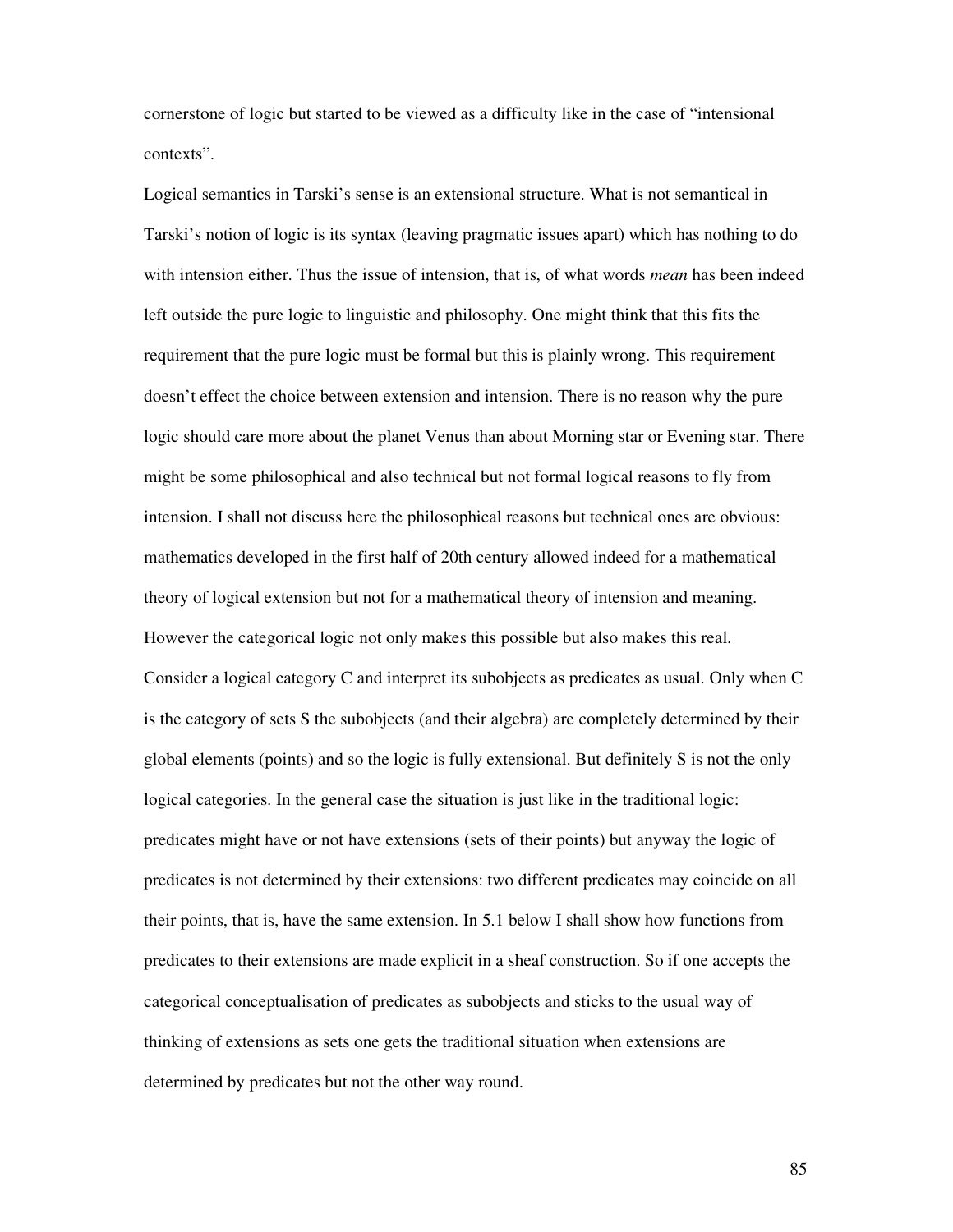What is yet wanted to make this link with the traditional logic clear and apply the categorical logic broader is an interface between the categorical logic and reasoning in natural languages which would allow for a categorical representation of usual logical examples. Internal languages are interfaces of this sort but developed for a different purpose. Perhaps some kind of diagrammatic *Begriffshrift* could be indeed helpful.

## **5. Categorical geometry**

We have already seen that the notion of category bridges logic with mathematics trough algebraisation in the spirit of Boole's pioneering works. Now I'm going to show that categorical logico-algebraic constructions and particularly the notion of topos also have a geometrical sense and originate from geometry historically. The geometrical face of the categorical logic enables one to think of "logical space" not as a metaphor (sticking to Fregean dogma that logical matters are timeless, spaceless and has nothing to do with intuition) bat as a true geometrical space or at least something very similar. This close link between logic and geometry is not something absolutely new in the history of these two disciplines. A telling fact is that the early logical vocabulary is mostly borrowed from geometry (in many cases through rhetoric): think of "figure of syllogism" for example. Euclid's *Elements* for centuries served as a model of logical but not only mathematical rigor; in 20<sup>th</sup> century a similar role played Hilbert's "Foundations of Geometry". However after the century of logicism and Fregean dogmatism this re-established link is indeed refreshing. In this section I shall present two examples of geometrical toposes, and then come back to the history of "heroic age" (by Boyer's word) of geometry  $(19<sup>th</sup>$  century) and consider it from a categorical perspective. This historical essay will also serve me for understanding the genealogy of Hilbert's axiomatic method.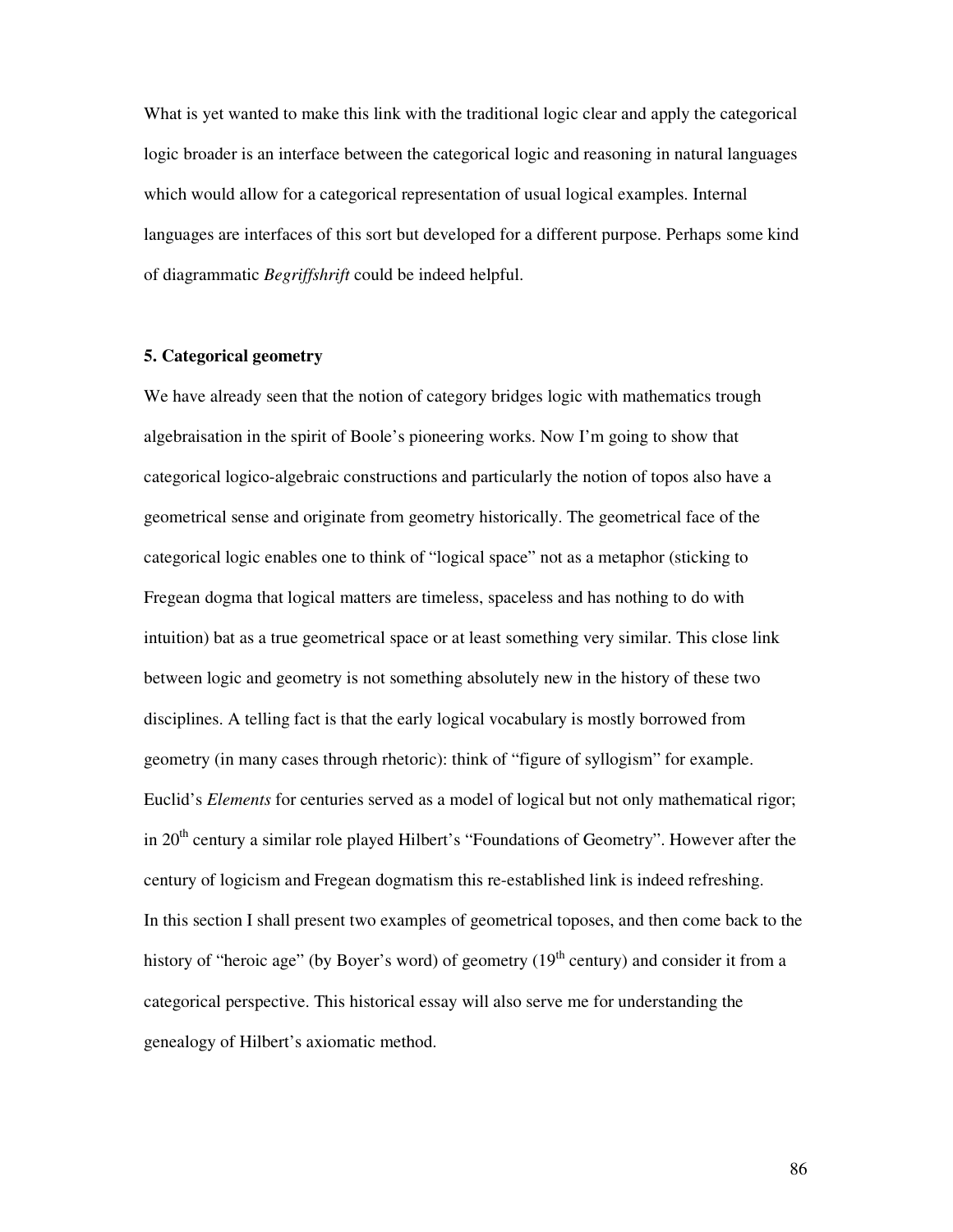### 5.1 Sheaves and Grothendieck topos

An attentive reader could already notice that the discussion on sheaves in 2.7 and the discussion on toposes in 4.2-4.4 had certain things in common. Now I'm going to make this link explicit. Recall the "modestly modern" notion of sheaf given in 2.7 above. Consider two set-valued sheaves F,G over common topological space T. Morphisms M:  $F \rightarrow G$  between the sheaves send sets (values) of F to values of G and commute with inclusions of opens of T. Then the gluing of coverings is preserved automatically. It is easy to see that morphisms M also form a sheaf (exercise). Now if we take "all" sheaves on given topological space T with "all" morphisms between the sheaves we get topos Sh in which T plays role of the true-value object. If we now think of T as "space-time" as suggested in 2.7 then the internal language of Sh become a "spatio-temporal" logic associated with T: T has true-value "true" (as any topos) meaning here "always and everywhere true", "false" (never and nowhere true"), and intermediate values corresponding to each open ("spatio-temporal region") O of T ("locally true in O").

The fact that sheaves form a topos is remarkable for few reasons. First, it shows that the notion of topos is definitely not a reformulated notion of set. Topos S of sets is a "limit case" of Sh corresponding to the minimal discrete topological space 2 (2 has two elements both of which are clopen, that is open and closed; one is included into the other but not the other way round). If sheaves are viewed as (continuously) variable sets (see 2.7) then the usual sets correspond to the limit case of constant. (Notice that the "Galilean relativity" is not achieved here, so we should speak about variable and constant sets in the absolute Aristotelian sense.) Second, it shows the geometrical face of the notion of topos. For as I have already mentioned a sheaf may be viewed as a more explicit construction of topological space. This is moreover true about topos Sh. To see what the shift from the notion of sheaf over topological space to the notion of topos of all such sheaves over the given space precisely amounts to recall the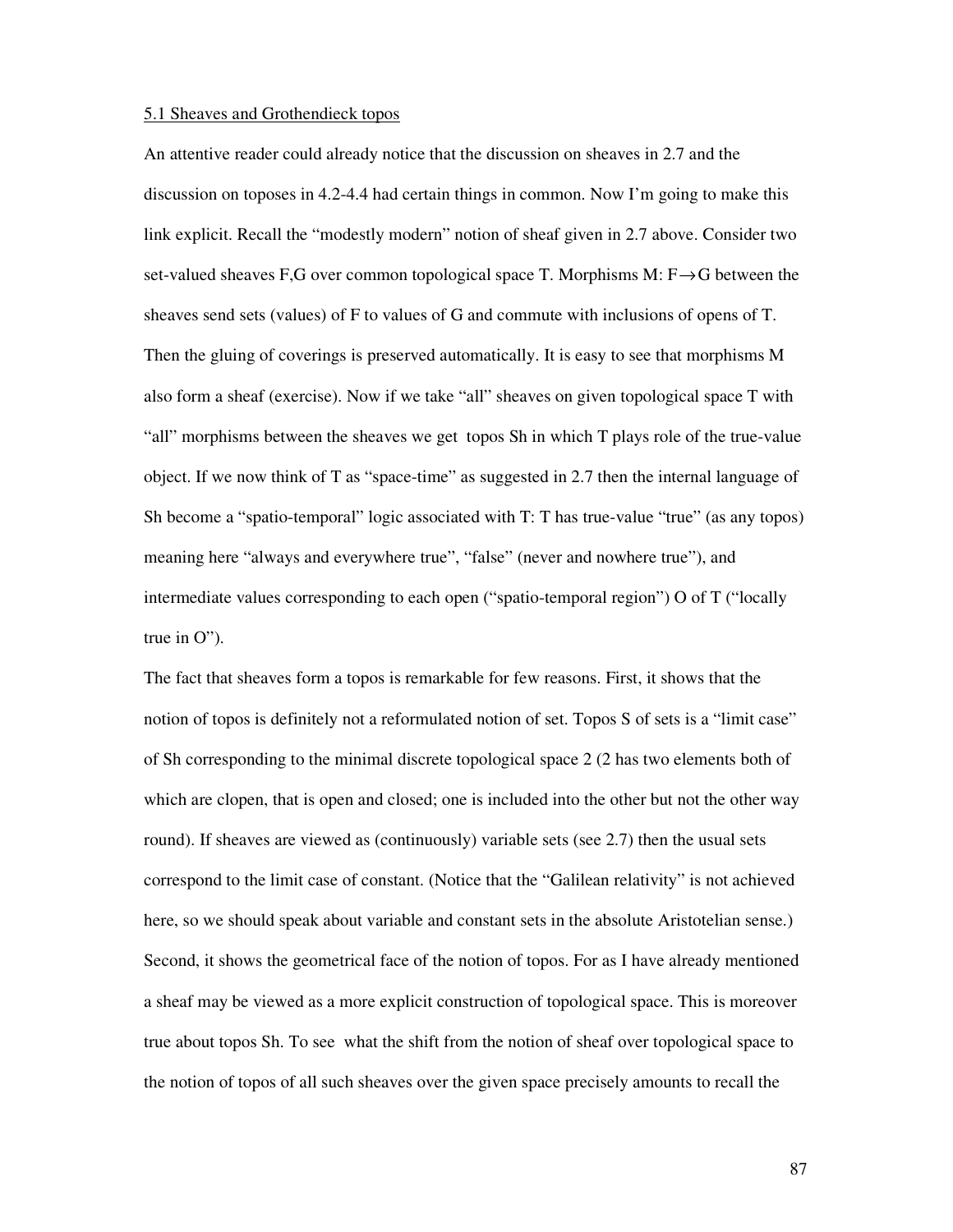example of circles given in the beginning of **3**. From the classical point of view it might seem that the shift from an individual sheaf to topos of sheaves as well as the shift from an individual circle to groupoid of circles amounts to nothing. For one individual circle perfectly represents its general notion, and there is no need to multiply examples. But recall that taking "all" circles into consideration allows one to consider their transformations, and this brings about a new important structure. Similarly with sheaves: the resulting topos Sh is a new structure indeed and at the same time it is a very natural extension of the notion of sheaf, and hence of the notion of topological space. Cum granis salis we can think of topos Sh as "implicitly contained" in the notion of topological space. This is indeed how the notion of topos emerged historically, and where the term comes from: research in topology in 1960ies led Grothendieck to this notion but in a more general form, which I'll present shortly. A further categorisation which immediately suggests itself is a category of all toposes of sheaves (with different bases). I will not consider the latter construction here because of its higher complexity.

Grothendieck topos combines properties of geometrical topos Sh and "logical" topos  $S^C$ presented in 4.4. Formally speaking, it is a generalisation of the former and specification of the latter. (Ancient operations of generalisation and specification still work unproblematically!)

Recall the notion pointless topology from 2.7: opens are thought of as abstract "things" standing in a partial order relation satisfying conditions implied by the usual axioms for topological space. The partial order relation is thought of as inclusion (part/whole relation). Recall the "second gluing condition" for sheaves which concerns the covering structure. In the point-based (set theoretic) topology the notion of covering is treated in terms of unions and intersection of opens which are lifted smoothly into the pointless setting. Grothendieck's idea was to treat coverings independently from inclusions, and so allow other categories than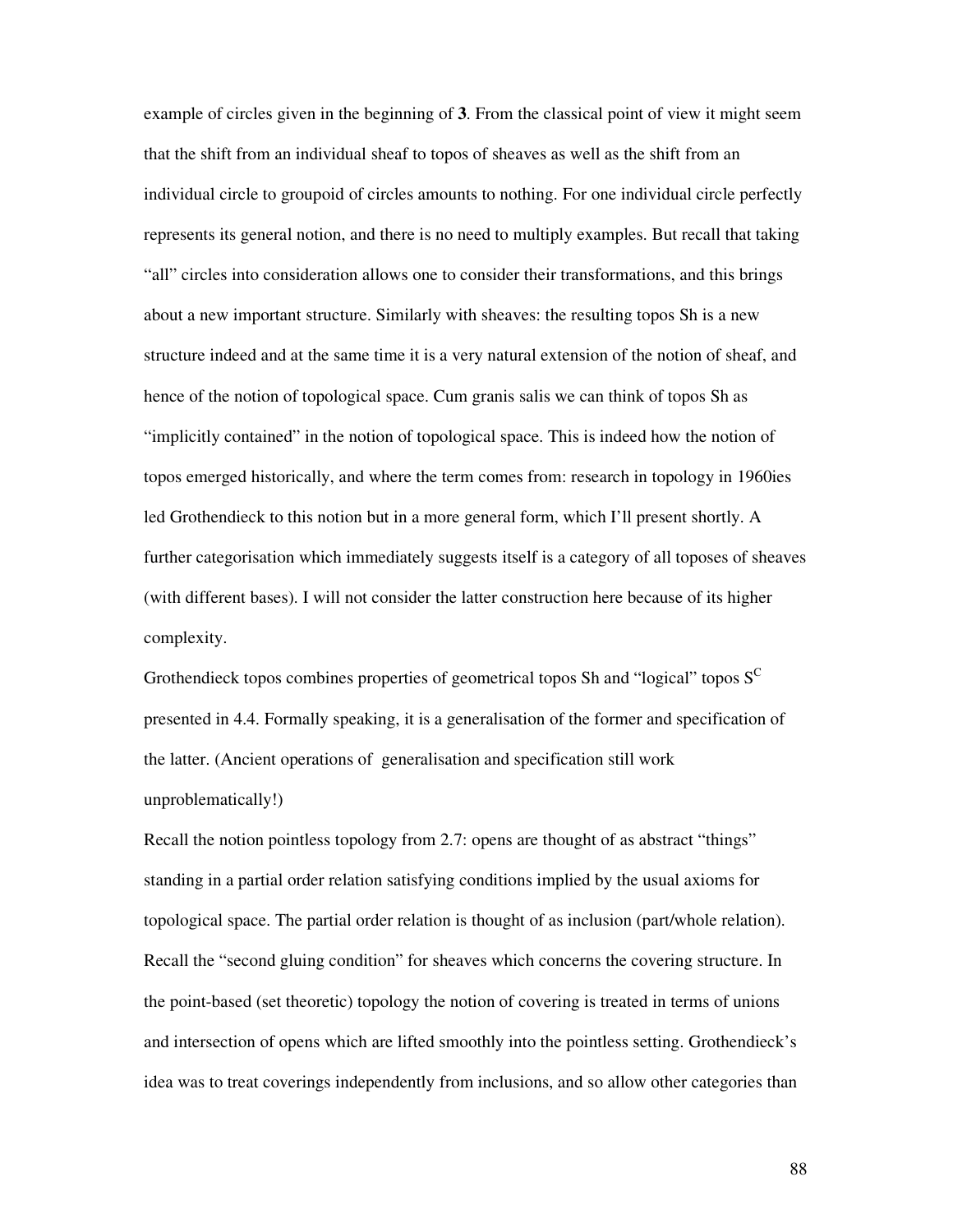partial orders to get a cover. *Grothendieck topology* (warning: it is not a particular topological structure but a generalised notion of topology) is defined on an abstract category C (which needs not to be a partial order) through specification of families of incoming morphisms for every object of C; these families of morphisms satisfy conditions implied by the usual notion of covering but not requiring C to be partial order (see Makkai&Reyes 1977). Philosophically the notion of Grothendieck topology is interesting because it shows clearer than standard accounts the borderline between topology and mereology. From the Grothendieck's perspective the standard (point-based or pointless) topology is viewed as *mereotopology* (to use the term invented by philosophers), that is, as a combined account of mereological and the (generalised) topological structure.

Category C equipped with Grothendieck topology is called a *site*. Now sheaf on given site C can be defined as functor Sh: $C \rightarrow S$  (where S is the category of sets) respecting topology of C. This second upgrade is useful even without the first, that is, in the case when C is frame (partial order) Fr of opens: instead of taking opens to sets one by one as it has been is done in 2.7 Fr is taken to (the category of) sets at once by functor Sh which can be then identified with the sheaf. Importantly functor Sh is *contravariant*, that is, it inverts directions of morphisms (inclusions) in C. If the assumed notion of functor requires preservation of directions of morphisms (i.e. corresponds to that of *covariant* functor) then Sh is written as  $C^{op} \rightarrow S$  (Fr<sup>op</sup>  $\rightarrow$  S) where  $C^{op}$  (Fr<sup>op</sup>) denotes a category obtained from C (Fr) through reversal of its morphism and called *opposite* to C (Fr). The reversal of morphisms is needed because of the duality between points and opens mentioned in 2.7: if an open is thought of as union of its points then a point can be dually thought of as intersection of its opens; when unions and intersections are both defined in terms of inclusions the inversion of the inclusions exchanges unions for intersections and the other way round. Although this duality is not always "perfect" in the sense that it is not always possible to reconstruct opens through their points and points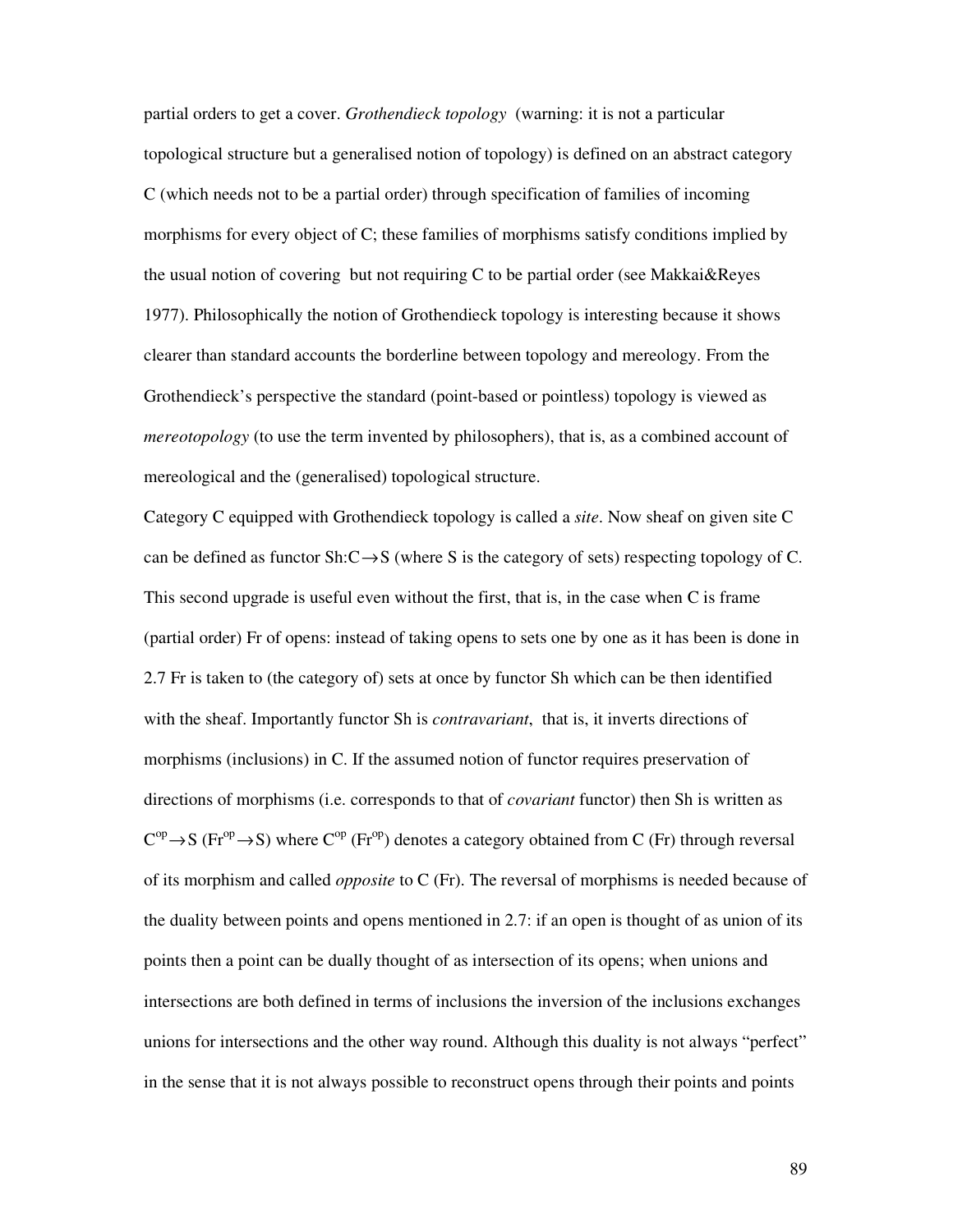through their opens the reversal is required in any event. (In the Boolean case the duality is perfect and is known under the name of "De Morgan laws".)

(In a standard set-theoretic framework based on membership what I just said is erroneous albeit its intuitive appeal because the above explanation of duality requires identification of point P with singleton  $\langle P \rangle$ . However this problem doesn't arise in the categorical setting we are working in here. This is another argument for doing geometry categorically.) Grothendieck topos is topos of all sheaves  $\text{Sh:} \text{C}^{\text{op}} \rightarrow \text{S}$  on given site C, that is, the functor category  $S^{C(op)}$ . So Grothendieck topos may be viewed as  $S^C$  properly specified. (It is not exactly true because  $S^C$  as presented in 4.4 requires C to be small while a site in given Grothendieck topos requires only a weaker condition of local smallness but I skip this detail now, although it might be relevant for understanding of the relationships between logical and geometrical faces of topos.) Such specification has not only geometrical but also logical sense, and in some case the two senses become hardly distinguishable.

Consider the following fact which is plainly tautological but still sounds surprising. Take C to be frame Fr, so  $S^{\text{Fr(op)}}$  is a topos of sheaves Sh in the usual ("modestly modern") geometrical sense (but written categorically). Fr represents (or *is*) "geometric propositional logic" GPL in the same sense in which Boolean algebra represents (or *is*) classical propositional logic CPL. GPL may be interpreted as "logic of finite observation": it doesn't allow for infinitary conjunctions (one cannot check all swans in order to claim that all of them are white) but does allow for infinitary disjunctions (if one finds a black swan one may conclude that the claim that all swans are white is false) (Vickers 1989). So there is little doubt that it is indeed a logic and quite useful (albeit weak) one. Geometrical properties of Sh correspond to (or *are*) logical properties of GPL. Let U,V be opens in Fr and S(U), S(V) be sets to which U,V correspond in Sh. We think of S(U), S(V) geometrically as sets of points of U,V, and logically as their "extensions". U<V implies  $S(U) \subseteq S(V)$  by the definition of sheaf ("inclusions of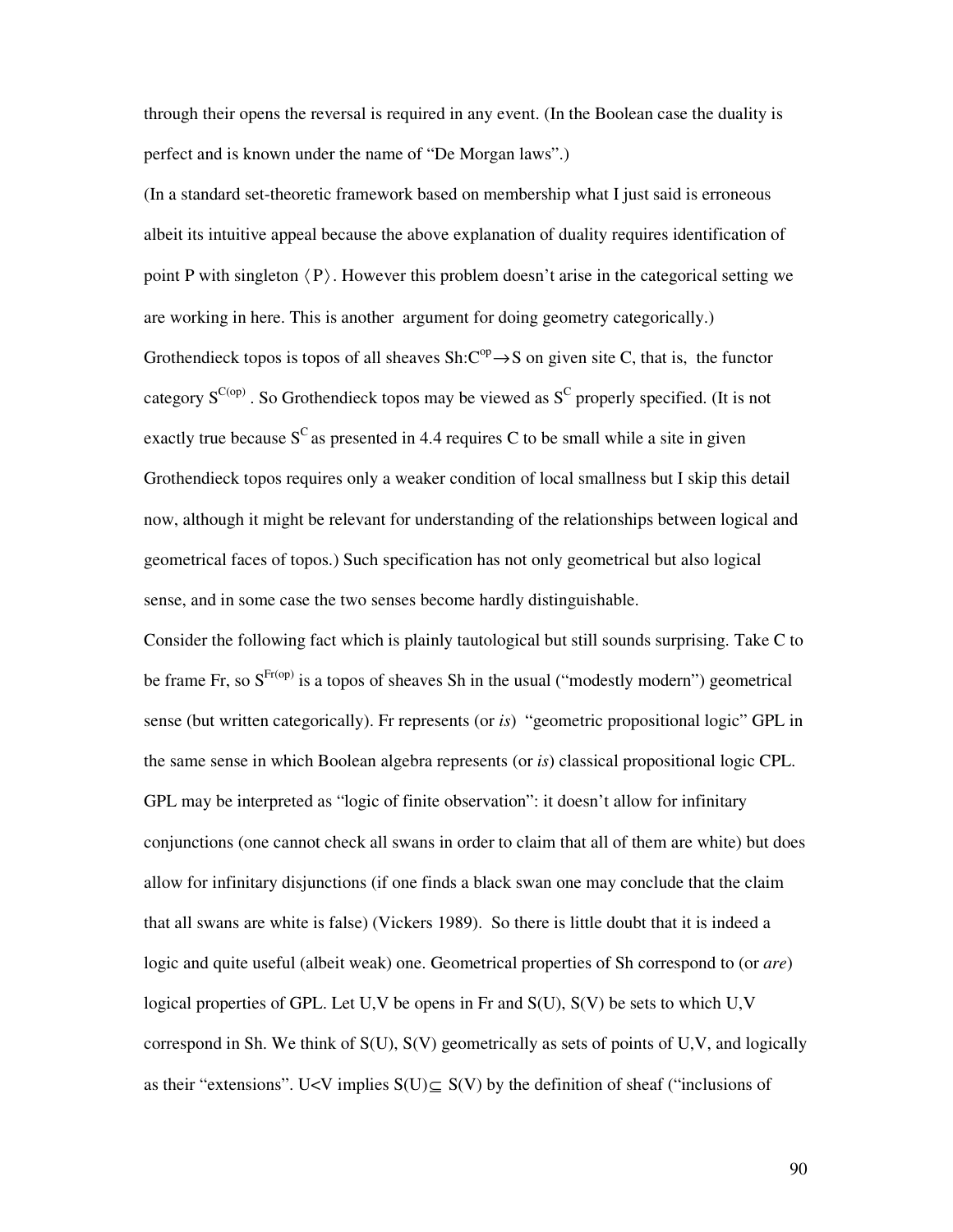opens are respected"). This proves (this *is*) soundness of GPL. The converse implication doesn't hold generally but if it does one says that sheaf Sh "has enough points" and calls frame Fr "spatial". The spatiality of Fr is (equivalent to) completeness of GPL. So the geometrical property of Sh to be space-like (to have enough points) is (equivalent to) its logical completeness.

When things come to the first- and higher-order logic one needs to take into consideration the whole topos  $S^{Fr(op)}$  but not an isolated sheaf as in the latter example, and the situation becomes far less trivial – and mathematically far more interesting. But there is no reason to think that the close link between geometry and logic just demonstrated brakes up abruptly at certain point. Methodologically it is perhaps not the best strategy to force the identification of geometrical and logical properties like in GPL but the idea that the two kinds of properties are properties of one and the same thing (topos) remains a fruitful guiding principle. In the following section I approach the issue of categorical geometry from a different side considering its early pre-history. The reader will see how the "geometrisation of logical space" made explicit in the topos theory roots in the geometry of  $19<sup>th</sup>$  century.

5.2 Differentiable manifolds and categorical integration of non-Euclidean geometries Non-Euclidean geometries were not discovered by a genius of a single person but were developed through works of several generations of mathematicians (the number of generations depends on how one specifies the starting point of this development). What is perhaps less obvious this discovery didn't result from one progressive intellectual

development but from a synthesis of two different and even opposite developments.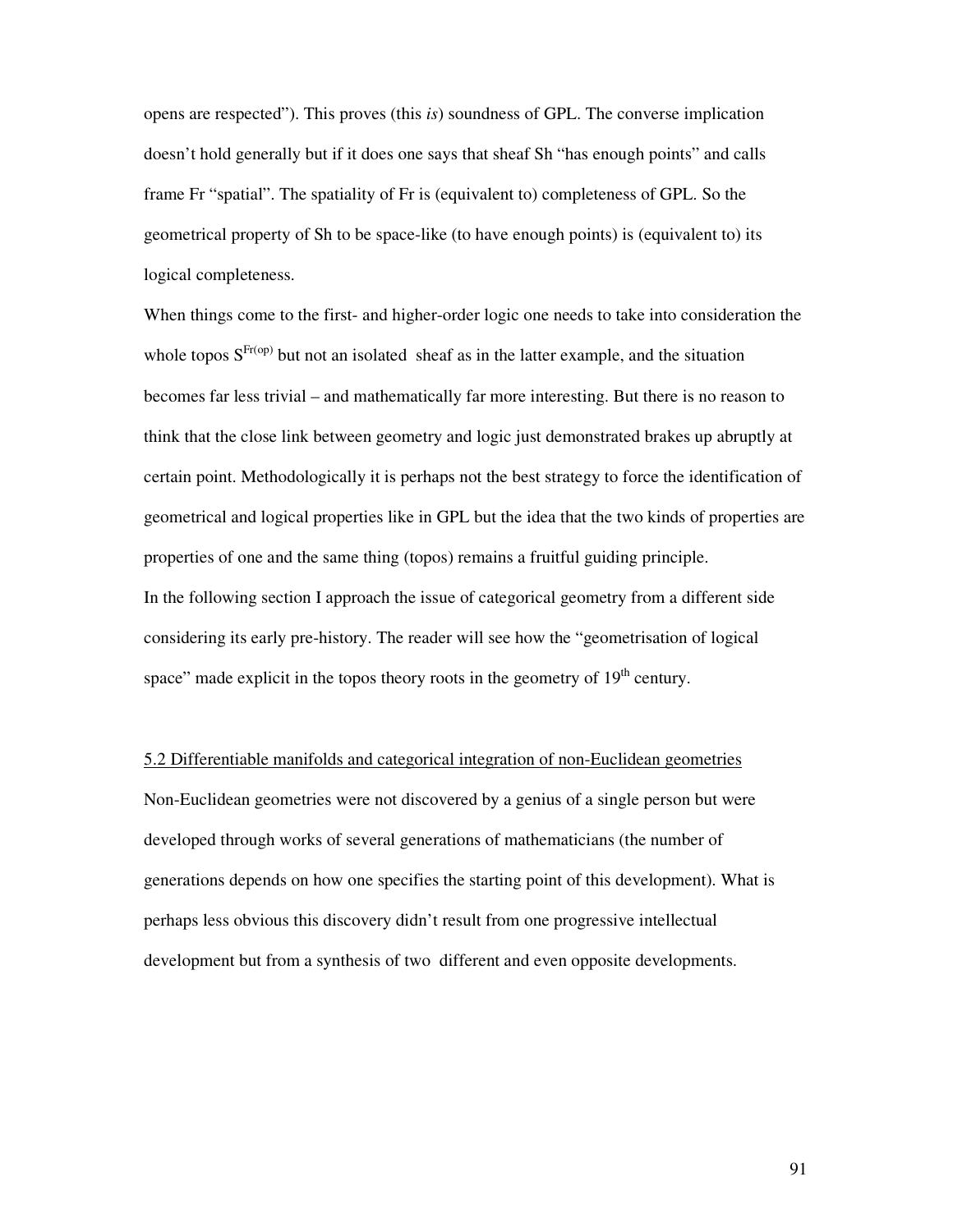# 5.2.1 Bolyai and Lobachevsky

Consider two straight lines a,b intersected by third straight line c. For further references I shall call this kind of construction a *linear triple*.



If  $\alpha + \beta = \pi$  then a,b are parallel (aIIb), that is, they do not intersect. This fact can be proved on the basis of principles of Euclidean geometry but without  $5<sup>th</sup>$  postulate, that is – to use an outdated term used by Bolyai (1832) - on the basis of "absolute geometry" (AG). The  $5<sup>th</sup>$ postulate says that the converse also holds, or in the contrapositional form used by Euclid – that if  $\alpha + \beta < \pi$  then a, b intersect. (The case  $\alpha + \beta > \pi$  is straightforwardly reduced to the case  $\alpha + \beta < \pi$ .)

The problem of  $5<sup>th</sup>$  postulate is that it has a poor or no intuitive appeal. Concerns about the lack of an intuitive support for the  $5<sup>th</sup>$  postulate were expressed already in ancient times. Today we are in a position to say that the intuition didn't deceive Greek mathematicians and rightly pointed to the element of Euclid's system, which could be possibly varied without destroying geometry as such. One may wonder why this postulate had been adopted at all, and why the Lobachevsky geometry had not been discovered already in ancient times.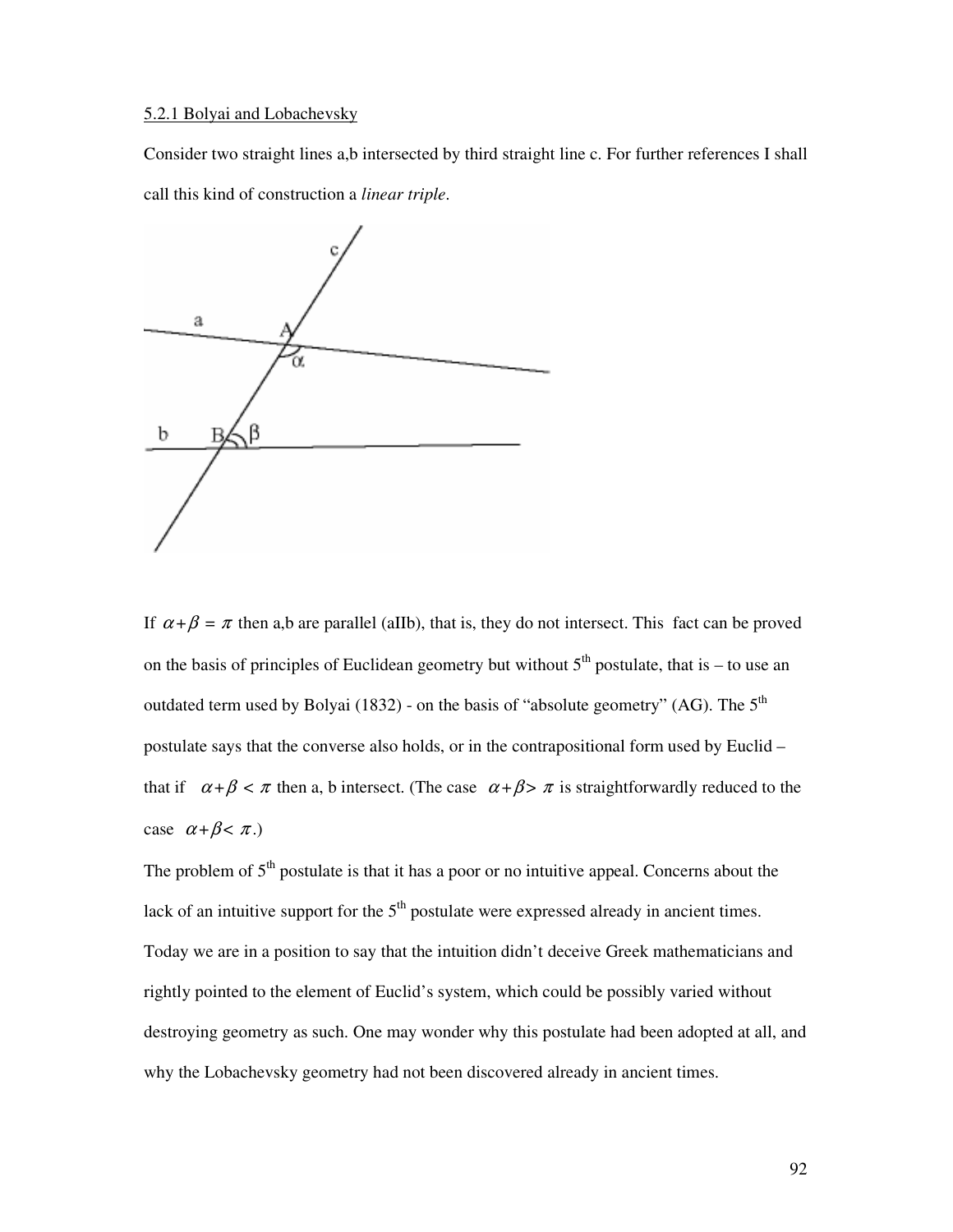A standard answer to this question is the following. Greeks were too attached to everyday spatial experience an didn't think about geometry more abstractly as we do it today after Lobachevsky and Hilbert. What made the discovery of non-Euclidean geometry possible is a liberation of geometry from the everyday spatial intuition. In my view this argument is plainly wrong in spite of the fact that the story about the liberation of geometry from the intuition has certainly some truth in it (this is how Lobachevsky understood his own work after all). For, as it had been noticed by Greek mathematicians long before Lobachevsky, the everyday spatial intuition neither supports nor gives a clear evidence against the  $5<sup>th</sup>$  postulate but leaves it problematic. This is how the whole issue around the "problem of parallels" emerged (already in ancient times).

There is a simple logical reason why Greeks took the Euclidean but not non-Euclidean option, which makes it unnecessary to suppose that they were prejudged against the non-Euclidean geometry in one way or another. The reason is that AG is essentially incomplete in the following sense: given a linear triple defined through angles  $\alpha$ ,  $\beta$  and the segment AB it doesn't give an answer to the question (Q) whether straight lines a,b intersect or not. Given the primitive character of the construction of linear triple it is not surprising that the question is not isolated and cannot be simply left open for future study. With the  $5<sup>th</sup>$  postulate one gets a necessary and sufficient condition for aIIb, so for any given triple Q gets a yes-no answer. But the mere negation of  $5<sup>th</sup>$  postulate taken by Lobachevsky as an axiom of his alternative geometry doesn't produce the same effect, as we shall immediately see. So the assumption of 5<sup>th</sup> postulate as a provisionally hypothesis remains the only reasonable option. Indeed, understanding the  $5<sup>th</sup>$  postulate as universally quantified over all possible linear triples we get as its negation existensional proposition EL, which claims the existence of triple L such as  $\alpha + \beta < \pi$  and a,b parallel (not intersecting). Let it be our working hypothesis that EL doesn't contradict AG, and let's see what kind of theory if any we can get by adding the former to the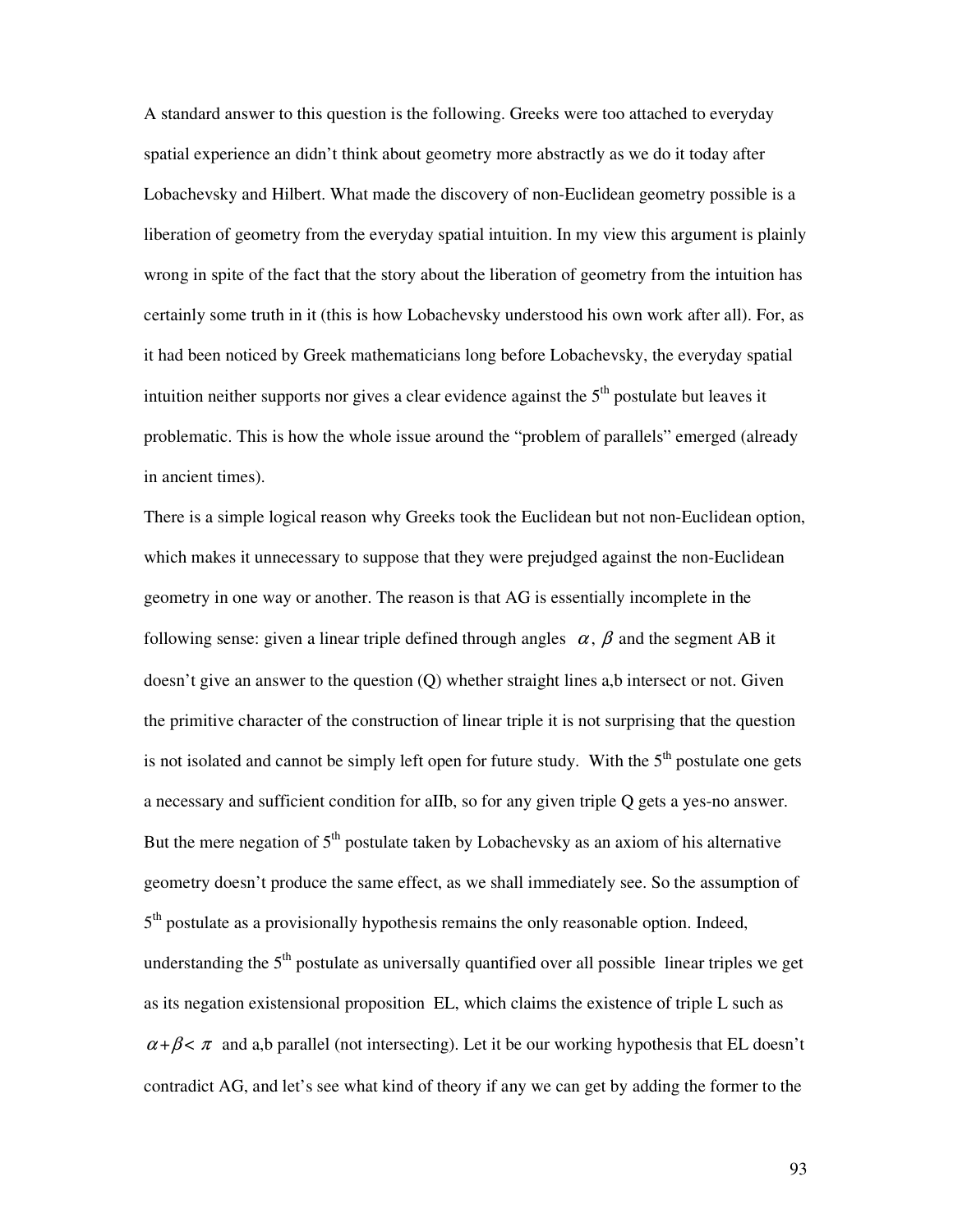later. Fix a triple L with  $\alpha + \beta < \pi$ , boldly stipulate that a,b are parallel in this case, and pursue further constructions and related propositions on the basis of this stipulation and AG. Let G<sub>L</sub> stand for the bulk of constructions and related propositions obtainable in this way. (Given a non-trivial logical structure of reasoning in the elementary geometry I prefer here the informal term "bulk" replacing "deductive closure".) Since all linear triples with  $\alpha + \beta < \pi$ are "alike", one might expect that  $G<sub>L</sub>$  doesn't depend on the choice of L, so we would have here a general theory alternative to Euclidean geometry. However it does as immediate examples show: to see this take a linear triple, consider continuous changes of its parameters  $\alpha$ ,  $\beta$ , AB, and decide few times differently when a,b are parallel and when they are not. So the mere negation of  $5<sup>th</sup>$  postulate prima facie doesn't bring about anything deserving the name of geometry even if one doesn't get any contradiction with it.

Let me now describe the progress in the theory of parallels achieved to the 1830 (the year of publication of Lobachevsky 1830) in the following informal terms. Think about "envelope space"  $\Sigma$  G<sub>L</sub> as formed by "bringing together" all bulks G<sub>L</sub> corresponding to all possible choices of L. Since  $\Sigma$  G<sub>L</sub> includes incompatible G<sub>L</sub> it should be thought rather as a set of logical possibilities rather than a geometrical space. It has been shown that  $\Sigma G_L$  can be sliced in a nicer way than into  $G<sub>L</sub>$ -s. Namely, the choice of Euclidean triple L may be replaced by the choice of finite segment S such that  $\Sigma$  G<sub>S</sub>=  $\Sigma$  G<sub>L</sub>, where G<sub>S</sub> are bulks like G<sub>L</sub> but with a different underlying construction (replacing an Euclidean triple) completely determined by the choice of S. Slices  $G_S$  are nicer than crude pieces  $G_L$  in the following sense: (unlike  $G_L$ )  $G<sub>S</sub>$  are all disjoint and incompatible, so  $G<sub>S</sub> = G<sub>S</sub>$  iff S=S', where the former equality sign stand for a reasonable equivalence between different  $G<sub>S</sub>$  and the latter equality sign stands for the congruence. This means that for any linear triple with parameters  $\alpha, \beta$ , AB any G<sub>S</sub> (unlike  $G_L$ ) provides a yes-no answer to the question whether a,b intersect or not.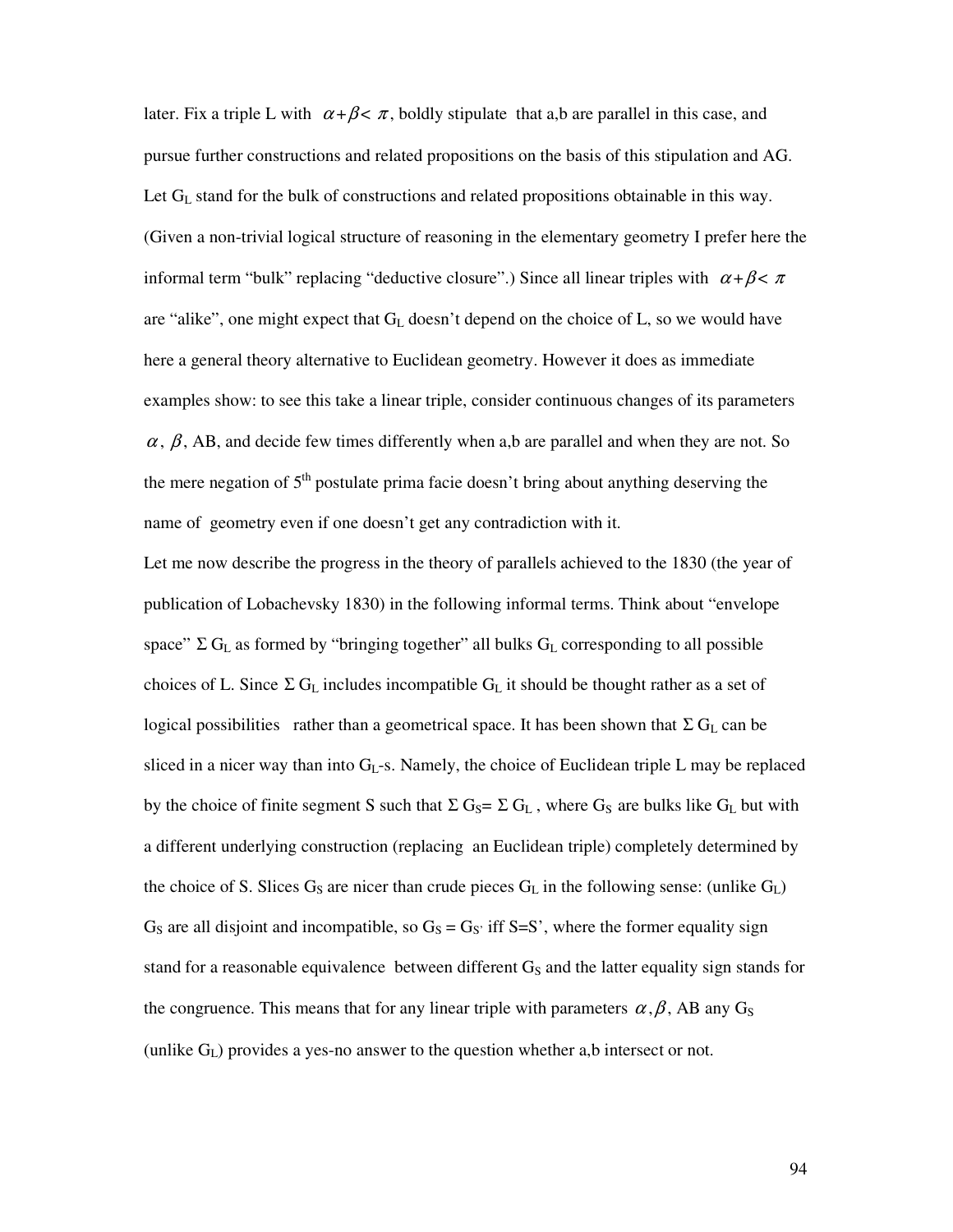Although  $\Sigma G_S$  is better structured than  $\Sigma G_L$  it is still a bulk of incompatible theories but not a theory. Any particular  $G<sub>S</sub>$  neither can be called a theory in the usual sense because it depends on a particular construction, which involves segment S. But since  $G<sub>S</sub>$  are all alike (isomorphic) they can be also regarded as equivalent *up to* the choice of L. From *this* point of view the choice of L is not essential. What is essential is only the fact that L exists and is fixed. This gives reason to call *the* Lobachevskian geometry what prima facie looks like a family of incompatible geometrical constructions and related propositions.

The linear parameter S (which maybe defined in many different ways) has been discovered by Lambert (1728-1777) and called the *absolute unit of length* (Bonola 1908). The interplay between the "relative" and the "absolute" involved here presents a piece of dialectics which must please a Hegelian. As things look from the traditional perspective the "unit" S is chosen arbitrarily from a continuum of available options. But from a viewpoint from the inside  $G<sub>S</sub>$  S looks as fixed and unchangeable. This is not too surprising after all but only shows that what looks like absolute from a local viewpoint gets relativised if considered from a broader viewpoint. (Notice that here the broader viewpoint corresponds to the traditional Euclidean view.) What is more surprising is that the notion of the absolute unit of length which appears here as "absolute" in a very modest and quite relational sense of the word may be tentatively strengthened along the following vein. In *any*  $G_S$  every length is related to (corresponding) S, i.e. is expressed in the form rS, where r is a real number. So it is arguably pointless to say that in *different* G<sub>S</sub> the expression "r absolute units" refers to *different* lengths but more reasonable not distinguish between copies of GS saying that in *the* Lobachevsky geometry r always refers to the same length. In particular, if in a linear triple the length AB is given as rS then given  $\alpha$ ,  $\beta$  one is always in a position to say whether a,b intersect or not. So unlike what we have in the Euclidean geometry, in the Lobachevskian geometry we don't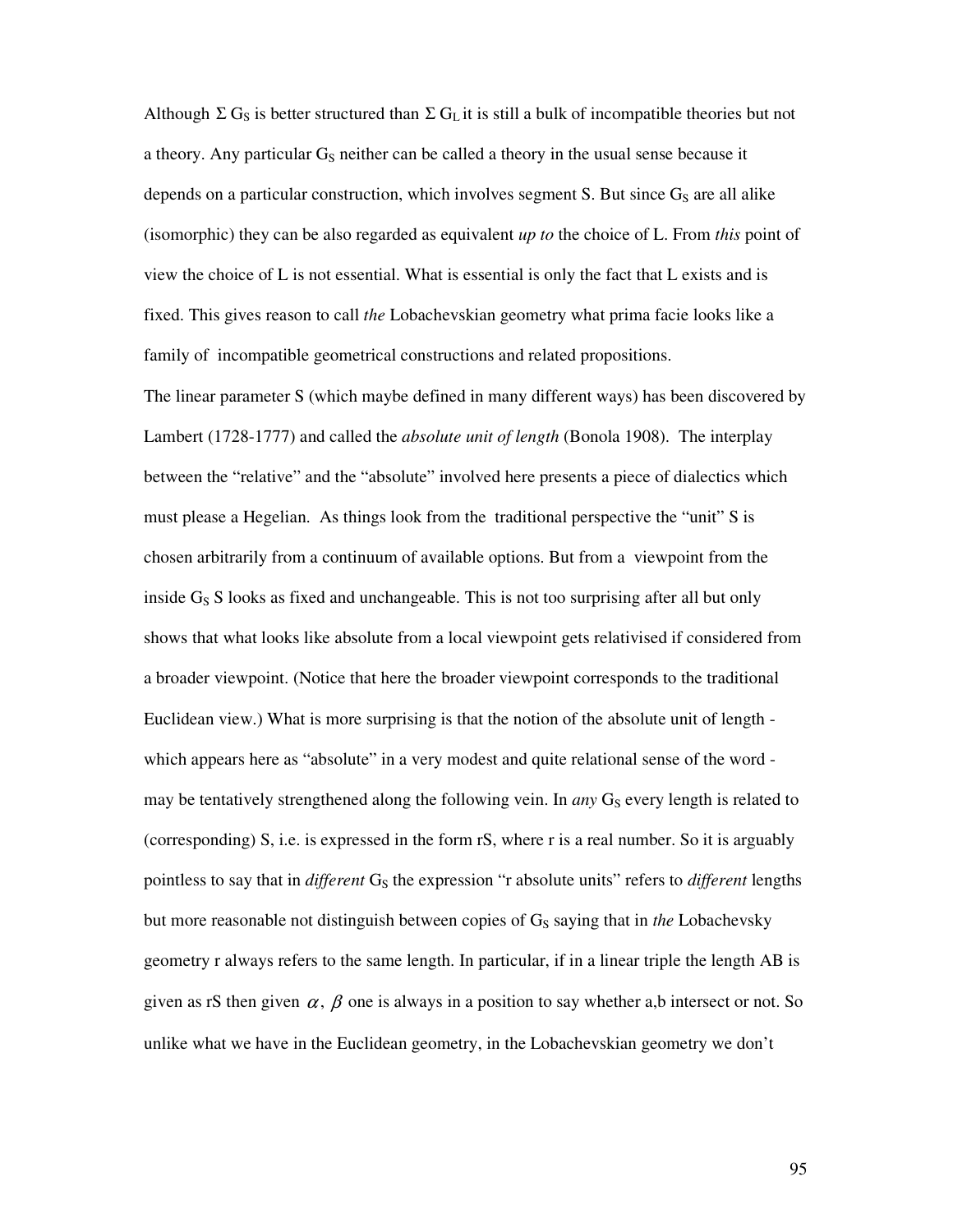need to specify a unit of length because we have an "absolute" one. This, of course, explains Lambert's term.

Lobachevsky like many mathematicians before him tried to prove  $5<sup>th</sup>$  postulate as a theorem of AG through reduction ad absurdum, that is, by drawing consequences from the negation of 5<sup>th</sup> Postulate in the hope of a contradiction. Consequences of this hypothesis were unusual but not plainly absurd. Lobachevsky was not the first who changed the attitude and started to regard such consequences not as merely pathological but as belonging to a different mathematical theory than Euclidean geometry, but he made it more systematically than his predecessors. *The* geometrical theory in which 5<sup>th</sup> postulate was false Lobachevsky called "Imaginary" geometry. As the term clearly indicates Lobachevsky was motivated by the idea of detachment of geometrical imagination from the direct linkage with the usual spatial experience. He assumed as a methodological principle that mathematical theory could be sound even being purely "imaginary", i.e. corresponding to nothing in the physical reality and in the everyday experience. He assumed further that whether or not a mathematical theory fits a physical reality is not mathematical but physical question to be answered on the basis of experience (experiment and/or observation). This allowed him to take a pluralistic stance and suppose that in addition to geometry corresponding to the physical space there could be another geometry corresponding to nothing physical. He didn't take for granted the view according to which the physical space was Euclidean but considered astronomical observations in order to verify or falsify this hypothesis. In fact he realised that given the limited accuracy of observation  $5<sup>th</sup>$  postulate can be possibly falsified but cannot be possibly strictly verified by empirical methods. Lobachevsky's epistemological views combining the autonomy of mathematical reasoning with a clearly empirical approach to questions concerning physical reality fit very well today's scientific standard.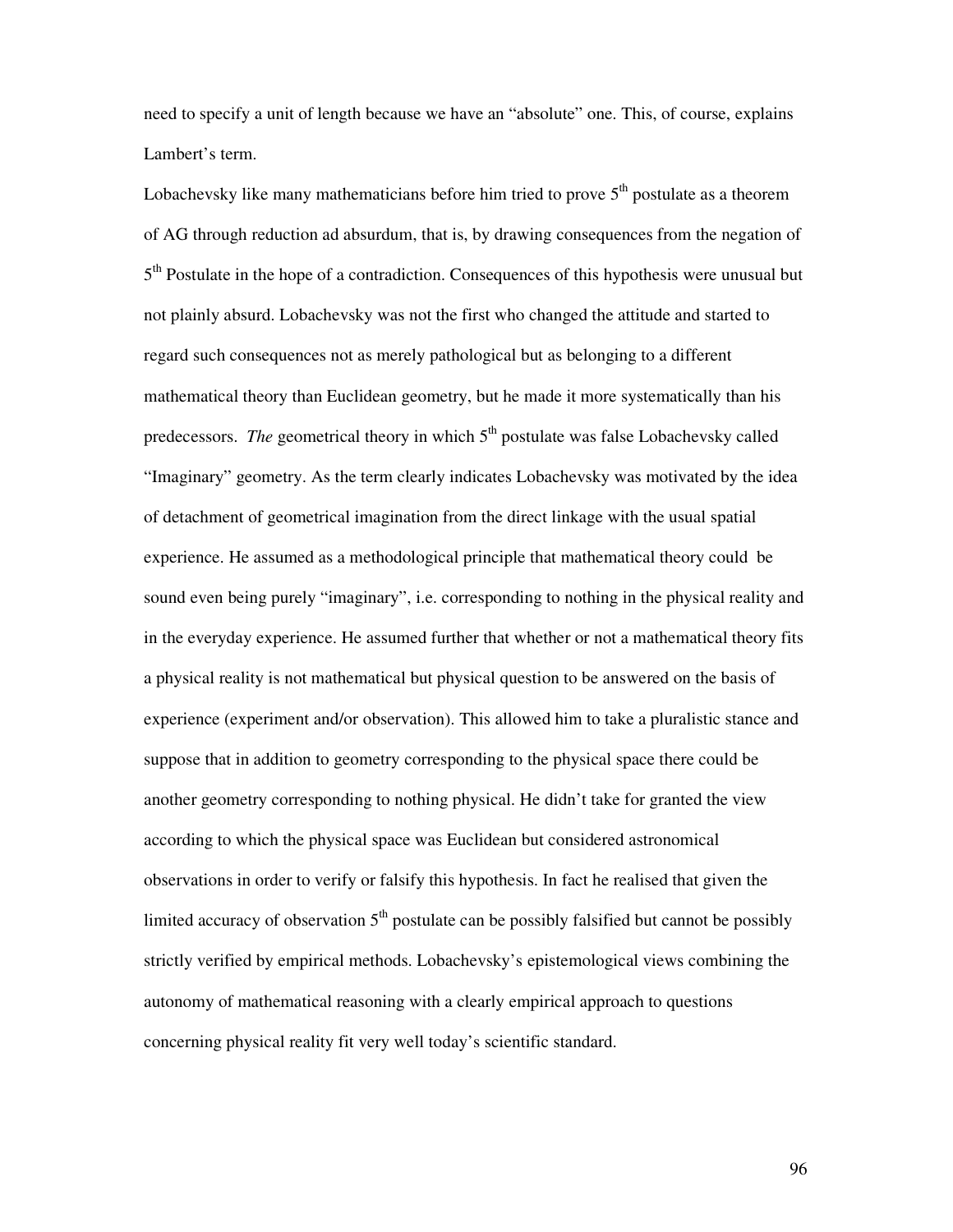The story of liberation of geometrical intuition from the everyday experience by Lobachevsky and other founders of Non-Euclidean geometry is well known (Bonola 1908). I assume that this is a true story but I want to argue that this is a very incomplete story which if taken alone provides a distorted vision of the history and conceptual structure of the modern geometry. Let me now show what I think is the other side of the coin.

## 5.2.2 Gauss and Riemann

-

When in 1932 Gauss' friend Wolfgang Bolyai sent him a paper of his son Janos (Johann in German version of the name) containing results similar to those obtained by Lobachevsky a couple of years earlier Gauss reacted in a somewhat controversial way. He claimed that Janos' paper contained nothing he didn't already know some 30 years earlier, and that he wasn't ready to praise Janos' work because, as Gauss put this, "to praise it , would mean to praise himself". His reaction to Lobachevsky's results to which he got access only in 1840ies was more positive but this didn't encourage Gauss to publish his version of non-Euclidean geometry either. It is too easy to explain Gauss' dissatisfaction with Lobachevsky-style results by sociological reasons but I suggest to take it seriously, and to look for a true mathematical reason behind it.

The true mathematical reason behind Gauss' dissatisfaction by Boliay's work is, in my view, that he liked neither Lobachevsky's idea of splitting geometry into a number of incompatible theories<sup>6</sup>, nor the idea of incomplete "absolute" geometry suggested by Boliay (and known

<sup>&</sup>lt;sup>6</sup> Before Lobachevsky this line had been already taken by Schweikart (in a letter to Gauss of 1818) who called LG "astralishe Groessenlehre" (which can be perhaps better translated as "astrometry" rather than "astral geometry"). Unlike Lobachevsky Schwekart didn't make any significant progress in LG but clearly claimed its independence from EG and guessed that while EG worked well in application at human scales (in particular in the kind of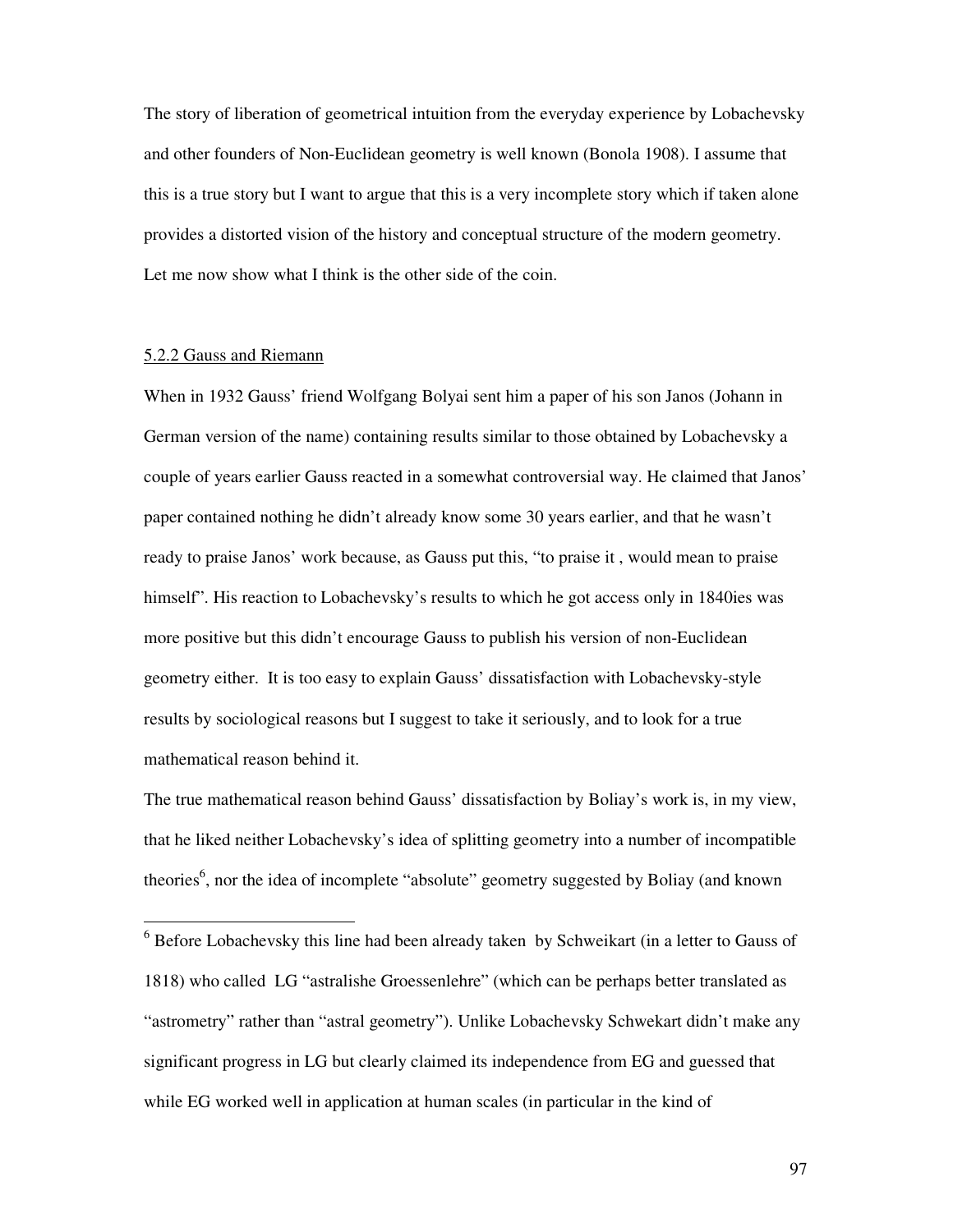earlier to himself). Boliay's and Lobachevsky's approaches are very similar, and the fact that the former talked about "absolute geometry" while the latter defended his geometrical pluralism doesn't matter mathematically at all and doesn't matter much methodologically either. What is common in Boliay's and Lobachevsky's approaches is this: the idea of geometrical space is supplemented with (and in a sense subsumed under) that of logical space (of possibilities) in which different geometrical spaces – or at least geometrical constructions viewed before as incompatible - may peacefully co-exist. This peaceful co-existence of incompatible constructions didn't satisfy Gauss, as I suppose. Whatever is a philosophical attitude of today's historian toward the issue it is not correct to claim that the later development proved Gauss wrong. For Gauss' work indeed led to the discovery of new unifying framework for EG and LG, so today like in Euclid's time we have one science of geometry with its multiple branches but not a number of independent geometries as Lobachevsky suggested. This new unifying framework had been not been completely achieved by Gauss himself but his famous student Riemann did this in his *Habilitationsvortrag* (1854) based on Gauss' ideas. Before I explain what it is let me just name it "geometry of differentiable manifolds" (GDM).

To stress the importance of Gauss and Riemann against that of Bolyai and Lobachevsky might sound like knocking into the open door. Today's best account of physical space and time (Einstein's General relativity and its updates) is based on GDM. So it is GDM but not AG nor LG which after all replaced EG in physics. What I want to stress indeed is not personal contributions but contributions of different methodological strategies to what is commonly called the "discovery of non-Euclidean geometries". Assuming that the story about the diversification of geometry into "geometries" through "liberation from experience" by

measurements which had given the geometry its name) at the astronomic scale things might stand differently (hence the term "astrometry"). See (Bueler 1981).

-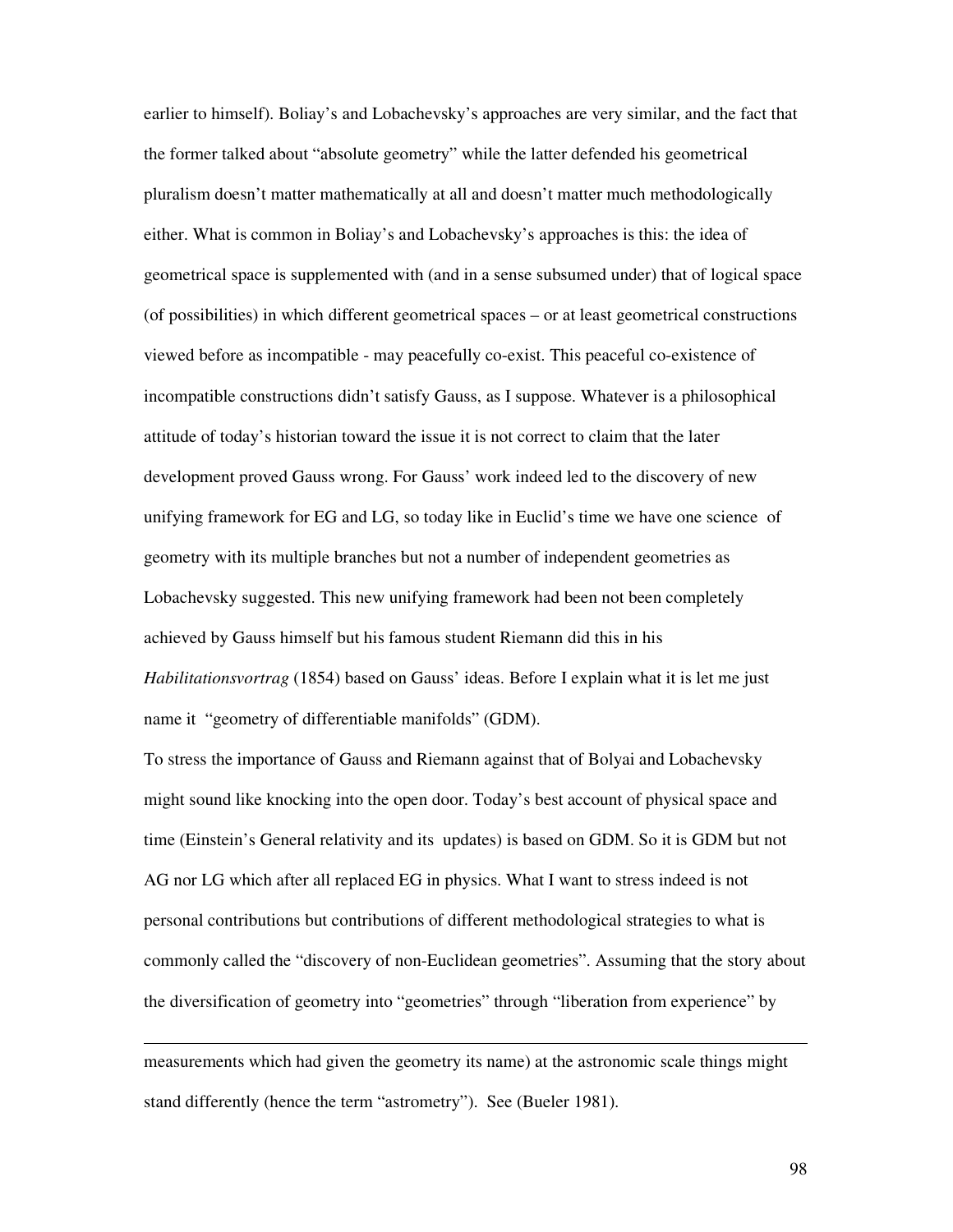Lobachevsky and others is by and large correct, I want to show the importance of new integration of geometry achieved by Gauss and Riemann.

Gauss never made his epistemological views explicit but unlike Lobachevsky he never tend to detach mathematics from experience and everyday practice. On the contrary his main results have been achieved through bringing geometry *back* to the immediate contact with the same kind of experience from which this science emerged more than two thousand years before. I mean Gauss' work in the vast project of surveying the Kingdom of Hanover during crucial (for the history of geometry) years 1818-1832. New methods in the geodesy – which is a new name for what geometry used to be in the pre-theoretical epoch – has been as much important for the "geometrical revolution" of  $19<sup>th</sup>$  century as Lobachevsky's freedom of mathematical imagination and Schweikart's insight that Aristotle might after all have a point arguing that things at astronomical and human scales are essentially different. The principle theoretic improvement in the geodetic surveying made by Gauss is this: instead of thinking of given territory as a piece of Euclidean plane one should think of it as a smooth surface. The latter hypothesis is more realistic (moreover if the territory is hilly like the Hanover region) but just like the former it involves a strong idealisation. To provide evidences that no piece of Earth surface is perfectly smooth is just as easy - and in most contexts just as pointless - as to provide evidences that no such piece is perfectly plane. The new basic geodesic hypothesis needed a theory of smooth surfaces which Gauss developed in his (1827). Gauss' key idea in this prominent paper is that of *intrinsic* geometry of surface.

To get the idea you need to find yourself in a hilly surroundings and forget everything that you have learnt in the school about spherical Earth flying in the infinite Euclidean space. Then if you do geometry not only with drawings on A4 paper but also with measuring lengths about tens meters on the ground you will immediately discover that the space you are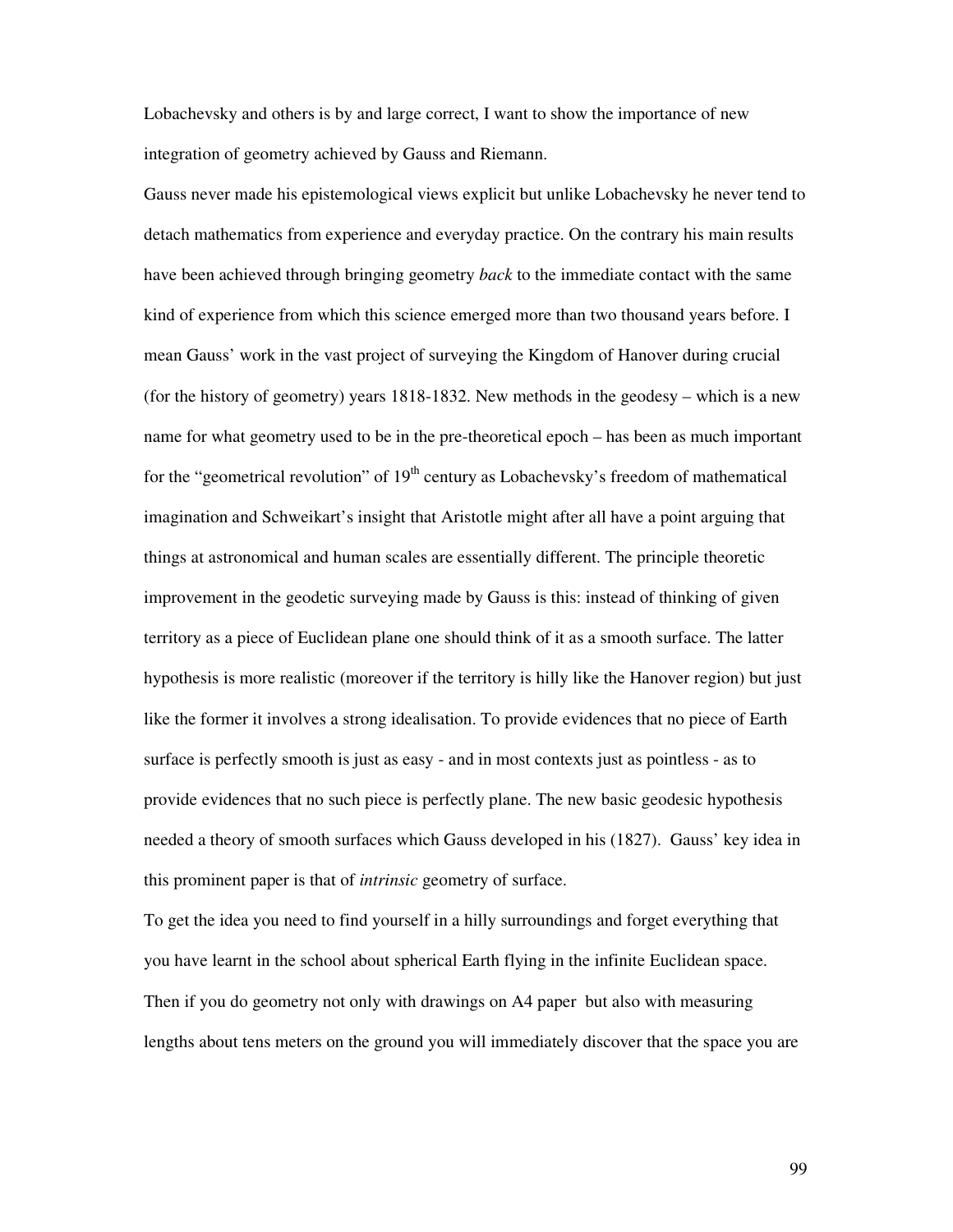in is not Euclidean. In particular, you'll find that between two sufficiently distant points A and B there could be few different well-distinguishable paths, all of which are shortest possible:



Such "return back to things" (*epoché*) is necessary but, of course, not sufficient for doing new mathematics: after the removal of the old conceptual scheme a new one must be installed. This goes through new simplifying hypothesis the most important of which in given case is this: when A and B are sufficiently close then the shortest path between them is still unique, and the Euclidean geometry remains valid (differentiability). So one conceives a geometrical space comprising points (just like EG), continuous and smooth (locally Euclidean) paths between points (called geodesics), and everything constructable out of this by earlier known methods. Riemann's notion of smooth manifold is an elaborated and generalised version of such a space.

It is remarkable to observe that the mathematical part of our best physical theory of space/time, namely, of General Relativity, originates from the advanced surveying work just like spatial concepts of earlier physics originate from the surveying practice of our ancient ancestors. Just as before today's best physics generalises upon conceptual schemes developed through earthy human practice. We could expect that a new look at the surface we live on,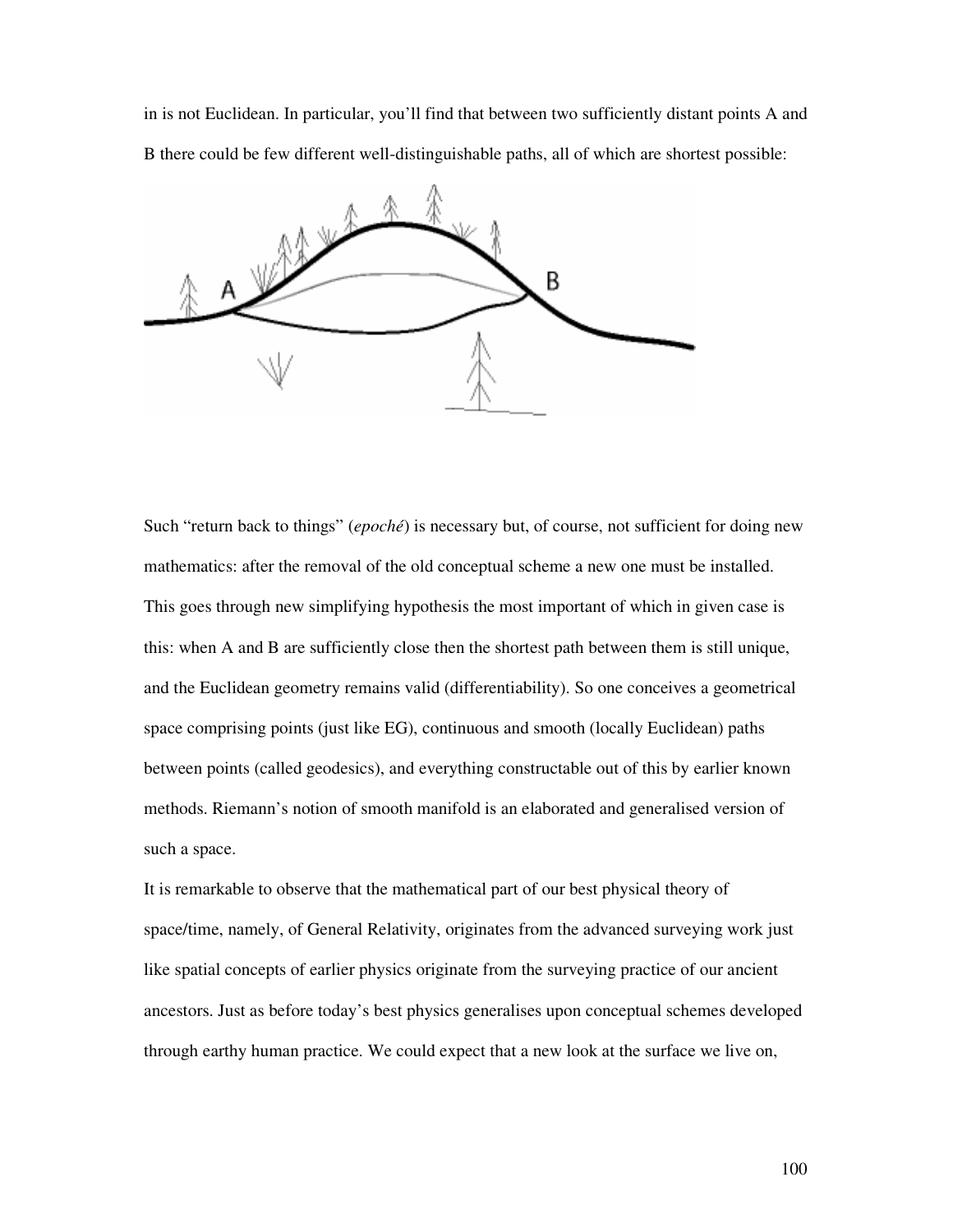particularly one dropping the differentiability hypothesis in a non-trivial way, will be equally important for the future physics.

## 5.2.3 Integrating power of interpretation

-

It is obvious that the notion of differentiable manifold made geometry again into one science but it is much less obvious how and why. True, GDM generalises upon EG and LG but so does also AG without any interesting integrating effect. In fact GDM involves much more "geometries" than AG because any manifold can be viewed as a geometrical space with its own "geometry"<sup>7</sup>. The very fact that all these things fall under the same notion of manifold explains nothing: a mere generalisation is not sufficient to bring together pieces of geometry split by Bolyai and Lobachevsky. To see where the integrating power of GDM comes from let's come back to Gauss' idea of intrinsic geometry.

Here is the trick. After you have forgotten that you are doing geometry on a curved surface located somewhere in Euclidean space (*epoché*) and learnt to live in a non-Euclidean space autonomously, remember the enveloping Euclidean space again (*epistrophé*). So you get two different perspectives on your geometry: internal and external (Euclidean). Now you may

 $<sup>7</sup>$  In 1-dimensional case there are only two essentially different (intrinsic) geometries: that of</sup> continuous infinite line (without endpoints and self-intersections) and that of circle. In 2 dimensional case there are 3 infinite series of geometries: these of spheres with n handles attached (otherwise called n-tori;  $n = 0, 1, 2, \ldots$ ); of projective planes with n handles attached, and of Klein bottles with n handles attached. For 3-dimensional manifolds the classification is far more complicated but if the prove of Poincaré's conjecture proposed by Grisha Perelman in 2003 is correct, the problem is finally settled in this case too. For dimensions  $>3$ classification (in the usual sense and by anything like usual means) is provably impossible but the possibility of new brakethrough results in this field, of course, shouldn't be ruled out.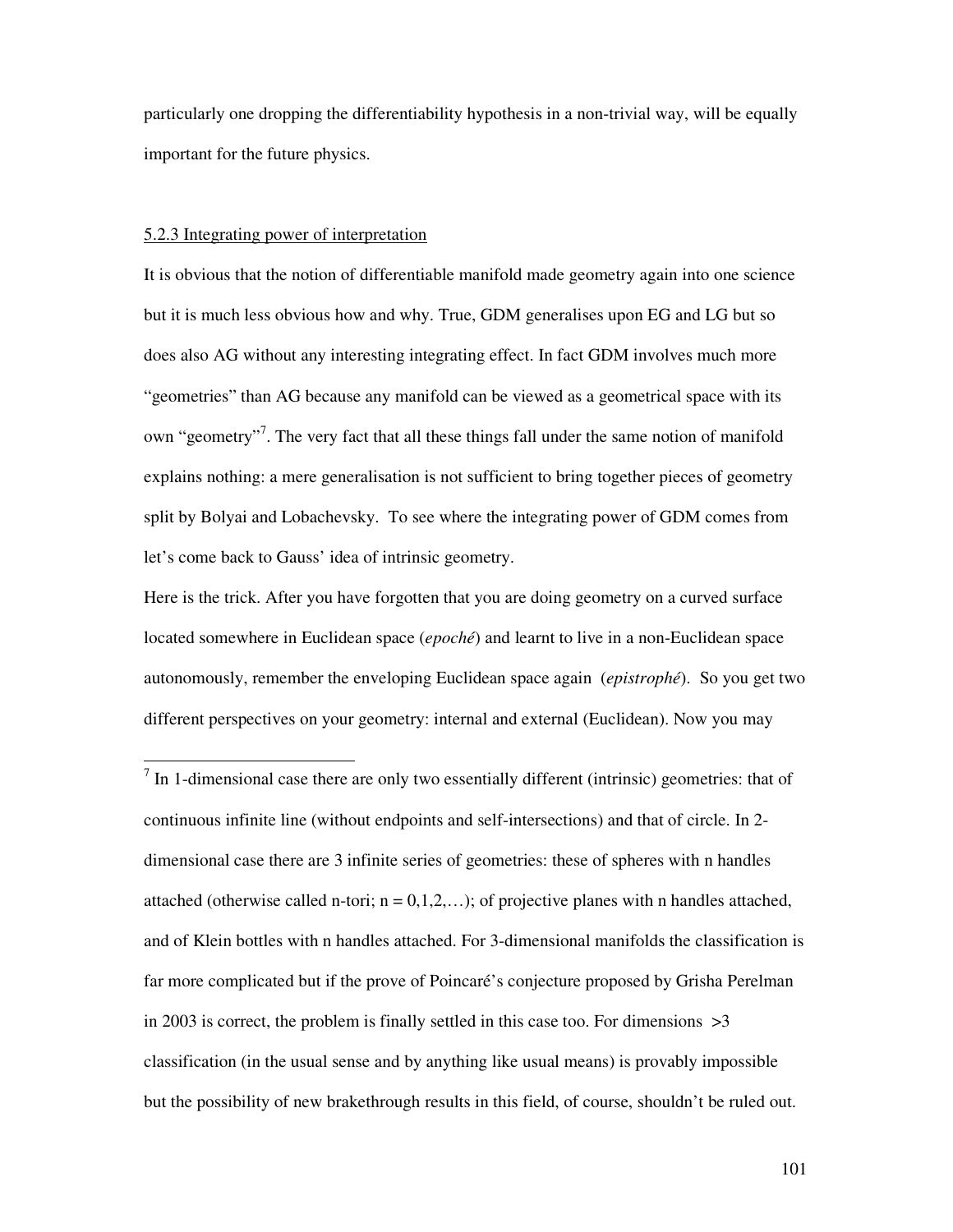look at "smooth paths" in your space in two different ways: as primitive objects ("lines") of a unusual geometry and as curves in the usual Euclidean space. This allowed Beltrami (1868) to achieve what he thought was a complete reduction of LG to EG. Beltrami found (constructed) in the Euclidean 3D space a surface called pseudosphere with the following property: geodesics on the pseudo-sphere behave just like straight lines in LG. Beltrami claimed boldly that Boliay and Lobachevsky "in fact" discovered nothing but geometrical properties of the pseudosphere – which is an Euclidean object - without acknowledging this. Noticeably Gauss himself never took Beltrami's conservative line in spite of the fact that he himself studied only surfaces embeddable into Euclidean space. Instead Gauss readily praised Riemann's suggestion to define a manifold from the outset intrinsically. There is indeed a pure mathematical reason not to take the Euclidean reduction suggested by Beltrami seriously: most Riemann manifolds are not embeddable into Euclidean space (even higher-dimensional). So the internal and external perspectives are not equivalent: there are manifolds which are invisible from the external Euclidean perspective at all.

Although the Euclidean reduction suggested by Beltrami doesn't work for all manifolds (and in fact it doesn't work smoothly even in the case studied by Beltrami himself<sup>8</sup>) the possibility to interpret some "geometries" in terms of some others is remarkable. Reichenbach (1928) compared it with translation between two spoken languages. A native speaker of language A would start to learn language B by translating B to A but later he would speak in B without

<sup>8</sup> The problem noticed by Hilbert and Hemholz immediately after Beltrami published his result is that Beltrami's pseudo-sphere has singularities, that is, particular points or particular curves (dependently on given type of pseudo-sphere) where the differentiability, and hence, Beltrami's interpretation of LG fails. The problem might look technical but in fact it is profound : as Hilbert proved in 1901 there exist no Euclidean surface with intrinsic LG and without singularities.

-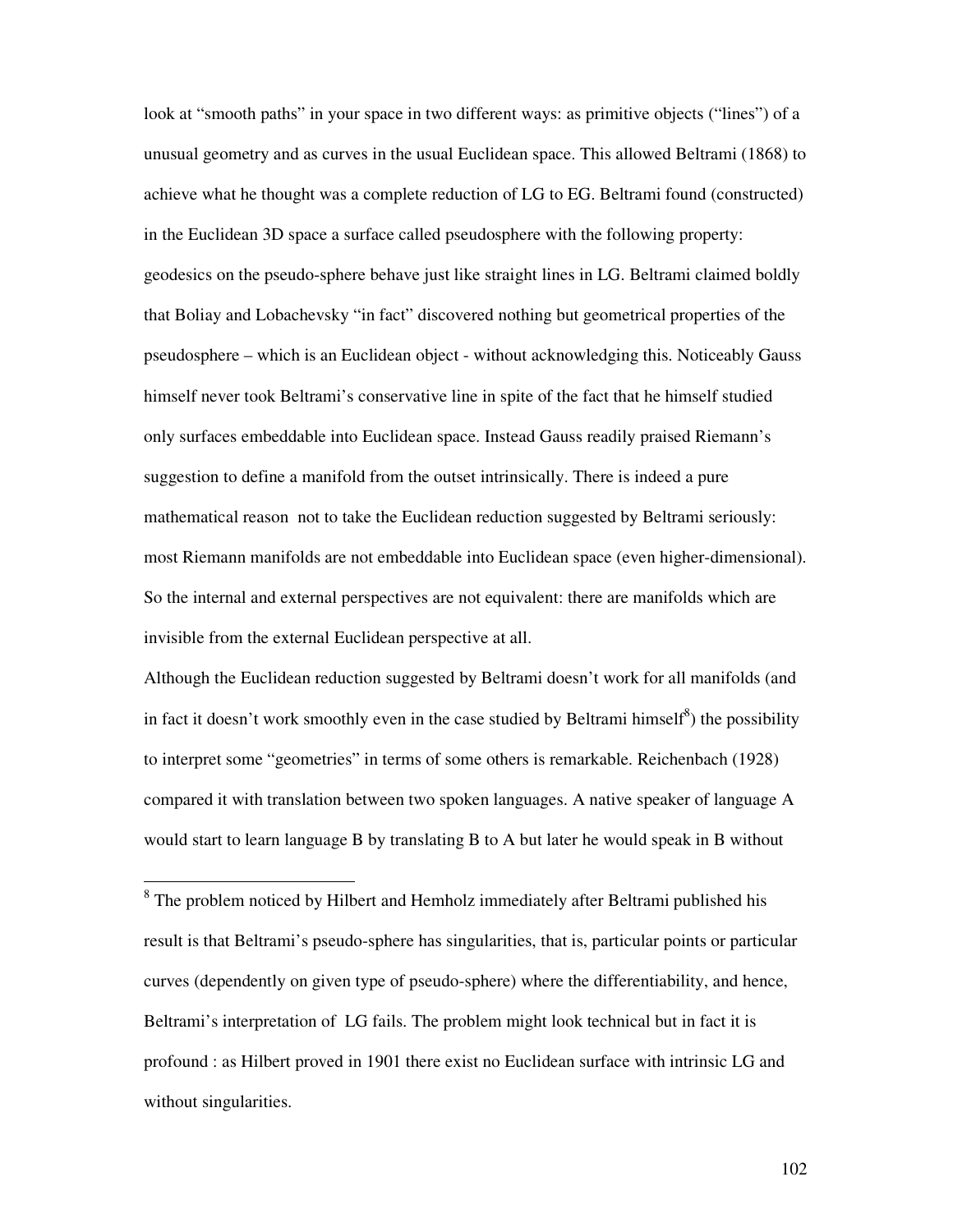any help of A. A native speaker of B learning A would make the same but the other way round. So, Reichenbach argues, interpretation of LG in EG suggested by Beltrami plays no distinguished role, and what is indeed important is the relativisation of geometrical notions achieved through translation between different "geometries".

Imagine that each "geometry" is translated into each other by Beltrami's method whereas this is possible. Then if there are enough available translations the split universe of geometries gets integrated into one conceptual whole. The notion of manifold allows for a strict definition of such translation as smooth transformation. (Smooth transformations are more general than these used by Beltrami because they are not necessarily embedding). This is how the notion of manifold helps to integrate geometry.

The notion of category allows for a rigor account of the obtained global construction: it is the (concrete) category of differentiable manifolds (as objects) with smooth transformations as morphisms. That is why it is justified, in my view, to regard the integration of geometry achieved by Riemann as a case of categorification occurred long before the category theory itself appeared at the scene.

Notice that the double (external and internal) perspective on given manifold (think about the interpretation of LG on Euclidean pseudo-sphere) relativises the distinction between a geometrical space (with its "geometry") and a geometrical object in given geometrical space. This distinction hardly appears in mathematics before modern times: Euclid talks about geometrical objects like squares and circles but never about geometrical space as a whole. Now we come back to a similar view except we can also think of some geometrical objects as "places" (Greek "topos") for some others. The idea of absolute geometrical space (no matter there is one such thing or many) is left to historians together with its physical counterpart.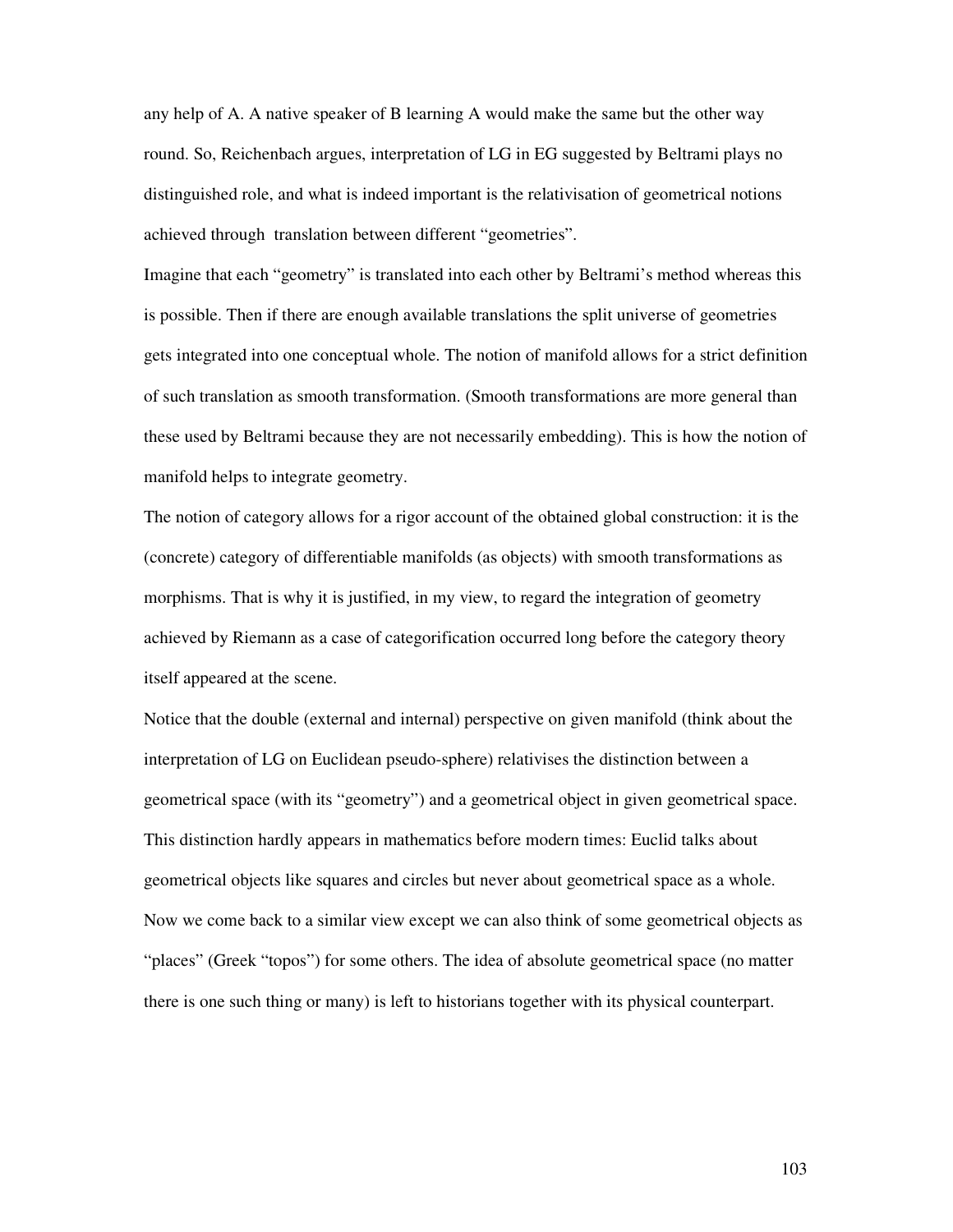## **6. Categorification against centred integration modes**

The reader could notice that the list of integration modes given in part **2** is partly motivated by the category theory. Many comparisons between these modes and categorification have been already made throughout this paper. Now I shall make such comparisons more systematically trying not to repeat myself.

## 6.1 Categorification versus generalisation and setting: localisation

In the classical Greek philosophy one finds two generalising concepts the difference between which is often left unclear: species and genus. Both are predicated similarly (Socrates is human, Socrates is philosopher) and this is perhaps a reason why in the later tradition (as exemplified by Porfirius) the distinction between genus and species was understood relationally: a species G was called genus with respect to another species S if S is sub-species of G. However there are many hints giving reason to think that more than this is involved here, in particular Aristotle's ban of free shifting between genera, and his claim that "being" is not a genus and so cannot be split into species (so large genera like "motion" and "rest" shouldn't be viewed as species of being).

Perhaps genera can be better understood as logical types. Then interpreting types as objects of a logical category we get a picture which seems to be by and large in accord with what Plato says us in the end of his *Sophist*: dialectics (categorical structure) of genera determines the logic of species.

Leaving historical speculations aside we can say that the categorical construction of logic leaves to generalisation a modest and local role of bringing together sub-objects of each particular object. The principle integrating effect of categorification is achieved through composition of morphisms but not through generalisation, and the latter clearly doesn't reduce to the former.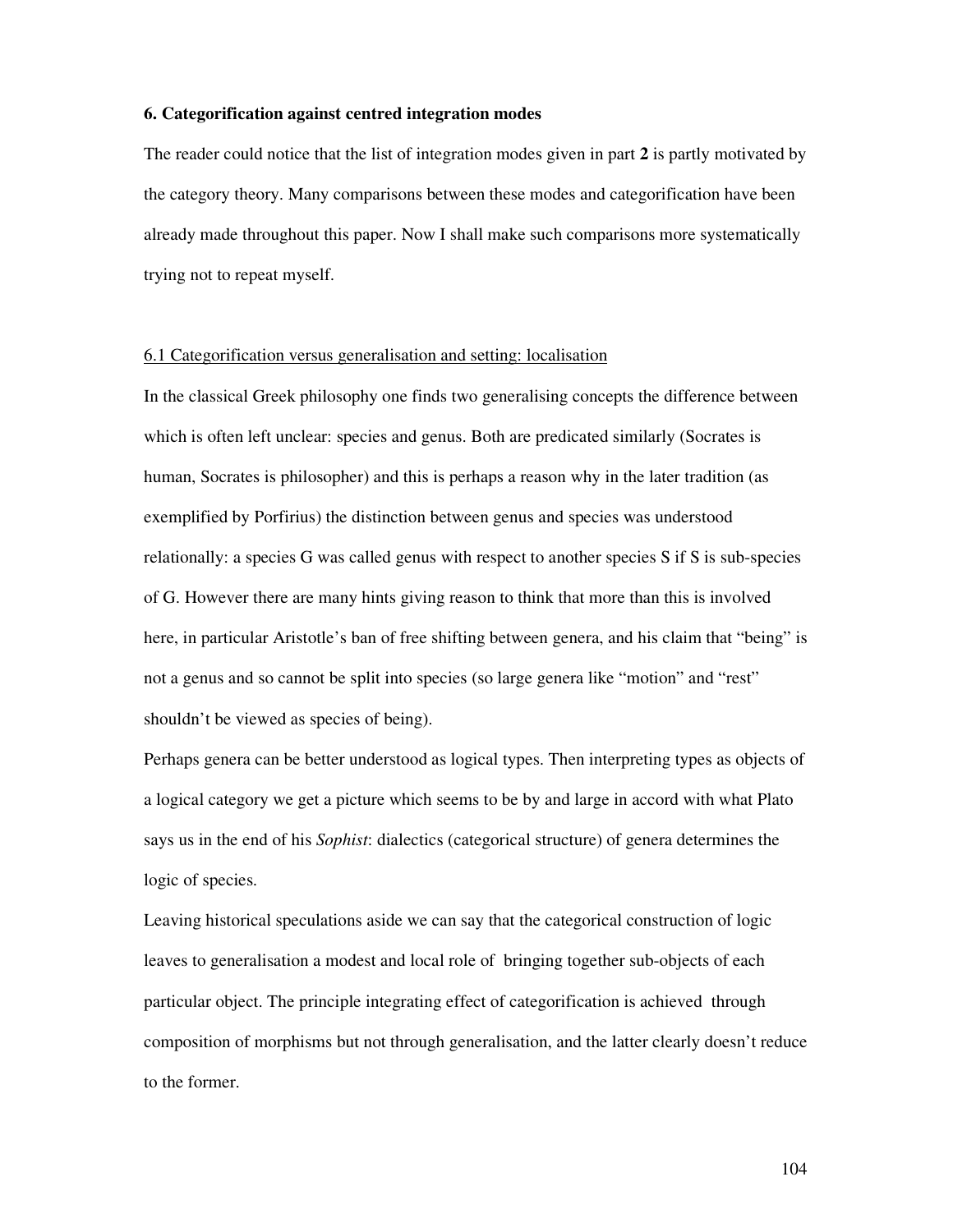A similar remark concerns setting. The principle idea of setting is that of free integration for everybody: given two things A,B one gets set  $\langle A, B \rangle$  immediately (pairing). But the free setting requires extensionality, and the price of extensionality appears to be quite high (perhaps unacceptable). The distinction between set A and singleton  $\langle A \rangle$  revealed by the logical analysis shows that the naive understanding of extensionality according to which a set is "nothing but its elements" is wrong, and that the issue of integration cannot be simply avoided in this way.

Categorification suggests an alternative way of integration instead of trying to avoid the issue. It works roughly like this: given things A,B construct morphism(s)  $A \rightarrow B$  and/or  $B \rightarrow A$ . Here we have nothing over and above A,B like brackets  $\langle , \rangle$  (which are supposed to be innocent but in fact are not) but instead we get something in between. This makes categorification more difficult than setting (the morphisms are not given for free but should be constructed, and it might not work) but also more realistic if the think about setting and categorification in practical and physical terms. Thinking of A,B as physical objects one may look for a reasonable physical interpretation of morphisms  $f: A \rightarrow B$  as interactions (or the other way round look for a reasonable categorical interpretation of known physical interactions between A,B). The standard set theory suggests no such possibility, and this makes the standard notion of set an abstract logico -metaphysical matter detached from the physical reality and practice.

### 6.2 Categorification versus co-generalisation and sheaving: decentralisation

Recall that I called co-generalisation an integration mode in virtue of which different properties, "stories", and attributes of other kinds are "hooked together" by common subject matter. Sheaving is a suitable mathematical representation of this idea. We have seen that the notion of Grothendieck's topos allows for doing logic with sheaves, and that such logic is "spatiotemporal". So sheaving and categorification work well together, and, of course, my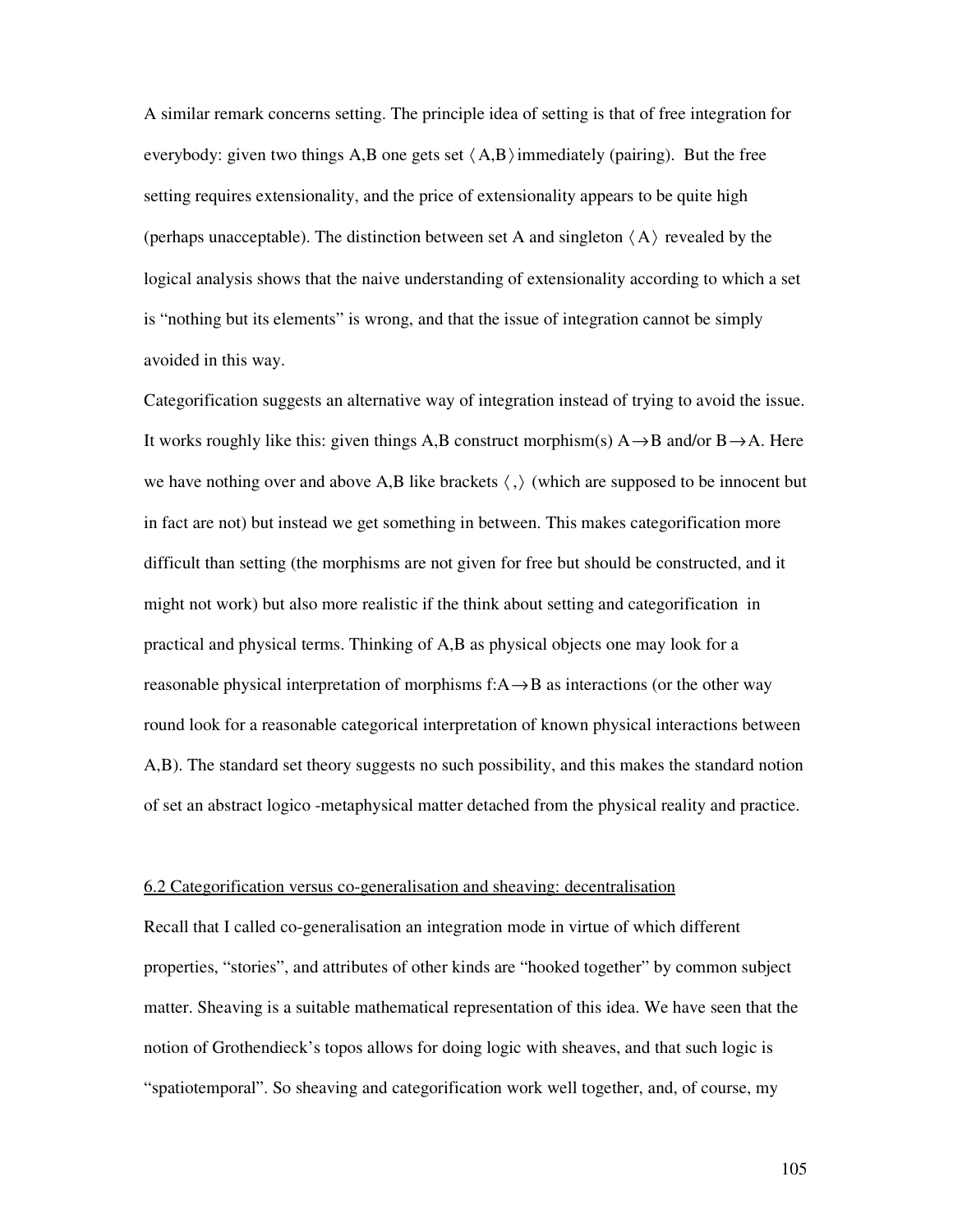term "co-generalisation" (like other co-terms) is categorically-motivated albeit it refers to rather traditional notion.

Notice however that co-generalisation and sheaving are centred integration modes but categorification is not. The categorification of the notion of sheaf involves a hidden conflict between the centred character of sheaving and non-centred character of categorification. Recall the three different notions of sheaf mentioned in this paper: the ancient example of sheaf of straight lines, the "modestly modern" notion of sheaf over topological space – see 2.7, and the categorical notion of sheaf over site – see 5.1. We observe that the "centralisation" of sheaf is first weakened and then disappears: first the centre (point) becomes a topological space, and second the topological space becomes a site and the sheaf turns into functor  $C \rightarrow S$  from site to sets or another background category. Notice that logical categories, and particularly toposes have distinguished objects like terminal object or subobject classifier. So the categorical "decentralisation" doesn't imply that its elements become all "equal" like elements of a set.

## 6.3 Categorification versus relation and co-relation: relativisation

As I have already stressed categorical morphisms are not relations in the sense in which this term is used in the modern logic and philosophy which respects the modern logic. However the fact that this term was used differently in the past, and is still used differently today (by authors who don't like the new regimentation or simply don't care about it) is difficult to ignore in a philosophical analysis of the category theory. For much of what philosophers have written about relations becomes relevant when one thinks of their relations as our morphisms. Let me for this reason talk now about relations in a broad traditional sense.

Few times in the paper I have mentioned relativisation as an epistemic operation. Speaking very roughly relativisation takes place when given object A one discovers that its properties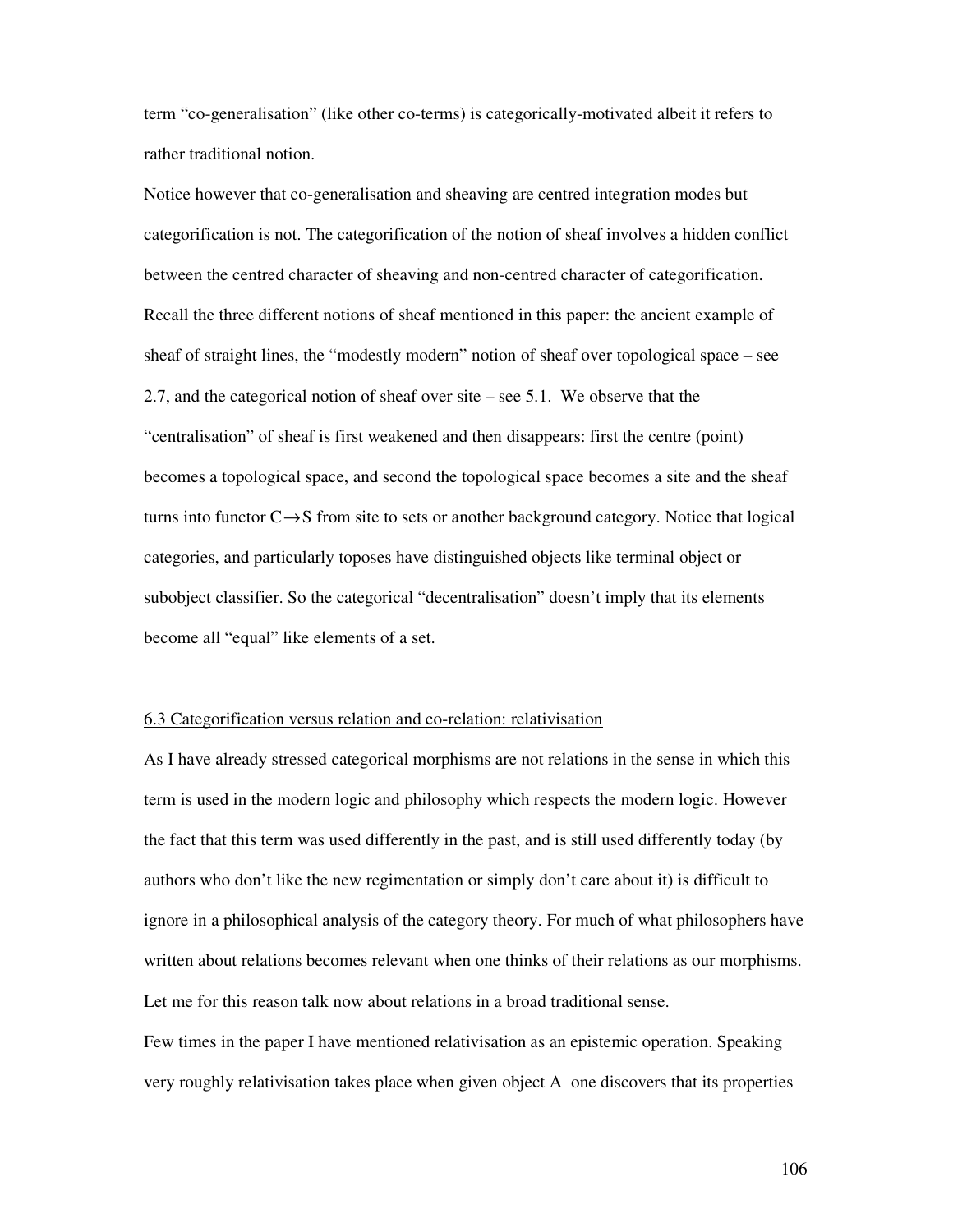(again in a broad sense) not only depend of its environment (this is normally allowed before) but cannot be even reasonably thought of without this environment. A standard example (for which the restricted logical notion of relation will do) is the property of being big. So relativisation like foundation is an integration mode working at higher scales of organisation of knowledge.

A scary side of relativisation may be demonstrated by Lobachevsky's example: before Lobachevsky's discoveries people had a science of geometry which provided certain nontrivial truths about its subject-matter (like one saying that the sum of internal angles of any triangle equals to two right angles), and then it appeared to be that a large class of geometrical truths is conditional or perhaps even conventional in the sense that the truths depend one one's free choice of axioms. So there is no longer true geometry and geometrical truth. To take the "if-then" line remains an option but this doesn't look like a satisfactory replacement. Whether geometrical objects are a human handcraft or divine creation we want truths about *them* but not about certain implications.

I'm agree that such a relativisation is bad. But I think the reason why it is bad is that it is poor and incomplete. In 5.2 I showed that Gauss and Riemann relativised the old geometry not only much further but also much better making the if-thenist attitude unnecessary. That geometrical and other scientific truths depend on assumed hypotheses people knew long before Lobachevsky, so it could hardly be a particularly bad news. That geometrical axioms could be no longer viewed as true about physical space (even modulo mathematical idealisation and physical approximation) because they now could be chosen in different incompatible ways was indeed, I suppose, a bad news for many. I must confess I understand these people and with some reservations share their attitude. But the point about the physical space was only a consequence of the main bad news about splitting geometry into incompatible parts only weakly connected through the if-then device. When the if-then thing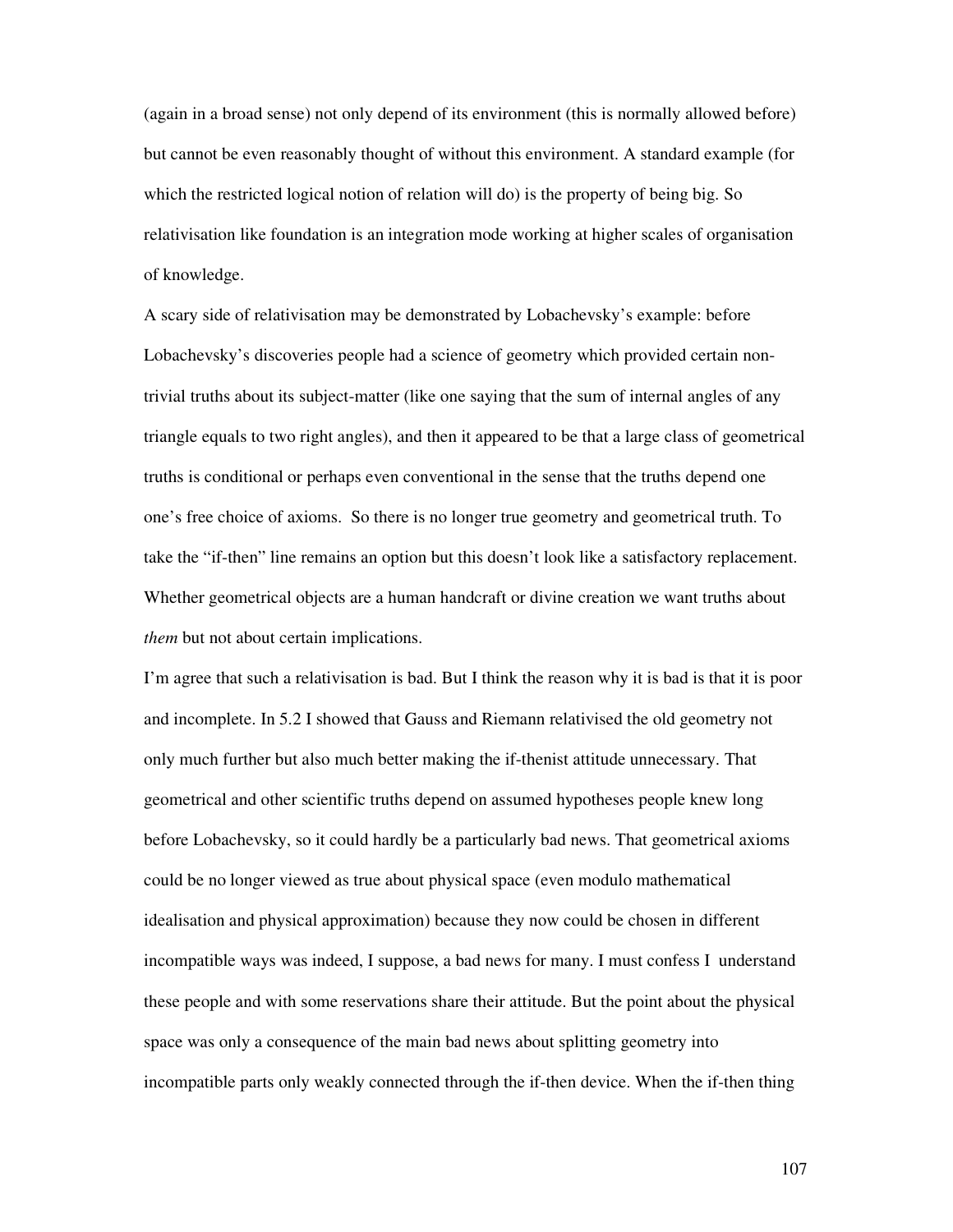remains the only working integration device in a discipline the situation is worrying indeed. The main achievement of Lobachevsky is not the relativisation of geometry but revealing its complexity. A satisfactory relativisation of geometry allowing for a new effective integration of this discipline was achieved by other people. As I have already mentioned it involved far more profound relativisation of geometrical concepts than Lobachevsky thought of, such as the relativisation of the notions of geometrical object and geometrical space. I think it would be quite unfair with respect to people like Galileo and Einstein to reserve the term "relativisation" for the trivial if-then relativisation.

Thinking about morphisms as relations in the broad traditional sense we can say that the mathematical notion of category easily allows for "relation of relations". In fact even the precategorical notion of structure-preserving transformation (homomorphism) can be regarded this way (if the structure in question is understood as relational structure). Co-relation in the sense of 2.3 is a special case of "relation of relations", namely a centred case. This makes the co-relation useful for translating traditional centred conceptual schemes into the new categorical context. Recall how one gets topos of sheaves from a topological space: first, one relates opens of the space to sets (possibly with a structure respecting relations between the opens) and so gets a sheaf, second, one relates different sheaves over the same space, and so gets a topos. If we allow for talking about morphisms as relations a topos of sheaves represents the general notion of co-relation in the sense of 2.3.

## 6.4 Categorification versus formalisation: irreversibility

The historical perspective given in 5.2 allows for regarding the idea of formal axiomatic method developed by Pasch (1882) and Hilbert (1899) as a link between the two lines of development in the geometry of  $19<sup>th</sup>$  century discussed above: Lobachevsky's line of logical construction of mathematical theories, and Gauss-Riemann's line aiming at cross-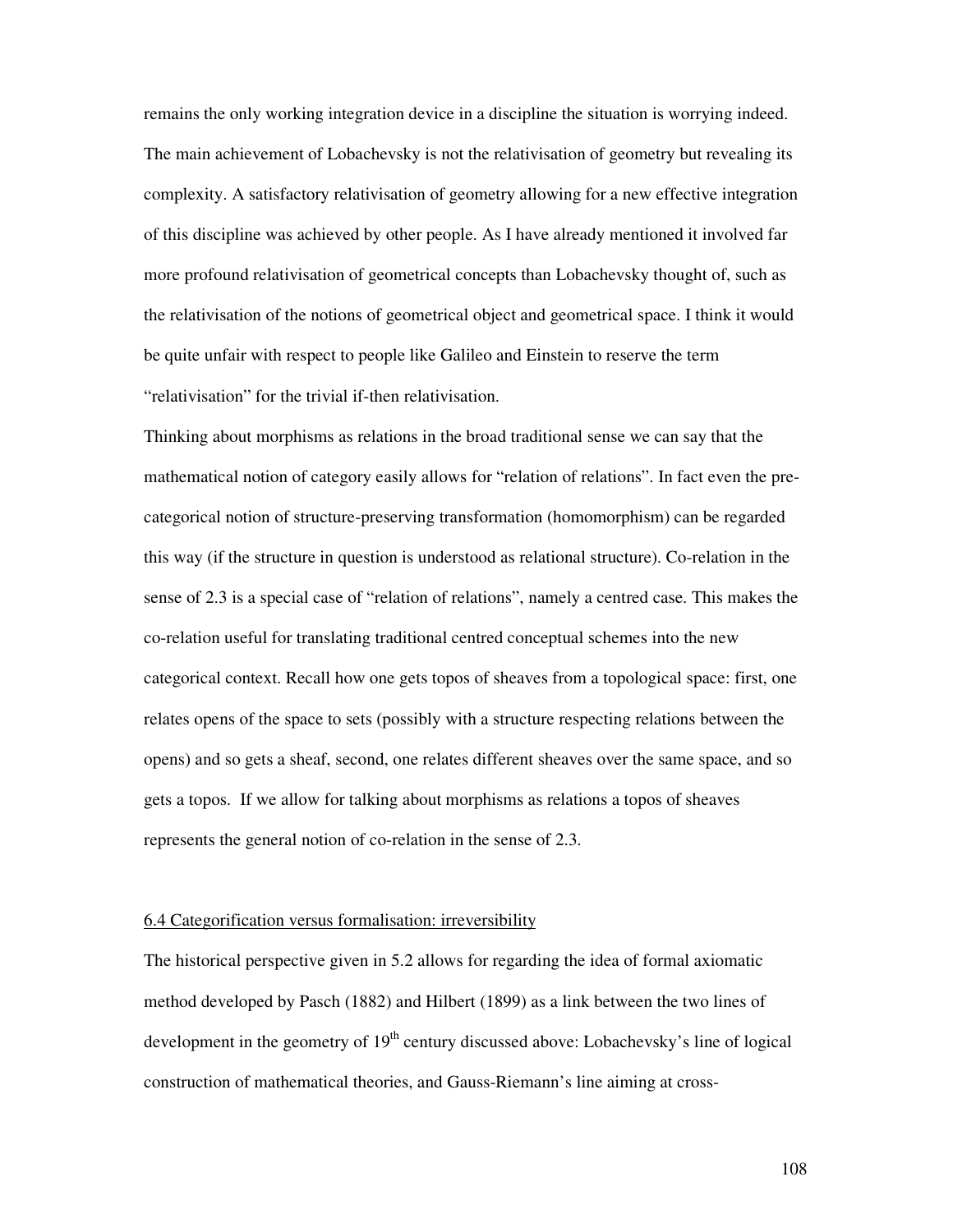interpretations of different theories. The formalist solution bridging the two lines is this: to construct mathematical theories logically making them invariant under possible interpretations. Hilbert:

"… it is certainly obvious that every theory is only a scaffolding or schema of concepts together with their necessary relations to one another, and that the basic elements can be thought of in any way one likes. … One only needs to apply a *reversible* one-one transformation and lay it down that the axioms shall be correspondingly the same for all transformed things. " (Letter to Frege from 29 December 1899, see Frege 1980; italic mine) From the categorical viewpoint it is clear in which sense the formalist solution is limited: the invariance under interpretation (understood as "identity up to isomorphism of interpretations") leaves non-reversible interpretations including embeddings aside. If the invariance under interpretation (that is, categoricity in the old model-theoretic sense) is not achieved this from the formalist viewpoint looks like a failure or at least a difficulty. Let informal theoretic construction G be the intended interpretation (model) of formal theory F; in other words F is a tentative formalisation of G. Suppose that in addition to G F has another model G'. If G and G' are isomorphic then a formalist says (and I am agree) that it is essentially one and the same thing best (at least for a special formalist purpose) represented by F because unlike G and G' F doesn't involve any irrelevant content. However if G and G' are not isomorphic the situation is viewed by the formalist like this: since F doesn't distinguish between the two theories it fails to capture any of them, and so F is only an incomplete description of G. A good deal of theoretical work done in the formalist framework aims at ruling out non-standard (non-isomorphic to intended) models. As I have already mentioned in 2.8.2 it appears to be, generally speaking, impossible. From the categorical viewpoint the very purpose of ruling out non-intended models looses its significance. The failure of this enterprise demonstrates the obvious fact that morphisms between mathematical constructions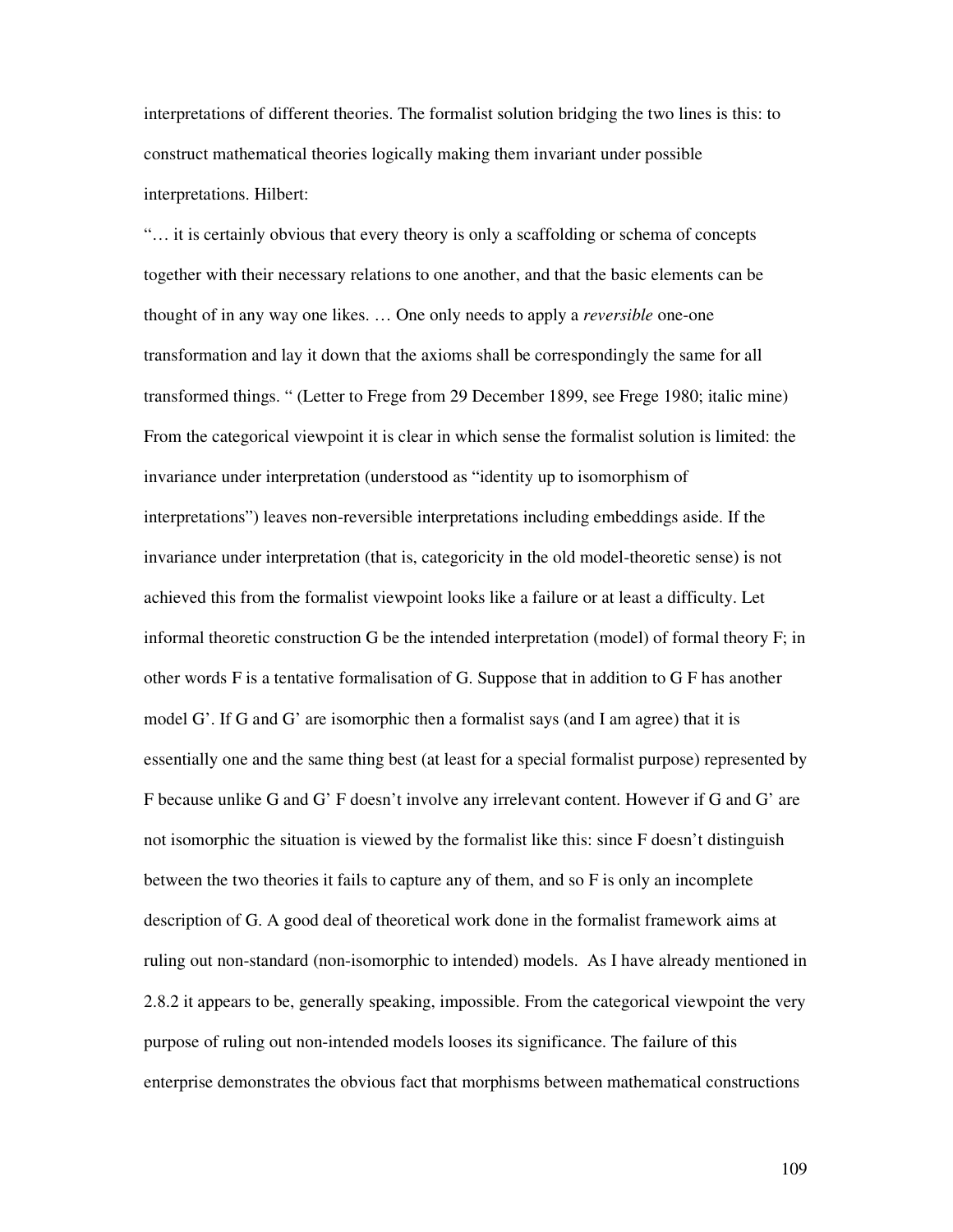(including mathematical theories) cannot be reduced to isomorphisms. What the category theory suggests is to take morphisms of all kinds into consideration instead of fighting for isomorphisms at any price.

To explain his view Hilbert famously argued that if points and straight lines in Euclidean geometry were exchanged for beermugs and tables but the relations between these things were kept (formally) the same we would still have Euclidean geometry albeit in a different appearance. Such transformation is obviously reversible because one may exchange the beermugs back to points and the tables back to lines. An issue widely discussed throughout the 20<sup>th</sup> century was whether or not Euclidean geometry or another mathematical theory indeed survives this kind of radical re-interpretation, and whether or not non-relation properties of points, beermugs, and other things count theoretically. People arguing against formalism in favour of mathematical intuition would say that they do, and hence the beermug geometry wouldn't be the same – in any appropriate sense of "same" - as Euclidean geometry of lines and points. Structuralists would say that Hilbert is right. Let's take the structuralist side and suppose that Hilbert is right indeed. There still remains another question which in my view is more importnt: whether or not given theory can survive (in some reasonable sense) also a non-reversible (non-isomorphic) interpretation? Cannot it be the case that G, G' are not isomorphic but nevertheless "essentially the same"?

Let me give a linguistic argument pointing to such a possibility. Let's change Hilbert's dummy example to make it more trivial but at the same time more realistic. Suppose that given Euclidean geometry we don't exchange points to beermugs really but only call them differently, so what everybody calls a point we shall call a beermug. Obviously this leaves Euclidean geometry as it is. Such a change of terminology is safe and reversible. The point is that what mathematician usually mean by "changing the terminology" is neither safe nor reversible but often quite meaningful and effective.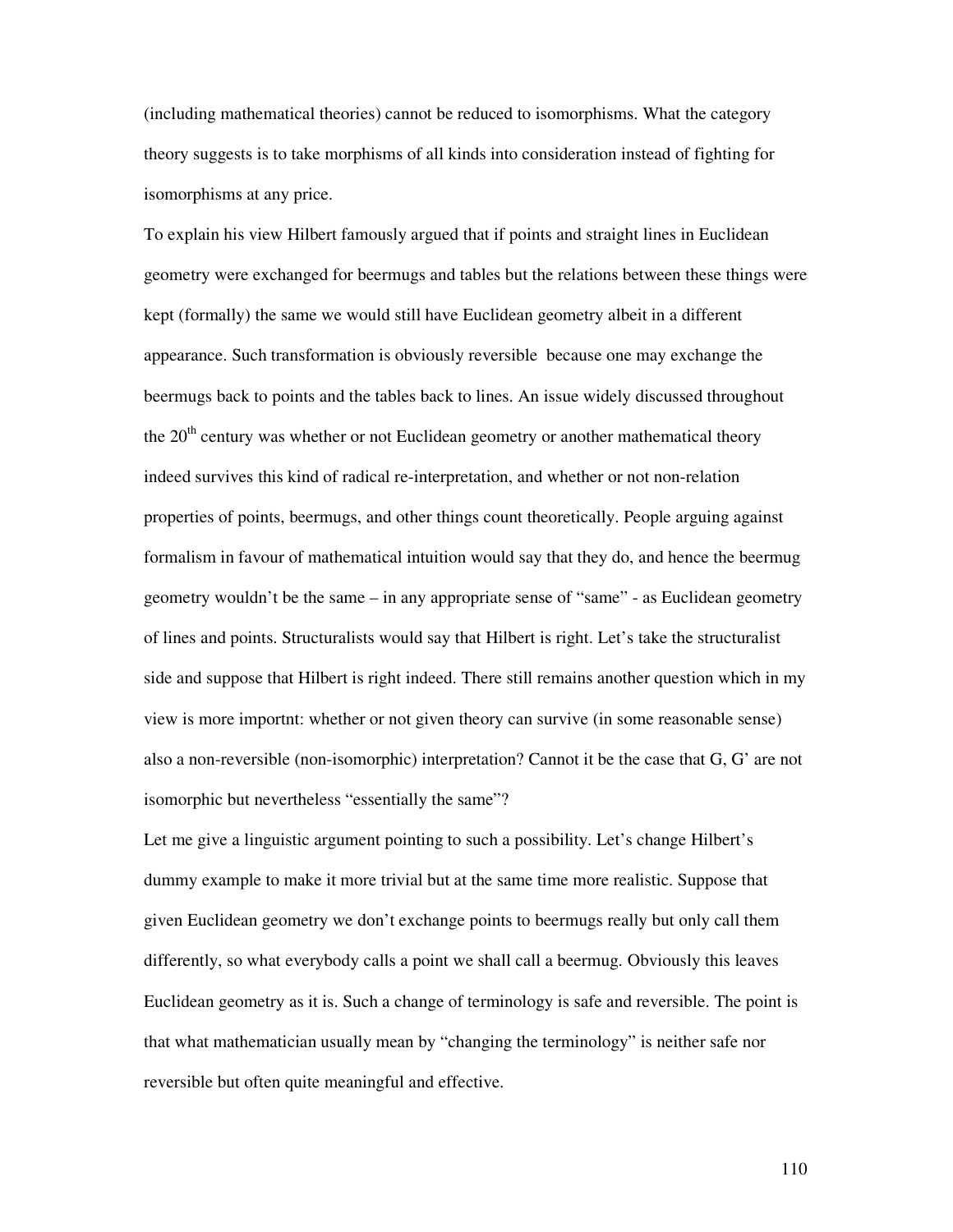I shall first demonstrate this first for natural languages and return to mathematics later. Consider translation t:A→B between two languages which translates text a in A into text b in B. Consider also a backward translation t':B  $\rightarrow$  A' which translates b into text a' in A. Given the common translation practice one cannot expect to get a'=a, or at least not literally. Thus t is not an isomorphism. However since translation is supposed to "preserve meaning" one might expect that a' and a have the same meaning (are semantically equivalent), in symbols a'≅ a. If the semantical equivalence is indeed an equivalence one can split a language (thinking of it as a set of all meaningful expressions) into equivalence classes making translation reversible "up to semantical equivalence". This would automatically imply a semantical equivalence between (equivalence classes of expressions in) different languages, so one would get "pure meanings" invariant under translation. Theoretically this doesn't seem absurd and may be even suggested as a definition of meaning. But practically it is absurd: only very basic meanings available in natural languages (and taken *literally*) like the meaning of the word "mother" in English might allow for such a universal factorisation but it definitely doesn't work generally. Check any good dictionary to see this clearly.

One might suggest that the non-reversible character of translation is a specific feature of natural languages, and that in science and mathematics things are or at least *should* be different. For expressions in natural languages are often vague while scientific and mathematical expressions should be clear. I shall not talk about natural sciences but the case of mathematics clearly shows that the non-reversibility of translation (interpretation) doesn't imply vagueness, and that the restriction of mathematical interpretations to reversible interpretations cannot be justified. When mathematicians conventionally speak about reformulation of theories into "set-theoretic terms", "categorical terms" and the like, there is no slightest reason to suppose that such transformations are reversible. Since this kind of talk can be disqualified as informal and hence imprecise let me give a precise example. Think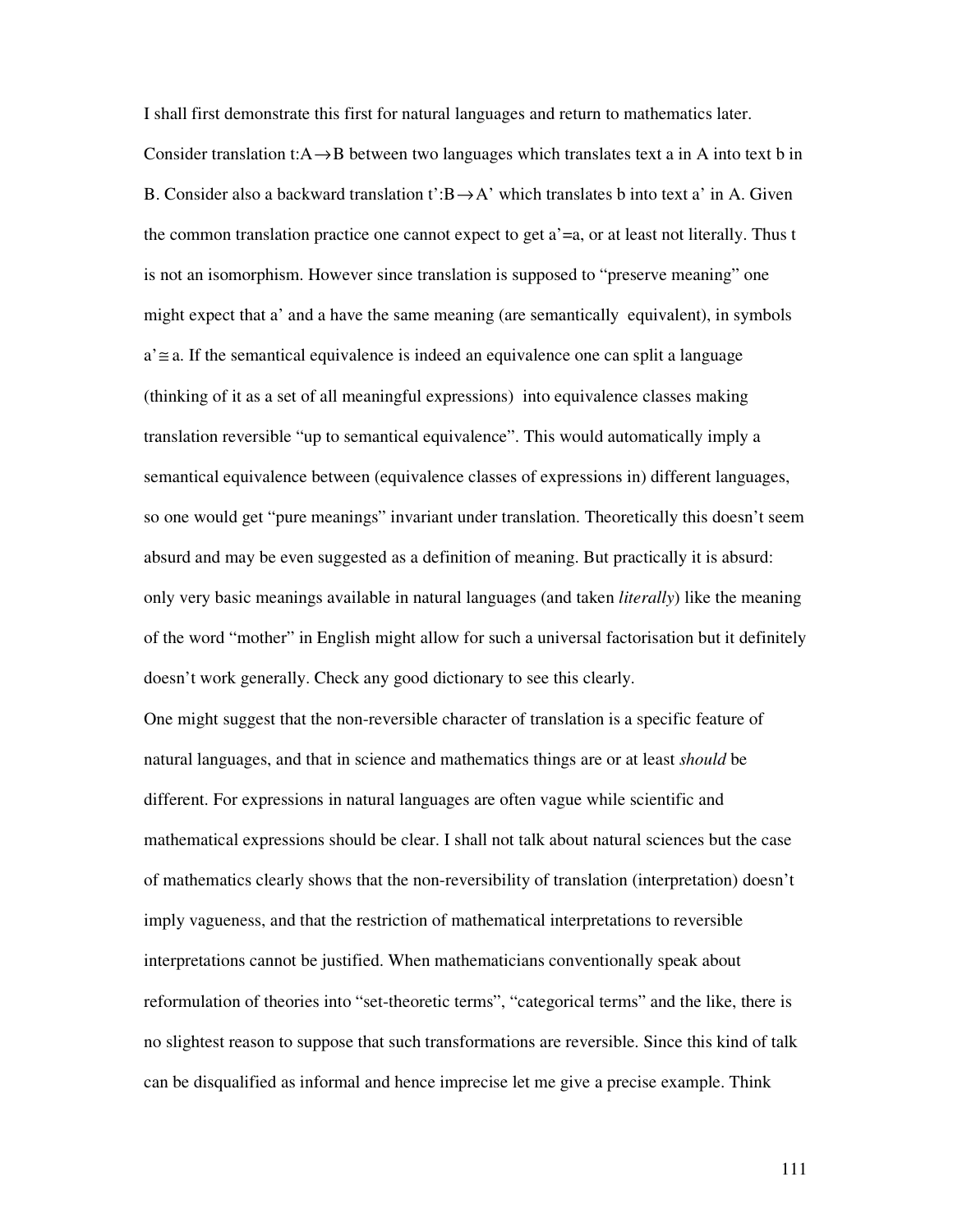again about arithmetical models of geometrical theories used by Hilbert in (1899) in order to demonstrate his method: they are *embedding* (monos) into arithmetic but not isos. The reversibility can be forced in this case only through restriction of arithmetic to the arithmetical models in question. But this is an artificial operation which doesn't have any other purpose except saving the idea of formalisation. This restriction picks up an arithmetical construction which doesn't make sense outside the discipline: to make geometry with numbers one needs to learn something about numbers before. This example shouldn't make the reader think that all essential morphisms are monos.

The fact that translation and interpretation in natural languages and in mathematics is, generally speaking, irreversible is so obvious that I cannot believe that it could be simply missed by people started formalist projects in mathematics and philosophy. But I think that they assumed a wrong choice between formalisation and the free play of metaphors and associations, which is good for poetry and useful in the everyday life but dangerous for science. Although the notion of category is itself a formal notion it makes it clear that the choice is wrong: irreversibility of interpretation doesn't make it chaotic and uncontrolled, and structures can be well respected without reversibility.

Thus the category theory suggests the following alternative to the formal axiomatic method in geometry and elsewhere: theoretical objects in question are made into a category, the category is linked functorially to other available categories, and logical issues are treated in terms of logical properties of this categorical construction. Whether or not toposes should be viewed as key constructions in this approach is an open question.

## 6.5 Categorification versus co-formalisation and mereological summing: intuition

Recall that in 2.4 I called co-formalisation the following operation: different foramlisations of the same intuitive notion are gathered around (now we can also say – sheaved over) the notion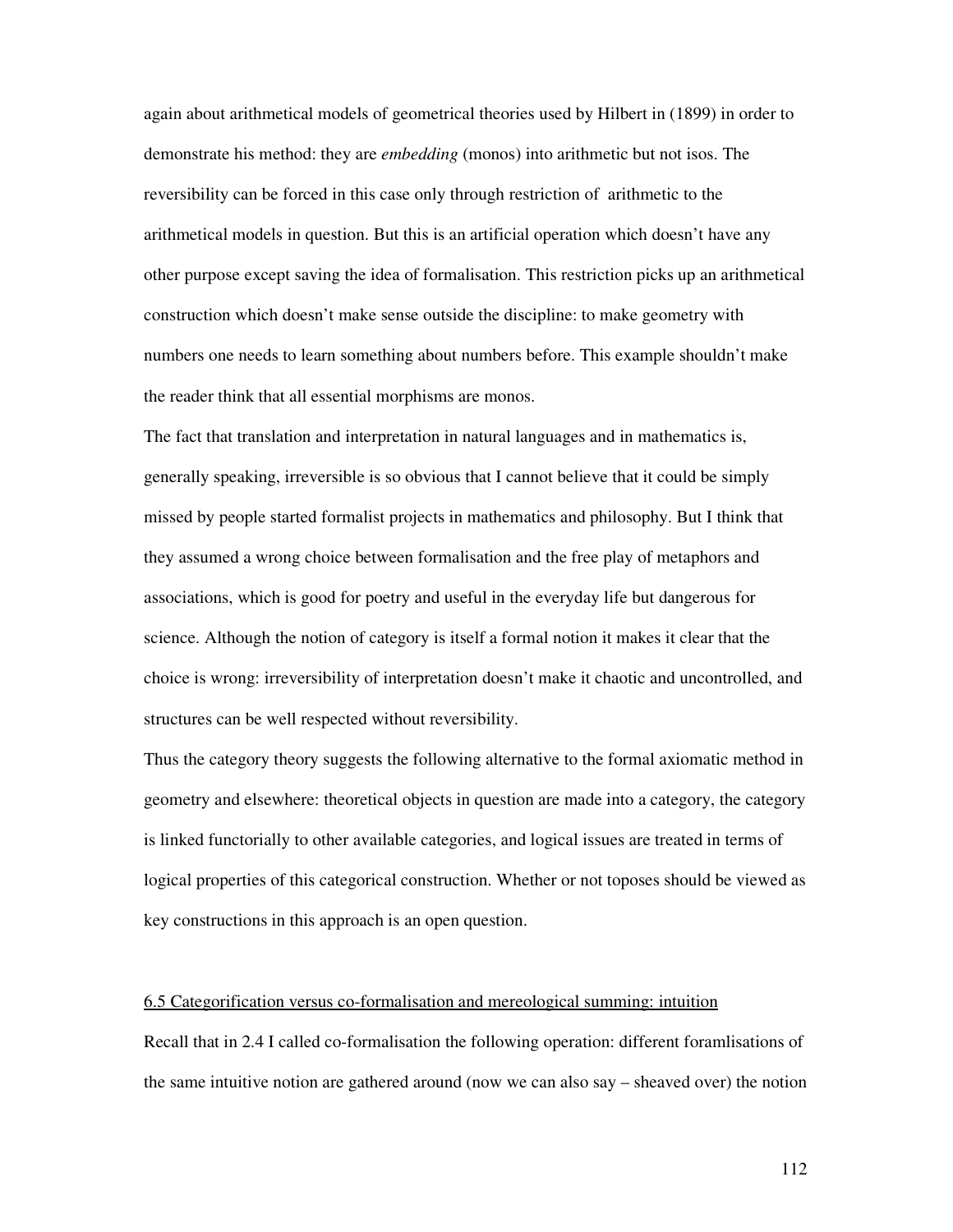they are formalisations of. Thinking of Grothendieck topos as a categorical reconstruction of formalisation one may reconstruct co-formalisation as a topos category T↓B over a common base B taking functors  $C \rightarrow B$  as objects and functors  $C \rightarrow C'$  (making resulting triangles commutative) as morphisms. Think of C,C' as given formalisations of B (given formal theories), and of B as "unknown" representing the intuition underlying its different formalisations C,C': the idea is to specify B as strongly as possible requiring that coformalisation category T→B keeps reasonably good properties. Let me leave details for mathematicians (perhaps it may be better done otherwise than just suggested) and explain an epistemological significance of co-formalisation. I believe that as an epistemic operation (like formalisation) it makes sense even without application of the mathematical machinery. Mathematicians and (at list some) philosophers like examples, and many of these people would agree that examples are sometimes more interesting than general concepts they exemplify. Recall that exemplification is a differentiation mode associated with generalisation. Categorification doesn't cancel the generalisation but limits its reach replacing it at the global level. Co-formalisation is a categorical analogue of exemplification which also works globally.

Consider a square. It exemplifies many differing mathematical concepts: a regular polygon, a particular group, etc. Collecting such concepts we get a kind of sheaf structure. One might think it is basically a sheaf of properties of the square, so we don't get anything unusual here. However this sheaf has this non-trivial feature. The usual way to study a mathematical concept is first to define it (through a traditional definition or Hilbert-style axiomatic), and then prove certain facts about it, that is, to make a theory. But giving the example I mean something more involved: the same square Q is treated by multiple theories T,T',..which are formally independent (each may use its own definition of the square) but nevertheless linked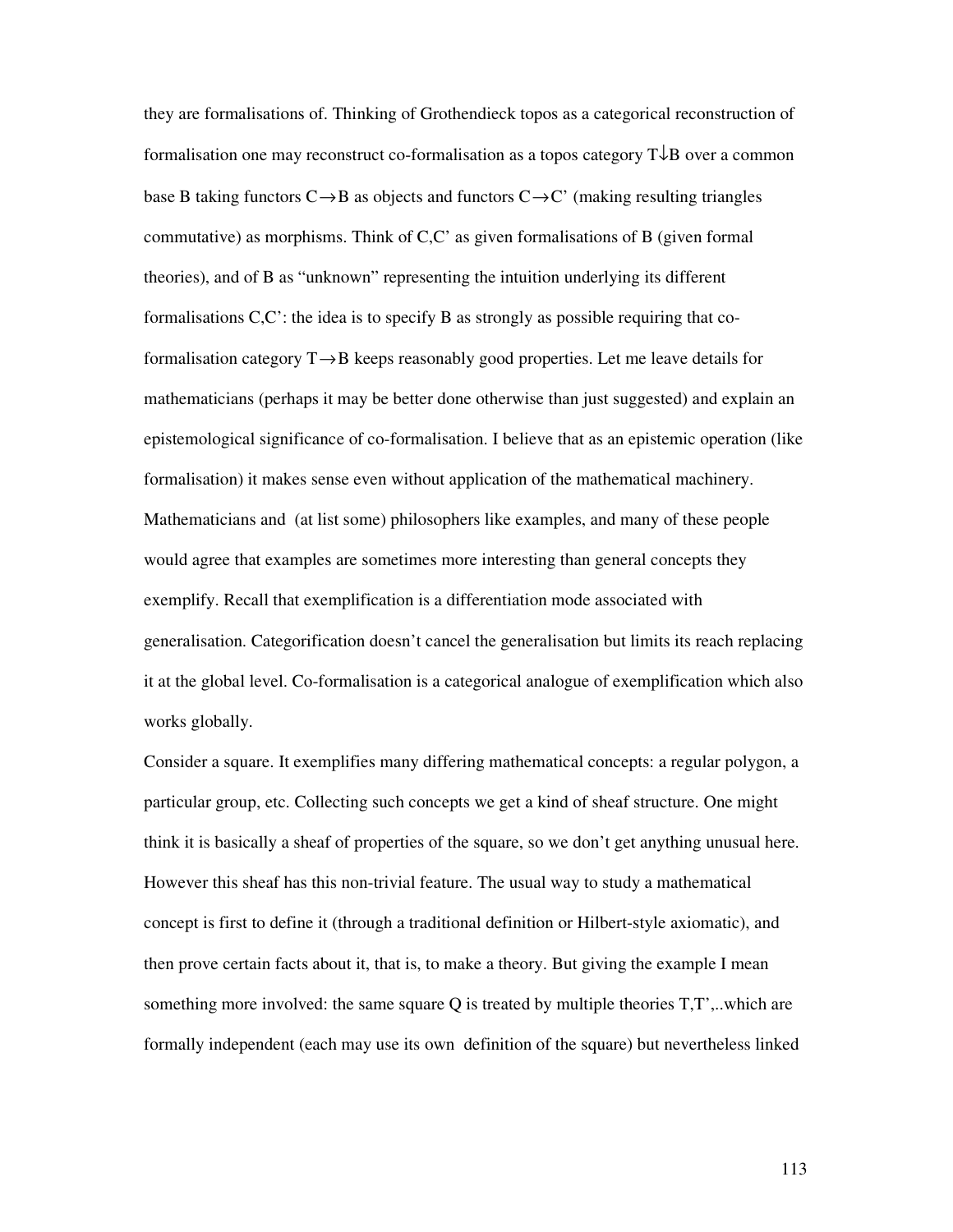through the square Q. Generalising and formalising strategies would require to make all T,T' into one theory but the co-formalisation suggests a different way of integration. Like a topological space square Q effects "gluings" between T,T',..through their mutual interpretations: one may start with the notion of square as Euclidean polygon, and then explain how it represents a group but one may also do it the other way round providing a group-theoretic account of Euclidean geometry in Klein's vein. Reversibility is not assumed here: the two interpretations are not symmetric and don't reduce both accounts to anything like common formal theory. Since we don't chose any particular theoretical account of our square it would be more appropriate to call it *intuition* rather than concept. The notion of intuition thus introduced better suits to the notion of intuition given by Descartes than the formalist understanding of intuition as vague, irresponsible and at the same time creative kind of thinking.

Formalisation reveals the important fact that different theories might have common form. But the fact that one theory might have different forms is not less important and not less interesting mathematically. The standard argument against formalisation appealing to intrinsic properties of models ("Euclidean geometry is about points but not beermugs") is misleading because, as the above construction shows, there is nothing particularly intrinsic about intuition. Intuitions involves just as "many things" as forms and have the same relational character: intuitions make no sense without their multiple forms just like forms make no sense without multiple intuitions associated with them. It is not only that forms without intuitions are empty while intuitions without forms are blind but rather that without each other forms and intuitions have no sense at all.

At the first glance the part/whole relation didn't play any significant role in the present paper. Categorically this relation is usually interpreted as inclusion of subobjects. When one works in the category of sets the partial order is Boolean and self-dual. This explains why no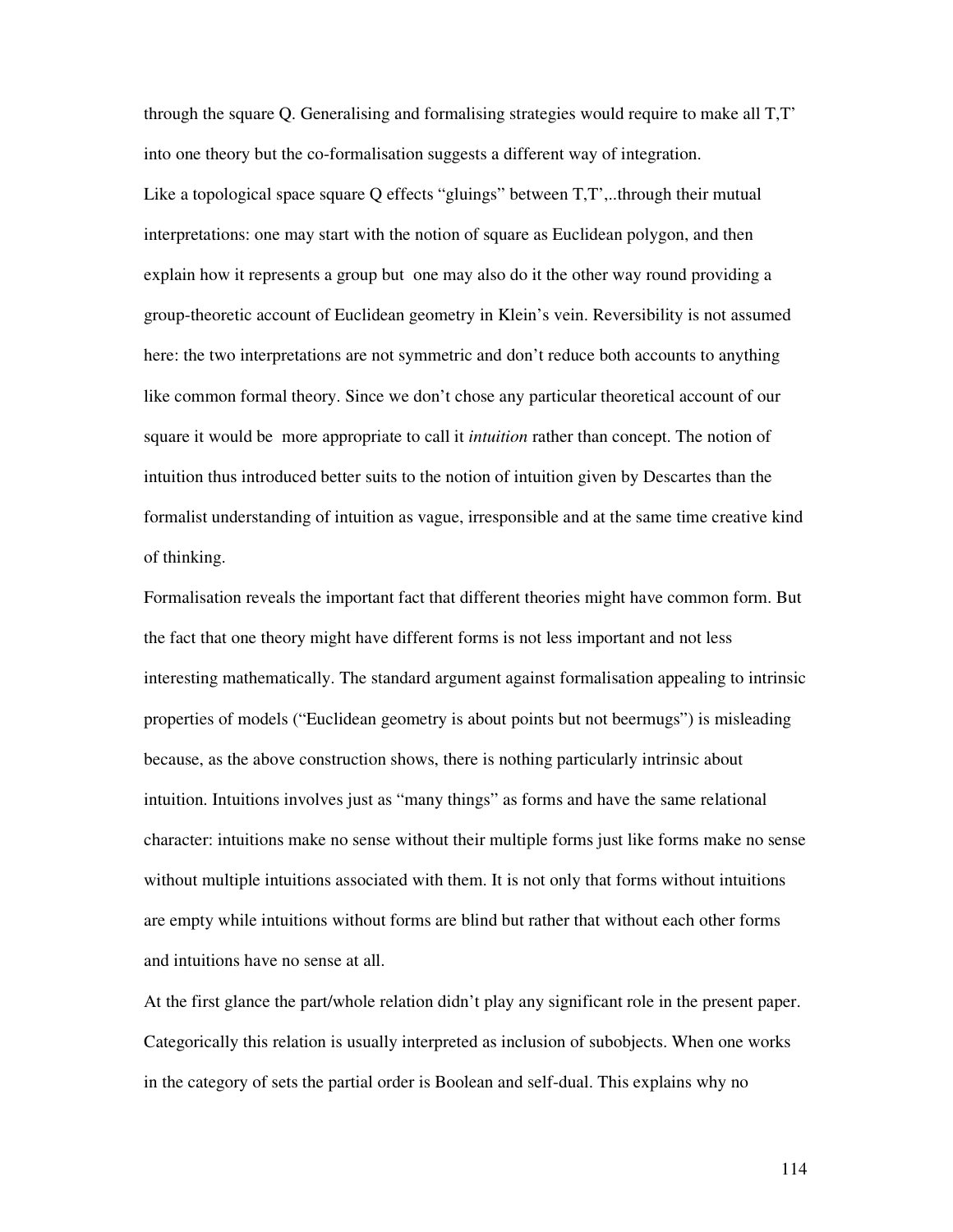interesting notion of mereological co-summing easily comes to mind: it is the same thing. In the general case the order is Heyting, and its dual is not. This is the matter of "imperfect duality" between pointless and point-based topologies, and between intension and extension discussed above.

Nevertheless it is obvious that the issue of epistemic integration I have chosen as a general framework in this paper is profoundly linked to the part/whole issue. I consider the old problem about how multiple things manage to make it into one whole and suggest setting, sheaving, categorification and other "integration modes" as possible solutions. Perhaps it is indeed possible to avoid thinking of objects of category as elements of set or class but it is still hardly possible to avoid thinking of the objects as "parts" of its category in some irresponsible sense.

A formal-minded philosopher could object that such a broad intuitive understanding of the notion of whole confuses many different relations, so the notions of part and whole should be strictly defined through a formal mereology. The defender of intuition will remark that the intuitive notion of whole continues to play in mathematics and science an import role while formal mereology appears to be mathematically trivial and serves nothing.

I suggest the following way out of this strife: co-formalise the part/whole thing instead of formalising it. For this end think about the "broad intuitive sense" as "broad" not like in the case of "broad generalisation" but in the dual sense. (It is also helpful to change the spatial metaphor for "deep" or something else.) Then consider multiple conceptualisations of the part/whole intuition, for example these which I call integration modes (or choose the list in a different way appropriate for your purpose) and look how they translate into each other.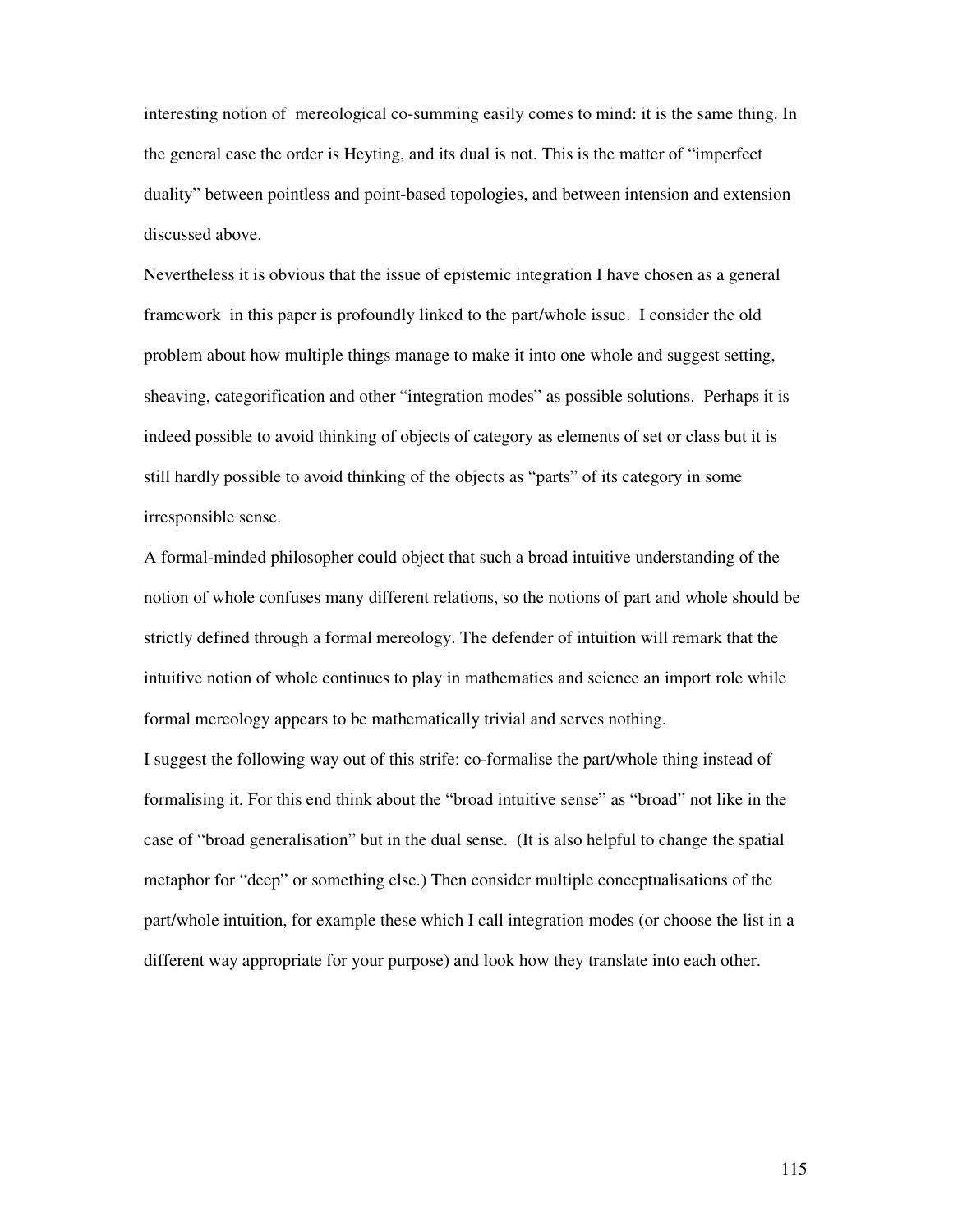## 6.6 Categorification versus foundation: axiomatic method

Euclid's *Elements* are often viewed as the first application of axiomatic method in mathematics albeit in an imperfect form different from today's. Certainly Hilbert had Euclid's *Elements* in mind writing his (1899), and the genealogical line between these two great mathematical texts can be indeed traced throughout all the historical distance separating them. However the view that Euclid's method is nothing but an imperfect version of Hilbert's is wrong at least for this reason: Euclid uses two kind of principles, namely axioms and postulates, where Hilbert uses only axioms. As a historian rightly observes "Modern mathematics see no essential difference between an axiom and a postulate" (Boyer, p. 116) and use the term "axiom" indiscriminately. I think that this is an error to be corrected, and that the error is not only historical but also theoretical.

Taking seriously Euclid's wording (unfortunately not preserved in standard translations) one discovers the obvious: his postulates are not true propositions about geometrical objects or anything else but requirements. For example, the first postulate requires "to draw straight line from any point to any point". It is tempting to interpret this requirement as an existential proposition claiming the existence of such a line but this, in my view, is a misinterpretation. What is meant here is that the required operation is feasible. So in addition to axioms (primitive true propositions) Euclid assumes a set of primitive operations. The claim that the operations reduce to existential propositions is a very strong claim, which in my own view is wrong, and which in any event is far from being anything obvious and innocent . Proclus (1873) mentions ancient mathematicians (Speusippes and Amphinomes) who like Hilbert (and quite few European mathematicians before Hilbert) tended to reduction of postulates to axioms, as well as other constructively-minded mathematicians (Menaechmus and his school) who tried reduction in the opposite direction. Proclus himself doesn't engages himself into such reductionist projects but nevertheless he philosophically sympathises the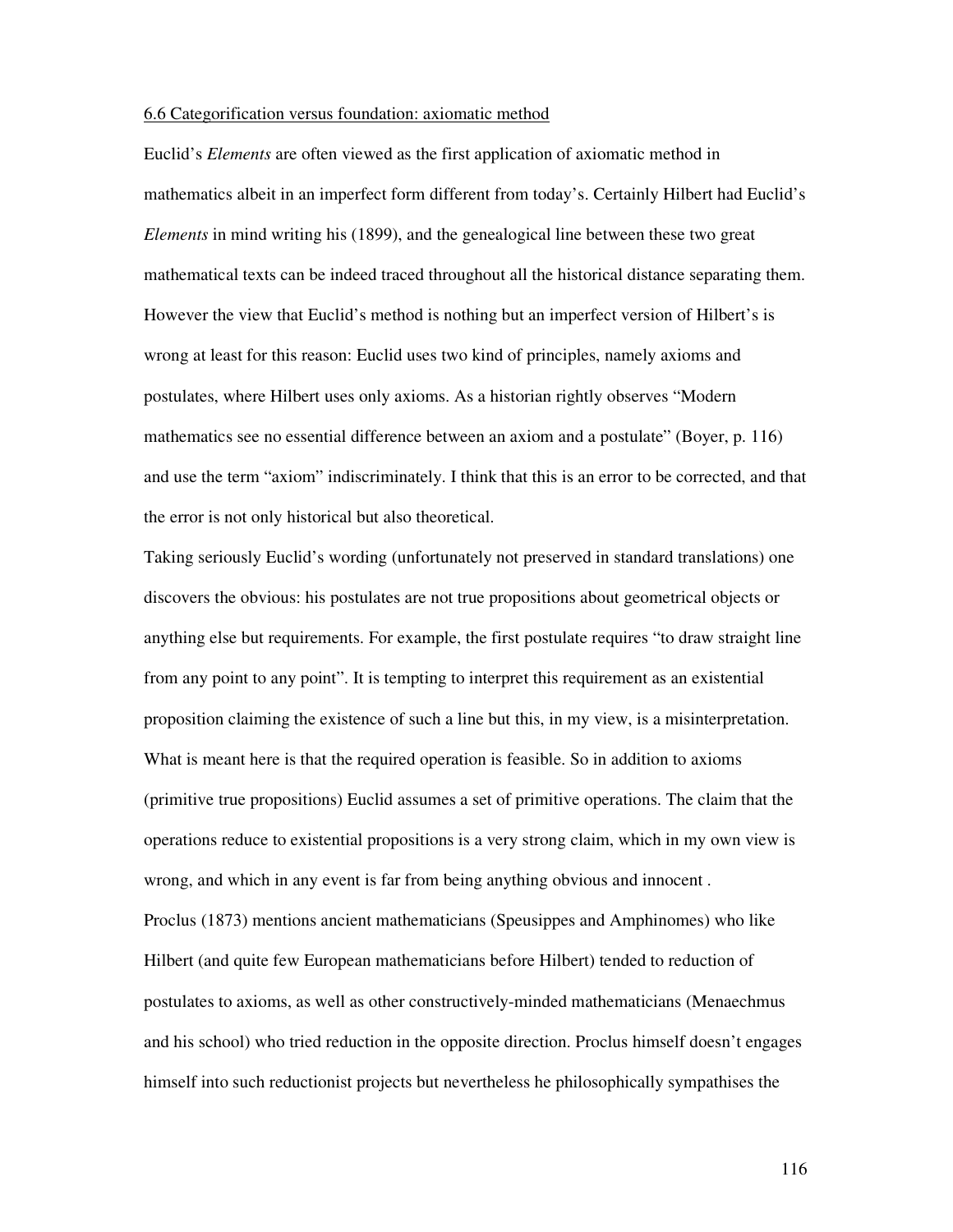first group of people since his Platonic view implies the superiority of *being* (which he associate with axioms for the simple reason that axioms tell us how things *are*) over *becoming* (which he associates with postulates which tell us what can be *done*). However neither Proclus nor Plato himself ever go so far as to straightforward reduction of the mathematical becoming to the mathematical being. A specific reason why such reduction looks unlikely for a Platonic is that Platonism (I mean the Platonism based on Plato's philosophy but not the synonymous ontological doctrine in the contemporary philosophy of mathematics) places mathematics between the ideal (that is, real for a Platonic) being and material becoming. Since being and becoming are mixed up in mathematics anyway the distinction between being and becoming *within* mathematics only reflects the same distinction in the basic ontology, and so to challenge this distinction in mathematics would mean to challenge the basic ontology. The category theory, if taken seriously, tends to revision of the formal axiomatic method suggested by Hilbert to the effect of re-establishing the Euclidean balance between constructive ("concrete") and propositional ("abstract") aspects of mathematics (see 4.4). Hilbert himself would never claim that his formal mathematics replaces usual intuitive informal mathematics. He rather thought in the Kantian vein that the former without the latter is empty while the latter without the former is blind. So I don't suspect him to be a simplistic Platonist, who thought that he could reduce all the mathematics to *forms* for free. But no matter how one decides which kind of mathematics – formal or informal - is more important or decides that both are important the formal axiomatic method takes the two kinds of mathematics apart. The model theory started by Tarski can be viewed as the first step of bringing the two parts of mathematics back together, and the categorical mathematics as a further step into the same direction.

The question "Can a categorical foundations replace standard set-theoretic foundations of mathematics?" doesn't have a straightforward answer not only because things are not yet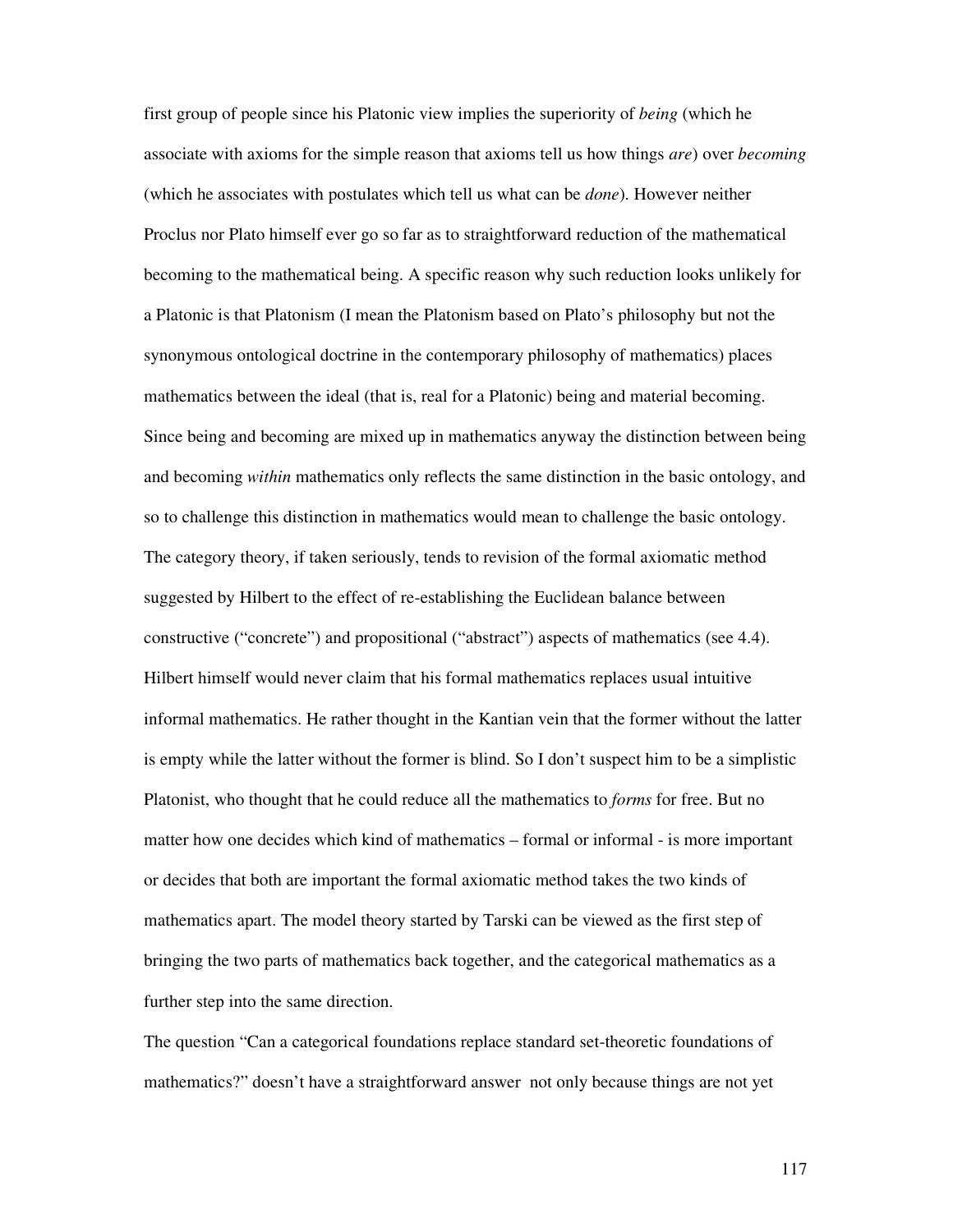settled to the date but also because the categorification is not neutral with respect to the idea of foundations, so it would be misleading to talk about set-theoretic and categorical foundations taking the notion of foundation for granted. As I have already argued the categorification suggests an alternative to the idea of formal axiomatic method (to put it in two words the alternative is that of functorial linkage), and hence challenges the idea of formal axiomatic foundations. This point I shall not discuss any longer. But what about foundations of different kinds?

The functorial linkage is compatible with the general idea of foundations as integration of theoretical constructions through linking them to a single centre (foundational kernel) but it doesn't provide any additional support to this idea, and moreover shows that a higher-scale integration can be achieved differently, and hence foundation might be not needed. However if the notion of category indeed works throughout the mathematics and perhaps beyond and allows for integrating it into one whole doesn't this make the category theory a new centre, a new foundation? I think this remains an open question, and the answer depends on how the category theory is applied to the rest of mathematics. It is illuminating to consider this question together with a foundational problem of the category theory itself which I have mentioned in 3.2: to define an abstract notion of category one needs to speak about its morphisms, and it is difficult to see how speaking about morphisms one can avoid speaking about sets or classes of morphisms. (There is also more specific reason why this talk is important: it allows for the distinction between big, small and locally small categories which appears to be essential.) I shall consider briefly two different approaches to this difficulty, and we shall see that these approaches imply different views on the question of foundational role of the category theory with respect to the rest of mathematics.

One is (Lawvere 1966) suggestion of category of categories CC as foundations; see also 3.3 above and (MacLarty 1991). The idea is to construct CC as abstract Cartesian closed "meta-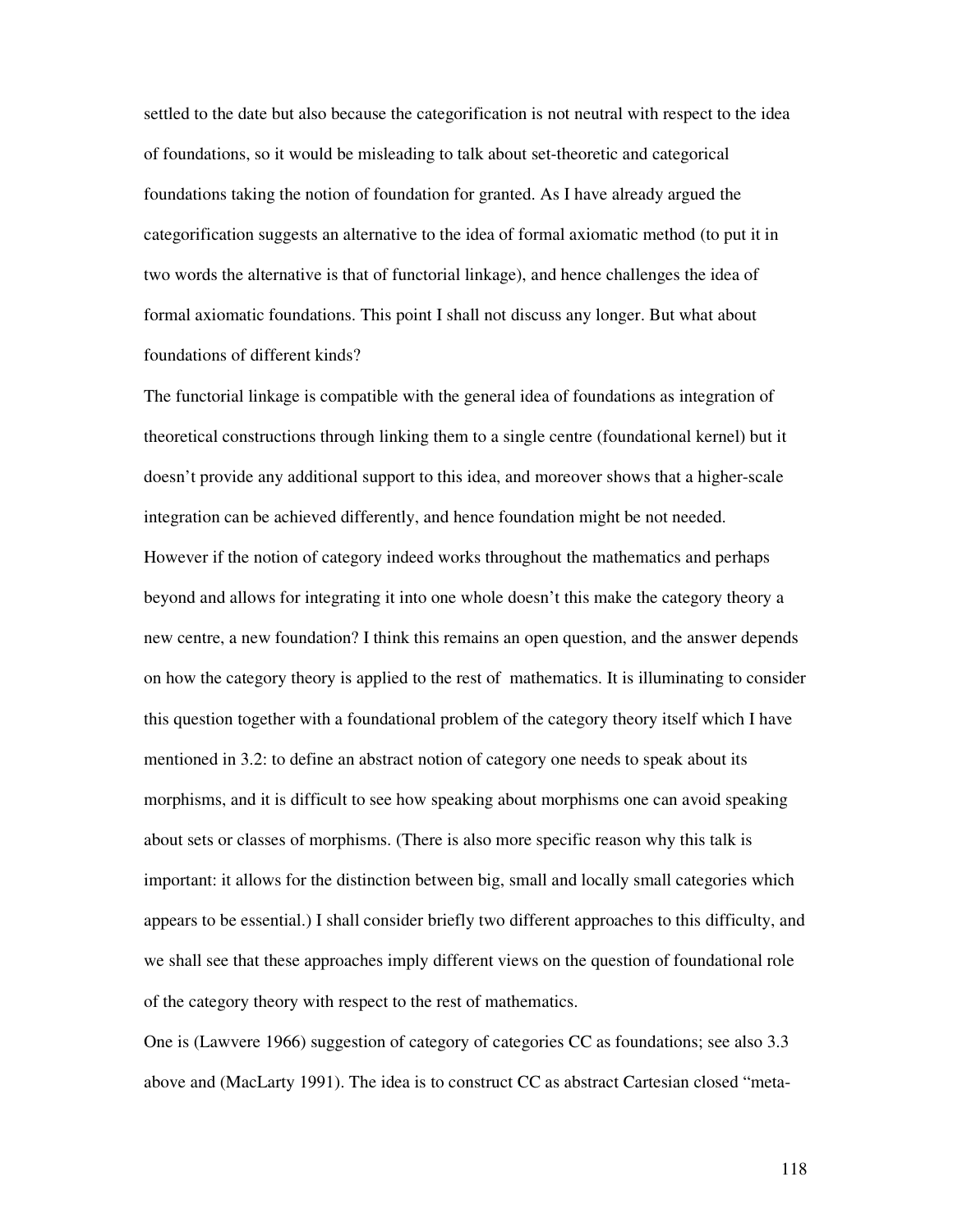category" not taking care about foundational difficulties including one just mentioned, then pick up its object C and take care about these difficulties in C using logical and other resources of CC. In particular, objects of C are its points in CC. The internal logic of CC allows for specifying C in different ways. In particular it may be specified as the abstract category of sets SC also mentioned in 3.3. CC plays here both roles of "meta-theory" and of "logic" with respect to C like in the case of internal categories considered in 4.3.

This approach rises the following question. CC and all it objects like SC are abstract in the sense of 3.3. Should SC be formally distinguished from the concrete category of sets S as its abstract counterpart? If the answer is "yes" one may indeed regard SC as an abstract counterpart of S similarly to how a set in the sense of ZFC is regarded as an abstract counterpart of a "naive" set. Then CC may be viewed as foundations of mathematics in the same formalist (albeit no longer logicist) sense in which ZFC is viewed as a foundations of naive set theory and all the naive mathematics. If the answer is "no" there are again two option: the distinction between abstract and concrete categories can be either (i) internalised in CC or (ii) simply dispensed with. The internalisation (i) can be achieved if one thinks of S and other concrete categories as objects of CC, and of abstract constructions in CC as descriptions of these concrete categories. In this case CC becomes a common conceptual framework rather than foundation in the usual sense. Remarkably CC can be then no longer viewed as an abstract category. For supplying CC with concrete categories like S, Top (the category of topological spaces) and the like one is making a bottom-up construction: first makes known mathematical concepts into categories, second constructs functors between these categories, and finally studies global properties of the obtained fragment of CC. However in Lawvere (1966) CC is treated as an abstract category constructed rather topdown. Perhaps the internalisation of the concrete/abstract distinction can been also achieved in CC through some form of relativisation of this distinction. But in any event such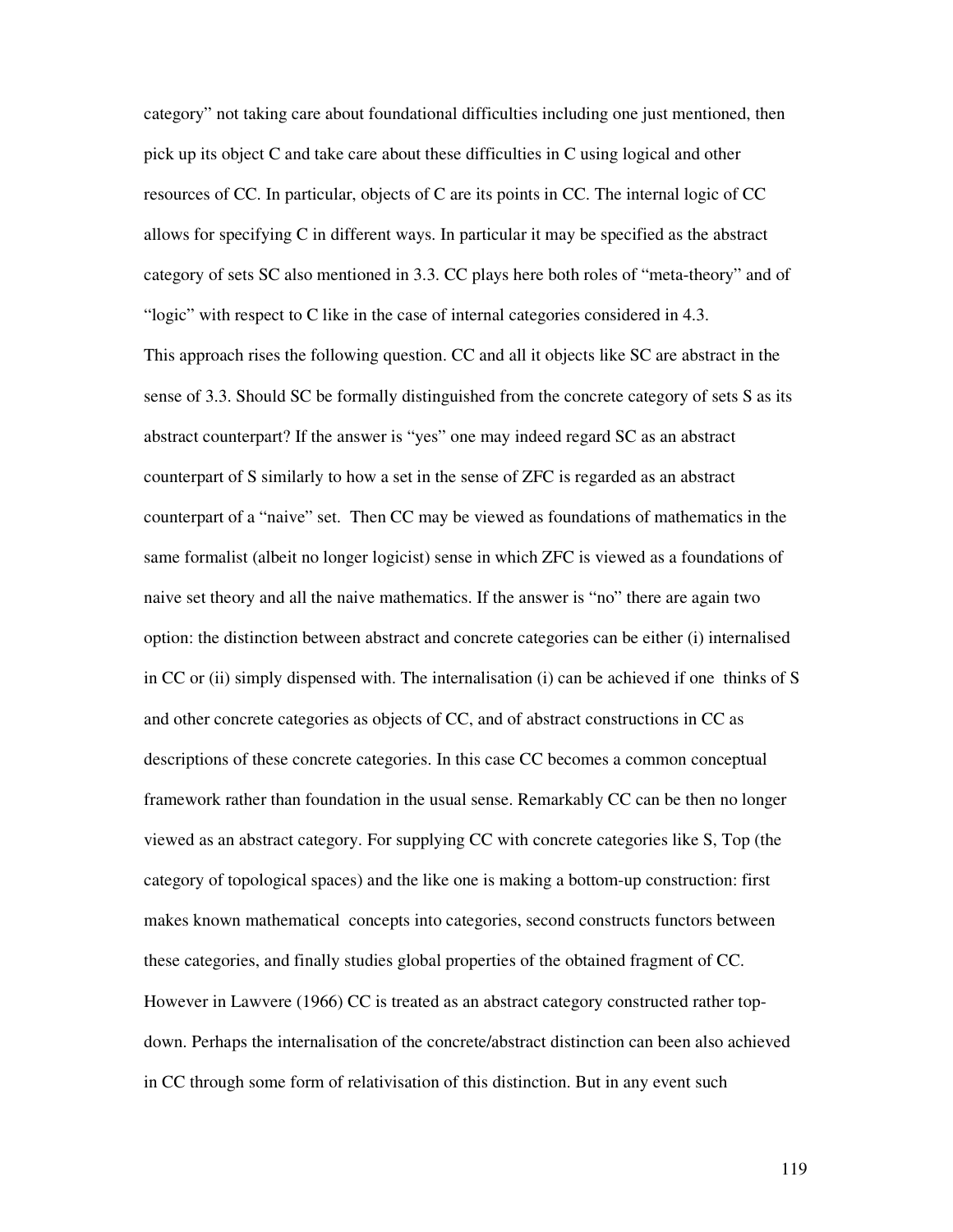internalisation seems to be incompatible with the view on CC as plainly abstract, and with the idea to use CC as a purely top-down foundations (see 4.4). (ii) remains an option however at least Lawvere's works reinforce the role of the concrete/abstract distinction in mathematics rather than show how to avoid it.

A different approach to the same foundational difficulty (how to speak about morphisms without using the notion of set or class) is taken in (Benabou 1985). Benabou starts with functor  $C \rightarrow S$  asking which properties of sets are indeed needed in order to make sense of abstract category C. He observes that what is needed is an analogue of indexing allowing to speak about families of morphisms. This leads Benabou to the notion of fibred category (first introduced in (Grothendieck 1963)) which is a category were objects are functors  $C \rightarrow S$ respecting the needed property, and morphisms  $C \rightarrow C'$  make the resulting triangles commute. Fibrations can be similarly defined over different bases than S. The notion of fibred category is not supposed to provide a foundations but it shows how a foundational difficulty can be tackled without a conceptual closure like CC (and perhaps without replacing of older foundations by a new ones). Remark that in Lawvere's CC approach categories are thought of as objects (of CC) or identity functors while taking Benabou's approach seriously one should rather regard a (non-identity) functor like  $C \rightarrow S$  as what a category essentially is. The idea of CC as foundations is apparently that of a global structure allowing for description of working mathematical concepts in terms of its internal relations (I use the term "relation" liberally again). This feature is common for CC foundations and the formal axiomatic foundations. The fibration approach is interesting from the foundational point of view because it tends to the relativisation of the internal/external distinction similar to that suggested in 2.7.1: the internal structure of functor  $C \rightarrow S$  makes it self-sustainable without turning it into a conceptual closure.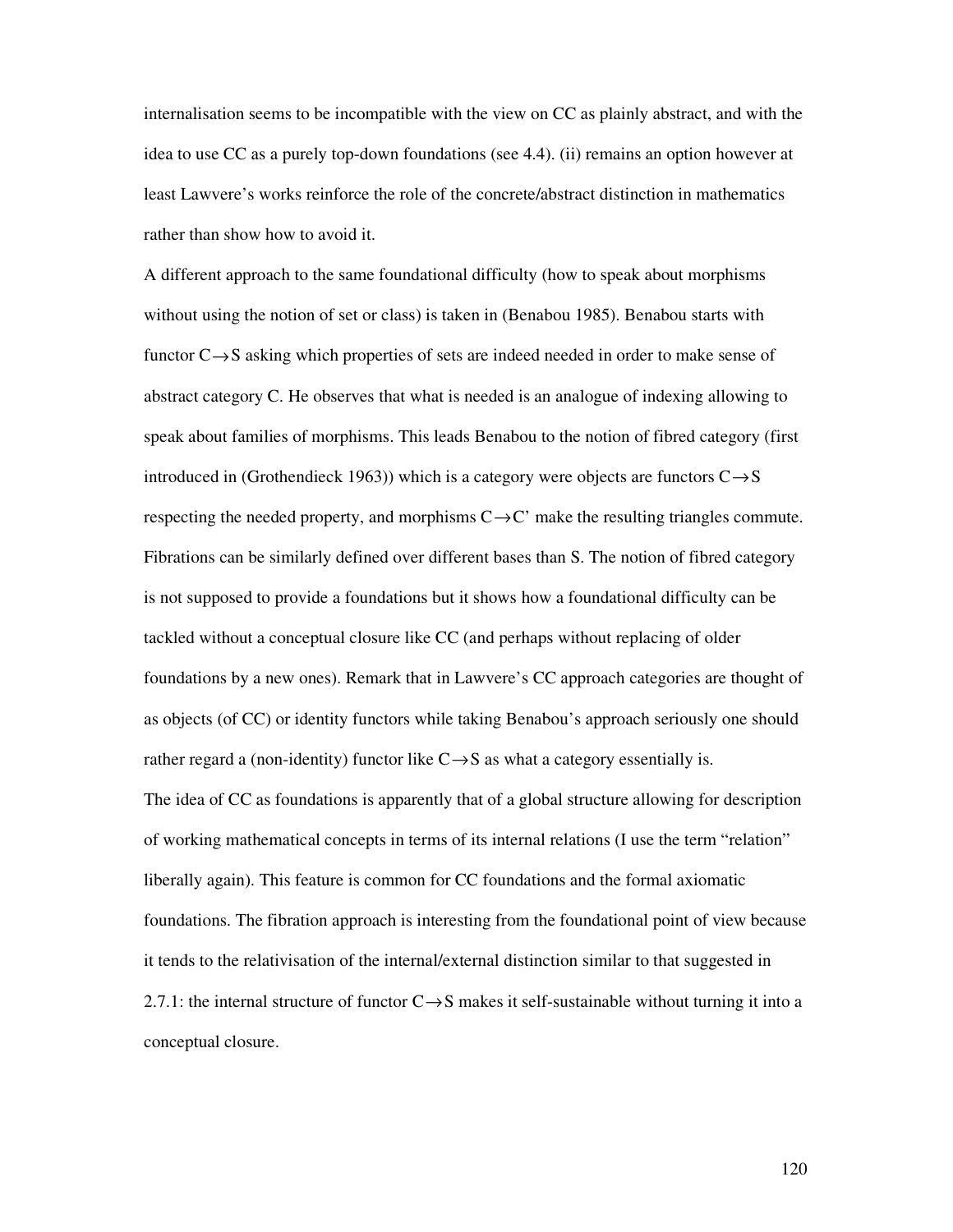In later work 2003 Lawvere defends the idea of foundations in practical and educational rather than logical sense , and hence of foundations in the sense of Euclid's *Elements* or SFM rather than ZFC or Hilbert's *Grundlagen* . He describes the purpose of foundations and the role of axiomatic method as follows: "Foundations is derived from application by unification and concentration, in other words, by the *axiomatic method*. Applications are guided by foundations which have been learned through education". Although Lawvere doesn't distinguish between postulates and axioms like Euclid the axiomatic method in his broad sense certainly allows (and indeed involves) basic constructions and basic operations as well as basic truths about these things. Foundations so understood is a generic but no longer closure construction like CC.

I'm agree that foundations in the sense of Lawvere 2003 remain important, and I can see that integration of knowledge by itself doesn't accomplish the concentration function stressed by Lawvere. The need of concentration for educational purposes gives indeed good reason to take centred integration modes seriously. However I would like to remark that the structure of education is itself a non-trivial issue. The old situation when one Euclid's book could serve as *the* mathematical foundations for generations is certainly left in the past. Sheaving gives a hint how a more advance educational structure may look like: think of "sheaf of applications" and its base as foundations serving as a guide for continuous shifting between the applications.

## **7. Conclusion: hermeneutic mathematisation versus logical formalisation**

Throughout the history mathematics and philosophy were inspired by each other: think, for example about late Plato's account of Forms as numbers or Descartes' notion of method tightly connected to his own work in the algebraisation of geometry, or Brouwer's intuitionism. There are two kind of danger in this kind of work which I tried to avoid: of merely metaphorical use of mathematical terminology, and of replacing philosophical work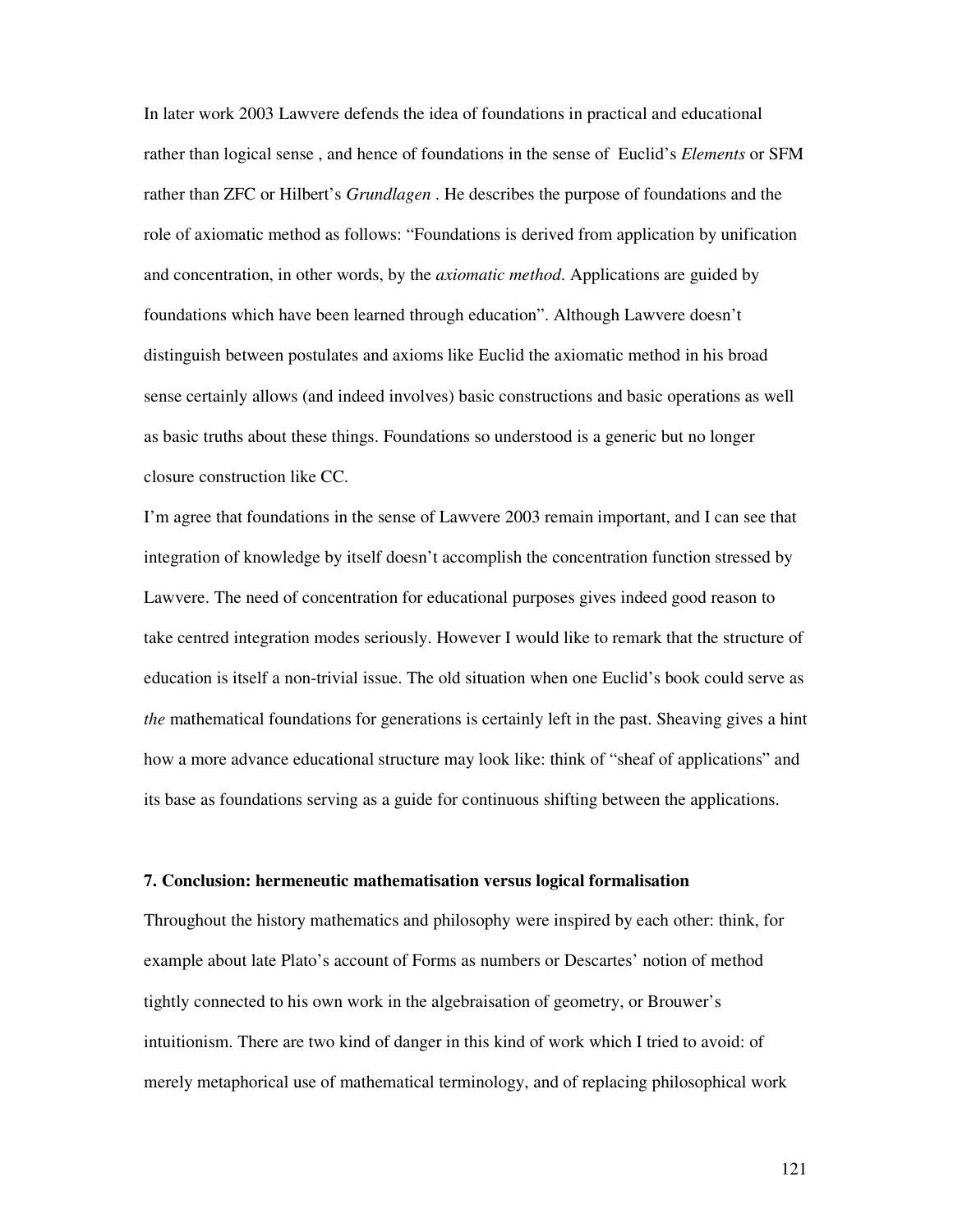by popularisation of mathematical ideas. I didn't intend to write a paper in the philosophy of mathematics which would explain the nature of mathematical objects and the place of mathematics among other disciplines. However in this Conclusion I would like to say a few words on relationships between philosophy, mathematics and logic.

A reason behind the interest of the philosophy of  $20<sup>th</sup>$  century, and particularly Analytic philosophy, in formal logic was the need to distinguish philosophy as a science from philosophically laden literature fiction, political discourse and other philosophically-related activities. This was needed at least for the following two purposes: (i) to create an international scientific standard making possible the philosophical discussion between philosophers with different cultural and political backgrounds, and (ii) to bridge the gap between philosophy, on the one hand, and natural sciences and mathematics, on the other hand, appeared in  $19<sup>th</sup>$  century, particularly in the German Idealism. The use of formal logical calculi in philosophy was supposed to serve both these purposes.

Such formalisation doesn't sweep the informal argumentation out of philosophy but helps to fix the most important points of given philosophical discourse. Like physics or mathematics philosophy gets a formal kernel invariant under translations between and paraphrasing within natural languages and independent of individual expressive styles of particular philosophers. It should be noticed that the formalisation doesn't diminish but on the contrary reinforces the role of individual style in any particular occasion just like the fact that all piano players use the same 12 tones makes individual qualities of each player only more important..

I recognise the importance of both aforementioned purposes but I don't agree about the means. Today we can, and I believe, also should make it differently. Let's consider purpose (ii) first. As it has been often noticed both by proponents and opponents of formal methods in philosophy a historical predecessor of the formal philosophy of  $20<sup>th</sup>$  century is the Scholasticism. A sound historical account of how the Scholastic tradition which survives until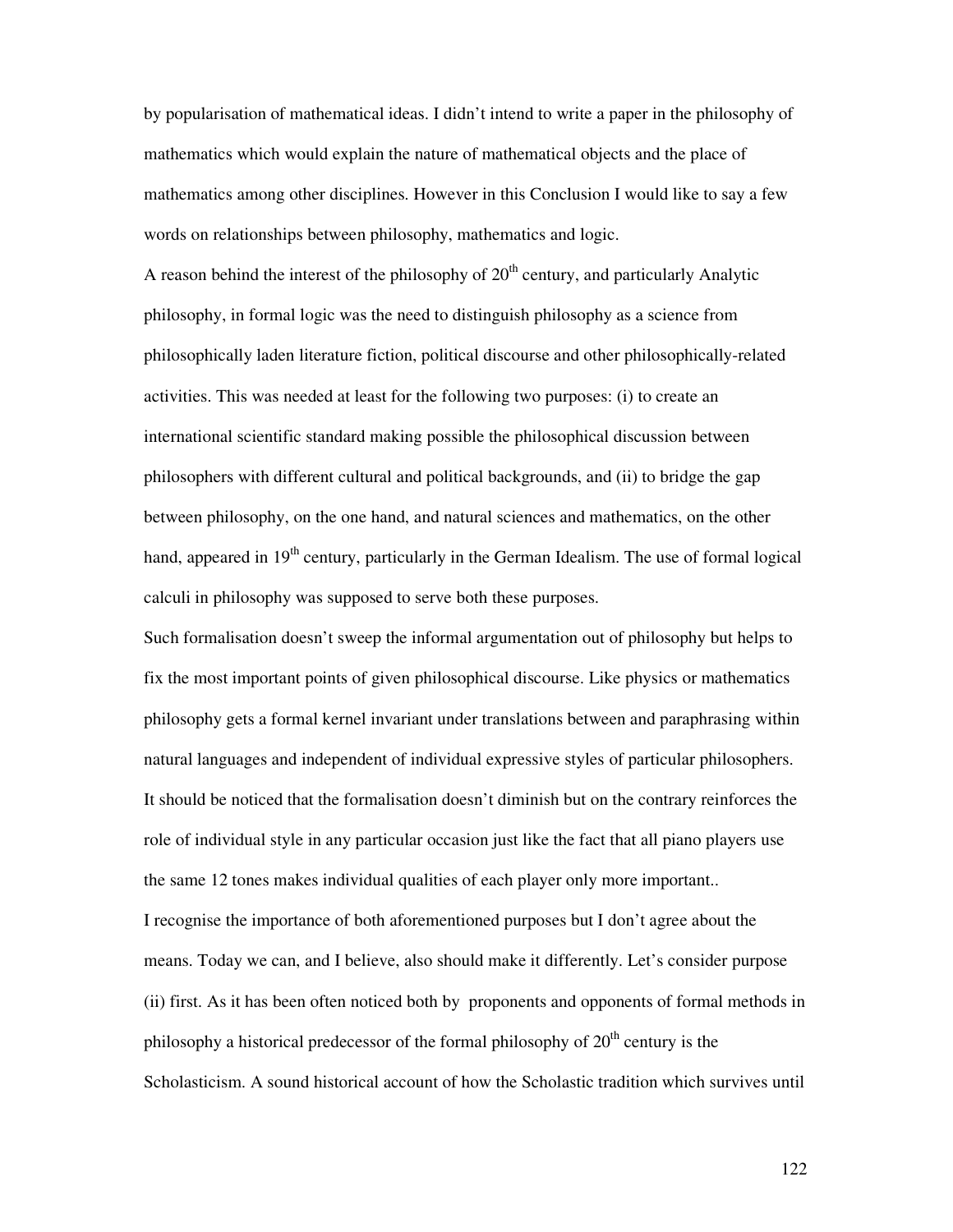today in Catholic philosophy and theology influenced the Analytic philosophy of  $20<sup>th</sup>$  century is yet wanted but examples of people like Brentano make it clear that the proximity between the two intellectual movements is more than a matter of an anachronistic speculation. I'm not prejudged against the Scholasticism but I take quite seriously the fact that Modern philosophy and science emerged in  $17<sup>th</sup>$  century through a sharp divergence with the Scholasticism. Points of the divergence are many but I would like to stress only one: while Scholasticism relied on the Aristotelian logic as the universal formal framework the new science used mathematics. Historically the latter approach comes down to the Platonic tradition revived in Europe during the Renaissance.

In the Analytic philosophy of  $20<sup>th</sup>$  century the Aristotelian logic was exchanged by another kind of logic closer linked with mathematics. However this didn't change the principle according to which logic and metaphysics provide an universal framework for sciences. Attempts to apply this approach to the contemporary science straightforwardly made in the logical positivism were given up in 1930ies and after this Analytic logico-philosophical studies dealt mostly with everyday language rather than science and mathematics. During last few decades a lot of significant efforts have been made for bridging the Analytic philosophy with natural sciences. But there were no similar efforts made with respect to the contemporary mathematics.

As far as mathematical matters are concerned the Analytic philosophy seems to be happy with its own contribution to mathematics, namely ZFC and alternative logical foundations of mathematics. However significant this joint work of philosophers and mathematicians might be the general point about the conflict between the philosophical logicism, on the one hand, and modern mathematics and science, on the other hand, applies to ZFC as well. Remark that to the contrary to what Cantor envisaged for the future of the set theory ZFC doesn't have and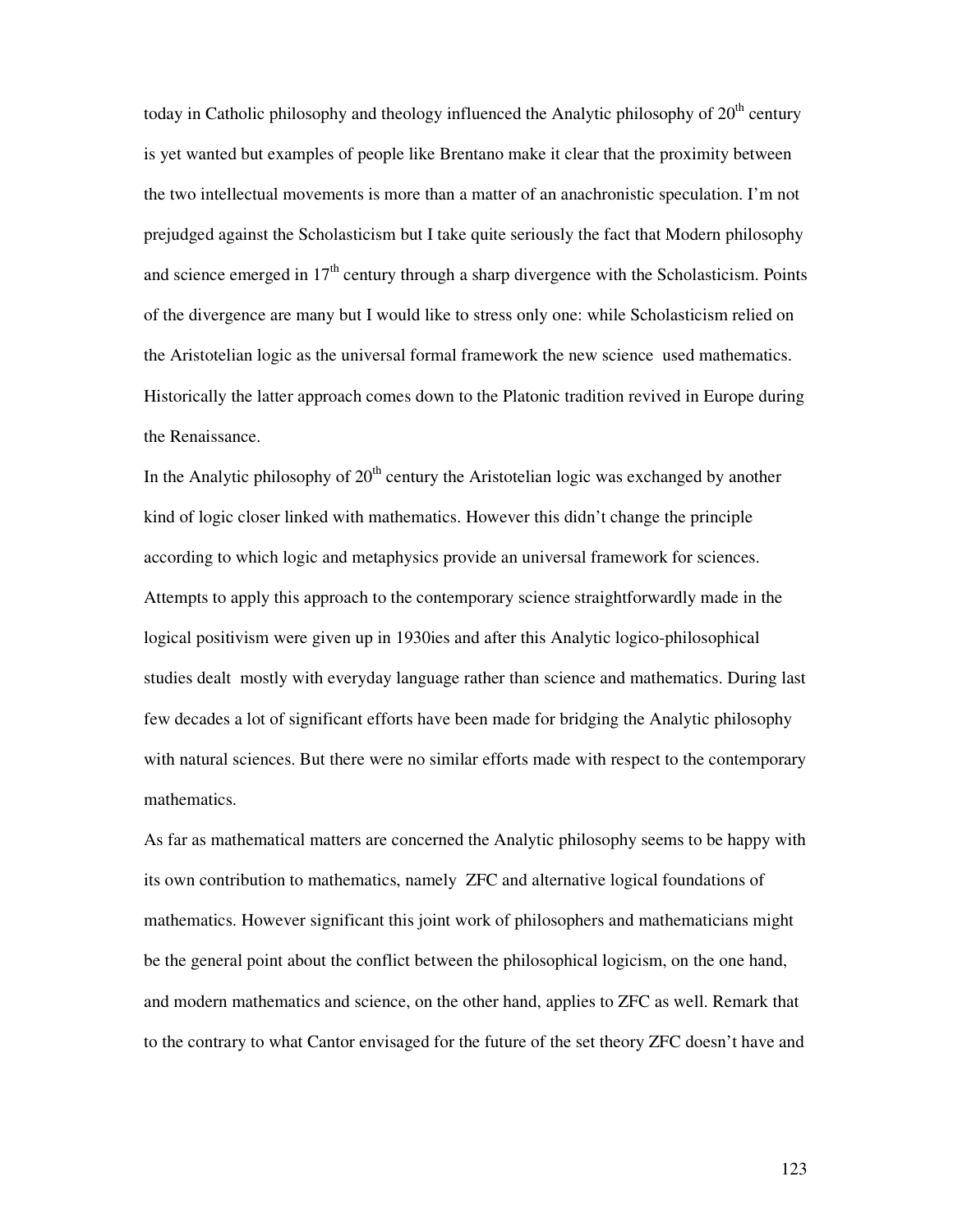apparently cannot have any application in empirical sciences. As I have already said, it plays no other role in the rest of mathematics but that of its official foundation.

The problem of formal logical approaches to the contemporary science and mathematics is not merely a technical problem. I suppose that this problem originates in the divergence between logic and metaphysics, one the one hand, and science and mathematics, on the other hand, occurred in the early modern times. This doesn't mean, of course, that logic and metaphysics should be simply given up and replaced by science and mathematics. Already Leibniz made a very valuable attempt to reconcile the conflicting parties, and further attempts in this direction perhaps could be interesting. However I see no reason to revise the view on the emergence of the modern science in the  $17<sup>th</sup>$  century as a breakthrough in the Western intellectual tradition, and to restore the old-fashioned logicism in a new appearance. The modern science not only shows no sign of declination, but through technology it became an indispensable element of today's global civilisation. Another breakthrough in science which occurred in the beginning of 20<sup>th</sup> century reinforced but not delimited such principle features of the modern science as relativisation and mathematisation of physical concepts. This gives reason to think that if the pre-modern logical and metaphysical tradition should be preserved in some form it should be transformed according to modern scientific principles rather than these principles be dispensed with in favour of the pre-modern views. Speaking in 4.3 about the notion of logical variable assumed in the contemporary logic I have shown in which sense this notion is Aristotelian rather than Galilean. So there remains a lot of work to be done to allow the modern logic to deserve its name.

Thus logical formalisation of philosophy doesn't achieve purpose (ii). It makes philosophy look like a science but this philosophical science remains quite detached from modern mathematised sciences. A further mathematisation of logic, in particular through the categorification, is a reasonable modernising strategy. However mathematics should be also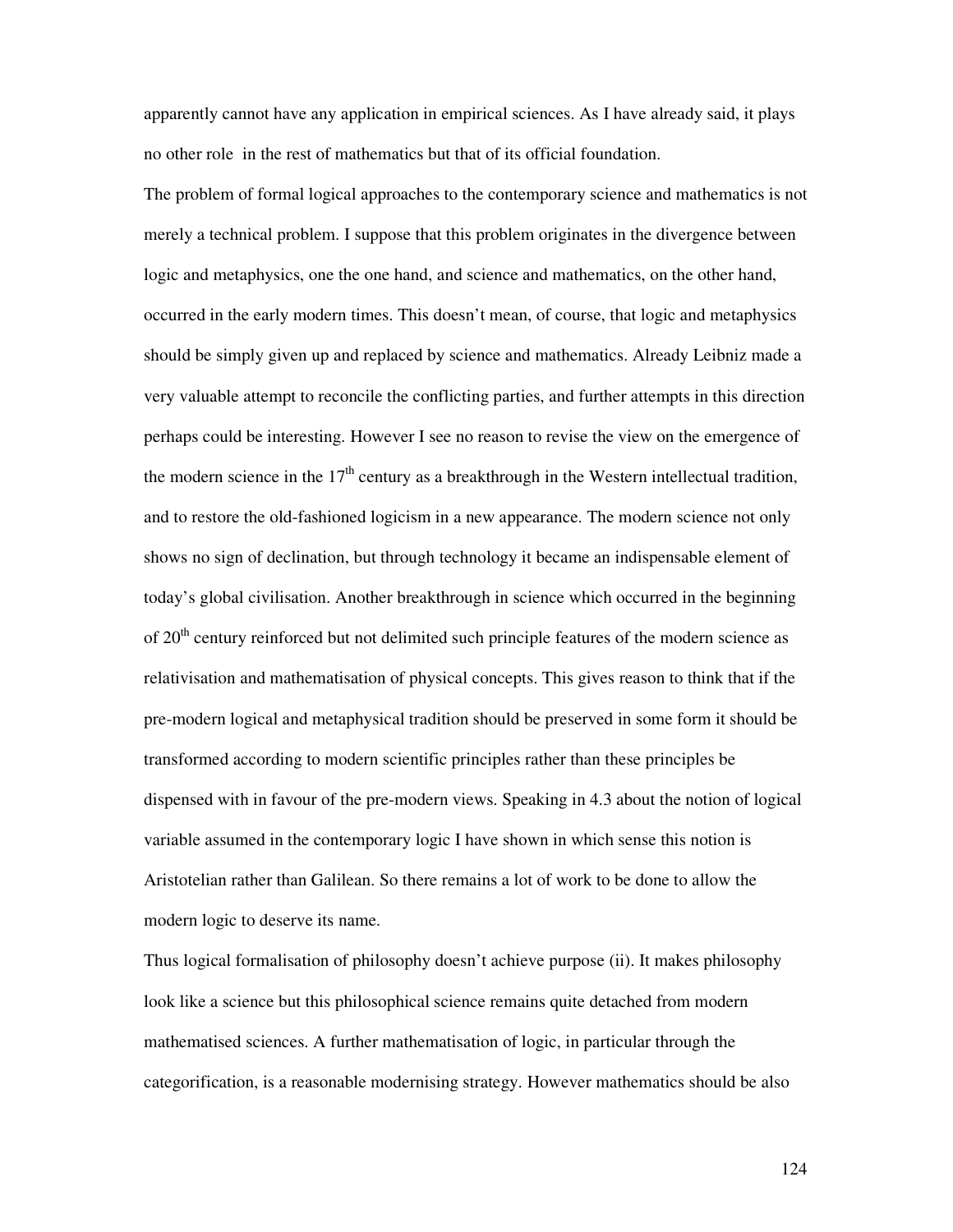wider involved in philosophical studies directly. I don't mean to turn philosophy into mathematics or mathematics into philosophy but to make a bridge between the two disciplines like one I have tried to make in this paper. This better serves for the purpose (ii) but also serves for the purpose (i) since as a matter of fact mathematics translates through cultural and political barriers like logic and probably better.

There is a more specific point about (i) which I would like to stress here. The idea to provide philosophers with a standard formal language with certain criteria of soundness allows indeed for making an international and intercultural philosophical community a reality. However it is not unique solution and, as I believe, it is a poor solution. A better albeit much more costly solution is to integrate different philosophical traditions through mutual interpretations. A formal reason why the latter solution is better is that like in the cases of translations between natural languages or functions between sets there is no slightest reason to expect that philosophical interpretations are reversible, and hence can be harmlessly dispensed with. An informal reason is that philosophers like any other people usually don't like to give up their local discourses in favour of what they often regard as just another local discourse which attempts to make itself into global one without respecting others.

The hermeneutic integration strategy is not new in philosophy, of course. But the importance of the notion of interpretation in mathematics recognised only relatively recently, and the power of the category theory as a formal means of interpretation show indeed something new, namely that the traditional notion of philosophical interpretation doesn't fall that far from mathematics and modern mathematised sciences as the earlier hermeneutic tradition assumed. This gives me reason to believe that the hermeneutic mathematisation is a more promising strategy in philosophy than logical formalisation turning philosophy into the new Scholasticism. This concluding remarks don't replace a wider discussion on philosophical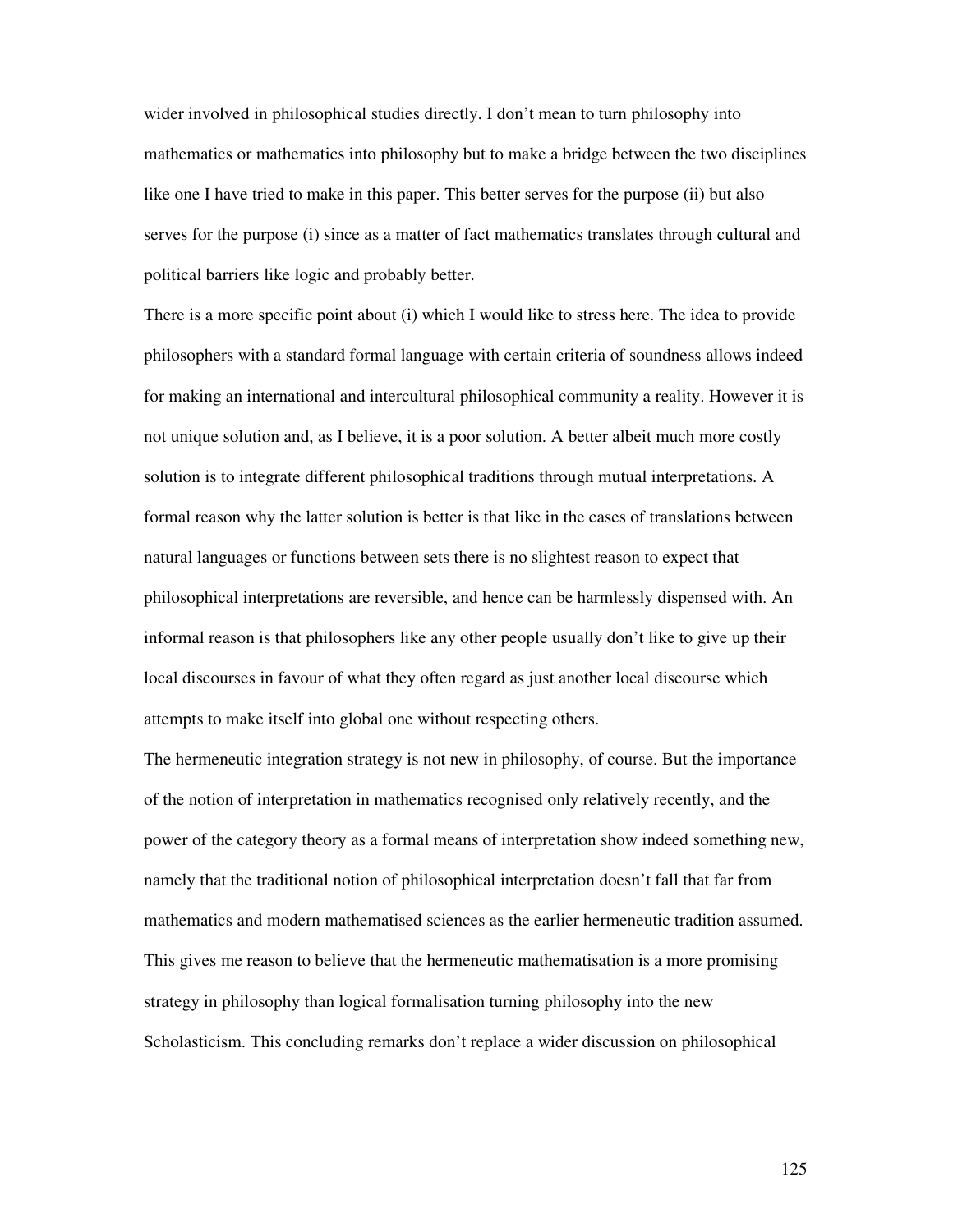logicism and formalism, and on the Scholastic heritage, but they challenge the dominant view and show an alternative.

## **Literature**:

- 1. Aristotle, *Metaphysics*
- 2. Awodey, S., 1996, *Structure in Mathematics and Logic: A Categorical Perspective*, in: Philosophia Mathematica (3), N4, pp. 209-237
- 3. Awodey, S., 2004, *An Answer to Hellman's Question: Does Category Theory Provide a Framework for Mathematical Structuralism?*, in: Philosophia Mathematica (3), N12, pp. 54-64
- 4. Bell, J., 1986, *From Absolute to Local Mathematics*, in: Synthese 69 (3), pp. 409-426
- 5. Beltrami, E., 1869, *Saggio di interpetrazione della geometria non-euclidea*, in: Giornale di Matematiche, v.6, pp. 284-312; republished in: Opere Matematiche t.1 Milano: Ulrico Hoepli 1902, pp. 374-405
- 6. Benabou, J., 1985, *Fibred Categories and the foundations of naive category theory*, in: The Journal of Symbolic Logic, 50, pp. 10-37
- 7. Bonola, R., 1908, *Die nichteuklidische Geometrie*, Teubner
- 8. Boole, G., 1854, *An Investigation of the Laws of Thought on which are Founded the Mathematical Theories of Logic and Probabilities* MacMillan, Cambridge and Walton Maberly, London
- 9. Boole, G., 1997, *Selected Manuscripts on Logic and its Philosophy* (Eds. Grattan-Guiness I. and Bornet G.), Birkhaeuser (Science networks; vol.20)
- 10. Boyer, C.B., 1968, *A history of mathematics* John Wiley & Sons
- 11. Bueler, W.K., 1981, *Gauss: a biographical study* Berlin, NY: Springer-Verlag
- 12. Bunge, M., , 1984, *Toposes in Logic and Logic in Toposes*, in: Topoi, 3, N1, pp.13-22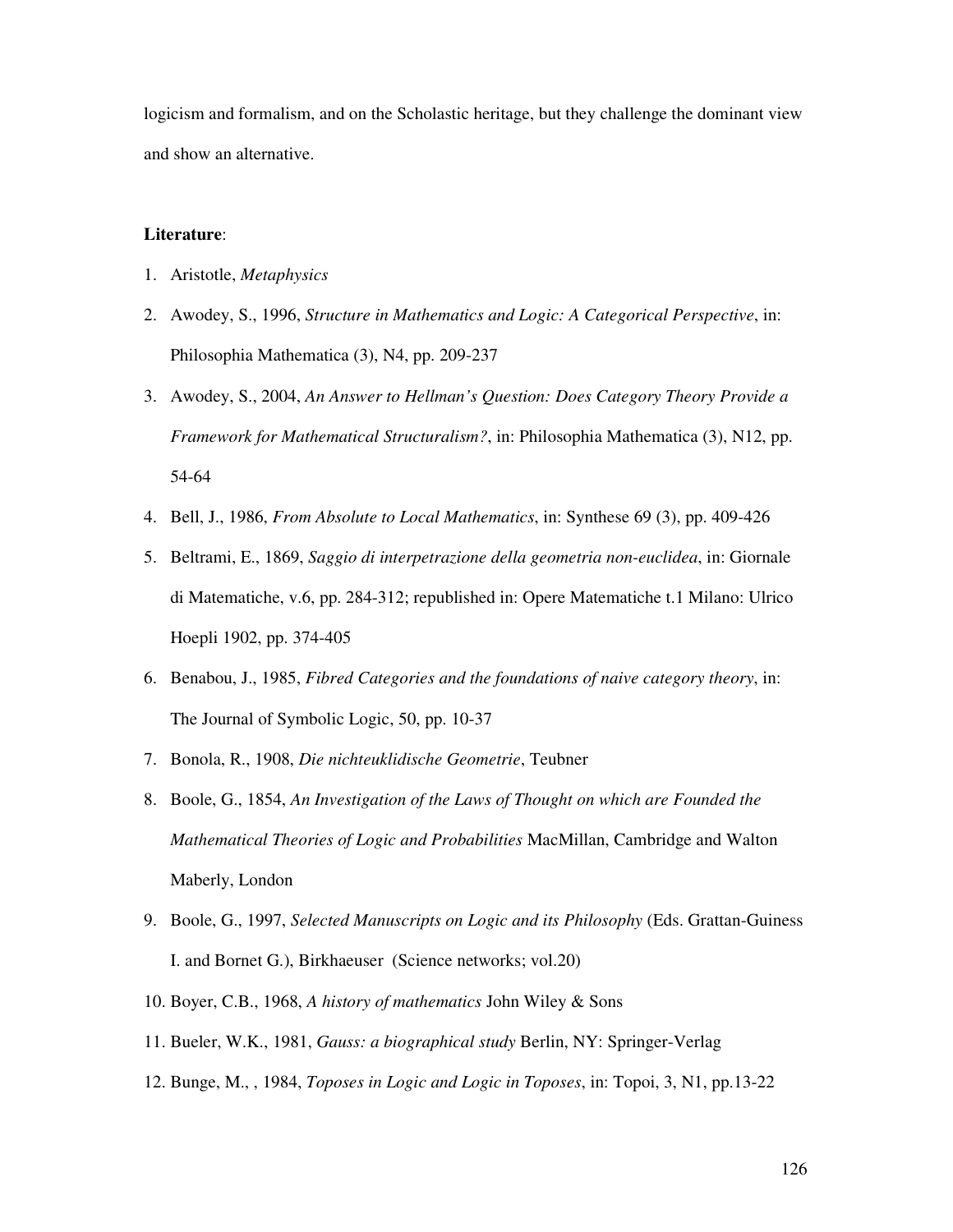- 13. Cantor, G., , 1872, *Ueber die Ausdehnung eines Satzes aus der Theorie der trigonometrischen Reichen*; in: Math. Ann., Bd.5, S.123-132
- 14. Cantor, G., 1879-1880-1882-1883 (a)- 1884 (a), *Ueber unendliche lineare Punktmannigfaltigkeiten*, N1: Math. Ann., Bd.15, S. 1-7; N2: Math. Ann., Bd.17, S. 355- 358; N3: Math. Ann., Bd.20, S. 113-121; N4: Math. Ann., Bd.21, S. 51-58; N6: Math. Ann., Bd.23, S. 453-488
- 15. Cantor, G., 1883 (b), *Grundlagen einer allgemeinen Mannigfaltigkeitslehere: Ein mathematisch-philosophischer Versuch in der Lehre de Unendlichen*, Teubner
- 16. Cantor, G., 1883 (c), *Sur divers théorémes de la théorie des ensembles de points situés dns un espace continu à n dimension. Première communication*, in: Acta math., vol.2, pp.409-414
- 17. Cantor, G., 1884 (b), *De la puissance des ensembles parfaits de points*, in: Acta math., vol.4, pp.381-392
- 18. Cantor, G., 1885, *Ueber verschiedene Theoreme aus der Theorie der Punktmengen in einem n-fach ausgedehnten stetigen Raume Gn. Zweite Mitteilung*, in: Acta math., vol.7, pp.105-124
- 19. Cantor, G., 1895-1897, *Beitraege zur Begruendung der transfiniten Mengenlehre*, in: Math. Ann., Bd.46, S. 481-512; Bd.49, S. 207-246
- 20. Cantor, G., *Principien einer Theorie der Ordungstypen*, in: Acta math., 1970, vol. 124, pp.83-101 (in Grattan-Guinness 1970).
- 21. Carnap, R. and Bachmann, F., 1963, *Ueber Extremalaxiome*, in: Erkenntnis 6, pp. 166- 188
- 22. Cartier, P., 2001, *A Mad Day's Work: From Grothendieck to Connes and Kontsevich. The evolution of concepts of space and symmetry*, in: Bulletin of the American Mathematical Society; v.38 N4, pp.389-408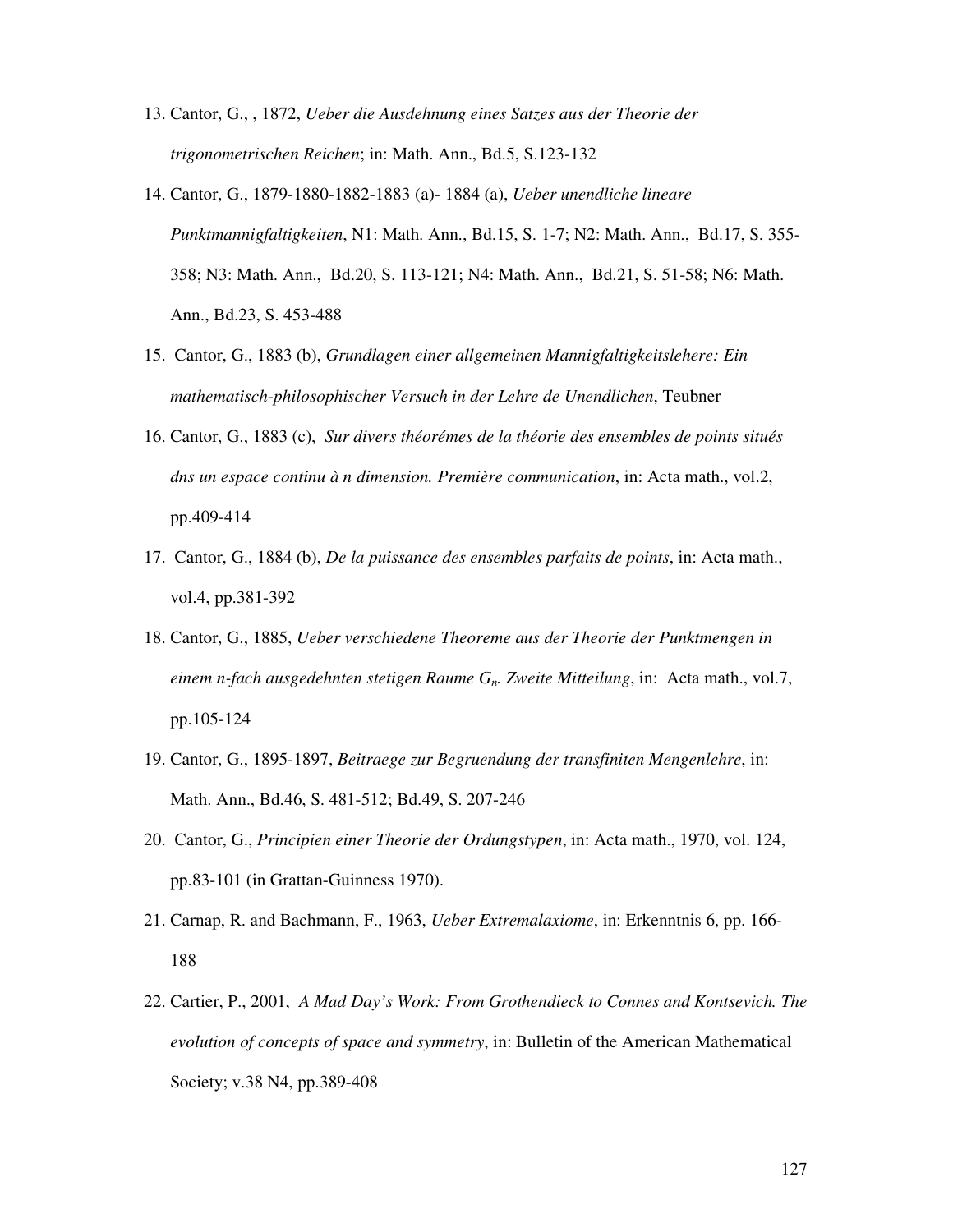- 23. Euclid, *Elements*
- 24. Fourman, M., 1977, *The Logic of Topoi*, in: :Barwise J. (ed.) The Handbook of Mathematical Logic , North-Holland
- 25. Frege, G., 1884, *Die Grundlagen der Arithmetik* , Breslau
- 26. Frege, G., 1879, *Begriffssrift*, Halle: Verlag von Louis Nebert
- 27. Frege, G., 1971, *On the Foundations of Geometry and Formal Theories of Arithmetic*, E.H.W. Kluge (ed.) New Haven, London; Yale University Press
- 28. Frege, G., 1980, *Philosophical and Mathematical Correspondence*, Oxford: Basil Blackwell
- 29. French, S. and Crause, D., 2004, *Identity in Physics: A Historical, Philosophical, and Formal Analysis* , Leeds &Florianopolis (unpublished manuscript)
- 30. Gauss, C.F., 1827, *Disquisitiones generales circa superficies curvas* , Goettingen
- 31. Gelfand ,S.I., Manin, Yu.I., 2003, *Methods of Homological Algebra* , Springer-Verlag Berlin-Heidelberg (Second edition)
- 32. Grattan-Guinness, I., 1970, *An unpublished paper of Georg Cantor*: *Principien einer Theorie der Ordungstypen* , in: Acta math., vol. 124, pp.65-107
- 33. Grothendieck, A., 1971, *Catégories fibrée et descente*, (*SGA 1*, *exposé 6*): Lecture Notes in Mathematics, 224, Springer-Verlag, Berlin-Heidelberg
- 34. Grothendieck, A., Artin, M. and Verdier, J.-L., 1977, *Théorie des topos et cohomologie étale de schémas* (*SGA 4 v.1*): Lecture Notes in Mathematics, 224, Springer-Verlag, Berlin-Heidelberg
- 35. Hausdorff, F., 1914, *Grundzuege der Mengenlehre*, Leipzig: Veit
- 36. Halle, B., 1996, *Structuralism's Unpaid Epistemological Debts*, in: Philosophia Mathematica (3), N4, pp. 124-143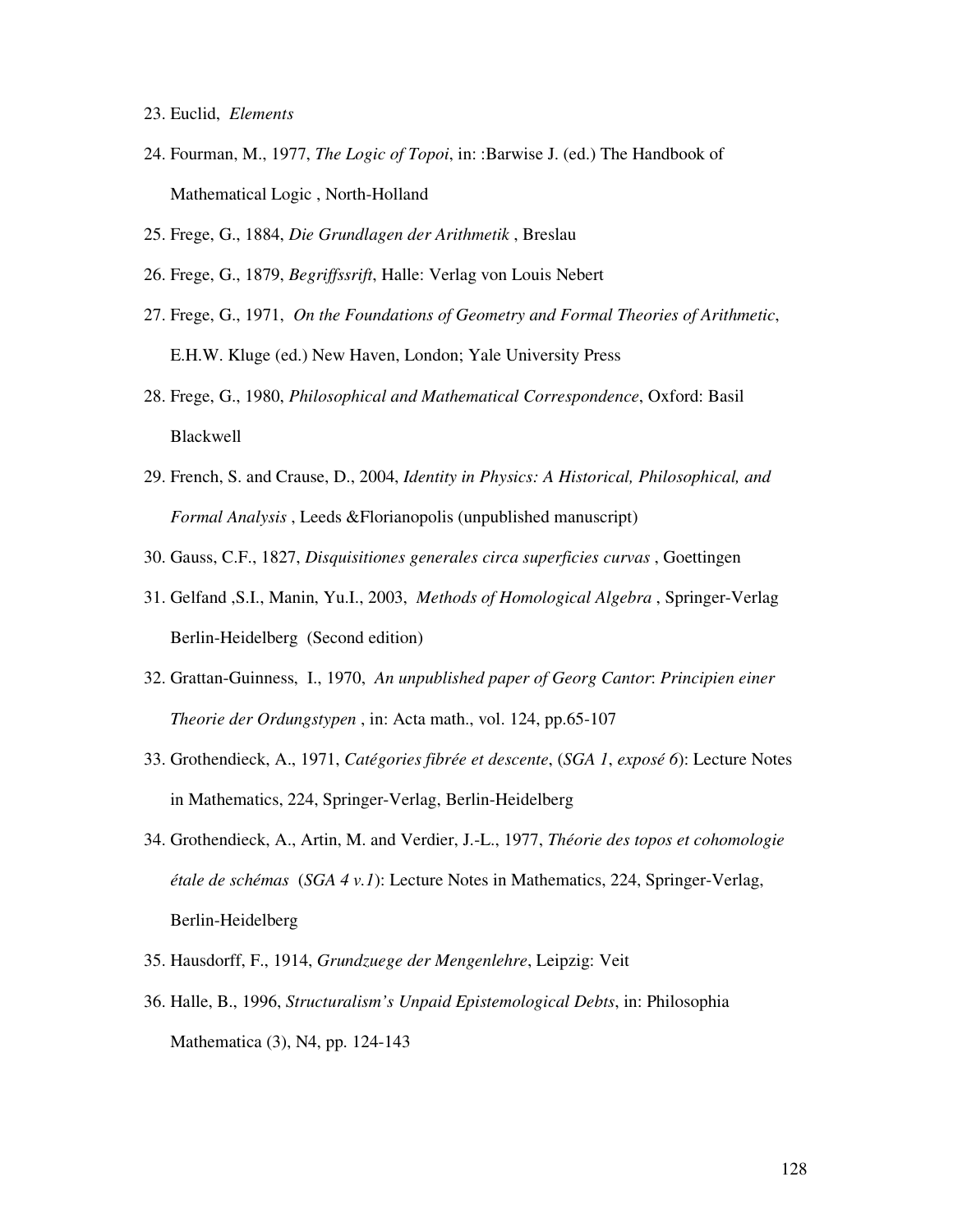- 37. Hellman, G., 2003, *Does Category Theory Provide a Framework for Mathematical Structuralism?* , in: Philosophia Mathematica (3), N11, pp. 129-157
- 38. Hilbert, D., 1899, *Grundlagen der Geometrie*, Leipzig, Teubner
- 39. Hilbert, D., 1904, *Ueber die Grundlagen der Logik und Arithmetik*,in: Congress of Mathematics, Heidelberg, pp.174-185
- 40. Hyting, A., 1956, *Intuitionism. An Introduction.* Amsterdam: North-Holland
- 41. Johnstone, P., 1977, *Topos Theory*, LMS Mathematical Monographs 10, Academic Press
- 42. Johnstone, P., 1983,*The Point of Pointless Topology*, Bulletin of American Mathematical Society 8(1), pp. 41-53
- 43. Klein, F., 1872, *Vergleichende Betrachtungen ueber neuere geometrische Forschungen*, Erlangen
- 44. Kock, A., Reyes, G., 1977, *Doctrines in Categorical Logic*, in: Barwise J. (ed.) The Handbook of Mathematical Logic , North-Holland
- 45. Landry, E. and Marquis, J.-P., 2005, *Categories in Context: Historical, Foundational, and Philosophical*, in: Philosophia Mathematica (3), N13, pp. 1-43
- 46. Lawvere, F.W., 1963, *Functorial Semantics of Algebraic Theories*, Ph.D. Thesis (Columbia University); reprinted with Author's Comments by Buffalo Workshop Press POB 171, 2004
- 47. Lawvere, F.W., 1966, *The Category of Categories as a Foundation of Mathematics*, La Jolla Conference on Categorical Algebra, Springer-Verlag, pp.1-20
- 48. Lawvere, F.W., 1969, *Adjointness in Foundations*, in: Dialectica 23, N 3/4
- 49. Lawvere, F.W., 1975, *Continuously variable sets: algebraic geometry = geometric logic*, in: Logic Colloquium 73, Bristol, pp.135-156
- 50. Lawvere, F.W., 1976, *Variable Quantities and Variable Structures in Topoi*, in: Algebra, Topology, and Category Theory, NY: Academic Press, pp. 101-131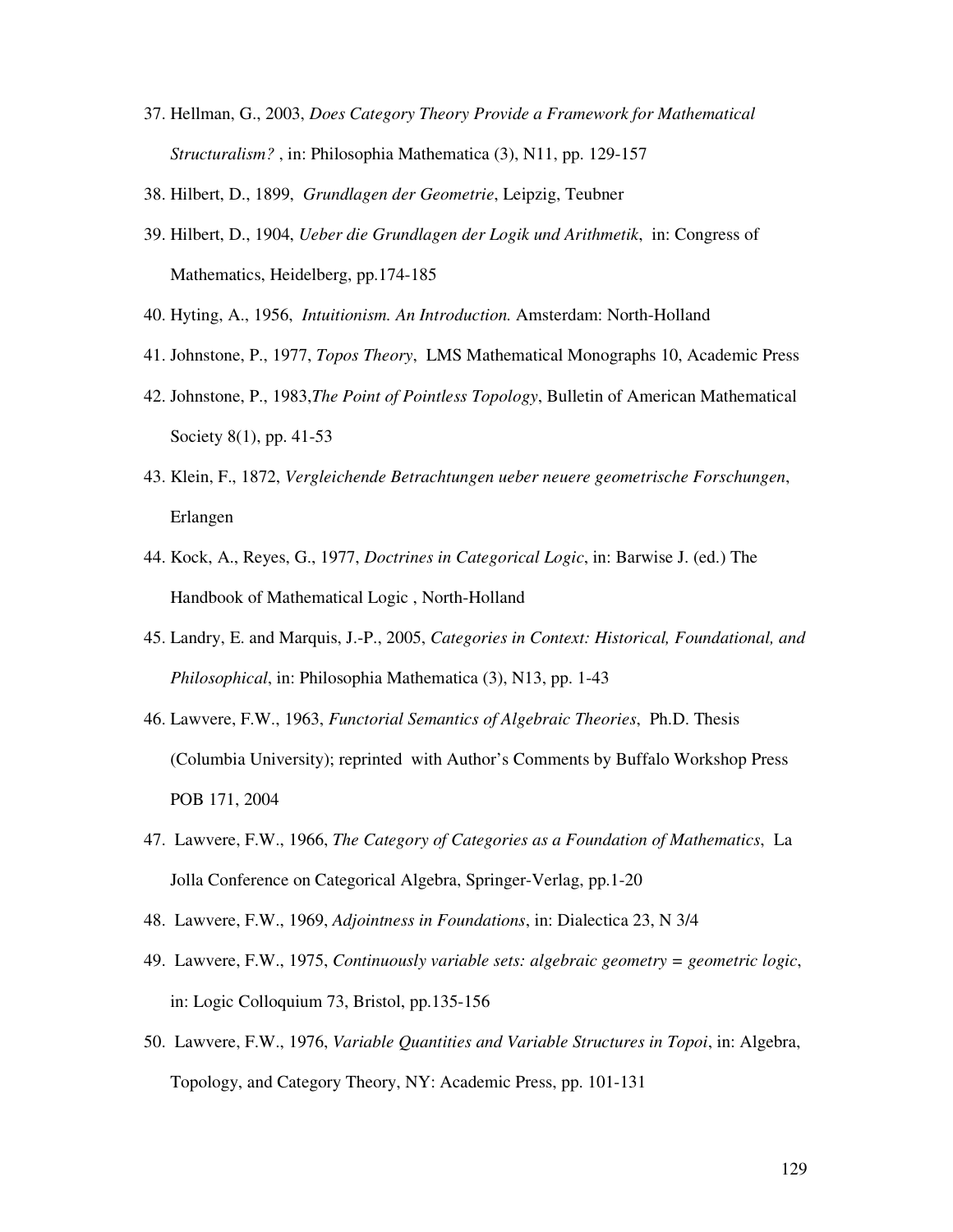- 51. Lawvere, F.W., 1994, *Cohesive Toposes and Cantor's "lauter Einsen"*, in: Philosophia Mathematica, vol.2, pp.5-15
- 52. Lawvere, F.W., 2003, *Foundations and Applications: Axiomatization and Education*, in: The Bulletin of Symbolic Logic vol.9 N2 (June) pp. 213-224
- 53. Lawvere, F.W. and Rosebrugh, R., 2003, *Sets for Mathematics*, Cambridge University Press
- 54. Lewis, D., 2000, *On plurality of worlds* , Blackwell
- 55. Lobatcheffky, N.I., 1837, *Géometrie Imaginaire*, in: Journal fuer die reine und angewandte Mathematik N17
- 56. Macintyre, A., 2003, *Model Theory: Geometrical and Set-Theoretic Aspects and Prospects*, in: The Bulletin of Symbolic Logic vol.9 N2 (June); pp. 197-212
- 57. MacLane, S., 1975, *Sets, Topoi, and Internal Logic in Categories*, in: Logic Colloquium 73, Bristol, pp.119-134
- 58. MacLane, S., 1996, *Structure in Mathematics. Mathematical Structuralism*, in: Philosophia Mathematica (3), N4, pp. 174-183
- 59. MacLarty, C., 1991, *Axiomatizing a Category of Categories*, in: The Journal of Symbolic Logic vol.56, N4 (December)
- 60. MacLarty, C., 1992, *Elementary Categories, Elementary Toposes*, Oxford University Press
- 61. MacLarty, C., 2004, *Exploring Categorical Structuralism*, in: Philosophia Mathematica (3), N12, pp.37-53
- 62. MacLarty, C., 2005, *Learning from Questions on Categorical Foundations*, in: Philosophia Mathematica (3), N13, pp. 44-60
- 63. Makkai, M. and Reyes E., 1977, *First Order Categorical Logic*, Springer-Verlag: Berlin, Heidelberg, NewYork (Lecture Notes in Mathematics 611)